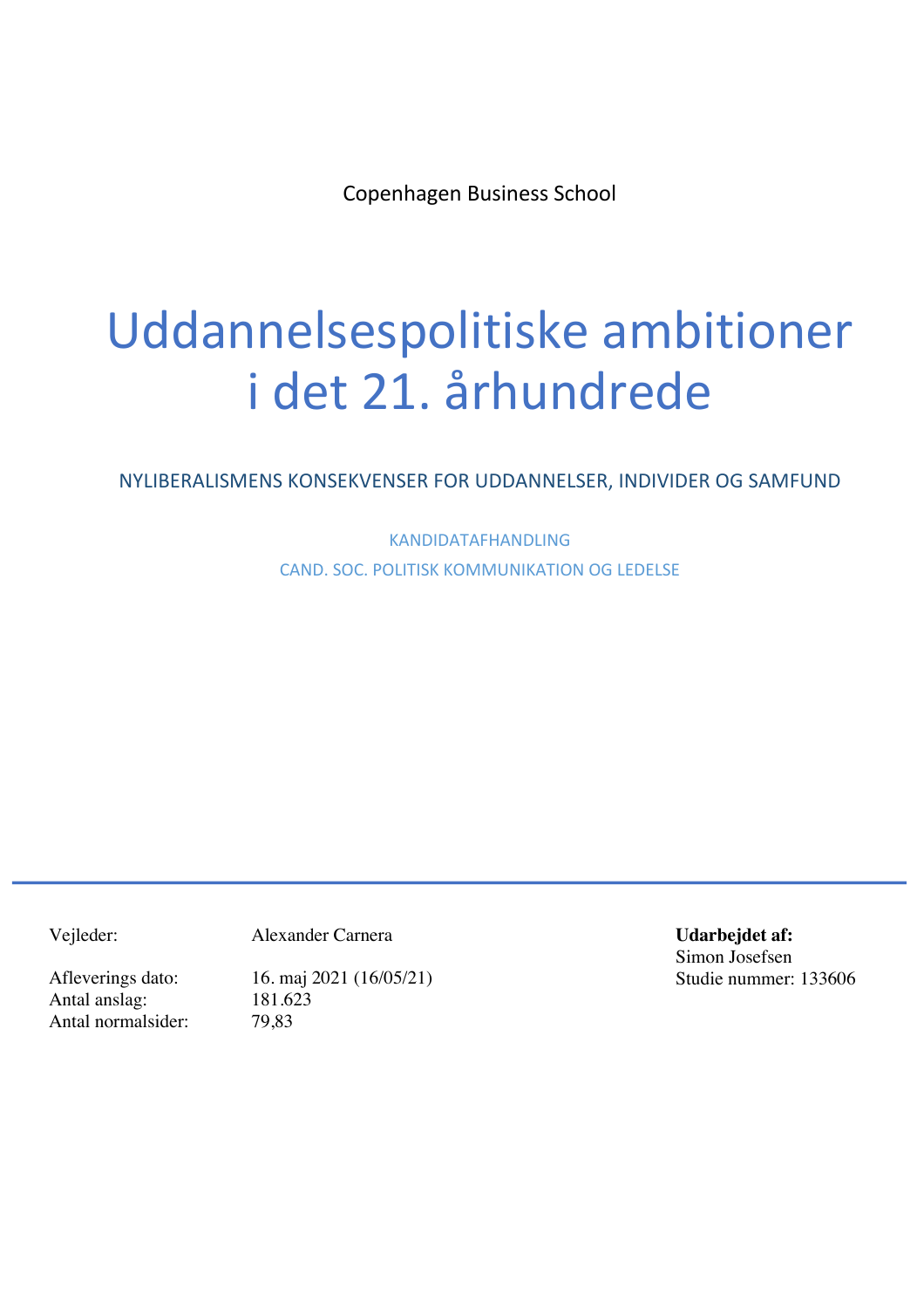## **Abstract**

The point of departure for this master's thesis is the American professor and political theorist Wendy Brown and her thoughts on how neoliberalism as a governmental rationality has dramatically changed the way in which the modern state operates, as well as how it observes its citizens. Through Brown's reading of Michel Foucault's theory on neoliberalism and governmentality, this thesis seeks to examine how neoliberalism as a rationality has transformed the Danish education system since the turn of the millennium and to consider what consequences these changes have had and continue to have for students at Danish universities. This transformation is perceived in the language used by the Danish government and the Ministry of Higher Education and Science in addressing the Danish education system. The theoretical foundations for this analysis of governmental and institutional language is Gilles Deleuze's and Félix Guattari's perspective on language as a function that produces the concept of *order-words*. Deleuze's and Guattari's perspective on language serves as a mechanism that, in terms of Foucault's governmental biopolitics, can be used as a way to observe how power is exercised on subjects. Furthermore, this thesis includes Hans Georg Gadamer's perspective on hermeneutics as defining how language can be interpreted and understood and how language is part of its own *history of effect* that changes the meanings of concepts over time. This theoretical framework makes it possible to examine the thesis' research question.

The methodological approach of this thesis again originates from Michel Foucault and his constructive and epistemological perspective on problematization as a new way of questioning different phenomena and as a method for reaching new realizations and solutions. The analysis is separated into three parts: The first part seeks to analyze the way in which neoliberal rationality is present in the language used by the government and Ministry of Education in their strategical publications. The second part examines the use of the concept of innovation and how the perception of this concept has changed as part of its own history of effect. The last part analyzes the consequences of this new political rationality, how the language of the government and Ministry of Education can be seen as constituting order-words that change the way students perceive themselves. The thesis concludes that neoliberal rationality is implemented to a high degree in the educational politics, and that it has changed through the years. From a rationality seeking to create a better interaction between science and the market, it is now configured as a rationality that seeks to produce economic growth, through a biopolitical governance of students.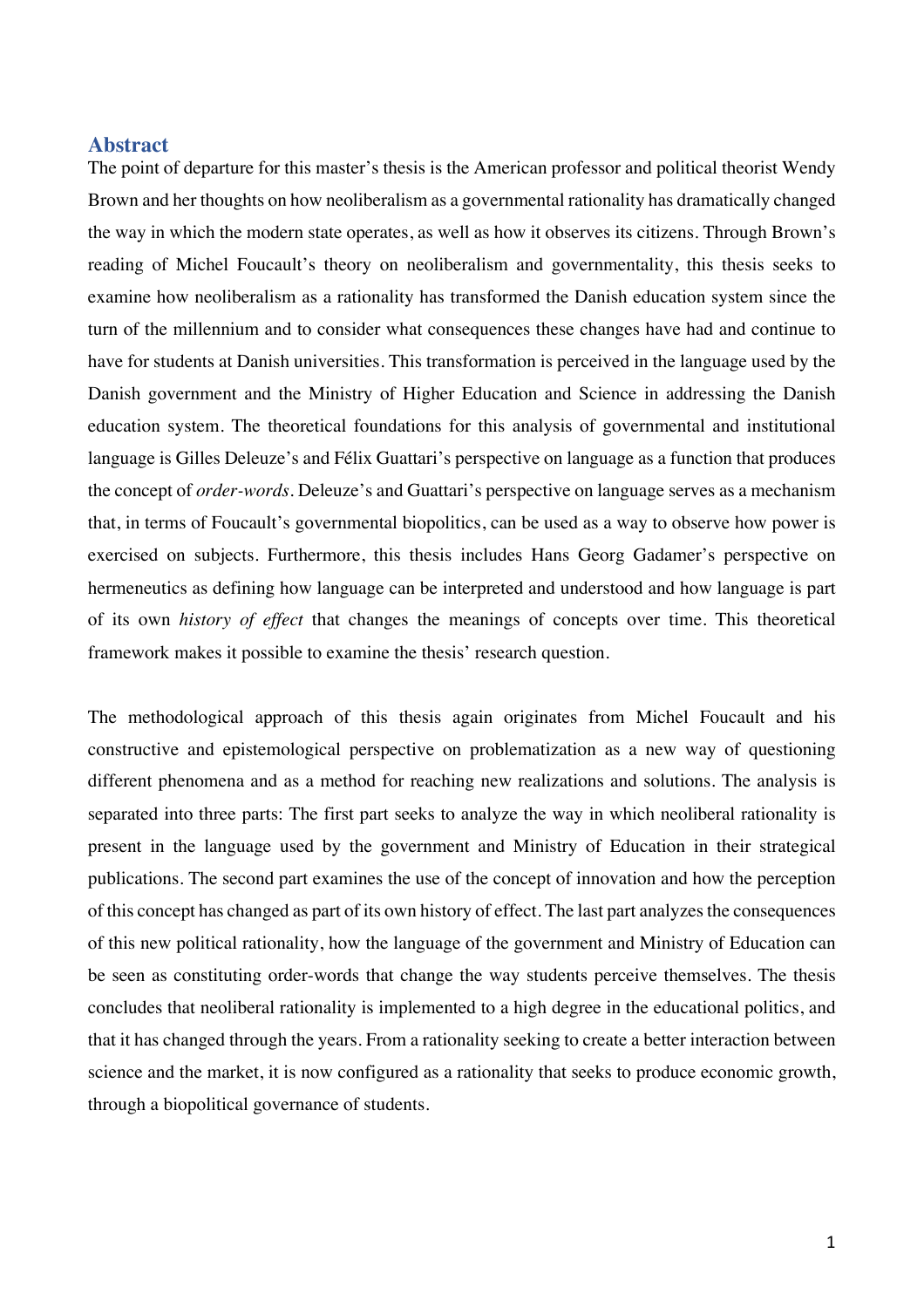## **Indholdsfortegnelse**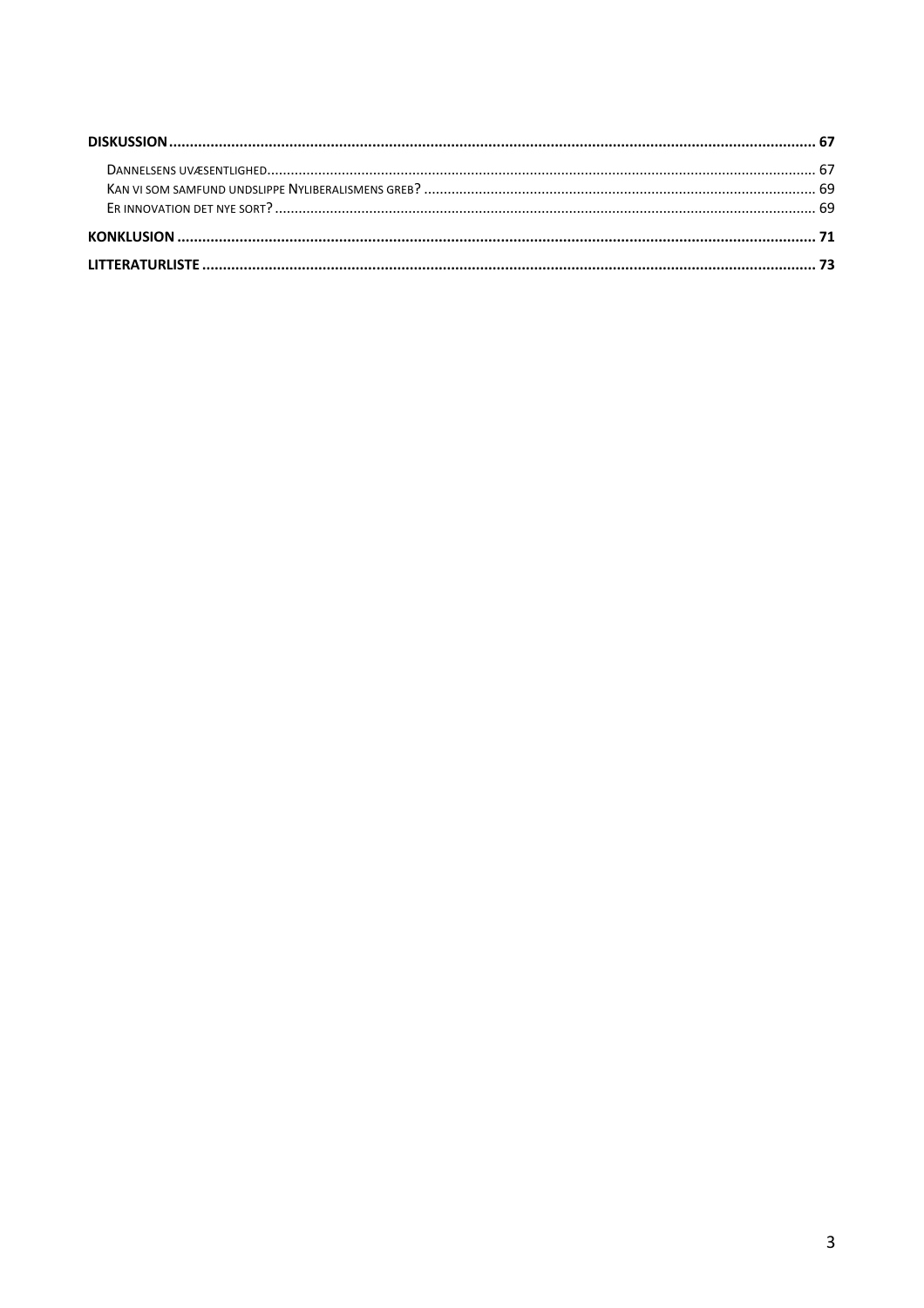## **Indledning**

*"Danmark skal kunne måle sig med de bedste i verden, når det gælder samspillet mellem virksomheder og videninstitutioner"*. Sådan lyder den første sætning i forordene på regeringens publikation *Nye veje mellem forskning og erhverv – fra tanke til faktura* fra 2003 (Regeringen 2003, s. 5). Denne publikation bliver starten på en gennemgående transformation af den danske uddannelsespolitik, og bliver af Esben Schjørring beskrevet som en publikation, der *"indleder en af de største forandringer af de danske universiteter nogensinde"* (Schjørring 2016, s. 199). Disse gennemgribende forandringer, sker på baggrund af en ny politisk rationalitet, der siden anden verdenskrig har vundet indpas i vestens demokratier. Denne nye politiske rationalitet er blevet døbt *nyliberalismen,* og kommer til udtryk gennem et politisk rationale der i modsætning til den klassiske liberalisme, betragter staten som en nødvendig aktør i forhold til at få samfund og marked til at sameksistere (Eliassen 2020). Nyliberalismen har gennem de sidste 50 år, strømmet ind over de vestlige samfund med vidtrækkende konsekvenser for institutioner, individer og demokratiet.

Også i Danmark har nyliberalismen sat sit præg på velfærdsstaten, der i 1979 lider et alvorligt knæk blandt andet som følge af masseuniversiteternes udbredelse, som på dette tidspunkt ikke kunne finansieres (Schjørring 2016, s. 194). Det er derfor først i kølvandet af en økonomisk genoprettelse gennem 80'erne, at den danske stat for alvor retter fokus mod at tilpasse sig den globale nyliberalistiske bevægelse. Formålet er, at Danmark skal levere tryghed til borgerne gennem en tilpasning til, og understøttelse af, markedet. Det er her idéen om *flexicurity* opstår, som et udtryk for en gensidig afhængighed mellem markedets fleksibilitetskrav og arbejdstagernes behov for tryghed (Schjørring 2016, s. 196). Flexicurity-begrebet beskriver en fleksibilitet på det danske arbejdsmarked, der gør det lettere for virksomheder at regulere deres samlede arbejdsstyrke. Samtidig består det af et sikkerhedsnet for de borgere, der måtte blive ramt af fyringer. Flexicurity skaber dermed en ny måde, hvorpå staten kan iagttage sine borgere. De betragtes nu som en gruppe af menneskelige ressourcer, der må ledes af staten på en måde, som får dem til at bidrage mest muligt til samfundet og den økonomiske vækst (Schjørring 2016). Denne nye måde at betragte borgerne på får også en stor betydning for hvordan uddannelsesområdet gennem 90'erne og frem til i dag forandres. Universiteterne betragtes ikke længere kun som velfærdsinstitutioner, hvis vigtigste samfundsbidrag er dannelse af den danske befolkning, men betragtes nu også som en produktiv del af den danske velfærd, som skal bidrage med *"viden, opfindelser og jobparate kandidater – som på sin side kan bidrage til ny værdiskabelse, som igen kan finansiere velfærden"* (Schjørring 2016, s. 200).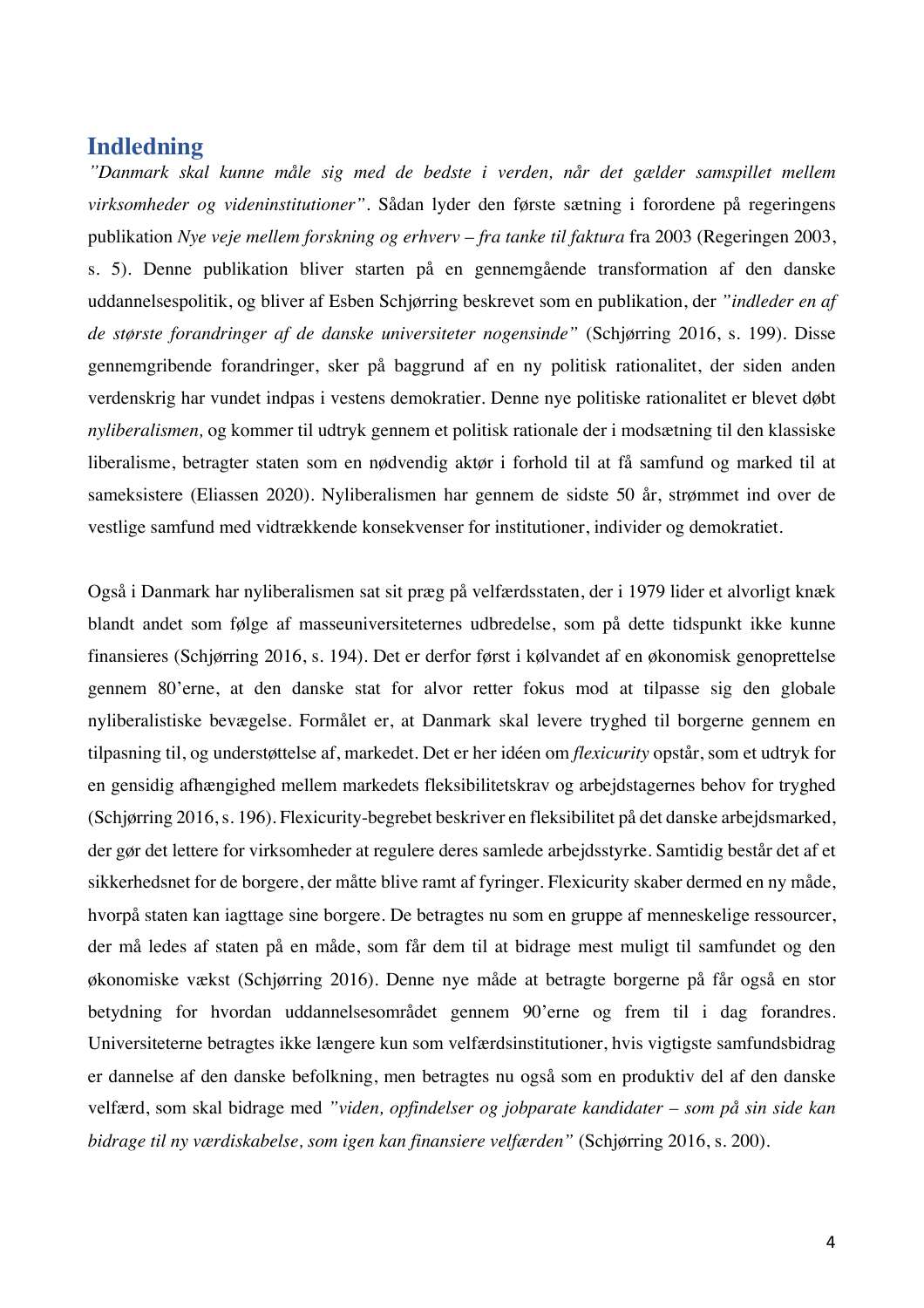I dette speciale undersøges hvordan nyliberalismen har påvirket den danske uddannelsespolitik siden starten af 00'erne. Specialet undersøger, hvordan det nyliberalistiske rationale kan iagttages i Regeringens og Uddannelses- og Forskningsministeriets handleplaner og strategier for universitetsområdet.

Til at undersøge dette tager specialet udgangspunkt i først at undersøge hvordan en nyliberalistisk sprogbrug, har gjort et indtog i strategier og handleplaner for de danske universitetsuddannelser, og hvordan dette kommer til udtryk i begyndelsen af 00'erne. Dernæst undersøges det, hvordan et begreb om innovation, af Regeringen og Uddannelses- og Forskningsministeriet, betragtes som et nøgleelement i løsningen af en global konkurrenceproblematik. Ydermere søger specialet at undersøge hvilke konsekvenser det nyliberalistiske rationale har for de danske universitetsstuderende.

Dette undersøges med udgangspunkt i den franske tænker Michel Foucaults beskrivelser af nyliberalismen fra slutningen af 70'erne, samt den amerikanske professor Wendy Browns læsning og yderlige aktualisering af Foucaults tanker om nyliberalismen. Til at undersøge den aktuelle sprogbrug omkring innovation, og hvordan dette betragtes som en konkret løsning, inddrages den tyske filosof Hans Georg Gadamers forståelse af hermeneutikken, som en måde at undersøge og forstå sprogbrugens virkningshistorie. Hermeneutikken anvendes i dette speciale til at forstå de forandringer af fortolkningsmuligheder, der opstår på baggrund af Regeringens og Uddannelses- og Forskningsministeriets publikationer. Derudover inddrages de franske filosoffer Gilles Deleuze og Félix Guattaris forståelse af *ordre-ord*, som en funktion i sproget, der i specialet gør det muligt at betragte sproget som en mekanisme, der kan være handlingsanvisende. Disse forståelser udgør til sammen et apparat, som gør det muligt at undersøge hvilke konsekvenser det har for de studerende, når det nyliberalistiske rationale bliver styrende for de ambitioner der fremlægges i Regeringens og Uddannelses- og Forskningsministeriets strategier for universitetsuddannelserne. Disse konsekvenser undersøges gennem en biopolitisk magtanalyse som præsenteres af Foucault, og som afslutningsvis inddrager den amerikanske teoretiker Jodi Dean, som bidrager med et perspektiv på, hvordan det nyliberalistiske rationale har en måde at individualisere de studerende, hvilket skaber et pres på dem som subjekter.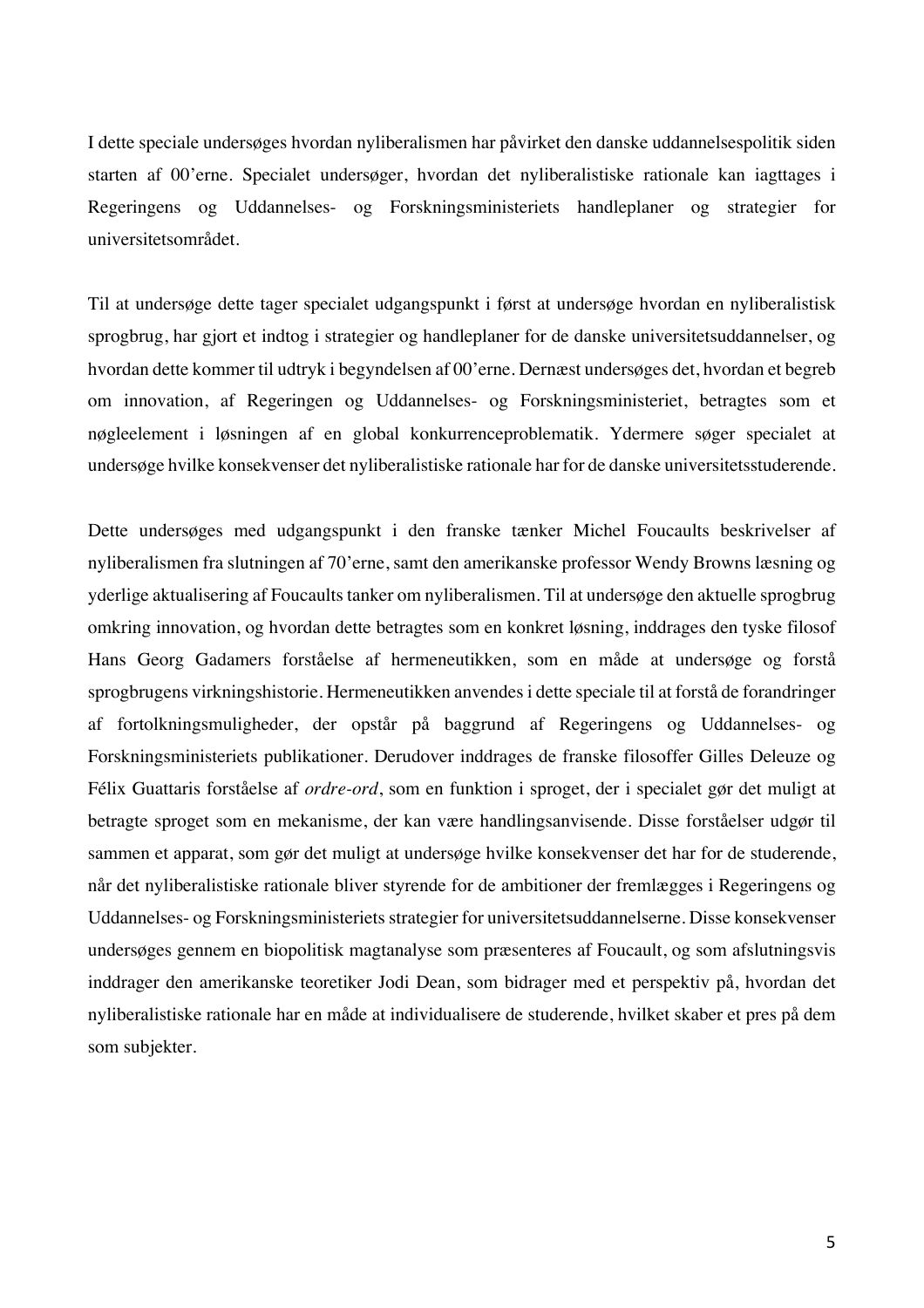## **Problemformulering**

Denne indledning kan kort opsummeres i specialets problemformulering, som danner grundlag for specialets analyse og konklusion.

*Hvordan har det nyliberalistiske rationale påvirket Regeringens og Uddannelses- og Forskningsministeriets iagttagelser af universitetsuddannelserne og hvilke konsekvenser har disse iagttagelser for den politiske styring af de studerende?*

## Arbejdsspørgsmål

Da specialets analyse er opdelt i tre analysedele, opstilles følgende tre arbejdsspørgsmål:

- Hvordan har det nyliberalistiske rationale forandret måden, hvorpå Regeringen og Uddannelses- og Forskningsministeriet iagttager universitetsuddannelsernes formål?
- Hvordan bliver innovation konstitueret som et nøgleelement i Danmarks løsning på de udfordringer, som følger af den øgede globalisering?
- Hvordan har det nyliberalistiske rationale forandret måden, som de studerende styres på og hvilke konsekvenser har dette for de studerende?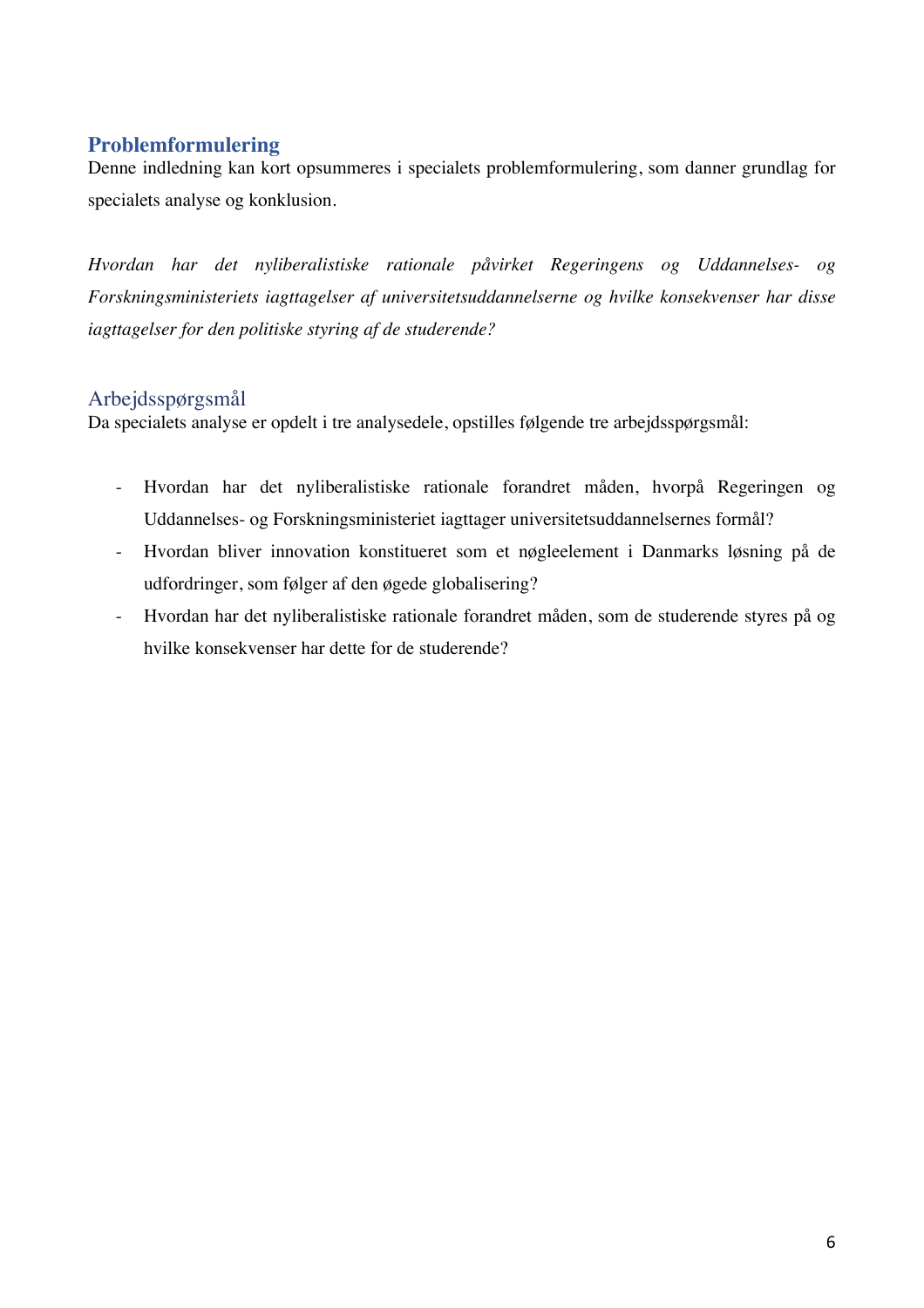## **Empiri**

Følgende afsnit har til formål at præsentere det empiriske felt, der udgør grundlaget for specialets analyse. Da specialet er en undersøgelse af, hvordan det nyliberalistiske rationale har påvirket uddannelsespolitikken i Danmark siden 00'erne, består empirien af et bredt udvalgt arkiv af publikationer, som er udgivet af Regeringen og Uddannelses- og Forskningsministeriet. Siden 2003 er der blevet udgivet en række af strategier og handleplaner, som beskriver de øjeblikkelige iagttagelser, der foretages på universitetsområdet. I indsamlingsprocessen er der foretaget en bred gennemgang af disse publikationer fra de seneste 20 år, hvorefter de mest relevante er blevet udvalgt som egentlig empiri i analysen. Relevansen er vurderet af specialets forfatter og empirien er således udvalgt på en måde, så det giver mulighed for at lave konkrete eksemplariske nedslag i den uddannelsespolitiske historie. Denne udvælgelse er foretaget med det formål at understøtte en analyse af specialets undersøgelsesinteresse. Den udvalgte empiri udgør således grundlaget for at iagttage hvordan Regeringen og Uddannelses- og Forskningsministeriet iagttager uddannelsesområdet. Disse iagttagelser giver en empirisk mulighed for at undersøge om der ligger et bestemt rationale til grund for den aktuelle strategi eller handleplan. Desuden kan denne type empiri give et blik for, hvordan Regeringen og Uddannelses- og Forskningsministeriet gennem deres publikationer søger at anråbe de studerende til at forholde sig på en bestemt måde til strategien.

## **Afgrænsning**

Specialet er af tids- og omfangsmæssige hensyn afgrænset til en bestemt periode i Danmarkshistorien. Specialet beskæftiger sig derfor med publikationer, der er produceret efter årtusindeskiftet. At det netop er uddannelsespolitikken efter årtusindeskiftet der er udvalgt som det empiriske grundlag for specialet, skyldes at statsministeriet i 2001 blev overtaget af Anders Fogh Rasmussen, som var tilhænger af den nyliberalistiske ideologi. Da specialets fokus netop er den danske uddannelsespolitik set i lyset af det nyliberalistiske rationale, er det fra 2001 at dette rationale bliver aktuelt at undersøge gennem Regeringen og Uddannelses- og Forskningsministeriets publikationer.

## **Uddannelses- og Forskningsministeriets tilblivelse**

Uddannelses- og Forskningsministeriet, er ministeriet for videregående uddannelser, herunder Danmarks universiteter. Ministeriet blev oprettet i 1993 under daværende statsminister Poul Nyrup Rasmussen under navnet Forsknings- og Teknologiministeriet. Siden da er ministeriet blevet omdøbt flere gange, og blev allerede i 1994 omdøbt til Forskningsministeriet. Blot 6 år efter, i 2000, blev ministeriet igen omdøbt, nu til IT- og Forskningsministeriet (Hertz 2017).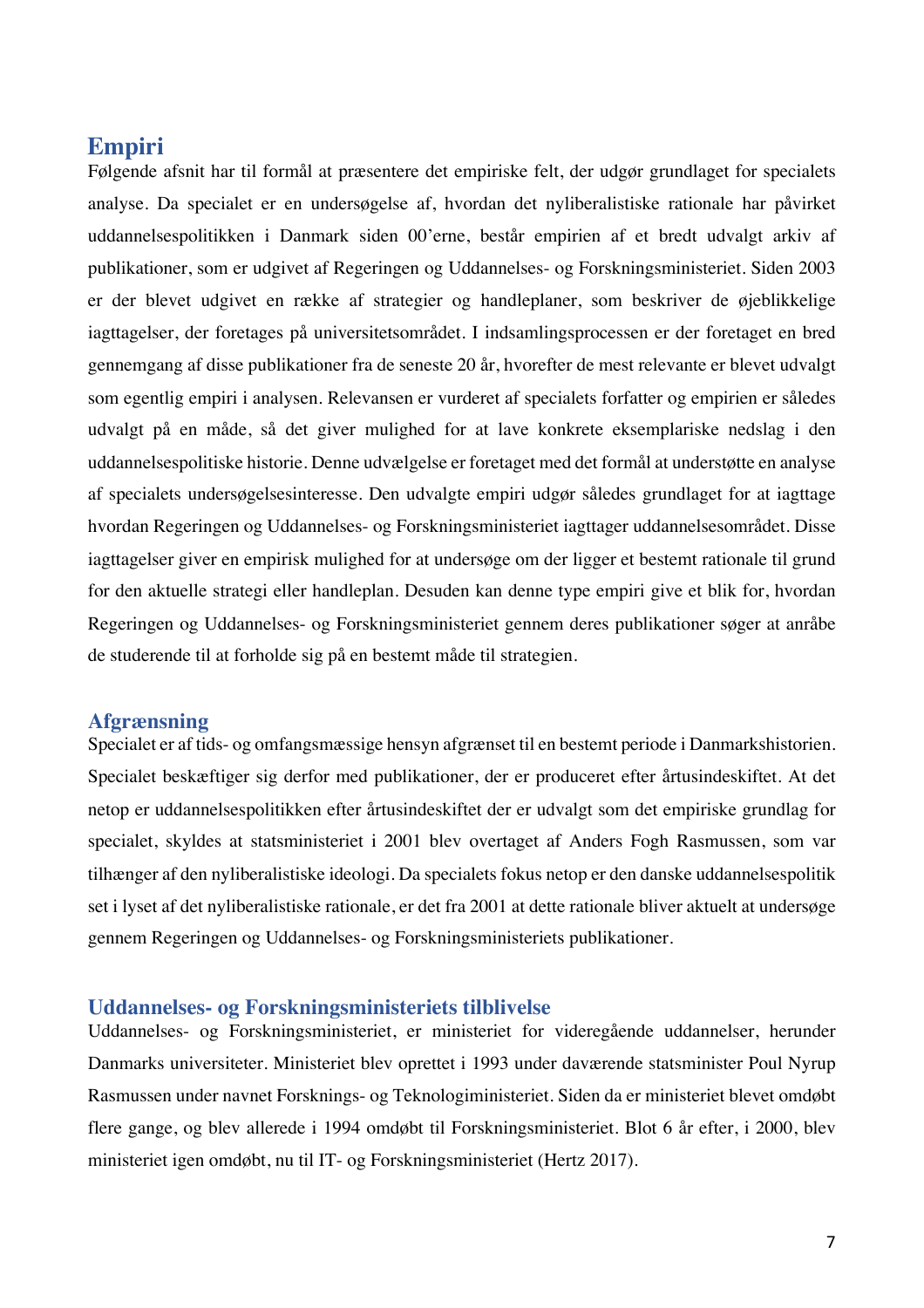Da Anders Fogh Rasmussen overtog statsministeriet i 2001, skiftede ministeriet igen navn til Ministeriet for Videnskab, Teknologi og Udvikling, nu med en bredere beskrivelse af deres ansvarsområder, som blandt andet indebar *"forskningspolitisk koordinering, videregående uddannelser, erhvervsforskning og forskning i universiteter samt for udvikling af informationsteknologiske strategier og for telekommunikation."* (Hertz 2017). Anders Fogh Rasmussens brede Uddannelsesministerium var en sammenlægning af Undervisning-, Finans-, Energi- og Trafikministeriet og beholdt denne struktur frem til 2006, hvor ministeriet endnu engang blev omorganiseret. I 2006 blev ministeriet opdelt i tre styrelser, med mere konkrete og adskilte funktioner. I denne omorganisering blev Forsknings- og Innovationsstyrelsen, IT- og Telestyrelsen og Universitets- og Bygningsstyrelsen oprettet (Hertz 2017). I 2011, da regeringsmagten igen skiftede, forandrede Helle Thorning-Schmidt atter ministeriets navn, denne gang til Ministeriet for Forskning, Innovation og Videregående Uddannelser, mens IT- og Telestyrelsen blev nedlagt. Da Socialistisk Folkeparti i 2014 trådte ud af regeringen, fik ministeriet det navn som det bærer i dag, nemlig Uddannelses- og Forskningsministeriet (Hertz 2017).

Ovenstående oprids af Uddannelses- og Forskningsministeriets navn gennem tiderne bidrager med to indsigter til specialet. Dels en forståelse af, at empirien på trods af forskellige afsendere og tidspunkter er empiri af samme karakter, der i den brede forstand udspringer fra samme ministerium. Derudover bidrager det med de første antydninger af, at der i 2001 skete en forandring på uddannelsespolitikken, som følge af nogle udefrakommende nyliberalistiske strømninger. Anders Fogh Rasmussen havde ikke lagt skjul på, at han var tilhænger af den nyliberalistiske ideologi, som han præsenterede i hans debatbog *Fra socialstat til minimalstat* fra 1993. Da han overtager statsministeriet i 2001, danner han det hidtil bredest funderede Uddannelsesministerium, som placerede erhvervsforskning og de videregående uddannelser under samme ministerium. Blot 5 år efter, opstår idéen om innovation som noget, der bør have en central position i Danmarks forskningsindsats, da Forsknings- og Innovationsstyrelsen ser dagens lys (Hertz 2017).

Specialets empiriske udspring er i 2002-2003 med udgivelsen som blev nævnt i indledningen, *Fra tanke til Faktura*. I specialet foretages der eksemplariske nedslag i forskellige publikationer i årene herefter, som beskrevet ovenfor. Det er således ikke et udtømmende eller komplet historisk arkiv, der danner grundlag for specialets analyse. Derimod funderes specialets empiri på en selektiv tilgang, der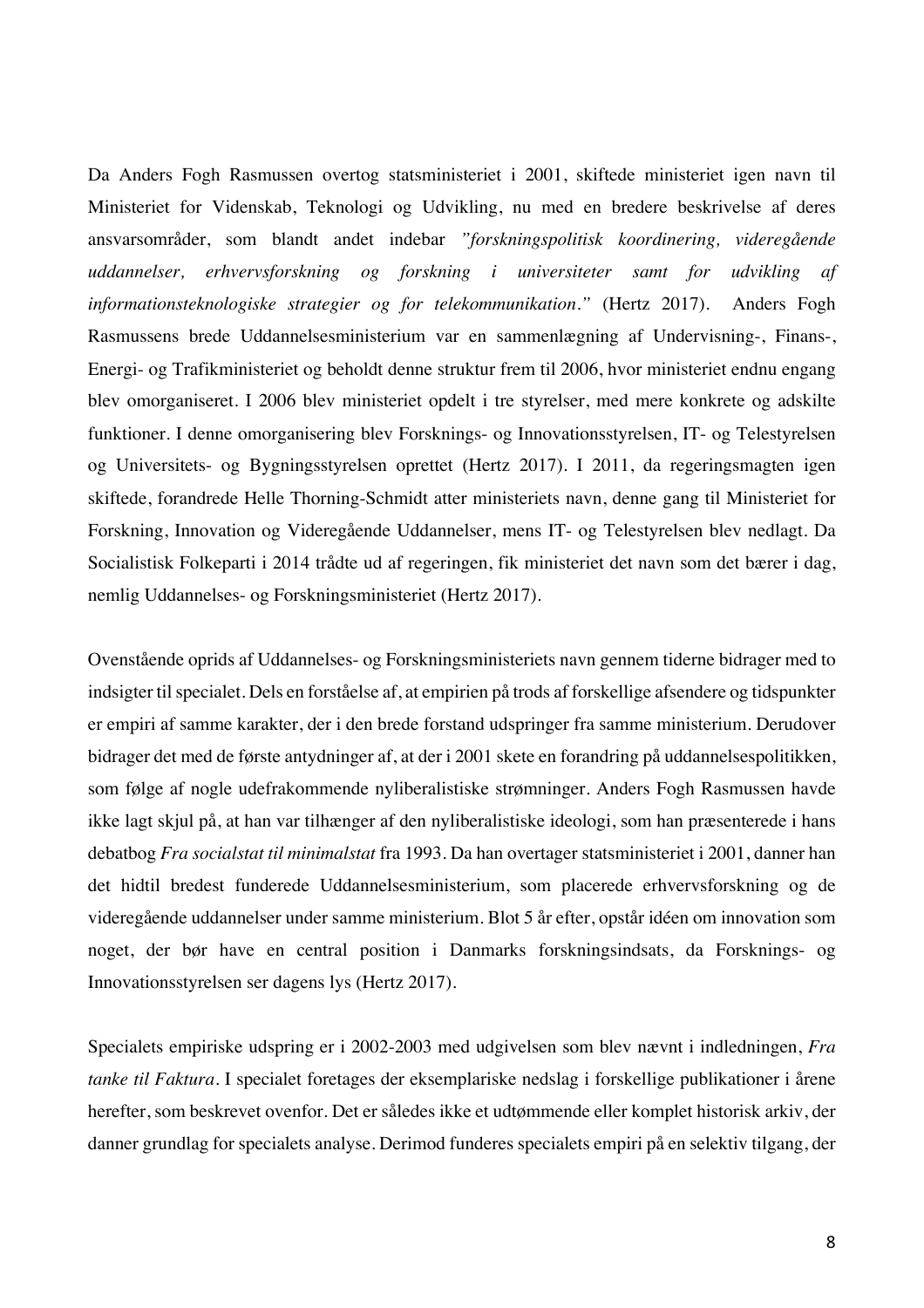har til formål at fremhæve eksemplariske nedslagspunkter, som kan vise sammenhængene til, en bestemt rationalitet og/eller en bestemt sprogbrug, der understøtter specialets undersøgelsesinteresse.

## **Specialets udsigelsesskraft og bidrag**

Som tidligere nævnt, søger dette speciale at undersøge, hvordan og med hvilke konsekvenser det nyliberalistiske rationale har bredt sig i den danske uddannelsespolitik siden starten af 00'erne. Undersøgelsen tager udgangspunkt i Wendy Browns kritiske tilgang til det nyliberalistiske rationale og undersøger derved, på en problematiserende og kritisk måde, hvilke konsekvenser rationalet har for samfundet og individet. Specialet skal derfor ikke ses som en kritik af Regeringen og Uddannelses- og Forskningsministeriets strategiske tilgang til uddannelsespolitikken, og ej heller en kritik af deres måde at problematisere de udfordringer, som den øgede globalisering medfører. Specialet søger i stedet, i alt ydmyghed, at bidrage til en ny og kritisk erkendelse af de konsekvenser der følger, når det nyliberalistiske rationale gør sit indtog i uddannelsespolitikken. Specialet søger således at lave en samtidsdiagnostik, som bidrager til et grundlag for en kritisk refleksion over hvordan det nyliberalistiske rationale i perioden 2000-2020 har haft gennemgribende konsekvenser for samfund, uddannelser og individer i Danmark. En samtidsdiagnostik betragtes her som en metode, hvorpå filosoffer, sociologer, kulturanalytikere og journalister søger at beskrive den samtid, de selv er en del af, og give et blik for forandringer i den selv samme samtid (Ljungdahl 2017, s. 24).

## **Metode og videnskabsteori**

Følgende afsnit tjener til at udfolde dette speciales metodiske og videnskabsteoretiske overvejelser. Det er centralt at man som forfatter, gør sig bevidst om, at udvælgelsen af teori har konsekvenser for det blik, der anvendes til analysen af empirien. Forskellige teorier genstandsgør således empirien på forskellige måder, så det netop er det, som det teoretiske blik leder efter, der træder frem af empirien. Teoretiske valg og fravalg påvirker således hvilke elementer i empirien, der bliver centrale for analysen og bliver samtidigt styrende for, hvilke iagttagelser der meningsfuldt kan foretages med det teoretiske blik.

For at kunne undersøge specialets problemformulering, er det nødvendigt at inddrage en række teoretiske begreber, som til sammen kan konditionere empirien, så den bliver aktuel for specialets analyse. Specialets teoretiske standpunkter vil således blive præsenteret i dybden, i det nedenstående afsnit efter en præsentation af specialets metodiske overvejelser.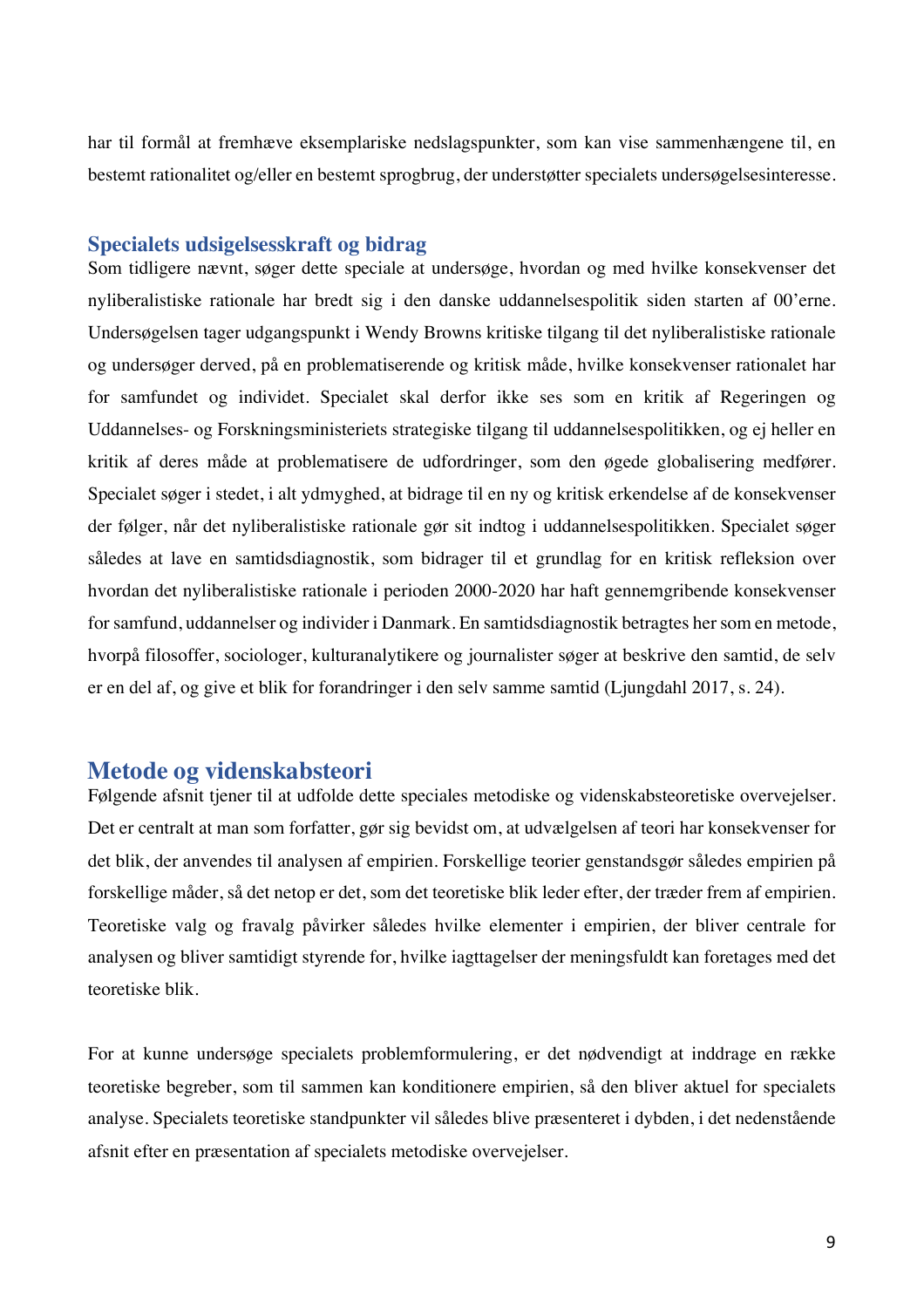## **Videnskabsteoretisk forankring**

Specialet tager udgangspunkt i en konstruktivistisk tilgang, til at anskue hvordan den nyliberalistiske strømning bliver konstrueret som et rationale, der kan danne grundlag for styring i moderne samfund. Konstruktivismen forstås her som en bestemt måde at stille spørgsmålstegn og problematisere på. Den gør det dermed muligt at undersøge, hvordan forestillingen om et bestemt historisk fænomen er opstået og hvordan fænomenet får en betydning for historien fremadrettet (Andersen 1999). Dette muliggør undersøgelsen af hvordan nyliberalismen opstår som et historisk fænomen og hvordan den kan betragtes som et bestemt rationale, der får betydning for styringen i den moderne stat. Samtidig muliggør en konstruktivistisk tilgang, at specialet kan konstruere sproget på en bestemt måde, så empirien bliver konditioneret til at kunne understøtte specialets undersøgelsesspørgsmål.

Desuden har specialet en epistemologisk tilgang, til at undersøge hvordan det nyliberalistiske rationale af Regeringen og Uddannelses- og Forskningsministeriet iagttages på en bestemt måde og hvordan dette får konsekvenser for måden der styres på. Derved stiller specialet ikke spørgsmål til hvordan magten udøves, men med hvilke tanker og idéer der er styrende for, at magten udøves på en bestemt måde (Andersen 1999). Det interessante for specialet er at undersøge hvordan et bestemt rationale ligger til grund for, at føre politik som den føres. Desuden undersøges det, hvordan denne politik bliver omsat til en bestemt form for styring, med udgangspunkt i rationalet. Det centrale bliver altså at undersøge, hvilke historiske fænomener, der har skabt den virkelighed, som Regeringen og Uddannelses- og Forskningsministeriet iagttager, og hvilket rationale der ligger indlejret heri, som får dem til at lede de studerende til selvledelse på en bestemt måde. Denne epistemologiske tilgang, adskiller sig dermed fra det ontologiske, og må forstås som det Niels Åkerstrøm Andersen betegner som *anden ordens iagttagelser* (Andersen 1999, s. 12). Den epistemologisk konstruktivistiske tilgang giver således tilsammen mulighed for:

> "*at observere, hvordan verden bliver til, i og med at individer, organisationer eller systemer kigger på deres omverden i bestemte perspektiver, der får verden i bredeste forstand til at dukke op på bestemte måder. (…) en strategi for, hvordan man som epistemolog vil konstruere andres iagttagelser som objekt for egne iagttagelser."*  (Andersen 1999, s. 14)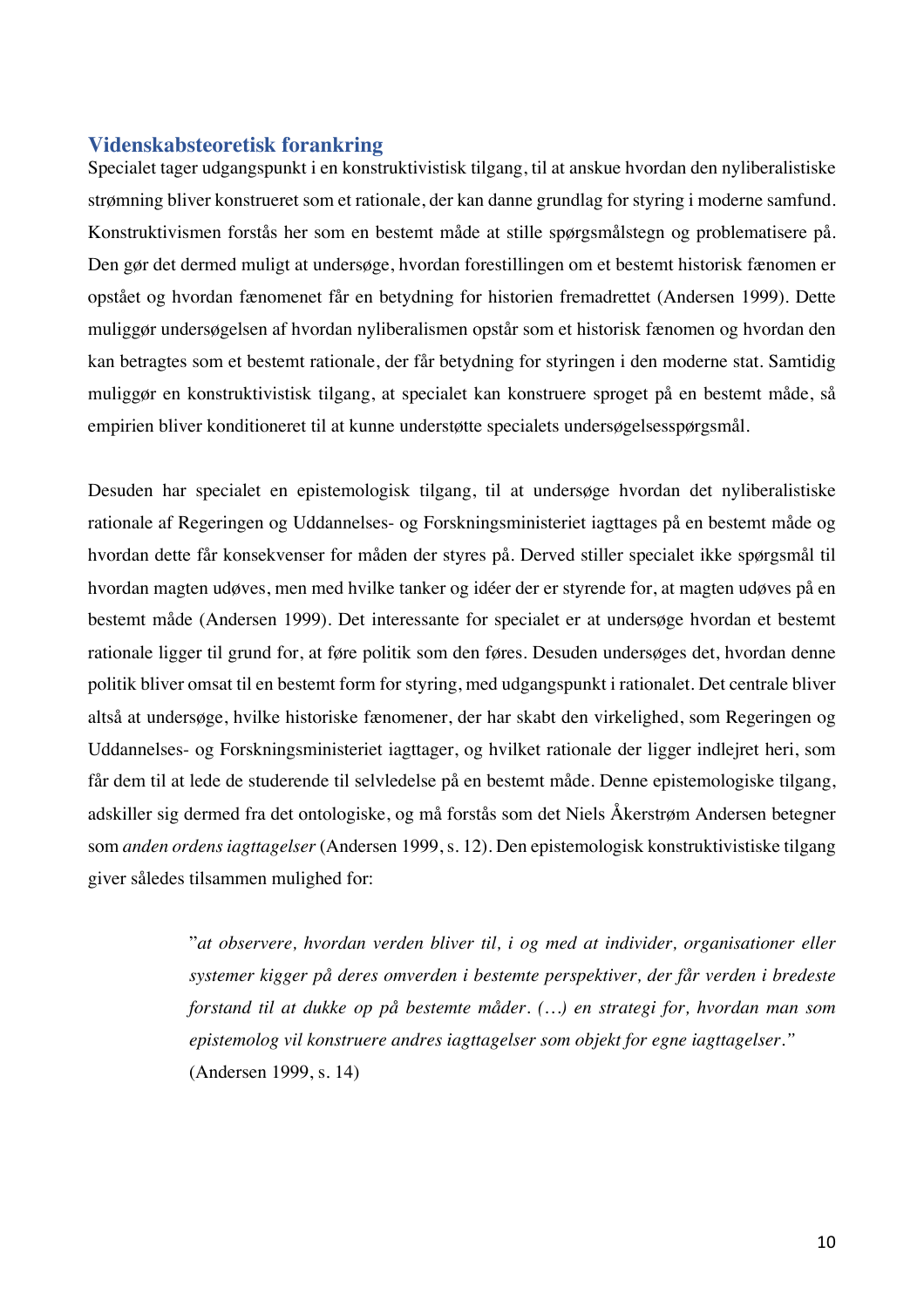Specialets videnskabsteoretiske forankring er således en analysestrategisk tilgang til at iagttage, hvordan Regeringen og Uddannelses- og Forskningsministeriet iagttager gennem det nyliberalistiske rationale. Formålet med denne måde at iagttage på er at undersøge, hvordan deres iagttagelser kommer til udtryk gennem empirien, og hvordan disse iagttagelser får konsekvenser for Danmarks universitetsuddannelser og de studerende som subjekter, der styres på baggrund af disse iagttagelser.

Specialet anvender Foucaults tilgang til erkendelse, fordi han på trods af sin epistemologiske tilgang, ikke tilsidesætter det ontologiske, og dermed giver mulighed for at analysere fænomener, der ikke kan reduceres til diskursanalyse. Foucault skriver sig ind i den franske epistemologiske tradition med en historisk epistemologi, der fokuserer på betingelserne for at producere videnskab (Christensen & Hamre 2018). Foucault betragter, ifølge Hamre og Christensen, den historiske epistemologi som en *antiessentialisme*, som betyder at han ikke betragter en endegyldig virkelighed eller sandhed i de historiske fænomener, "*selv det humanistiske subjekt sådan som vi kender det, er et historisk fænomen"* (Christensen & Hamre 2018, s. 12). Dermed mener Foucault, at for at noget der betragtes som en sandhed eller selvfølgelighed, altid må forholdes til de opkomstbetingelser, som har muliggjort fænomenet. Det er gennem dette fokus på de historiske opkomstbetingelser, at der ifølge Foucault kan opnås en historisk epistemologisk erkendelse af et fænomen (Christensen & Hamre 2018).

Specialets epistemologiske tilgang har den konsekvens, at det er specialet selv, der konstruerer perspektivet på både det iagttagede og iagttageren. Der er således foretaget en række teoretiske og empiriske valg, som får konsekvenser for, hvad der kan undersøges, og hvilken genstand der viser sig som analysegenstand (Andersen 1999). Det er derfor centralt at understrege, at de empiriske nedslagspunkter er udvalgt til det formål at kunne undersøges og forstås gennem specialets teoretiske tilvalg. De valg og tilhørende fravalg, der er truffet i dette speciale, kunne således være truffet anderledes, hvilket kunne give andre perspektiver og indsigter. Af hensyn til specialets omfang og tidsbegrænsning, er der, ligesom med det empiriske felt, foretaget teoretiske afgrænsninger.

## Foucaults problematiserende blik

Den franske professor og filosof Michel Foucault inddrages som en central teoretiker i forhold til specialets analysestrategi. Foucault ønskede ikke at skabe en stringent metodisk tilgang til undersøgelser, men bidrager alligevel med et blik på historieskrivning og et særligt blik på det ophav,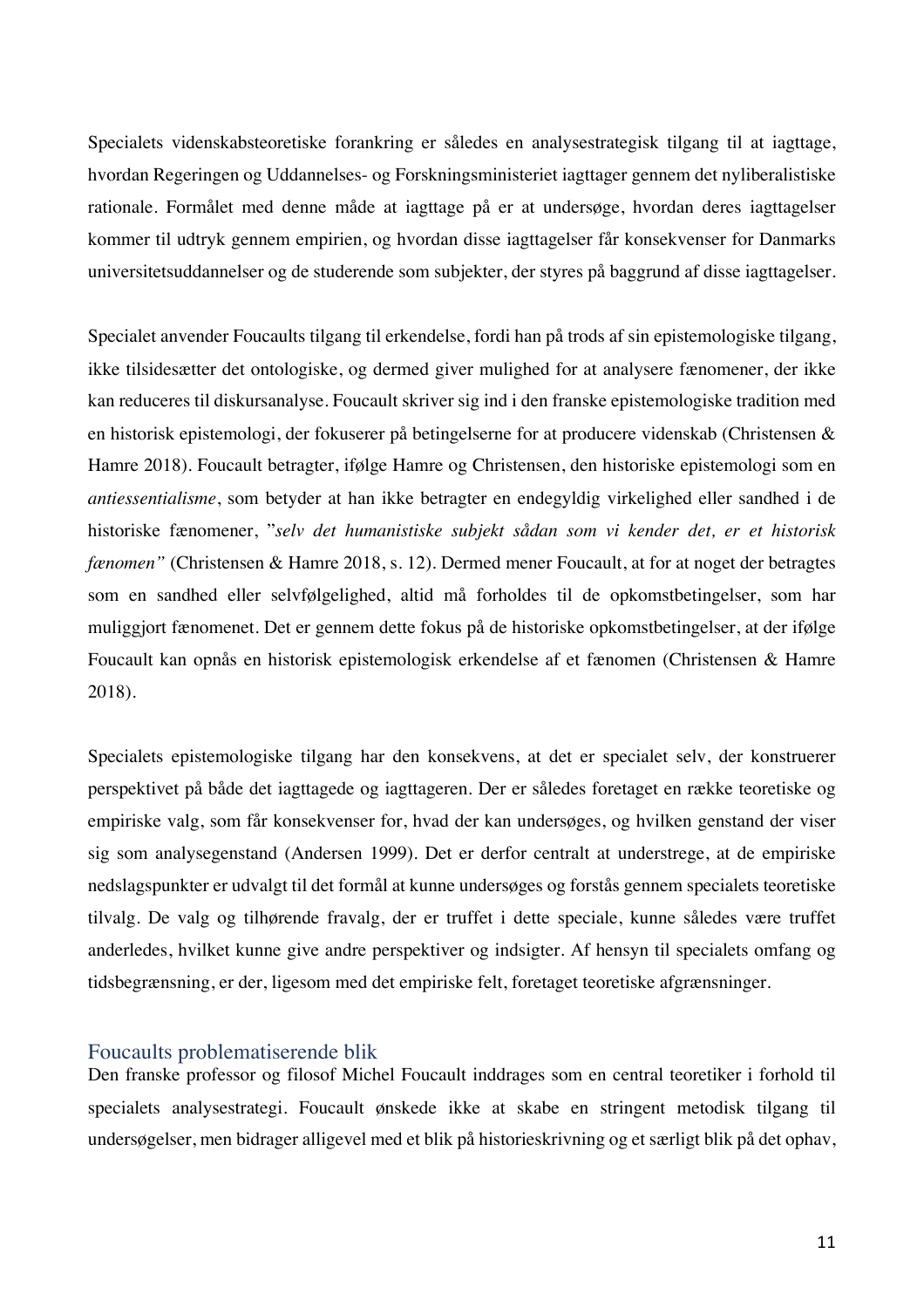som et bestemt fænomen udspringer af, som gør dette synligt som analysegenstand (Andersen 1999). Hos Niels Åkerstrøm Andersen præsenteres Foucault som en *transformationsstrukturalist* (Andersen 1999, s. 31), som en beskrivelse af hans analyser, af forandringer og brud, der betragtes som noget, hvorfra der udspringer fænomener i historien. Foucault betragter alt som historiske fænomener, uden en endegyldig virkelighed (Christensen & Hamre 2018). Dette udgangspunkt for Foucaults tænkning, åbner for muligheden for en problematisering af selvfølgeligheder i de betingelser som har formet en historisk diskurs. Dette sker gennem en analyse af sandheder gennem et andet perspektiv end sandheden selv, nemlig gennem en problematisering af sandheden som en epistemologisk historisk begivenhed (Christensen & Hamre 2018). Problematiseringen for Foucault, handler dermed om at udvide sit perspektiv bredere, end det naturgivne ved fænomener og derfor stille nye spørgsmål til fænomenet, for at finde frem til, hvordan dette fænomen er blevet problematiseret. Denne måde at tænke på, gør det i specialet muligt at iagttage, hvad det er for nogle problematikker der er i spil, i Regeringen og Uddannelses- og Forskningsministeriets iagttagelser af de globaliserede forhold. Det muliggør en undersøgelse af elementer, der ligger udenfor det, man normalt forbinder med uddannelsesområdet såsom studieordninger og læringsmål. Det problematiserende blik gør det muligt at undersøge et historisk snit, som viser, hvordan uddannelsespolitikken kan bidrage med løsninger til en større problematik, der udspiller sig på det globale marked under et nyliberalistisk rationale. Dette blik bidrager således til at kunne undersøge, hvilke problematiseringer der har betinget fremkomsten af det nyliberalistiske rationale i uddannelsespolitikken, samt hvordan den nyliberalistiske ideologi kan iagttages som et bestemt styringsrationale i den moderne stat.

Det problematiserende blik udspringer fra Foucaults tidligere metoder, nemlig vidensarkæologien og genealogien, som var centrale i hans tidligere historiske analyser. Problematiseringen som et blik er en metode som han, ifølge Christensen og Hamre, udviklede med henblik på at skabe en syntese mellem vidensarkæologien og genealogien (Christensen og Hamre 2018). Disse tidligere tilgange bliver kort præsenteret nedenfor, med henblik på at afklare det problematiserende bliks afsæt.

Med det problematiserende blik er ambitionen, at af-selvfølgeliggøre de indlejrede forståelser der er i samfundet ved at stille nye spørgsmål. Dette gør Foucault, ifølge Christensen og Hamre, fordi han mener at "*alt er potentielt farligt, hvis vi undlader at stille spørgsmål til det*" (Christensen og Hamre 2018, s. 6). Ambitionen handler altså om at stille spørgsmålstegn ved tilblivelsesbetingelserne for en ny måde at tænke uddannelsespolitisk på.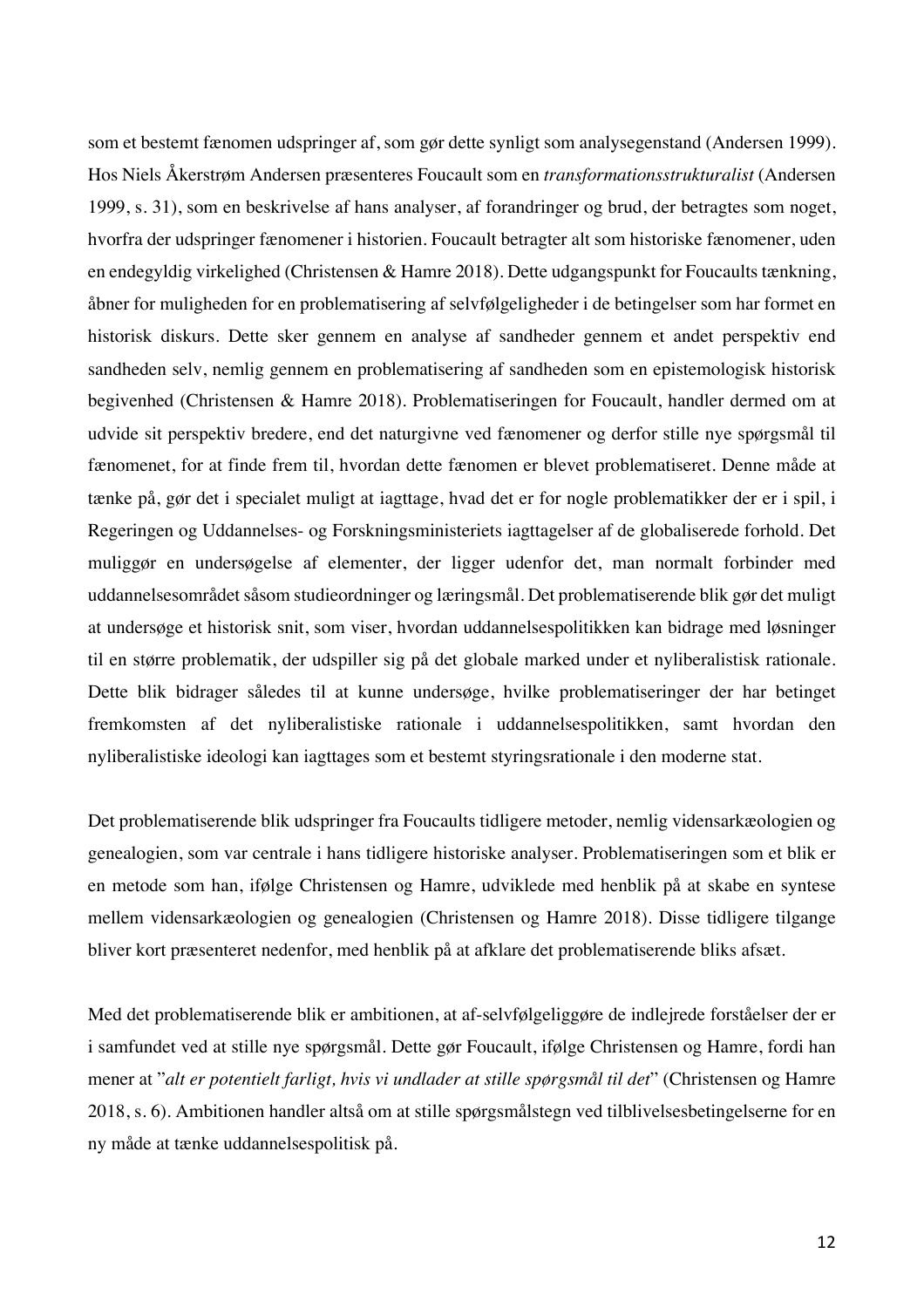I dette speciale bidrager Foucaults problematiserende blik med en særlig måde at afselvfølgeliggøre nyliberalismens selvfølgeligheder. For det nyliberalistiske rationale er det nærmest en selvfølgelig effekt, at alle institutioner og alt politik reduceres til et økonomisk felt, hvor alt fra virksomheder til individer skal opgøres i en økonomisk værdi for samfundet. Dette er ifølge Foucault ikke en naturgiven tilstand, men netop en konstruktion, hvis fremkomstbetingelser bør undersøges. Dette undersøges med det problematiserende blik, ved at undersøge hvilket problem, der har gjort det muligt for rationalet, at tage den form, som det kan iagttages gennem. Han argumenterer for, at selvfølgeligheder som disse, der opfattes som sande, er "*kulturlige i den forstand, at de er noget, mennesker har defineret, ligesom det er mennesker der udfylder dem"* (Christensen og Hamre 2018, s. 6). Selvfølgelighederne er altså en menneskeskabt konstruktion, som har formet politikken og rationalet. Det er således ikke noget, som markedet har skabt uden påvirkning fra aktørerne på markedet.

I specialet betragtes det problematiserende blik som en analytisk strategi, der gør det muligt at undersøge hvorfor, og hvordan, uddannelserne, som følge af det nyliberalistiske rationale, bliver konstitueret som noget, der må nytænkes og problematiseres. Problematiseringen betragtes i specialet som en *kreation* i den forstand, at problematiseringen går forud for skabelsen af en bestemt løsning på et iagttaget problem. At betragte problematiseringen som en kreation betyder, at det netop er den historiske kontekst, som problematiseringen og dertilhørende løsning opstår i, der muliggør at netop den løsning, bliver betragtet som svaret. Det samme fænomen kan således føre til forskellige problematiseringer og forskellige løsninger (Christensen & Hamre 2018).

#### Vidensarkæologien

Vidensarkæologien er, som præsenteret ovenfor, en metode som Foucault tidligere anvendte til at analysere diskurser. Den består af en sondring mellem *udsagn*, *diskurs* og *diskursformation* (Andersen 1999, s. 40). Diskursen beskrives som den egentlige afgrænsning af sammenhængende udsagn, hvis korpus konstitueres af forskellige udsagn, der tilsammen udgør diskursens arkiv (Andersen 1999). Diskursformationen beskriver en regularitet mellem de udsagn, som udgør diskursen. Altså den sammenhæng hvori de forskellige udsagn kan betragtes som værende inden for den samme regularitet, og dermed konstruere et bestemt diskursivt felt, som betragtes som en samlet formation af udsagn i en bestemt diskurs: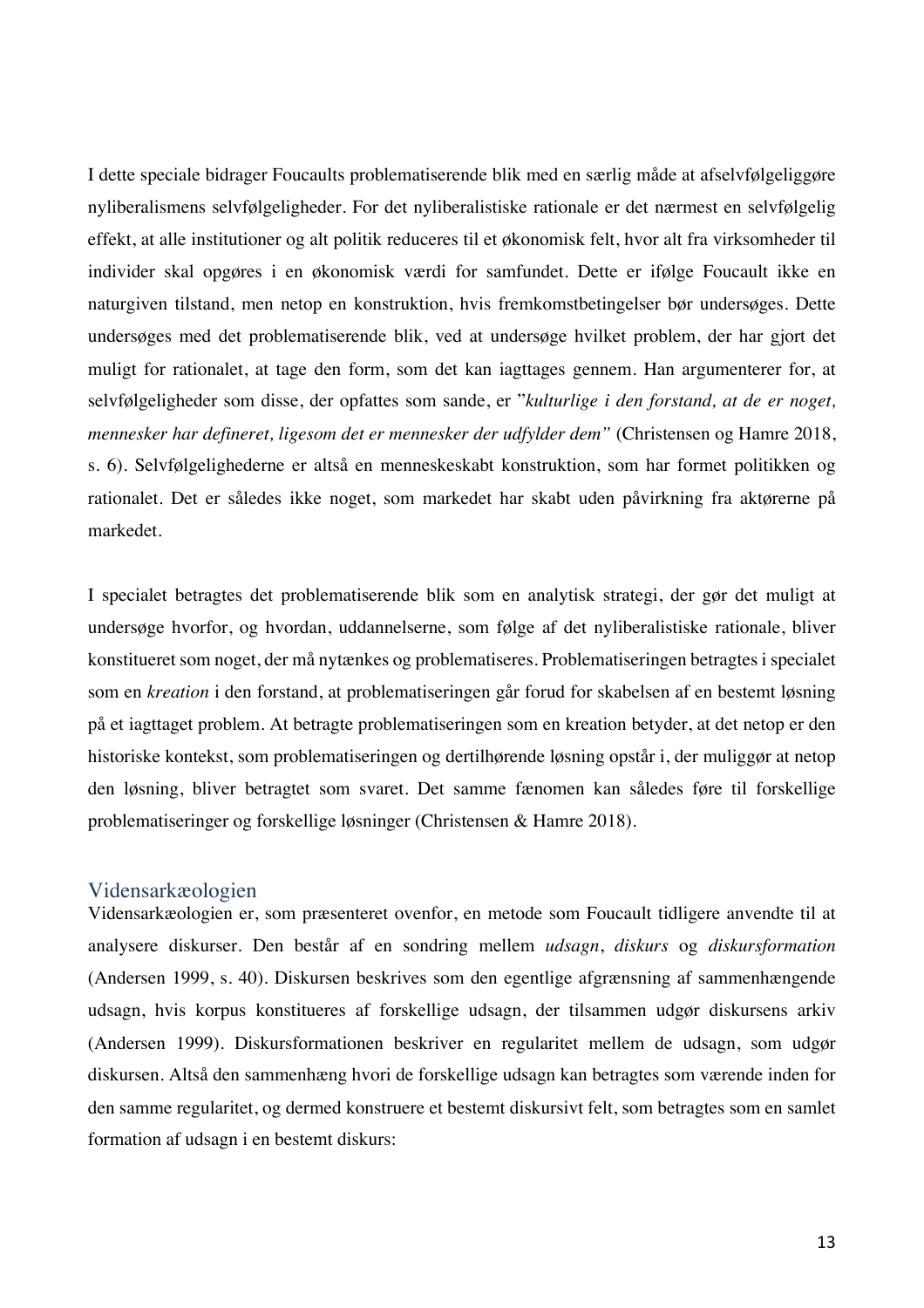*"Whenever one can describe, between a number of statements, such a system of dispersion, whenever, between objects, types of statements, concepts, or thematic choices, one can define a regularity, we will say, (…) that we are dealing with a discursive formation"*

(Foucault 1992, IN: Christensen & Hamre 2018, s. 22)

Vidensarkæologien beskriver således Foucaults metode til at analysere diskurser, og bygger på en konstruktivistisk tilgang. Vidensarkæologien inddrages ikke konkret i opgaven, da den udelukkende har det formål at analysere diskurser som en type formationer, der er indrettet efter en bestemt logik. Det er dog en central brik i Foucaults metodiske ophav, der i sammenhæng med genealogien har skabt grundlaget for hans problematiserende tankegang (Christensen & Hamre 2018).

### Genealogien og hermeneutikken

Vidensarkæologien, som blev præsenteret ovenfor, beskæftiger sig med at fremvise hvordan, forskellige udsagn indgår i en regularitet, der alle er med til at udforme en bestemt diskurs på et bestemt historisk tidspunkt. Dette perspektiv udvider Foucault med hans genealogiske tilgang, som ikke er fokuseret på udsagnene som et element i en given diskurs på et bestemt tidspunkt. Genealogiens fokus ligger i stedet på udsagnets historiske tilblivelsessammenhæng, altså hvordan et bestemt udsagn historisk set er blevet formet som det udsagn, det i dag kan forstås eller fortolkes som (Andersen 1999). Genealogien har således, i modsætning til vidensarkæologiens årsagsforklarende formål, et mere diagnostisk blik (Christensen & Hamre 2018). Genealogien bliver af Foucault primært brugt til at analysere magt, med udgangspunkt i hans magtanalytiske blik, som præsenteres nedenfor (Christensen & Hamre 2018).

For at undersøge et fænomen genealogisk, knytter Foucault an til en kritisk tilgang. Dette gør han ved at nedbryde de selvfølgeligheder der er knyttet til fænomenet. Formålet med dette er, at kunne undersøge hvilke betingelser, udsagnet udspringer af, og han læner sig derfor tæt op ad hans senere problematiserende metode. Dette gør Foucault blandt andet i hans undersøgelse af *Galskabens Historie,* hvor han ifølge Åkerstrøm Andersen "*viser hvordan sandheden om sindssyge aldrig kan findes i psykologien simpelthen fordi sandheden om sindssyge findes i det samfund, som har tilvejebragt sindssygens og galskabens tilblivelsesbetingelser"* (Andersen 1999, s. 56).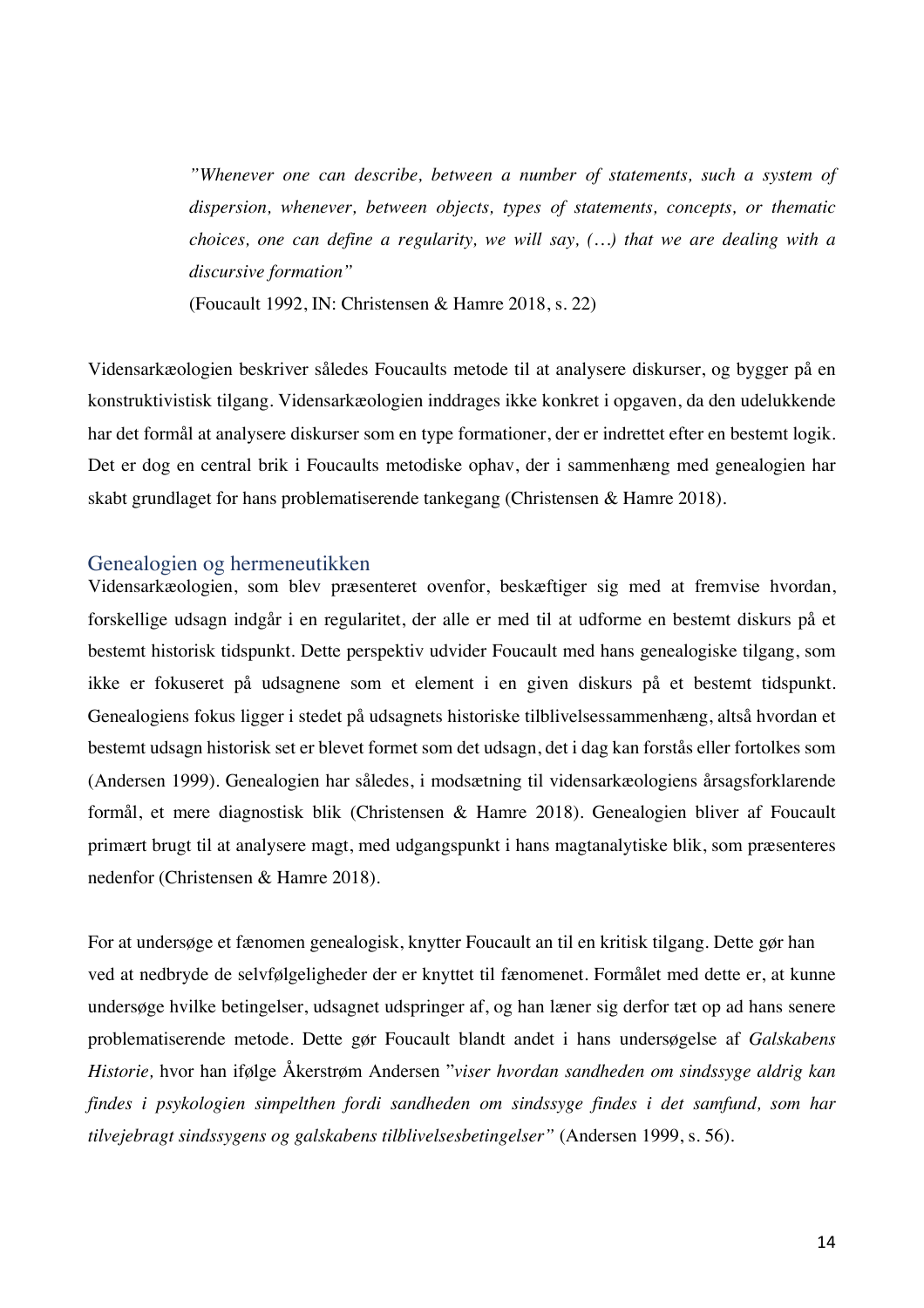Foucaults formål med den genealogiske analysestrategi er derfor ikke at beskrive, hvad der egentlig skete ved tilblivelsen af en bestemt fortolkning af et fænomen. Snarere er det at beskrive hvilken styring, der etablerede betingelserne for at et bestemt fænomen, har fået den betydning, som danner grundlag for forståelsen af fænomenet i dag. Genealogien skal dermed ikke betragtes som en metode, der kan identificere historiske diskurser eller udviklinger. Genealogien beskriver nærmere måden hvorpå, magten påvirker, hvordan subjekter bør forstå sig selv, efter hvilken sandhed de må rette sig, for at kunne betragtes som korrekte eller etiske subjekter (Christensen & Hamre 2018).

Denne genealogiske tilgang deler dermed en grundidé fra den hermeneutiske tilgang, som i specialet præsenteres af Hans Georg Gadamer i bogen *Sandhed og Metode* fra 2005. Her beskriver Gadamer en hermeneutik, (hvis teoretiske og analytiske perspektiver senere præsenteres), der her betragtes i relation til Foucaults genealogi, som analysestrategi. Hermeneutik som ord stammer fra det antikke Grækenlands ord om "fortolkning". Netop fortolkning er centralt i Gadamers hermeneutiske tilgang. Gadamer er således ophavsmanden til en filosofisk tilgang til hermeneutikken, hvor han i modsætning til tidligere hermeneutiske discipliner, begyndte at inddrage individerne, som de fortolkende væsener i forhold til hvordan verden må forstås (Højberg 2014). Med denne tilgang mener Gadamer, at man ikke kan fortolke en tekst uden at måtte forholde sig til tekstens virkningshistorie. Ydermere må man forholde sig til den begrebsverden, som teksten indgår i, og de forudsætninger man som læser forstår og fortolker på baggrund heraf. Læseren er derfor altid en central aktør i fortolkningen, og kan ifølge Gadamer aldrig betragtes som en passiv eller objektiv iagttager (Højberg 2014, Gadamer 2005).

Gadamers tilgang til hermeneutikken som en analysestrategi, ses i dette speciale i relation til Foucaults genealogiske metode, som blev præsenteret ovenfor. Denne relation består i blikket på det historiske fænomen, der er genstand for fortolkning eller kreation på en måde, der får indflydelse på, hvordan fænomenet bliver iagttaget i nutiden. Det er således ikke en sammenligning mellem Foucault og Gadamers begreb for hermeneutik der her eftersøges, da Foucault i hans artikel *The Hermeneutics of the Subject* fra 1994, betragter hermeneutikken som *"a matter of prescribing a hermeneutic attitude toward onseself"* (Foucault 1994, s. 104). Altså udgør hermeneutikken hos Foucault en bestemt måde at forholde sig til sig selv. Som en erfaringsbaseret måde at supervisere sig selv, i forhold til de fortolkninger, man gør om sig selv, som subjekt. Hos Gadamer er hermeneutikken beskrevet som de erfaringer, der danner grundlaget for fortolkning af udsagn eller tekster.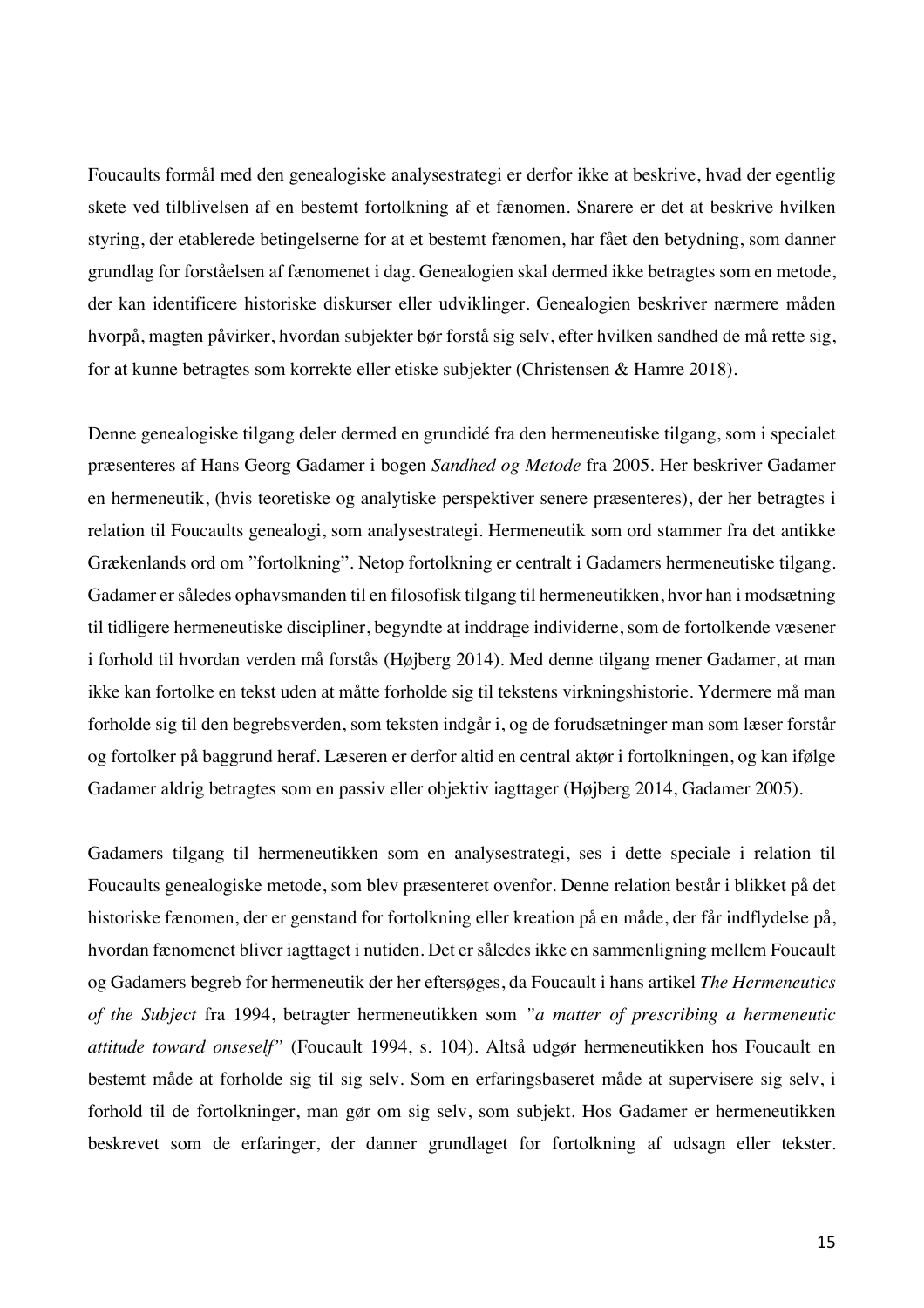Hermeneutikken er hos Gadamer derfor, ligesom det er tilfældet med Foucaults genealogiske metode, en bestemt måde at betragte historiske fænomener, som noget hvorfra der udspringer erfaringer, som får betydning for, hvordan fremtiden er formet, eller bør fortolkes.

Der er dog ikke tale om, at specialet laver en komplet vidensarkæologisk eller genealogisk analyse af det uddannelsespolitiske felt. I stedet gør den metodiske tilgang som præsenteret ovenfor, det muligt at undersøge hvordan de empiriske nedslagspunkter er mere end ord og anvisninger, der danner grundlag for en samfundsdiagnostik af et aktuelt styringsrationale. De repræsenterer således også en bestemt sprogbrug, som er udsat for en historisk udvikling og virkningshistorie, som har konsekvenser for hvordan, Regeringens og Uddannelses- og Forskningsministeriets sprogbrug kan fortolkes. Disse forskellige fortolkningsmuligheder kan derefter iagttages gennem Foucaults magtanalytiske blik, og kan dermed analyseres som en bestemt mekanisme, som magten kan operere gennem.

### Foucaults magtanalytik

Det magtanalytiske blik, der anvendes i specialet, stammer ligeledes fra Foucault, som bidrager med et blik på magt og magtrelationer. Foucaults magtanalytiske blik gør det muligt at analysere, hvilke mekanismer der danner grundlag for en bestemt måde at lede individer på. Dette perspektiv bidrager til undersøgelsen af Regeringens og Uddannelses- og Forskningsministeriets måde at styre de studerende på. Foucaults magtanalytiske tilgang adskiller sig fra en klassisk sociologisk magtforståelse om, at magt er noget håndgribeligt, man enten besidder, eller ikke besidder. Magt er således ifølge Foucault, ikke noget som opretholdes i en bestemt situation eller tidsrum, og ej heller noget som opererer gennem ydre magthandlinger, der virker adfærdsstyrende. I Foucaults optik opererer magten mere subtilt som noget, der gennemsyrer og regulerer individers adfærd og handlinger. Dens virke er således mellem relationer og gennem disse relationer påvirker den subjekter til at handle på en bestemt måde eller ud fra et bestemt rationale (Richter 2011). Foucaults magtanalytik tager udgangspunkt i individet som et liv, der skaber sig selv gennem forskellige magtrelationer (Richter 2011). Dette betegnes af Foucault som en objektivering af individet, som historisk set er foregået gennem forankrede institutioner såsom lægevidenskaben, skoler og fængsler (Richter 2011). Foucault beskæftiger sig altså ikke med magt som noget, der kommer i form af en titel eller en 'plads for enden af bordet'. Det beskrives nærmere som en allestedsnærværende magt, der bevæger sig i og mellem relationer, og mellem subjekter og institutioner, som noget der hele tiden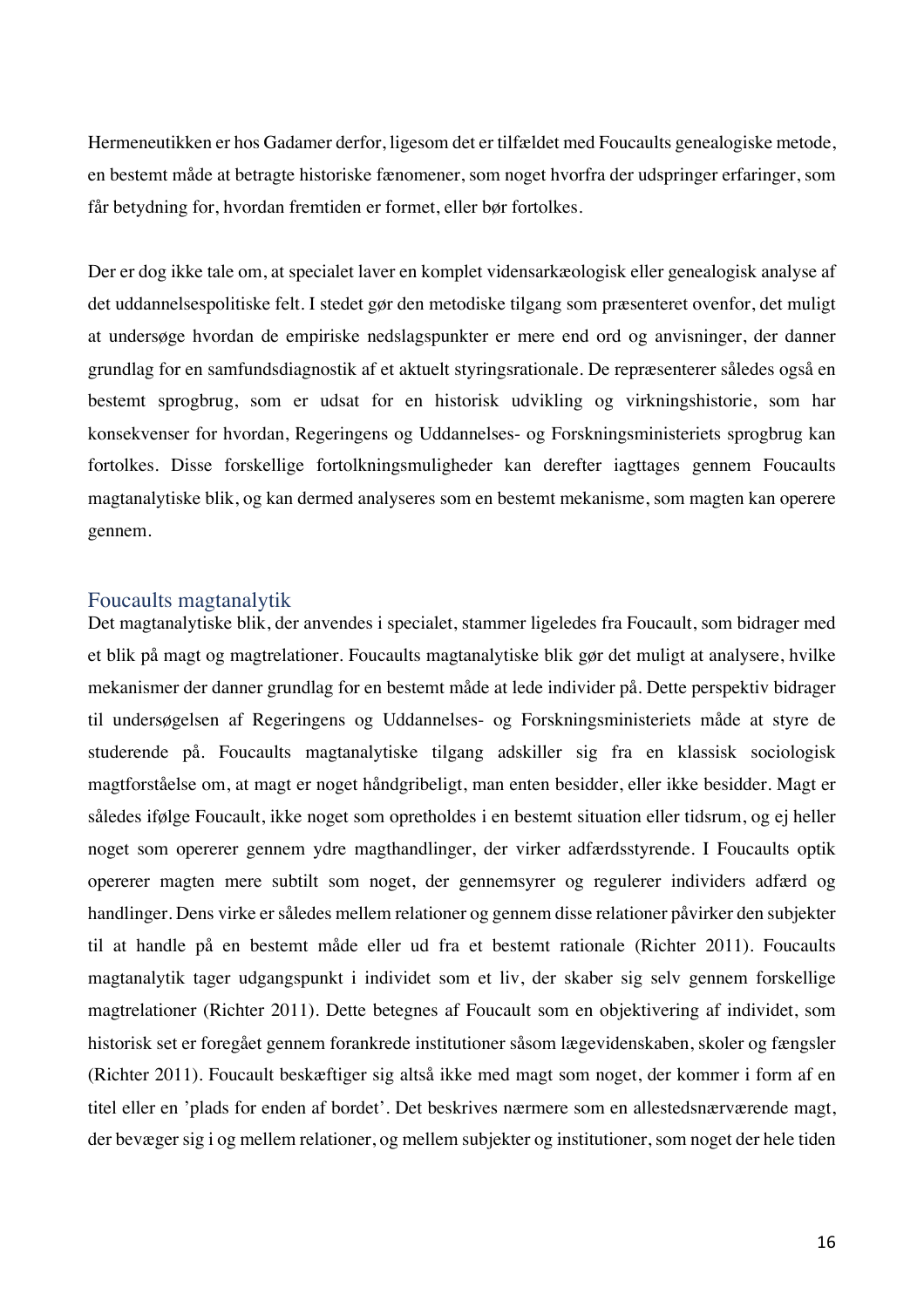søger at påvirke subjektet til at handle på en bestemt måde. Ved at anskue magt og magtudøvelse på denne måde får specialet et blik på en magt, der er uafhængigt af personer og som drives gennem relationer: *"It is never localized here or there, never in anybody's hands […] Power is employed and exercised through a net-like-organisation"* (Foucault 1980, s. 98). Magt anskues i dette speciale som noget relationelt, på en måde hvor den gøres afhængig af at operere gennem relationen mellem institutioner og subjekter. I denne konkrete kontekst anskues magt i relationen mellem uddannelsespolitikken og de studerende. Magten organiserer sig i relation til de studerende på en uforudsigelig og diskontinuerlig måde, som giver magtrelationen en fleksibel og subtil form. Grundet magtens diskontinuerlige natur, der konstant er under forandring, og som tilpasser sig til den relation den opererer igennem og opretholdes i, kan det være vanskeligt at sætte en finger på, hvordan magten opererer i relation til de studerende.

En yderligere vigtig pointe i Foucaults tænkning af magtrelationer er, at magt kun kan opstå i relationer med frie individer eller subjekter. Der er ifølge Foucault ikke tale om en magtudøvelse, hvis denne sker gennem tvang, for så er der netop tale om tvang, som i Foucaults optik ikke er en magthandling (Christensen og Hamre 2018). I stedet er magt noget, der producerer et mulighedsrum for subjektet at handle indenfor, der bliver styrende for individets måde at handle på. Den relationelle magt får således en produktiv funktion, hvor den opstiller eller producerer muligheder, indenfor en given ramme, for derigennem at forsøge at styre fremtidige handlinger for det subjekt der placeres i magtrelationens mulighedsrum (Christensen & Hamre 2018). I analysen af magtrelationen mellem de studerende og universiteterne, skal magthandlingen altså iagttages gennem det mulighedsrum, der af Regeringen og Uddannelses- og Forskningsministeriet, opstilles for de studerende.

## **Opsummering**

Foucaults forfatterskab har en gennemgribende trang til at problematisere selvfølgeligheder ved at undersøge tilblivelsen af historiske fænomener og de subjekter der er affødt af disse. Han betragter således ikke historien som en fastlagt eller forudbestemt proces, men som noget der hele tiden bliver skabt af den historiske samtid, som den udfolder sig i. Han anvender, som det er beskrevet ovenfor, et epistemologisk blik, med særligt fokus på at problematisere de videnskabelige diskurser og årsagerne bag etableringen af disse (Christensen & Hamre 2018).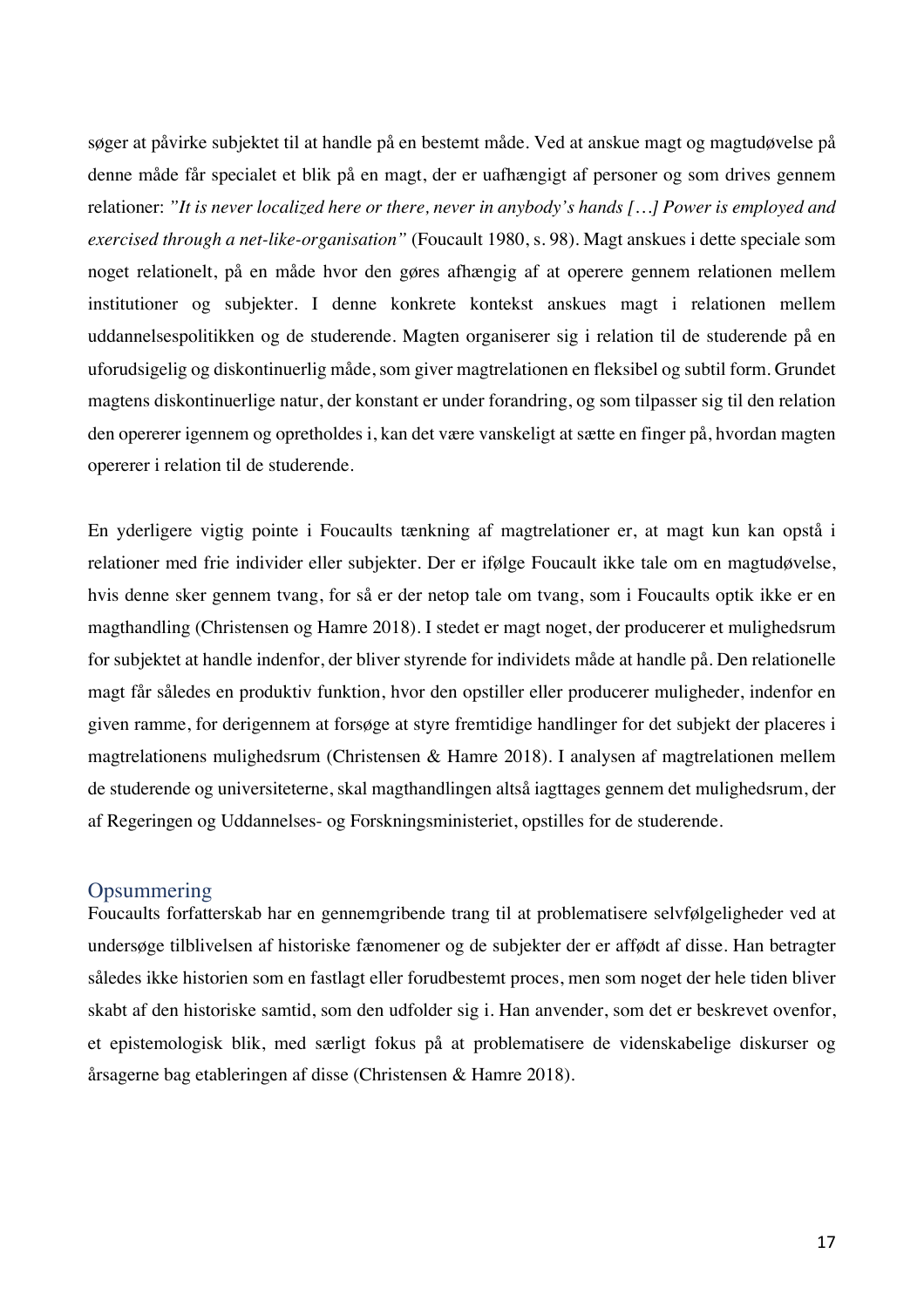Dette analytiske blik indgår i et samspil med Hans Georg Gadamers hermeneutiske filosofi, og benyttes i specialet til at undersøge, hvordan et bestemt historisk fænomen har udviklet sig gennemt dets virkningshistorie (Gadamer 2005). Til at kunne genkende de mekanismer, der ligger til grund for magtrelationerne, inddrager specialet som nævnt i indledningen Deleuze og Guattaris forståelse af ordre-ord, som beskrives i et separat afsnit nedenfor. Ordre-ordet anvendes i specialet til analytisk at få øje på de mekanismer, der kan betragtes som en magtudøvelse, der søger at påvirke de studerende på en bestemt måde. Sproget som en magtmekanisme, der forsøger at opstille mulighedsrum for de studerende, er således et centralt analysepunkt i specialet, der gør det muligt at betragte empirien som magthandlinger, der finder sted gennem sprogbrugen. Specialet får med dette blik mulighed for at undersøge og analysere hvilke subjekter, og dertilhørende mulighedsrum, der skabes gennem Regeringens og Uddannelses- og Forskningsministeriets sprogbrug om universitetsuddannelserne i Danmark. Ydermere bliver det med Foucaults problematiserende blik muligt at iagttage, hvordan sprogbrugen er funderet i et nyliberalistisk rationale og hvordan universitetsuddannelser og de studerende betragtes som løsningen på en bestemt problematik.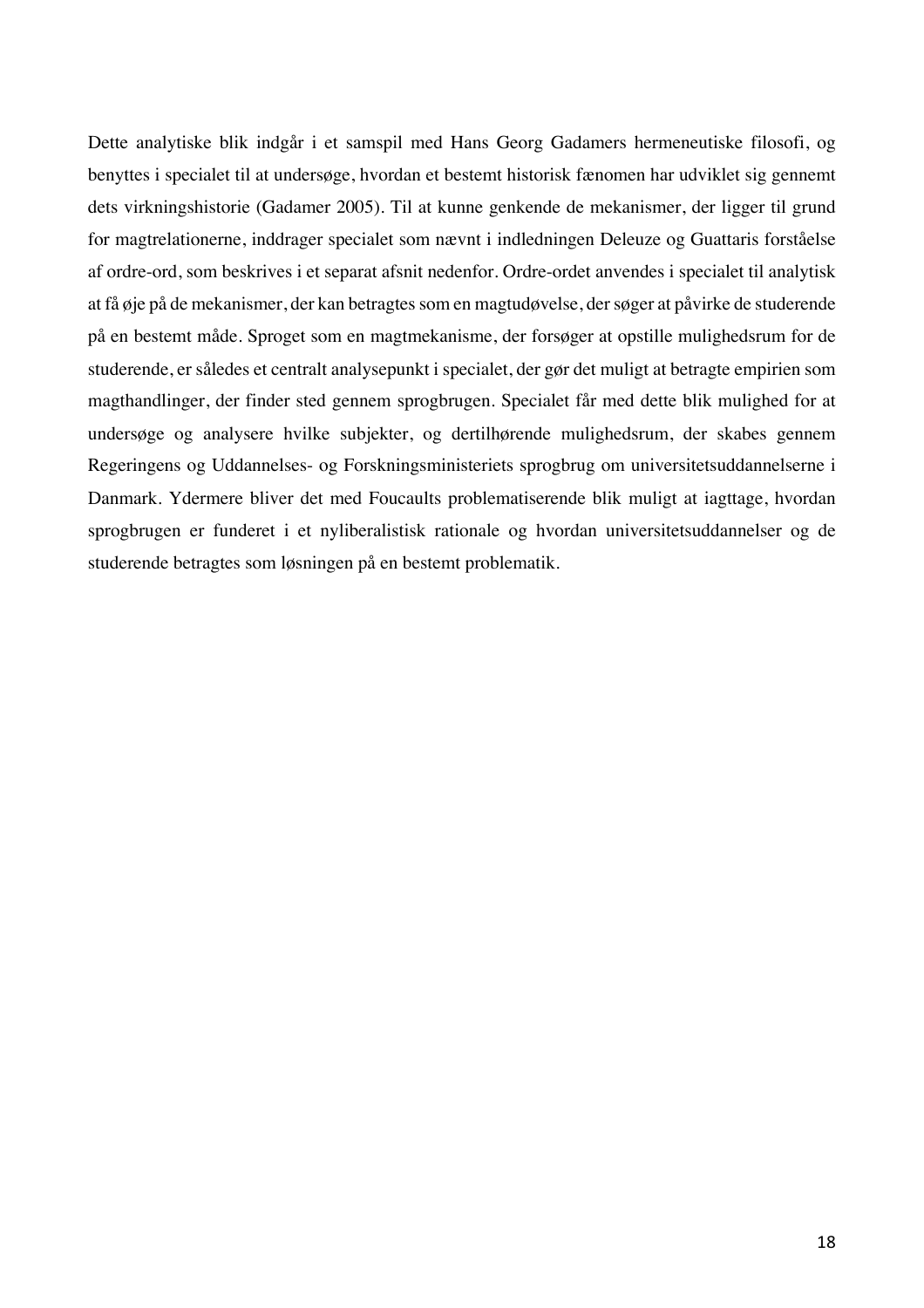## **Teoretiske begreber**

I det følgende afsnit vil specialets teoretiske begreber og tænkere blive præsenteret. Gennem separate delafsnit vil de teoretiske elementer, som på hver sin måde bidrager til specialets analyse præsenteres. Afsnittet tjener altså som en værktøjskasse af begreber og forståelser, der danner grundlaget for, hvordan empirien fremstår og analyseres. Forskellige teoretiske begreber udgør grundlaget for de enkelte analysedele.

## **Magtteoretiske værktøjer**

## Governmentalitet

Et essentielt begreb i Foucaults analyser af magtrelationer er governmentalitetsbegrebet, som stammer fra hans forelæsningsrække ved Collège de France i 1977-1978 under temaet Sikkerhed, territorium og befolkning. Governmentalitet er et begreb, der beskriver et felt af styringsredskaber, som anvendes til ledelse af befolkninger i det moderne samfund. Styringsredskaberne betegnes som praksisser, teknikker og videnskaber, som alle har en rolle i den politiske styring, der foretages i den moderne stat. Begrebet styring er dog ikke begrænset til at omhandle førnævnte redskaber, men må forstås i begrebets bredeste forstand, hvor styring er en regulering af noget eller nogen, efter et bestemt rationale. Styringen udspringer således fra autoriteter under staten, og har en smidig karakter, som både kan omhandle økonomiske, befolkningsmæssige eller individuelle forhold (Dean 2014). I dette speciale betragtes styringen gennem Regeringen og Uddannelses- og Forskningsministeriets publikationer.

Gennem Foucaults forfatterskab fremstår der ikke en konkret eller entydig forståelse af begrebet governmentalitet, men det fremstår altid i forbindelse med hans analyser af magtrelationer. Foucault undersøgte forholdet mellem forskellige vidensformer og magtteknologier, som var skabende for diverse praksis- og erfaringsområder herunder kriminalitet, galskab og seksualitet (Dean 2014). Governmentalitet dækker således over en bestemt form for rationale, der ligger til grund for statslig styring, og som relaterer sig til individets forholdemåde til denne styring. Governmentalitet bliver derfor ofte italesat som *conduct of conduct,* som er en bestemt måde at styre individers handlinger på. Conduct of conduct dækker over, hvordan man med styrende handlinger, påvirker individet til at handle på en bestemt måde gennem selv-ledelse (Dean 2006). Denne selvledelse kan forstås som et handlerum, der opstilles af en statslig styring, hvori individet forventes at handle på en bestemt måde, indenfor handlerummets grænser.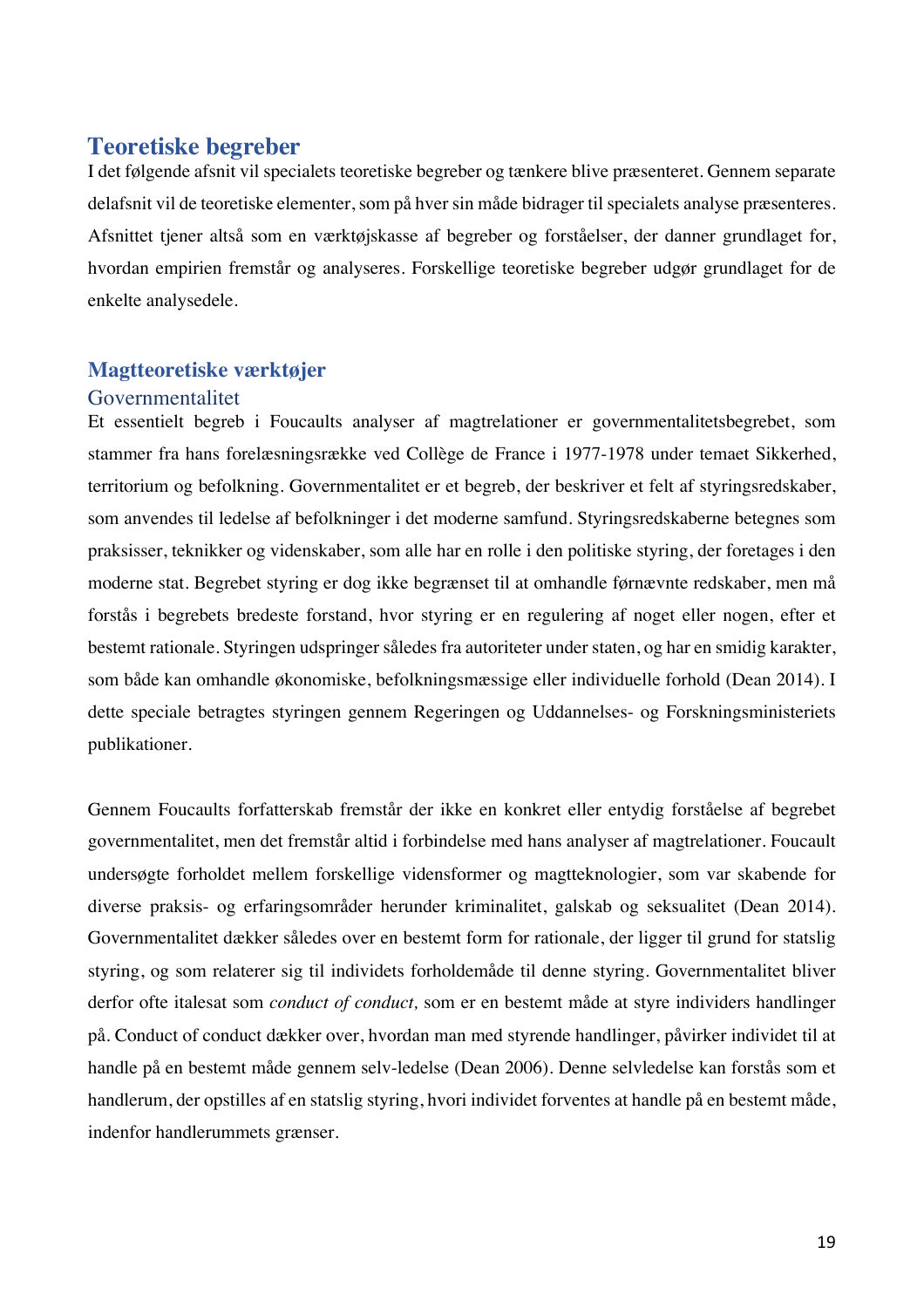Governmentalitet iagttages gennem dette speciale som en biopolitisk styring, som i dette speciale forstås som en retningsanvisning fra en magtoverlegen, der opstiller nogle mulige handlerum, som den magtunderlegende i sin selv-ledelse, må forholde sig til. Eksempelvis kan læringsmål på universiteterne betragtes ud fra dette perspektiv. Læringsmålene er nogle forudsatte rammer eller mulighedsrum, som opstiller forventninger til de studerendes udbytte af et fag. Indenfor rammerne af læringsmålene, må den studerende forholde sig til, hvordan denne bedst leder sig selv, til at opnå de kompetencer eller kvalifikationer der forventes af den studerende. Læringsmålene bliver således handlerummet, hvori der ligger nogle bestemte forventninger til, hvordan den studerende efter kurset skal betragte det læringsmæssige udbytte af kurset. Læringsmålene kan således ikke betragtes som en magtudøvelse i klassisk forstand, da der ikke er tale om tvang eller direkte magtudøvelse. I stedet er der tale om en magt der på en subtil og indirekte måde, påvirker den studerende til at lede sig selv på en bestemt måde, så den studerendes faglige udbytte lever op til de forventninger, der beskrives i læringsmålene. Det er altså en indirekte styring, der på en subtil måde påvirker et subjekt, til at handle på en måde, indenfor det mulighedsrum, som styringen opstiller.

Foucault inddrager i sine governmentalitets analyser, et perspektiv på etik og moral, og gør således et *etisk selvforhold* til et produkt af selv-ledelsen. Etikkens substans beskrives af Foucault på følgende måde:

> *[…] the determination of the ethical substance; that is, the way in which the individual has to constitute this or that part of himself as the prime material of his moral conduct. […] the way in which the individual establishes his relation to the rule and recognizes himself as obliged to put it into practice […] to attempt to transform oneself into the ethical subject of once behavior."*

(Foucault 1990, s. 26f)

Foucault forstår altså individets etiske selvforhold gennem individets forhold til moraliteten. Etikken er en forståelse af, hvordan individet leder sit indre til at udføre moralske handlinger, som er i tråd med den styring, individet udsættes for. Dette er beskrevet ved, at individet bør internalisere en bestemt adfærd i sit indre, og derved stille sig selv i et etisk selvforhold i forhold til det handlerum styringen opstiller. De studerende må altså forholde sig til, og internalisere den adfærd, som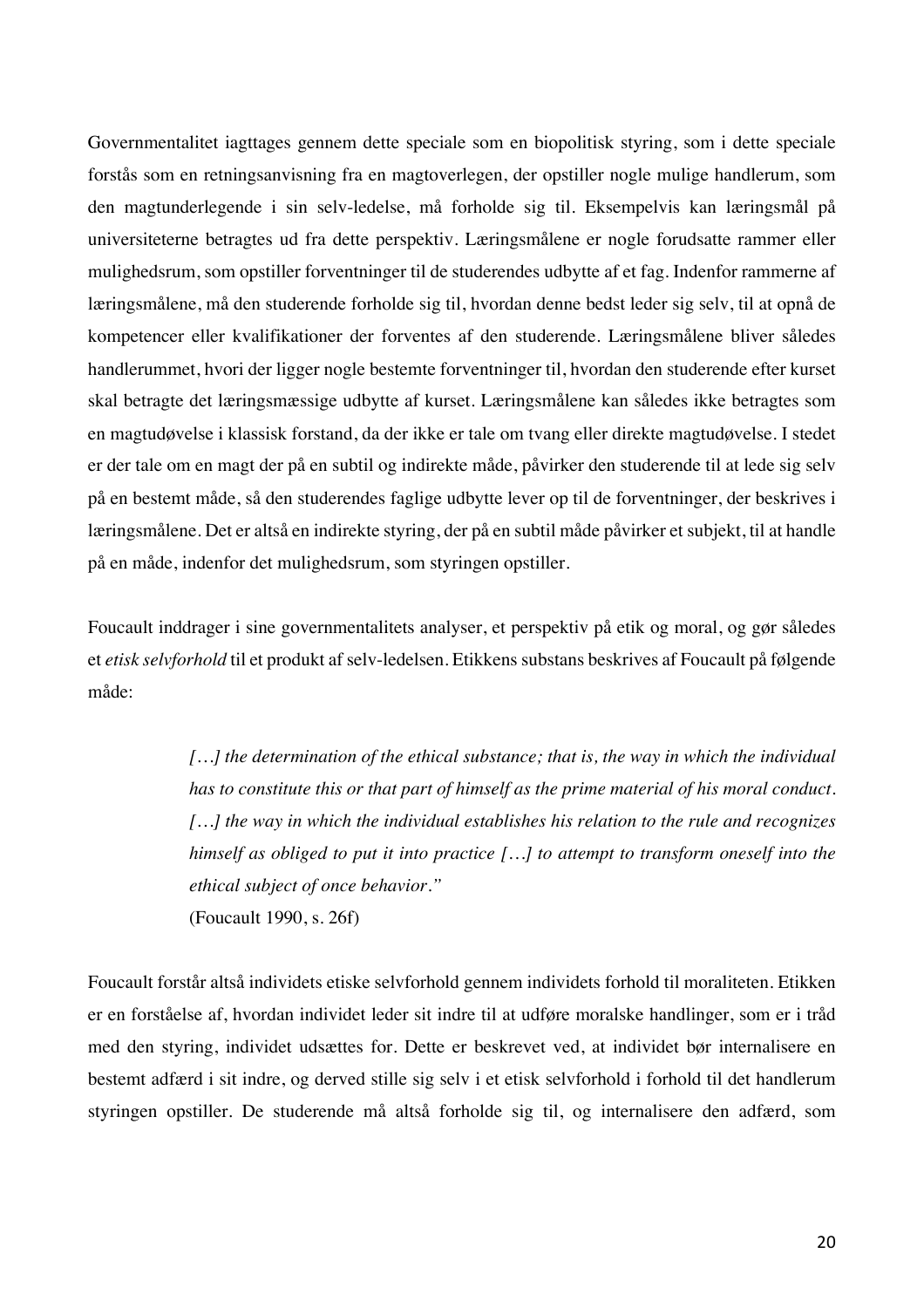læringsmålene foreskriver og lede sig selv på baggrund af disse for at handle moralsk og dermed opnå et etisk selvforhold.

Dette perspektiv anvendes i specialet til at betragte Foucaults beskrivelse af det nyliberalistiske rationales fremkost som en rationalitet, der udstyrer stater og organisationer med et bestemt grundsyn på individer med fokus på effektivisering og økonomi (Foucault 2009). Rationaliteten får således betydning for, hvordan handlerummet som subjekterne placeres i, er udformet. Handlerummet definerer dernæst hvilken adfærd, der betragtes som en moralsk korrekt adfærd, som dermed kan stille subjektet, såfremt dette internaliserer denne adfærd, i et etisk selvforhold.

Der kan således drages en sammenhæng mellem Foucaults governmentalitetsbegreb, og teori om biopolitik og nyliberalisme, der i dette speciale tilsammen betragtes som en bestemt økonomisk rationalitet, der danner grundlag for styring i den moderne stat.

#### Biopolitik

I forbindelse med Foucaults forelæsninger på Collège de France det efterfølgende år i 1979, præsenterer han begrebet biopolitik i forbindelse med en analyse af racismens fremvækst (Eliassen 2016). Begrebet er en anderledes beskrivelse af magt, end hvad Foucault tidligere har beskæftiget sig med. Den biopolitiske magt, eller biomagt som Foucault også betegner den, retter sig mod en population eller befolkning, og har sikkerhed og kontrol, som sit fokus (Eliassen 2016). Det der i biopolitikken bliver den centrale genstand for magtudøvelse, er selve livselementet, kroppen og hermed folket. Biopolitikkens fremkomst betegnes af Foucault som en tærskel i den statslige administrations historie, da det er første gang, at det biologiske bliver til genstand for det politiske. Ifølge den norske professor Knut Ove Eliassen bliver den suveræne magts undertrykkende virke, forandret af biopolitikken til en produktiv og mindre restriktiv styring (Eliassen 2016). Biopolitikken muliggøres af kapitalismens opblomstring og fremkomsten af de moderne videnskaber, der gør det muligt at udføre videnskabelige undersøgelser, med subjekter i befolkningen som undersøgelsesgenstand (Eliassen 2016). Denne udvikling gør det muligt at betragte en samlet befolkning på baggrund af nogle normalitetsprincipper såsom sundt/sygt, normalt/unormalt og nyttig/unyttig. Denne måde at betragte befolkningen på skaber en normalitetsforståelse, som danner grundlag for regulering og styring af hele befolkningsgrupper, og deres sundhed, med det formål at optimere befolkningen og kapitalismens arbejdsstyrke (Christensen & Hamre 2018).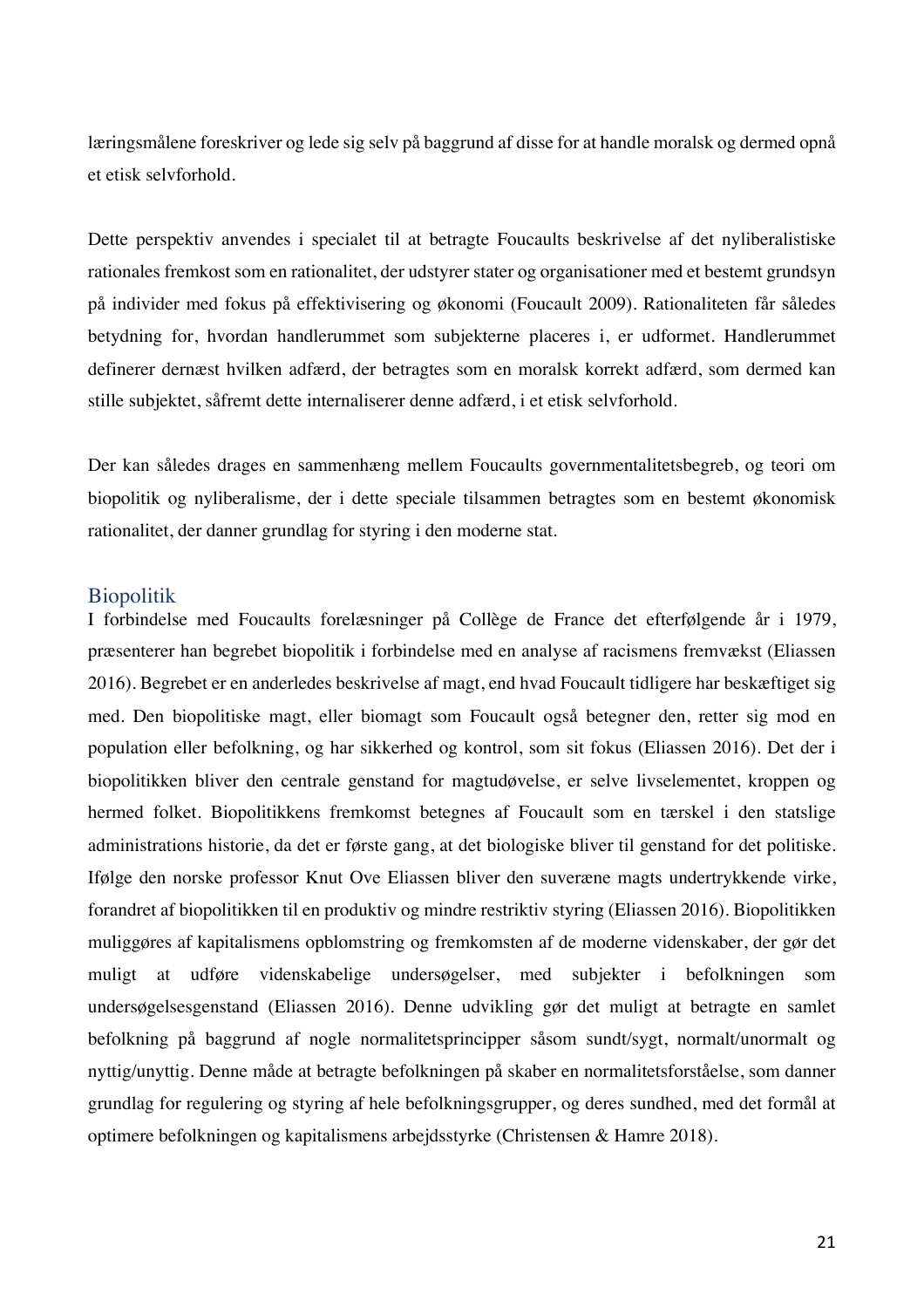Det kan dermed udledes, at biopolitikken medfører tilblivelsen af en bestemt politisk rationalitet, der interesserer sig for at effektivisere landbruget, bureaukratiet og samfundsproduktionen. Denne effektivisering tager afsæt i et kapitalistisk synspunkt, som en søgen efter at stimulere økonomien og samtidig udvise omsorg for befolkningen og deres velbefindende. Effektiviseringen sker gennem en styring, som understøttes af videnskabelige statistikker om befolkningens biologiske forhold såsom fødselsrater, dødelighed og lignende. Livet gøres således til et objekt, der kan reguleres og styres af staten (Eliassen 2016).

Foucault sondrer selv mellem bio*politik* og bio*magt*, som to begreber der er meget tæt beslægtede og som ofte kan erstatte hinanden én til én (Eliassen 2016). Dog beskriver han, hvordan biomagten dækker over det at kunne regulere og styre en befolknings livsprocesser, gennem en biologisk magtudøvelse. Det biopolitiske derimod har en mere retningsangivende karakter, som beskriver hvor styringen skal udspringe fra, nemlig politikken. Biopolitikken dækker således over en forvaltning af befolkningens sundhed, som sker ved at gøre biologien til en integreret del af en politisk dagsorden, hvor biomagten så kan sætte ind. Biopolitikken skaber dermed de handlerum, som i Foucaults optik fungerer som en magtmekanisme, der forvalter befolkningen på en biopolitisk måde. Det enkelte individs liv bliver af biomagten objektgjort, som noget der fra politisk side kan påvirkes og reguleres gennem en betragtning af befolkningen som en samlet styringsgenstand (Christensen & Hamre 2018).

#### **Nyliberalismens oprindelse**

I det følgende vil nyliberalismens oprindelse som ideologi præsenteres, på baggrund af Foucaults beskrivelser af dennes frembrud. Desuden inddrages den amerikanske professor Wendy Browns syn på konsekvenserne af et nyliberalistisk rationale, der ifølge hende gennemsyrer den moderne stat i dag. Wendy Brown er en amerikansk professor, som i 1983 blev Ph.d. i Politisk filosofi. Hun har siden undervist i politisk teori og kritisk teori, ved forskellige amerikanske universiteter, for nuværende på University of California (Berkeley 2019). I 2015 udgav hun bogen *Undoing the Demos: Neoliberalism's Stealth Revolution*, som er en kritisk refleksion over netop nyliberalismen. Denne bog er et centralt værk i dette speciale, både som tematisk inspirationskilde og teoretisk perspektiv. Wendy Brown tilbyder en aktuel læsning af Foucaults forståelse af nyliberalismen og dens frembrud. Dette perspektiv danner grundlaget for specialets forståelse for, hvad der kendertegner det nyliberalistiske rationale i de moderne samfund og hvilke konsekvenser implementeringen af dette medfører.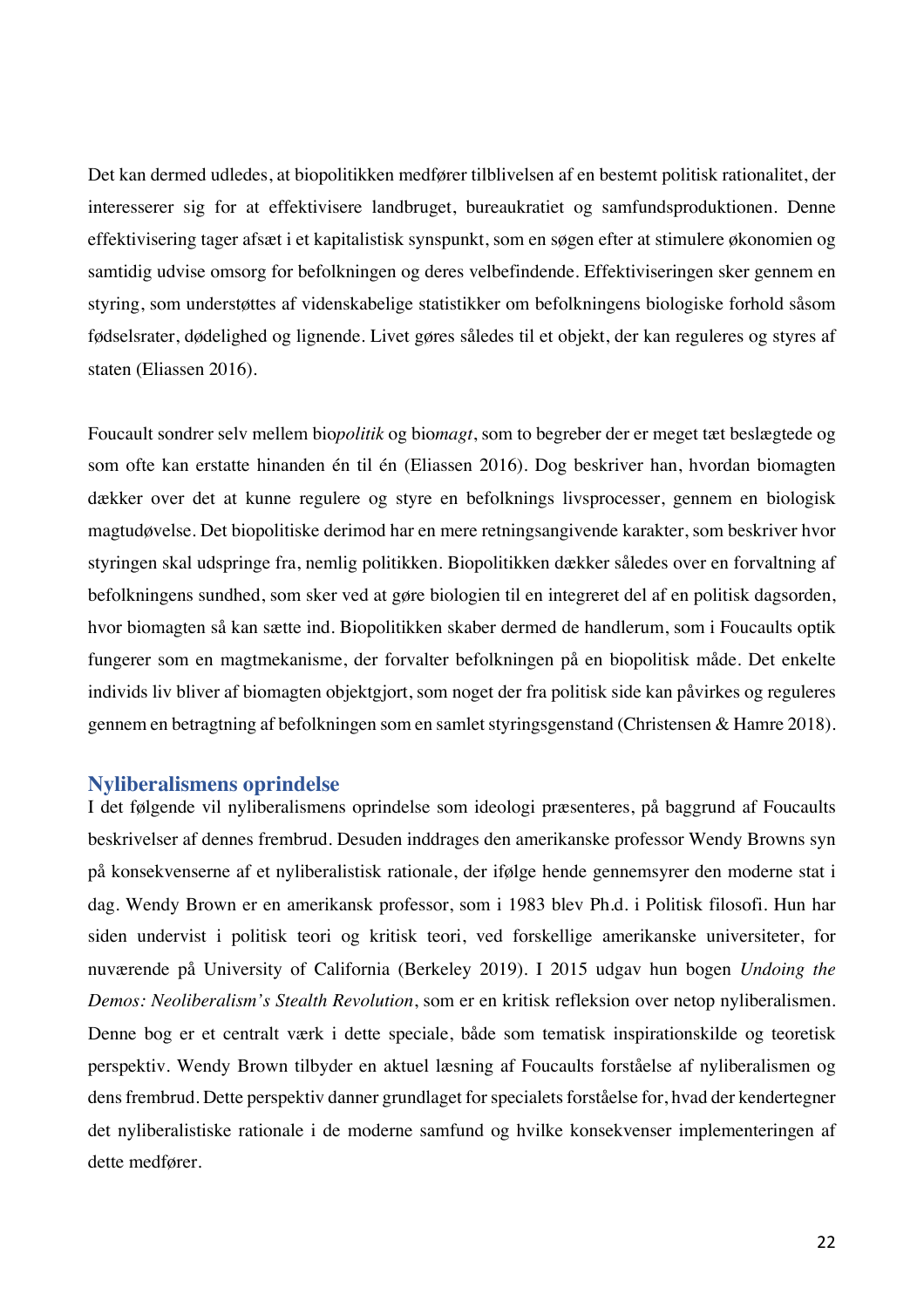Siden 1970'erne, er der i størstedelen af de vestlige samfund, fremsprunget en nyliberal bevægelse, som har forandret den politiske og sociale orden i de vestlige demokratier. Nyliberalismen er som ordet indikerer en ny ideologisk tilgang, og adskiller sig dermed fra den klassiske liberale tilgang, der har bredt sig i vesten siden 1800-tallet (Eliassen 2020). Nyliberalismen får sit globale gennembrud i takt med valget af Margaret Thatcher som premierminister i England og Ronald Reagans indtræden som USA's præsident med deres deregulering af statsligt kontrollerede markeder og konkurrenceudsættelse som gav plads til private og liberale drivkræfter i de politiske samfund (Eliassen 2020). Nyliberalismen adskiller sig fra den klassiske liberalisme, som Adam Smith beskrev som *den usynlige hånd* i *The Wealth of Nations* fra 1776, ved ikke at dele *laissez faire* tilgangen om, at markedet eksisterer på egen hånd og ikke kræver statslig involvering. Nyliberalismen udspringer derimod fra en forståelse af, at markedet har brug for en vis beskyttelse eller regulering, for at kunne virke (Eliassen 2020).

Michel Foucault sondrer mellem to traditioner af nyliberalismen, som udspringer efter anden verdenskrig. Han beskriver en europæisk tradition, den tyske *ordo-liberalisme*, som er opkaldt efter et tysk tidsskrift af samme navn. Desuden beskriver han en amerikansk tradition, *anarko-liberalisme,*  som i den moderne sociologi betegnes som Chicago-skolen (Brown 2015, Foucault 2009). Ordoliberalismens fokus ligger på forholdet mellem marked, stat og centralbank, og har som ideal, at markedet skal kunne agere uafhængigt af statslig regulering, men samtidig at markedet skal have en central plads i den økonomiske politik, således at staten understøtter det, såfremt markedet har brug for det. Ordoliberalismen er dermed et udtryk for en nytænkning af den økonomiske politik, hvor statens formål er at skabe et sundt miljø for markedet, ved at agere mægler i frie forhandlinger mellem markedets parter (Eliassen 2020). Den amerikanske Chicago-skoles tænkning af nyliberalismen beskriver en mere vidtrækkende tilgang, som et bestemt rationale, der danner grundlaget for en bestemt måde at tænke styring af staten og individer på. Her anses statslig styring, som et nødvendigt onde for at bevare friheden og markedet, men samtidig ønskes det, at staten kun skal gribe ind, når markedet har brug for beskyttelse (Eliassen 2020). Anarko-liberalismen begrænses i denne tænkning ikke alene til den økonomiske politik, men søger i stedet at lade markedet råde på alle områder af statens politik, inkluderende sundhed, politi og uddannelse. Det er ifølge Brown også Foucaults anskuelse, at det er hos Chicago-skolen, at idéen om subjektet som en markedsressource opstår (Brown 2015). Begge tilgange lægger desuden op til, at staten må være konkurrenceudsættende på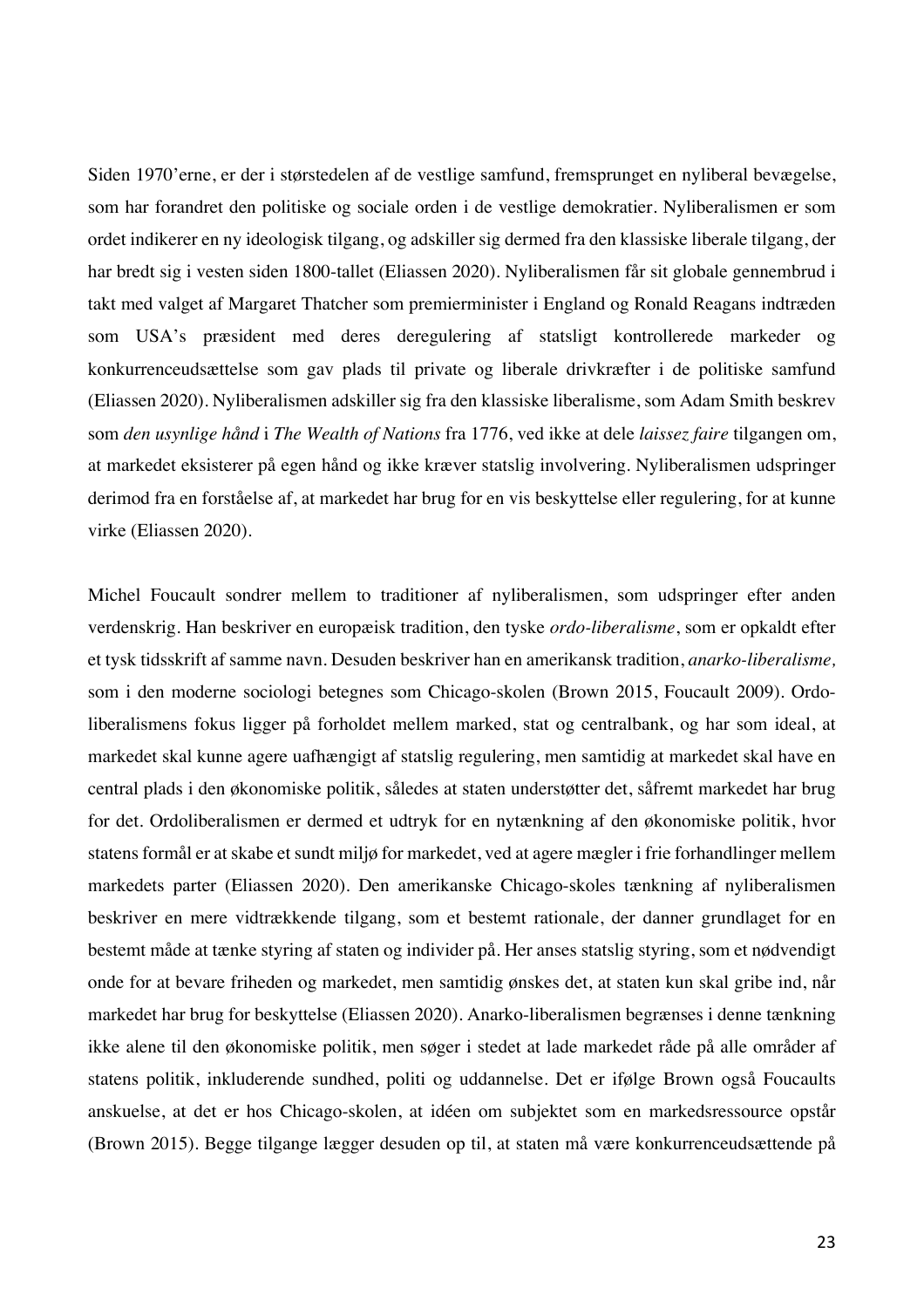alle parametre i samfundet, for bedst at kunne opnå økonomisk vækst. Staten må således tilpasse sin styring ud fra et økonomisk rationale, hvor ulighed og konkurrence er et nødvendigt princip (Eliassen 2020, Brown 2015).

Med ovenstående præsentation af de forskellige nyliberalistiske traditioner skal det forstås, at den klassiske liberalisme har udviklet sig til en styring, der ikke udelukkende fokuserer på den økonomiske politik. Med den nyliberalistiske tænkning er det muligt for en stat at styre på alle aspekter af borgernes liv, hvilket betragtes som en væsentlig mere gennemgribende økonomisk styring end hidtil set (Brown 2015). Nyliberalismen er dermed at betragte som et rationale, der griber ind i borgernes liv, og gør alle menneskelige forhold målbare. Denne indgriben leder til Foucaults beskrive af mennesket som homo oeconomicus – eller den mere moderne betegnelse humankapital *(*Foucault 2009, Eliassen 2020, Brown 2015)*.* Gennem dette begreb bliver det muligt at betragte det enkelte individs aktuelle værdi i form af dets kompetencer, værdier og sociale status. Videre bliver det muligt for staten at indrette samfundet på en måde, hvor disse individer styres til at øge deres humankapital. Dette aspekt bliver uddybet i et særskilt afsnit nedenfor.

### Nyliberalistisk governmentalitet

Ved Foucaults forelæsninger ved Collége de France fra 1977 til 1979 taler han også om nyliberalismen i sammenhæng med hans forståelse af governmentalitet, som blev præsenteret ovenfor. I denne forelæsningsrække, der er udgivet i bogen *The Birth of Biopolitics* fra 1979, beskriver han, hvordan det nyliberalistiske rationale har en markant indflydelse på, hvordan staters tilgang til styring er. Her beskriver han blandt andet, hvordan nyliberalismen adskiller sig fra den klassiske liberalisme: *"Det drejer sig altså ikke om at fremskaffe et tomt rum [markedets frirum], men at overføre, projicerer, transponere de formelle principper for en markedsøkonomi på en almen regeringskunst"* (Foucault 2009, s. 157). Foucault beskriver hermed, hvordan et nyliberalistisk rationale har konsekvenser for, hvordan staten navigerer i sin styring af befolkningen gennem de grundlæggende principper for markedsøkonomi. Nyliberalismen har ifølge Foucault en direkte indflydelse på, hvordan styringen fra den moderne stat udfolder sig, og hvordan magtudøvelserne i denne nyliberale styring sker i relation til økonomien og dennes bedste. For Foucault handler det nyliberalistiske rationale ikke om, at staten skal lade økonomien leve sit eget liv, det handler nærmere om at aktivere staten på en bestemt måde på vegne af økonomien, så staten ikke overtager økonomiske funktioner, eller griber ind i effekterne af denne økonomisering. Det nyliberalistiske styringsrationale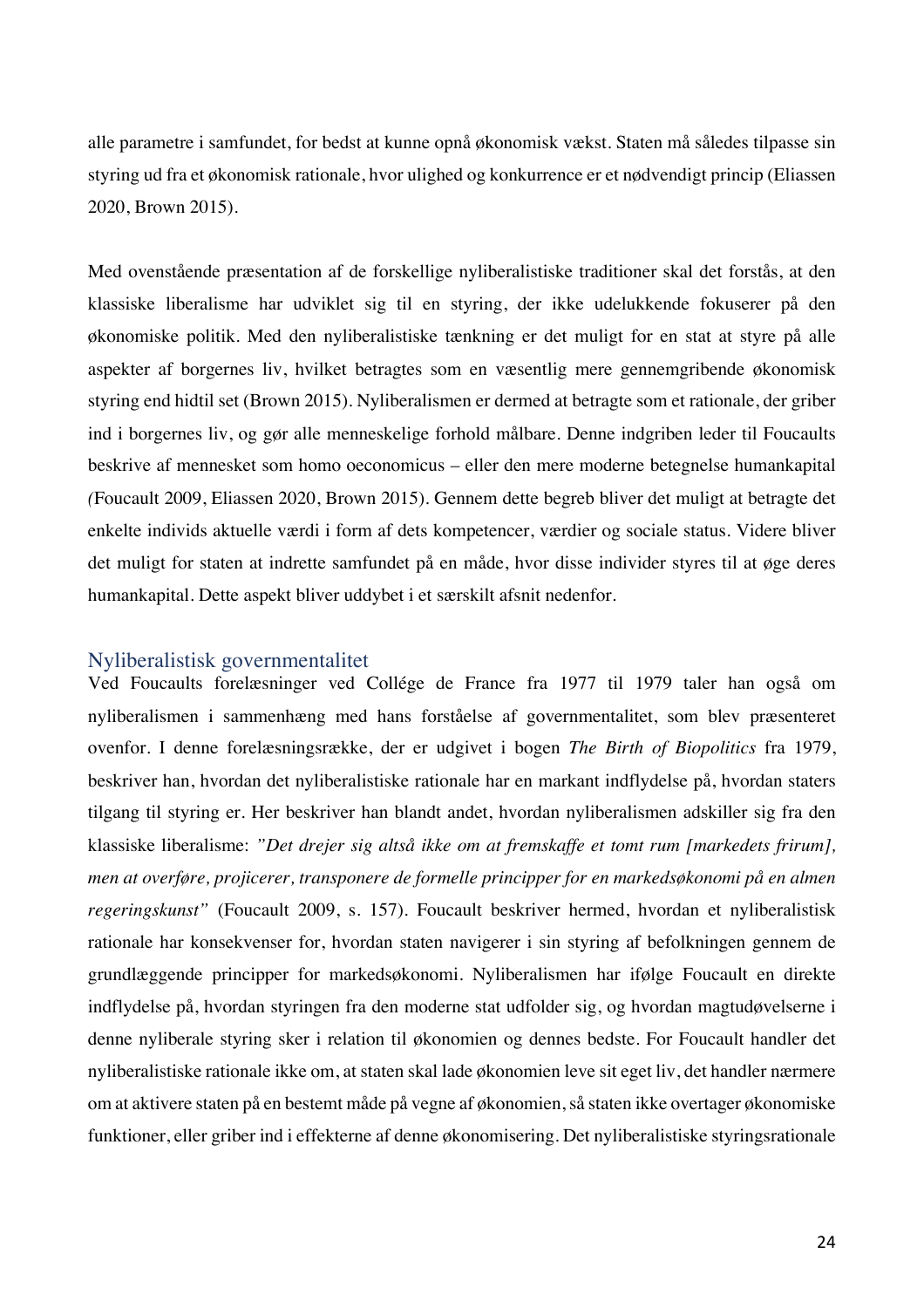er altså ifølge Foucault, en styring som faciliterer konkurrence og vækst, også når det kommer til sociale relationer i samfundet (Foucault 2009). Dette står i kontrast til den klassiske liberalisme, hvis formål altid var at tilse markedets bedste, men med et begrænset perspektiv på hvad der kunne inkluderes i det økonomiske marked. Hos nyliberalismen bliver dette rationale langt mere vidtrækkende, og favner nu ifølge Foucault og Brown også de sociale relationer og samtlige andre sfærer i samfundet (Foucault 2009, Brown 2015).

Foucault beskriver videre, hvordan denne styrende facilitering, er en kritisk funktion for en nyliberal stat. Da konkurrencen er en essentiel del af rationalet, må staten sørge for at producere og reproducere denne konkurrence. Her adskiller nyliberalismen sig igen fra den klassiske liberalisme. For den klassiske liberalisme er det, som nævnt ovenfor, naturens gang og en *laissez faire* holdning til markedet, der er den gennemgående relation mellem stat og marked. I nyliberalismen bliver det netop en central statslig styringsopgave, at intervenere markedet så det kan holde sig selv kørende. Foucault beskriver, hvordan det er det juridiske, der giver form til det økonomiske, altså hvordan lovgivningen former og leder markedet til at kunne stå selv *"Government must accompany the market from start to finish"* (Foucault 1979, IN: Brown 2015, s. 63). Den klare sondring mellem den klassiske liberalisme og Foucaults beskrivelse af nyliberalisme bliver dermed, at det nyliberalistiske rationale har til formål at styre *for* markedet, og ikke *på grund af* markedet. Dette er ifølge Foucault en omvending i forhold til den klassiske liberalisme, hvor styringen slet ikke griber ind i markedet (Foucault 2009, Brown 2015).

At konkurrenceskabelse for en nyliberalistisk stat er et mål i sig selv, udspringer af de følgevirkninger som konkurrencen medfører. Konkurrence leder blandt andet til økonomisk vækst, som Foucault betragter som den eneste nødvendige socialpolitik, *"only one and true fundemental social policy"* (Foucault 1979, IN: Brown 2015, s. 63). Det er altså et fokus på økonomisk vækst, der egenhændigt skal gøre det muligt for individerne at trives i den moderne nyliberalistiske stat. Med dette fokus behøver staten ikke at forholde sig yderligere til socialpolitikken. Konkurrence bliver således midlet til målet, fordi konkurrence skaber økonomisk vækst, som skaber velfærd og sikkerhed for individerne i samfundet (Brown 2015).

Dette perspektiv på det nyliberalistiske rationale som noget der søger at skabe konkurrence i den moderne stat, er i dette speciale interessant at anvende i analysen af Danmarks måde at forholde sig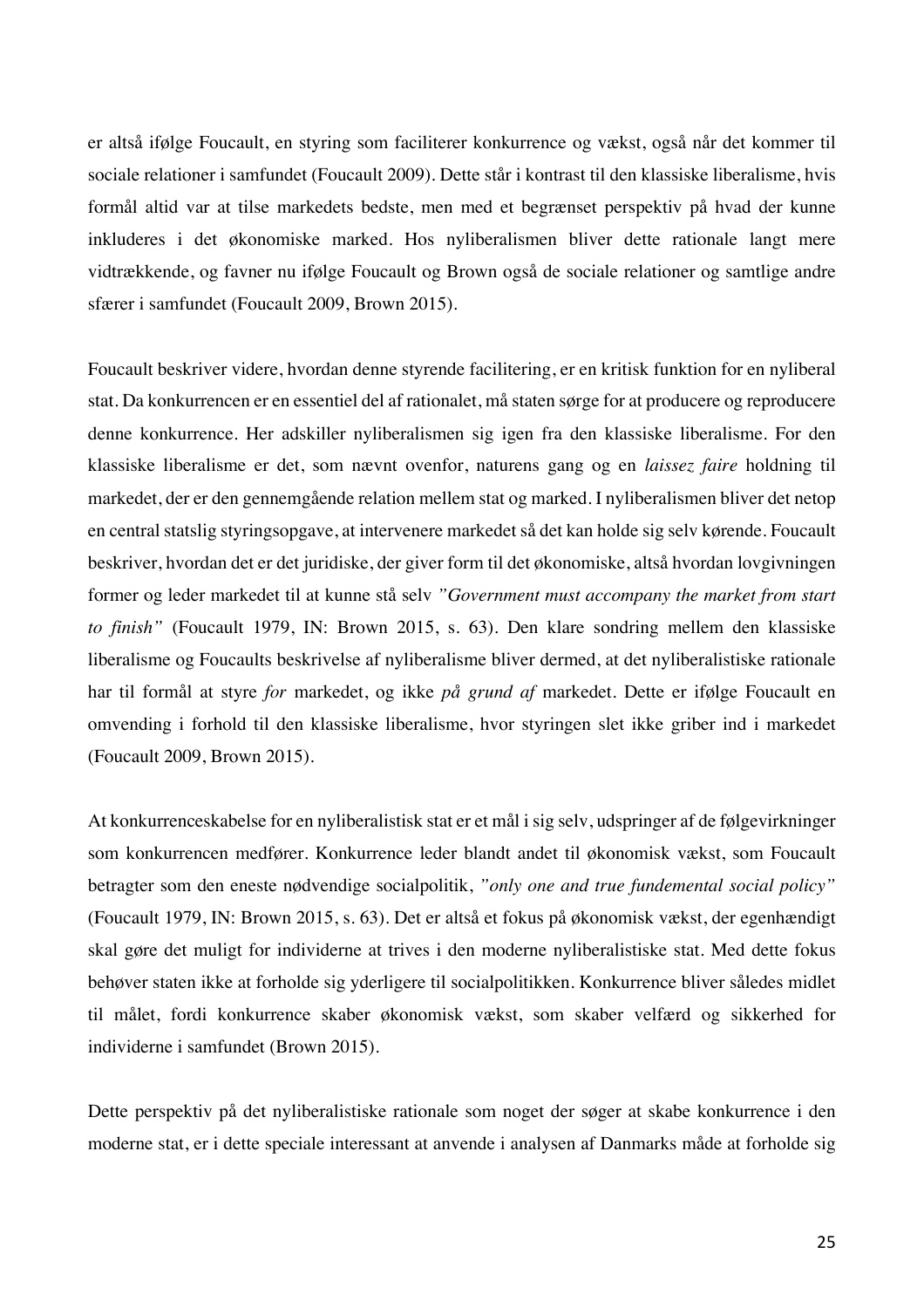til uddannelsespolitikken. Med dette blik er det muligt at iagttage, hvordan der i Danmarks politik for universiteterne, bliver iagttaget et behov for at konkurrenceudsætte, og hvorvidt dette bliver bestemmende for, hvordan de danske universiteter styres i sig selv, og hvordan disse søger at styre på individerne.

## Konsekvenserne af den nyliberale stat

I Browns bog *Undoing the demos* fra 2015 aktualiseres og udbygges Foucaults tanker om nyliberalismen som et bestemt rationale. I bogen beskriver Brown, hvordan den klassiske forståelse af nyliberalismen fremmer det frie marked, og hvordan ideologien om at et marked der får lov til at stå for sig selv, uden at blive reguleret eller interveneret af en stat skaber den bedste version af et samfund for alle (Brown 2015). De fleste fortalere for den klassiske nyliberalisme betragter staten som noget, der har til opgave at opretholde nationens forsvar og værne om borgernes sikkerhed og rettigheder. Det er dog fortsat forestillingen, at forsvaret skal handle på markedets betingelser og styres af markedskræfter, men selve opretholdelsen sker gennem staten. Brown beskriver den klassiske nyliberalisme som en ideologi eller et rationale om, at man skal lade markedet kontrollere sig selv, og at staten helst skal undlade at interferere med markedet på andre områder end nationens overordnede sikkerhed (Brown 2015).

Hun lægger sig på linje med Foucault, og iagttager også nyliberalismen, som et rationale, der har haft en enorm påvirkning på det sociale og politiske liv, og som i sidste ende har påvirket måden at betragte og styre individer på i det moderne samfund. Hun mener at kunne iagttage en form for nyliberalisme, som ikke udelukkende koncentrerer sig om det frie marked og om at holde staten udenfor markedets kræfter, men som kommer til udtryk ved at konkurrenceudsætte alle aspekter af det menneskelige liv, herunder blandt andet demokratiet, uddannelsessystemet og politikken (Brown 2015).

Med nyliberalismen som en politisk rationalitet beskriver Brown, hvordan staten bliver økonomiseret på tre forskellige niveauer, som en model, et objekt og et projekt (Brown 2015, s. 62). Hun mener, at de økonomiske principper bliver modellen for de handlinger, der kan træffes indenfor staten. Samtidig bliver økonomien det primære sigte med disse handlinger, nemlig at staten handler på en bestemt måde, ud af bekymring for økonomiens velbefindende. Hermed bliver økonomiens velbefindende et pejlepunkt, eller et objekt, der styres efter. Samtidig mener Brown, at økonomien bliver til et statsligt projekt, i den forstand at det er statens ansvar at understøtte økonomien så den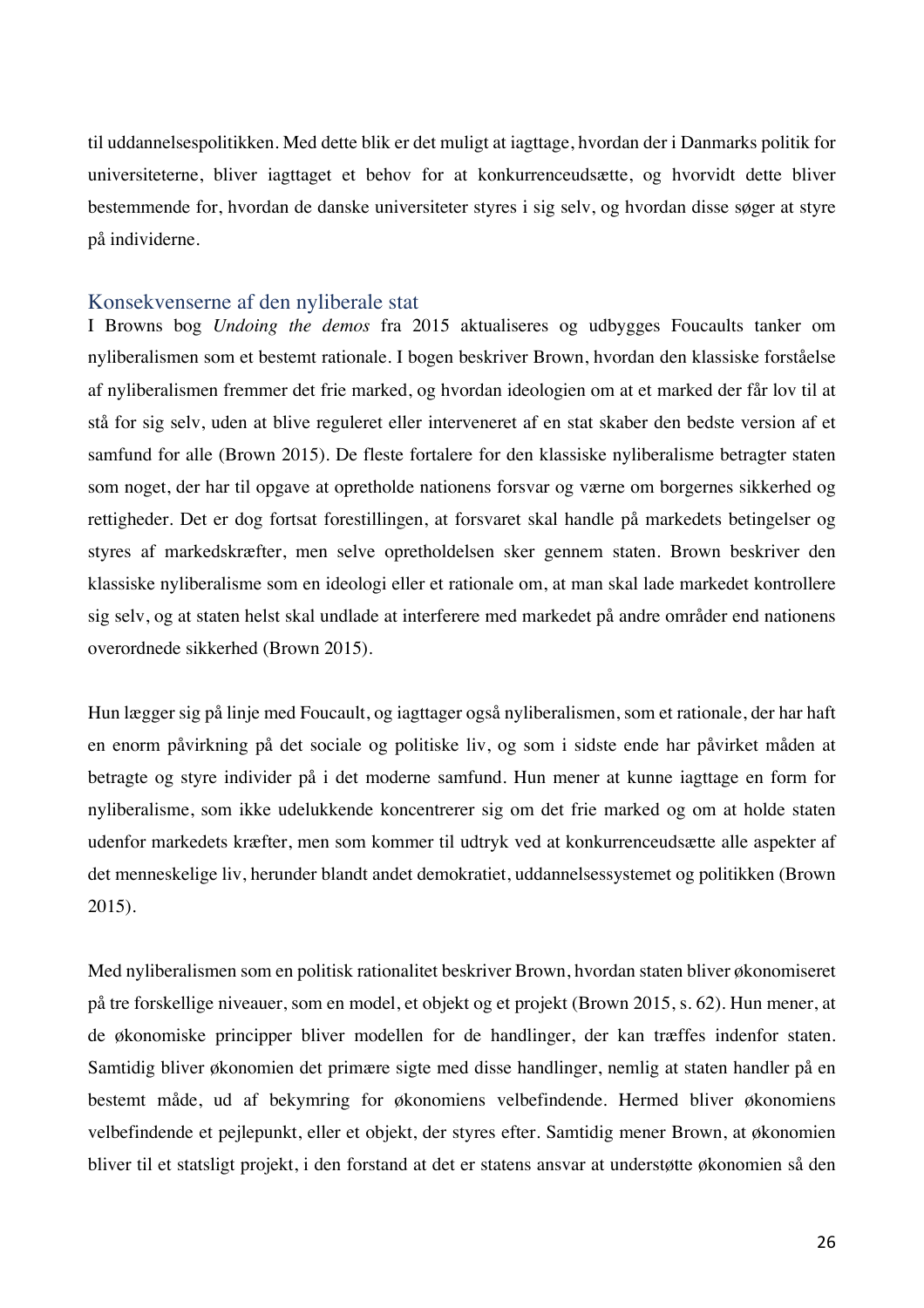ikke bliver understimuleret, uden at staten begrænser økonomien eller markedet. Det bliver altså statens projekt, så at sige at holde hjulene i gang, uden at der gribes ind og reguleres på markedet eller økonomien, hvis det ikke er nødvendigt (Brown 2015).

Nyliberalismen handler altså i Browns optik ikke om at lade markedskræfterne få frit løb, men nærmere at producere alle institutioner og samfundsforhold, som noget der skal og bør konkurrenceudsættes. Det er med udgangspunkt i denne iagttagelse, at Brown argumenterer for, at nyliberalismen har biopolitiske konsekvenser for det menneskelige liv og for forståelsen af demokratiet.

#### Afviklingen af demokratiet

Brown argumenterer i sin bog for, at denne stræben efter at skabe demokratiske processer i konkurrencen eller markedets billede, ultimativt leder til en afskaffelse af demokratiet i sin grundlæggende essens (Brown 2015). Hun argumenterer således for, at en konkurrenceudsættelse af demokratiet i sin oprindelige opfattelse (som den tyske sociolog Jürgen Habermas beskrev det (Habermas 2005)), bryder med nogle af de grundlæggende principper for demokratiet, såsom lighed, placering af den politiske magt, samt befolkningens magt til at beslutte hvilken politik staten skal bygges på. Disse grundlæggende principper i forståelsen af demokratiet som folkets styre kan ifølge Brown ikke sameksistere med et konkurrenceudsat marked, fordi konkurrence netop medfører, at borgerne ikke længere er gjort lige, men i stedet bliver placeret på en markedsplads, hvor det er forventet, at de handler egennyttemaksimerende (Brown 2015).

Nyliberalismen forandrer dermed rammen for, hvordan en stat legitimerer sig selv. Fra at den i demokratisk forstand bliver legitimeret gennem formuleringen af grundlæggende menneskerettigheder, der fastsættes på demokratisk vis, som man så det i forbindelse med perioden efter den franske revolution (Habermas 2005), skal staten nu legitimere sig selv ved at producere økonomisk vækst, for at tilfredsstille det marked som staten afhænger af. Eksempelvis var Dansk Erhverv, på vegne af de erhvervsdrivende i Danmark, hurtige til at lange ud efter regeringen og så tvivl om deres dømmekraft, eller vilje, til at understøtte erhvervslivet og dermed markedet i forbindelse med anden bølge af nedlukningen i forbindelse med COVID-19 pandemien (Finans 2020). Når erhvervslivet på den måde kritiserer og skaber usikkerhed om regeringens hensigter og handlekraft, lægges der et pres på regeringens legitimitet til at lede landet gennem krisen. Denne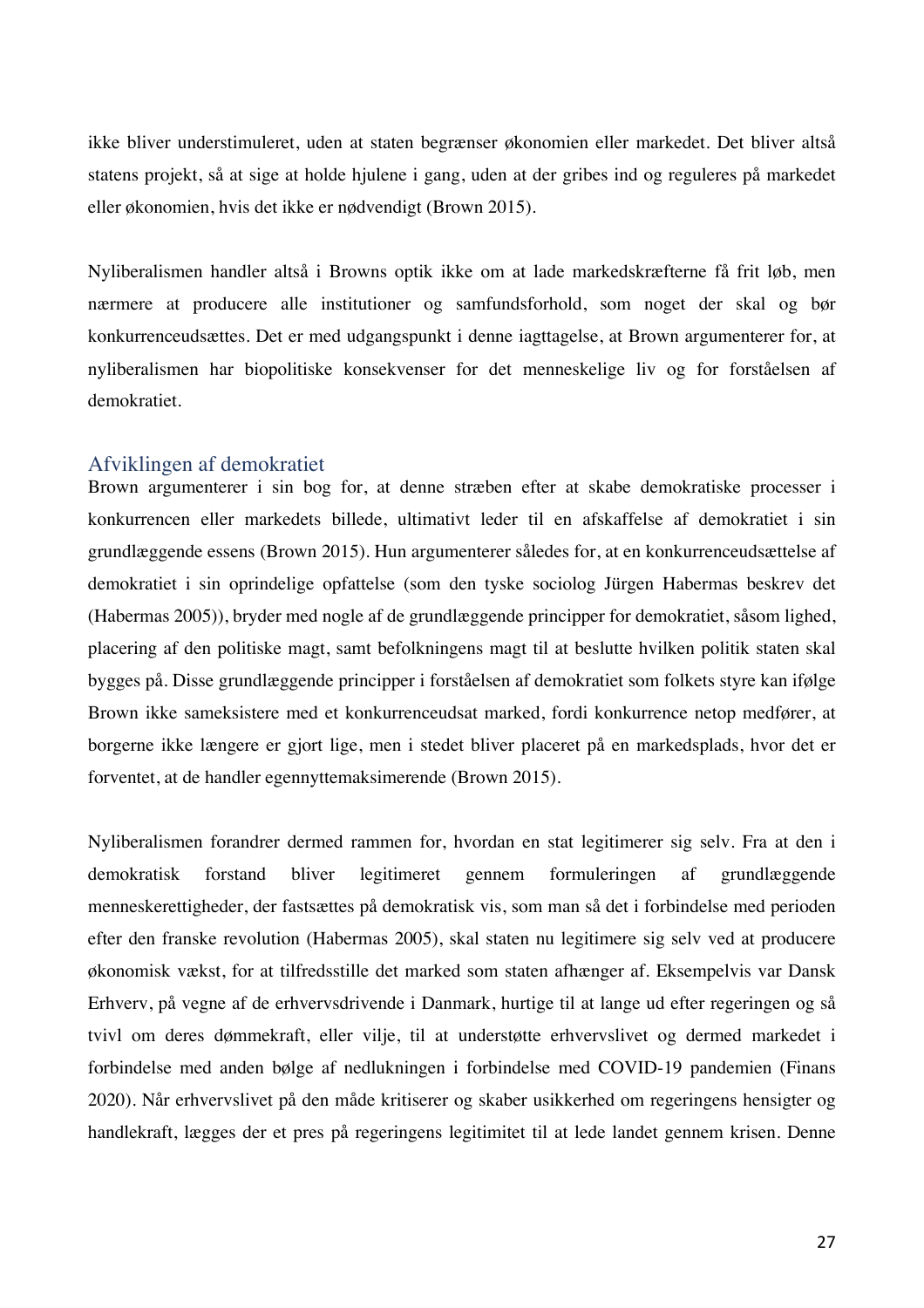legitimitet er således styrket og afhængig af, i hvilken grad markedet og erhvervslivet ser sig tilgodeset i forbindelse med lønkompensation, som kritikken her gik på.

Det er altså ikke kun demokratiets form, der bliver økonomiseret, men også den måde hvorpå staten skaber sin egen legitimitet, der nu er afhængig af markedets og økonomiens behov (Brown 2015). Brown beskriver, hvordan konkurrencen erstatter idéen om en lige transaktion, som ellers er det bærende element i den klassisk liberale ideologi med lighed som et kerneprincip i demokratiet. Ifølge Brown er en konkurrenceudsættelse af staten med til at skabe en skævvridning i samfundet, fordi ulighed er en præmis for konkurrence: *"Consequently, when the political rationality of neoliberalism is fully realized, when market principles are extended to every sphere, inequality becomes legitimate, even normative, in every sphere"* (Brown 2015, s. 64). Brown argumenterer altså for at økonomisk hensyntagen og konkurrence, der gennemsyrer alle aspekter af et givent samfund, kan have fatale konsekvenser for individer såvel som for samfundets demokrati. Når konkurrence bliver den normaliserede tilgang til alle forhold i samfundet, og demokratiet producerer vindere og tabere, mener Brown, at de grundlæggende principper for demokratiet bliver skævvredet.

> *"as each term is relocated to the economy and recast in an economic idiom, inclusion inverts into competition, equality into inequality, freedom into deregulated marketplaces and popular sovereignty is nowhere to be found. There, compressed to a formula, is the means by which neoliberal rationality hollows out both liberal democratic reason and a democratic imaginary that would exceed it"* (Brown 2015, s. 42)

Dette blik for hvordan demokratiet potentielt afvikles, når alle aspekter af statens politik bliver behandlet gennem økonomien, giver i specialet mulighed for at undersøge, hvilke mulige konsekvenser den danske uddannelsespolitik har, for nogle af de grundlæggende demokratiske principper, som samfundet bygger på. Teorien giver således mulighed for at iagttage, hvordan der i politikken produceres vindere og tabere, og hvordan universitetsområdet bliver betragtet som noget, der konkurrenceudsættes i specialets empiri.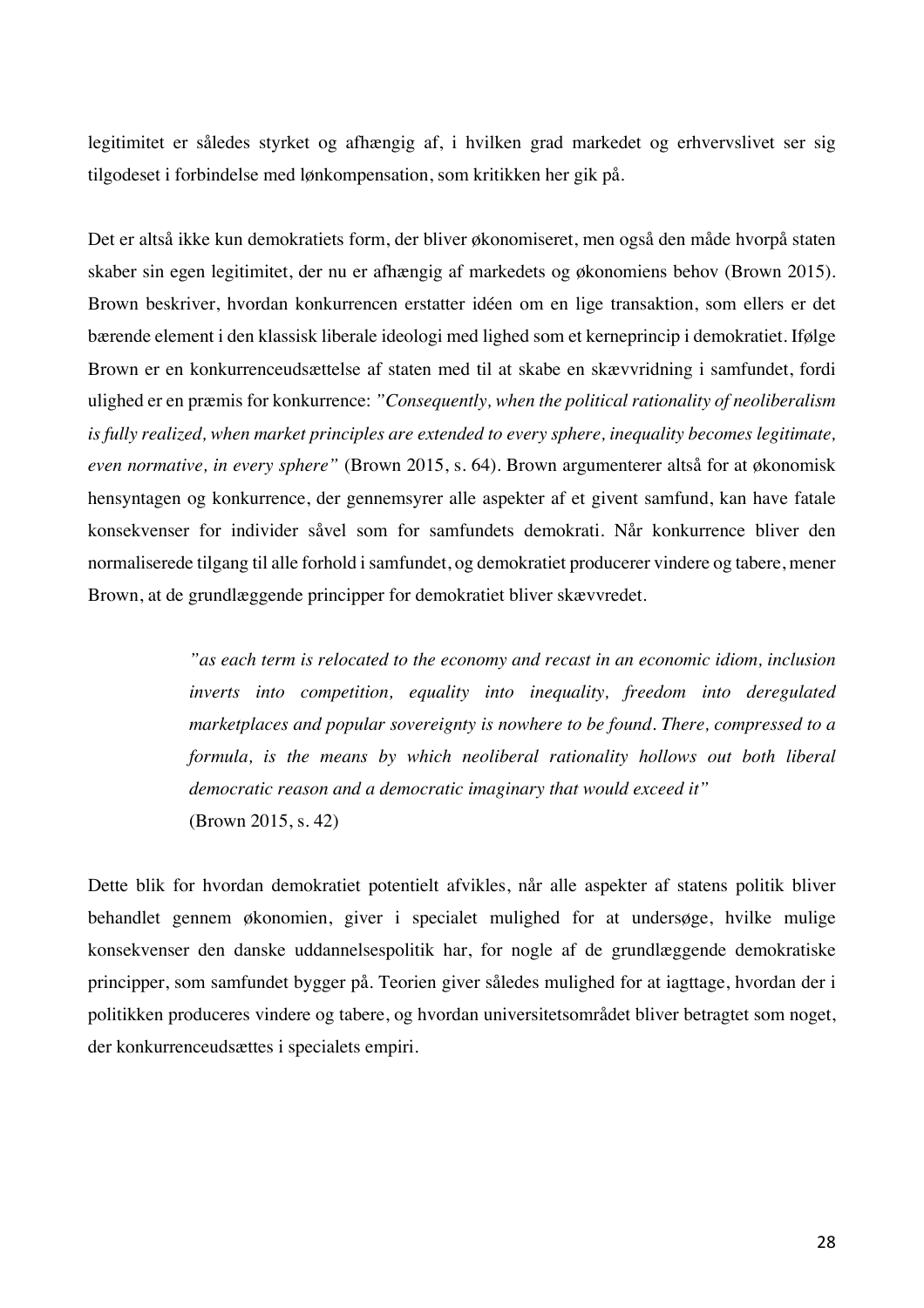## **Humankapital: Individet som en samfundsressource**

Specialet interesserer sig, udover det nyliberalistiske rationales oprindelse og konsekvenser, også for hvordan perspektivet på individet ændrer sig, i den moderne nyliberalistiske stat. Denne interesse ligger i forlængelse af teoriens andre perspektiver, og understøtter således analysen af, hvilke subjektpositioner der skabes, når et nyliberalistisk rationale bliver det styrende i en stat. Dette teoretiske område er velbeskrevet da både Foucault, Eliassen og Brown beskæftiger sig med det. Foucault har tidligere beskrevet hvordan *homo oeconomicus*, det økonomiske menneske, blev skabt i forbindelse med den klassiske liberalisme som en form for rationel aktør, der handlede egennyttemaksimerende i forhold til sin rigdom, og som gjorde alt ting op i rentabelt/ikke rentabelt, og produktionsduelighed (Eliassen 2020). I forbindelse med nyliberalismen beskriver Foucault, hvordan dette perspektiv på den rationelle aktør forandres i forbindelse med nyliberalismens styringsfilosofi. Der beskrives nu i stedet for, en *humankapital*, hvor der ikke længere fokuseres på produktionsduelighed, men på de kompetencer hvormed et individ formår at bidrage til en bestemt opgave, altså i hvor høj grad individet er kvalificeret, til at være produktiv (Eliassen 2020). Denne humankapital kan forstås som en etiket, der sættes på eksempelvis den studerende, som kan øge sin humankapital ved at uddanne sig videre, deltage i kurser og udvide sin mulighed for at blive et såkaldt kvalificeret individ. Dette leder ifølge Eliassen til, at et individ, der lever i en nyliberalistisk stat, forventes at forholde sig til sin egen humankapital, hvilket betyder, at individet selv må tage aktiv stilling til, hvordan dette forvalter sin humankapital som en rationel aktør i et marked.

I forbindelse med uddannelse i Danmark har man tit hørt det udtrykt gennem *ansvar for egen læring* (Kruse 2005). Ifølge Eliassen får dette den betydning, at man *"gjennom livslang læring kapitaliserer på seg selv ettersom arbeidets markedsverdi er en funksjov av etterspørselen av singulære ferdigheter"* (Eliassen 2020: s. 54). Humankapital er således et perspektiv på individet, som gør deres individuelle kvalifikationer til en målbar ressource, i forhold til at kunne indgå på et arbejdsmarked og producere værdi for samfundet. Det er altså ikke et spørgsmål om hvilken baggrund individet har eller hvilken social klasse individet stammer fra, men nærmere et fokus på den enkelte selvstændige aktør der bliver entreprenør for sit eget liv som en værdiskabende arbejdskraft (Eliassen 2020). Humankapitalen er altså ganske konkret, ifølge Eliassen: "*en ny form for subjektivitet, eller mer presist, nye måter å forholde seg til seg selv på"* (Eliassen 2020, s. 55).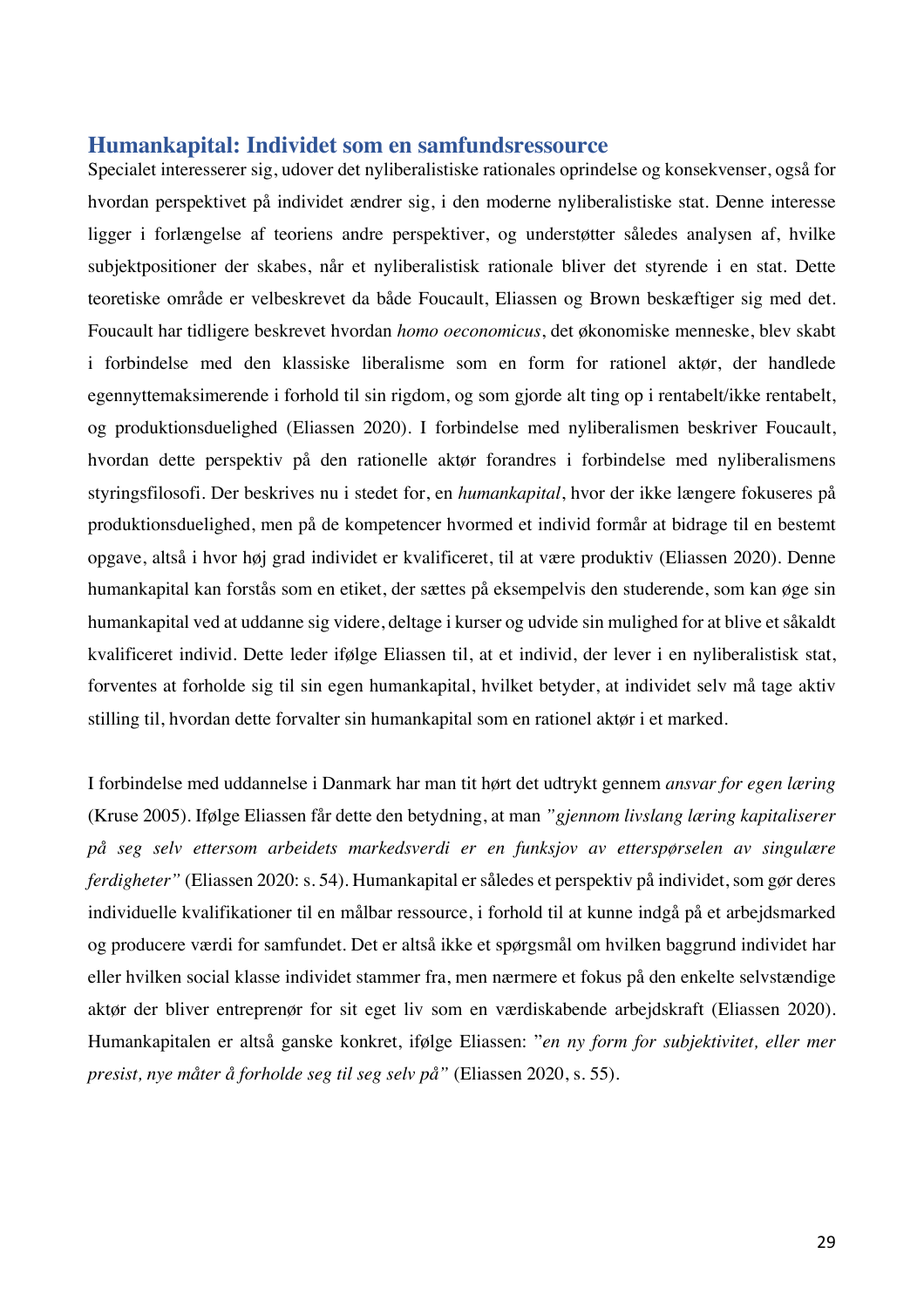## Forgreninger i iagttagelsen af mennesker som humankapital

Brown anvender i sin beskrivelse af individer som humankapital en række forskellige forgreninger i forståelsen af disse, som i specialet giver mulighed for at kunne genkende, når individet bliver betragtet som humankapital. Dette gør hun, fordi det ikke udelukkende er individet selv, der betragter sig selv som humankapital. Hun argumenterer for, at reduktionen af individet til humankapital, også foregår i institutionerne (Brown 2015).

Først og fremmest gør hun det klart, at individet ikke udelukkende er humankapital for sig selv, men også for den virksomhed eller stat det betragtes som en del af. Hun argumenterer altså for, at selvom nyliberalismen stiller gør individet ansvarlig for sin egen konkurrencedygtighed og dermed værdi for virksomheden eller staten, er der ikke noget sikkerhedsnet for, at dets humankapital fortsat kan repræsenteres af firmaet, fordi firmaet også må bekymre sig om sin egen konkurrencedygtighed. På trods af at individet konstrueres som humankapital for både sig selv og virksomheden, er der en konstant risiko for, at den menneskelige værdi ikke længere er stor nok, til fortsat at kunne skabe værdi for virksomheden. Denne utryghed er endnu en konsekvens af en nyliberalistisk rationalitet, som gør, at virksomheden altid er i fare for at skulle outsource eller nedskalere på baggrund af finanspolitiske bølger, der kan sætte det enkelte subjekts værdi over styr (Brown 2015).

For det andet mener Brown, at det er centralt for forståelsen af humankapital, at relationen hvori kapitalen skabes ikke tager udgangspunkt i lighed, men ulighed: *"When we are figured as human capital in all that we do and in every venue, equality ceases to be our presumed natural relation with one another"* (Brown 2015, s. 38). Lighed er altså ikke længere det grundlæggende fundament for demokratiet, fordi der i et demokrati bestående af humankapital, er nødt til at kunne skelnes mellem de enkelte individers værdi. Dermed konstitueres der vindere og tabere, hvorved ligheden bortfalder og den sociale kontrakt vendes på hovedet. For det tredje argumenterer hun, at når alt bliver gjort til kapital, forsvinder produktionsarbejde som en kategori, og med den forsvinder grundlaget for at skabe fagforeninger for arbejdsklassen. Når alt konkurrenceudsættes, er der som konsekvens ikke længere mulighed for at skabe fællesskab, fordi det enkelte individ, i sit eget entreprenørskab, må kvalificere sig selv, ved at skabe afstand til andre, og dermed konstituere sig selv som vinder (Brown 2015). Browns fjerde pointe er, at når der kun er humankapitaler, og det politiske domæne er skabt på baggrund af en økonomisk rationalitet, forsvinder grundlaget for at subjektet kan beskæftige sig med det fælles bedste for samfundet. Hertil knytter hun, at problemet ikke udelukkende er at fællesskabets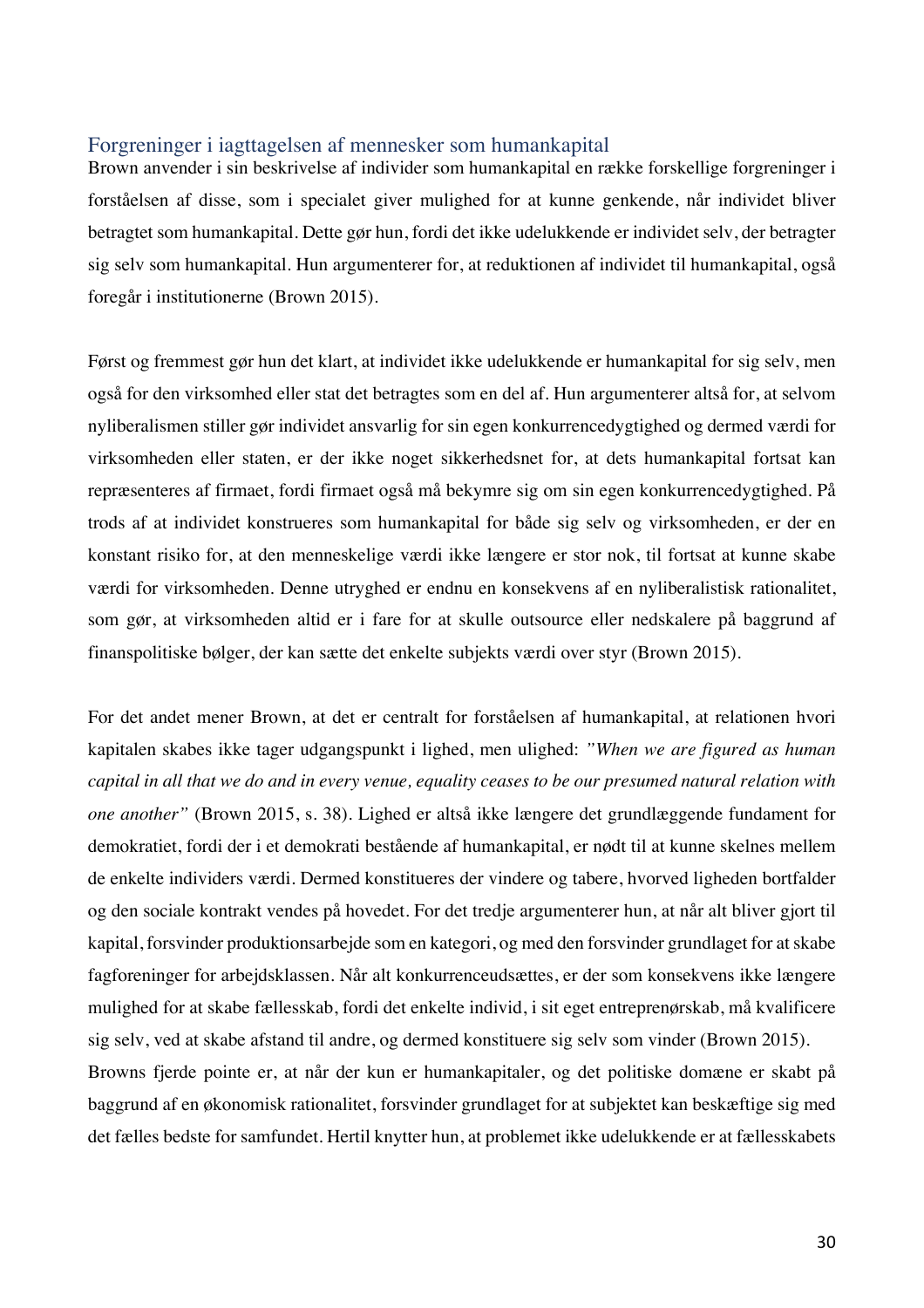goder og fælles mål er devalueret af det nyliberalistiske rationale, men også at samfundsborgeren i sig selv mister sin platform. Hvis det økonomiske menneske tilgår alt som en markedsplads og kun kender til økonomisk rationel adfærd, kan det ikke samtidig beskæftige sig med politik eller det fælles bedste på en objektiv måde, fordi individets egne interesser altid overskygger dette. Platformen for det politiske liv bliver altså forandret af den nyliberalistiske rationalitet, som leder til at selve idéen om et folk, der hævder at have en fælles politisk suverænitet, et demokrati, går tabt, som følge af at den enkelte borger, i samfundets vigtigste interesse, er sine egne kvalifikationer og sin egen værdi i samfundet (Brown 2015).

Ydermere mener hun, at når en stats legitimitet beror på dens evne til at skabe global konkurrenceevne og økonomisk vækst, sker det på bekostning af den demokratiske retfærdighed. I stedet bliver det økonomiens principper, der bliver grundstenen for organiseringen og reguleringen i en stat og i føderale sammenslutninger som EU (Brown 2015). Alt politik der udspringer af sådanne stater, vil altså have økonomisk vækst for øje, uanset om der tales retfærdighed, uddannelse eller miljøpolitik. Politiske emner forfølges udelukkende i det omfang, at de kan føre til fremskridt i et økonomisk øjemed. Desuden måles den nyliberalistiske stats succes i antallet af skandaler, som de økonomiske prioriteringer medfører og statens evne til at understøtte og agerer på det frie marked (Brown 2015). Dermed argumenterer Brown for, at den nyliberalistiske stat drives på samme præmisser som et almindeligt firma ville gøre, hvor markedet er præmissen, og individerne er virksomhedens værdi, der skal optimeres mest muligt, for at skabe en konkurrencedygtig stat i relation til det globale marked (Brown 2015).

Brown iagttager altså flere niveauer i skabelsen af humankapital. Disse niveauer bidrager i specialet til at kunne genkende Regeringen og Uddannelses- og Forskningsministeriets iagttagelser af de studerende som humankapital. Desuden giver perspektiverne mulighed for at genkende, når ledelsen af de studerende sker gennem opstilling af handlerum og subjektpositioner, der leder dem til at forstå sig selv som humankapital for staten.

## Subjekter under pres

En anden amerikansk professor, som også beskæftiger sig med det nyliberalistiske rationale, er Jodi Dean, som i bogen *Rethinking Neoliberalism* fra 2018, beskriver hvordan det nyliberalistiske rationale, og det at betragte sig selv som humankapital, kan skabe et pres på blandt andre de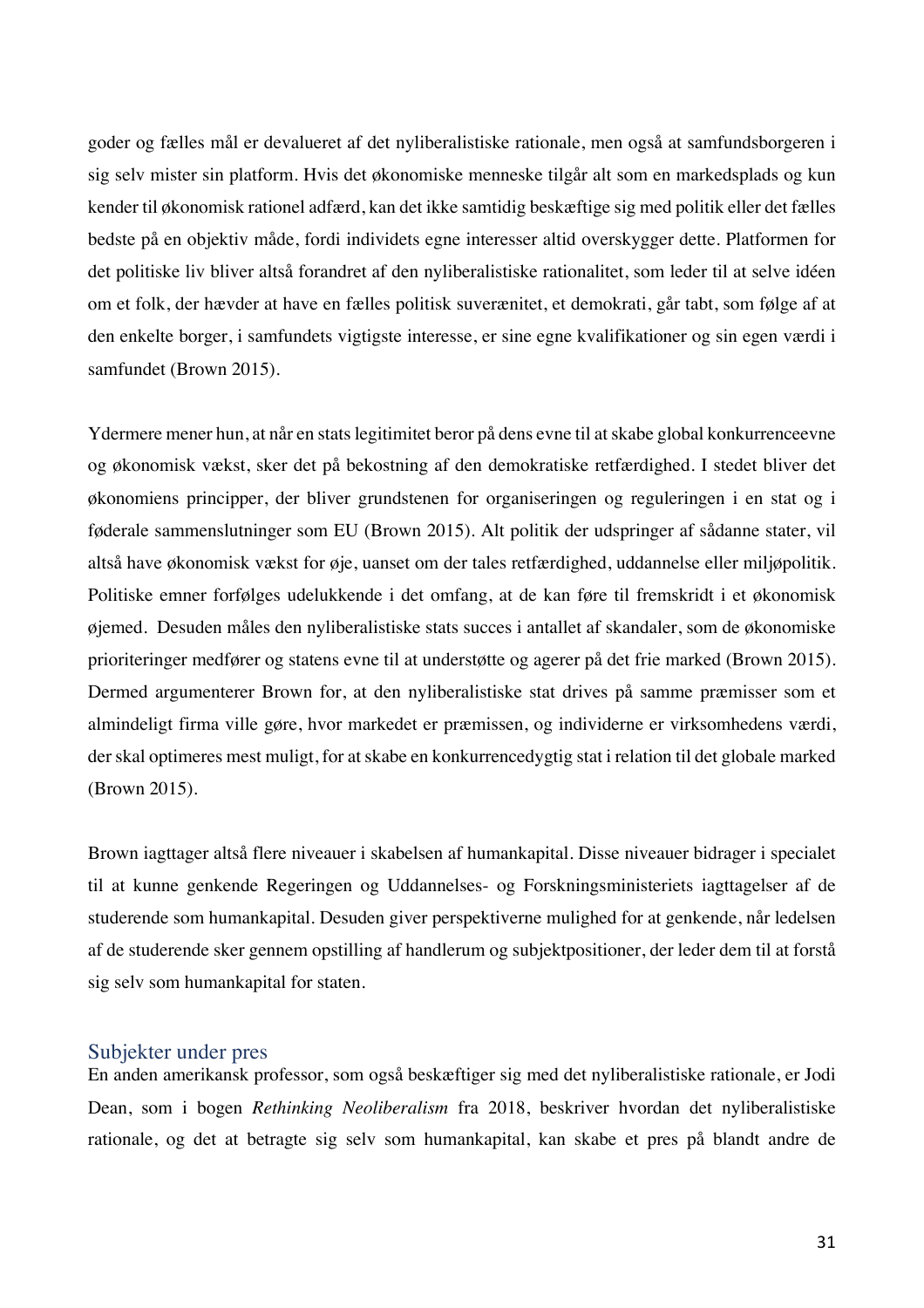studerende som subjekter. Hun beskriver hvordan nyliberalismen har ændret den disse subjektpositioner ud fra et eksempel om den arketype vi kender som "Firmaets mand", der er en person, som altid vil det bedste for den virksomhed han er en del af og ikke har sig selv som centrum for sine handlinger. Denne firmaets mand er i hendes betragtninger blevet forandret til det hun præsenterer som *The Gamesman* (Dean 2018). The Gamesman er kendetegnet ved at ville være foran alle andre, længere fremme i skoene, ved at værdsætte parathed og mobilitet,

> *"He construes power in terms of momentum. He replaces craftmanship with social skills that invovle seducing, humiliating and manipulating others. The gamesman doesn't interorize rules as socially valid norms; he experiences both work and personal relations as power struggles […] – rules don't apply to me."* (Dean 2018, s. 7)

Hun beskriver altså hvordan subjektet, som følge af nyliberalismen har forandret sig til en maskine, der ikke længere betragter de almindelige normer, som noget der gælder for sig, men som hele tiden tilstræber at være den bedste i sit felt, den som har de bedste kvalifikationer i livet, altså den største værdi i kvalifikationer og humankapital.

Deans betragtninger inddrages her, som et understøttende perspektiv i forhold til at forstå hvad det er for subjektpositioner de studerende forventes at genkende sig selv i, i forhold til at opnå et etisk selvforhold, når de af institutionerne bliver transformeret til humankapital, og hvordan dette sætter individerne under et stort pres, i deres stræben efter at leve op til disse forventninger (Dean 2018).

Dean beskriver hvordan denne økonomiske tankegang hos individet, kan betragtes som en narcissistisk tendens, som hun beskriver med *The Gamesman*, hvilket fører til, at individerne også i sig selv skaber en opdeling i samfundet, mellem vindere og tabere. Hun argumenterer videre for at betydningen af dette er et øget individuelt behov for at fremhæve sig selv som en vinder, som igen får konsekvenser for hvordan man betragter både sig selv og andre individer. Dette får individerne til at betvivle deres egen tilstrækkelighed i forhold til samfundet og skaber en skepsis i forhold til masse kultur og til de relationer som de studerende har behov for at skabe mellem hinanden. Dean argumenterer altså for, at når individer betragtes og placeres i en position som humankapital, bliver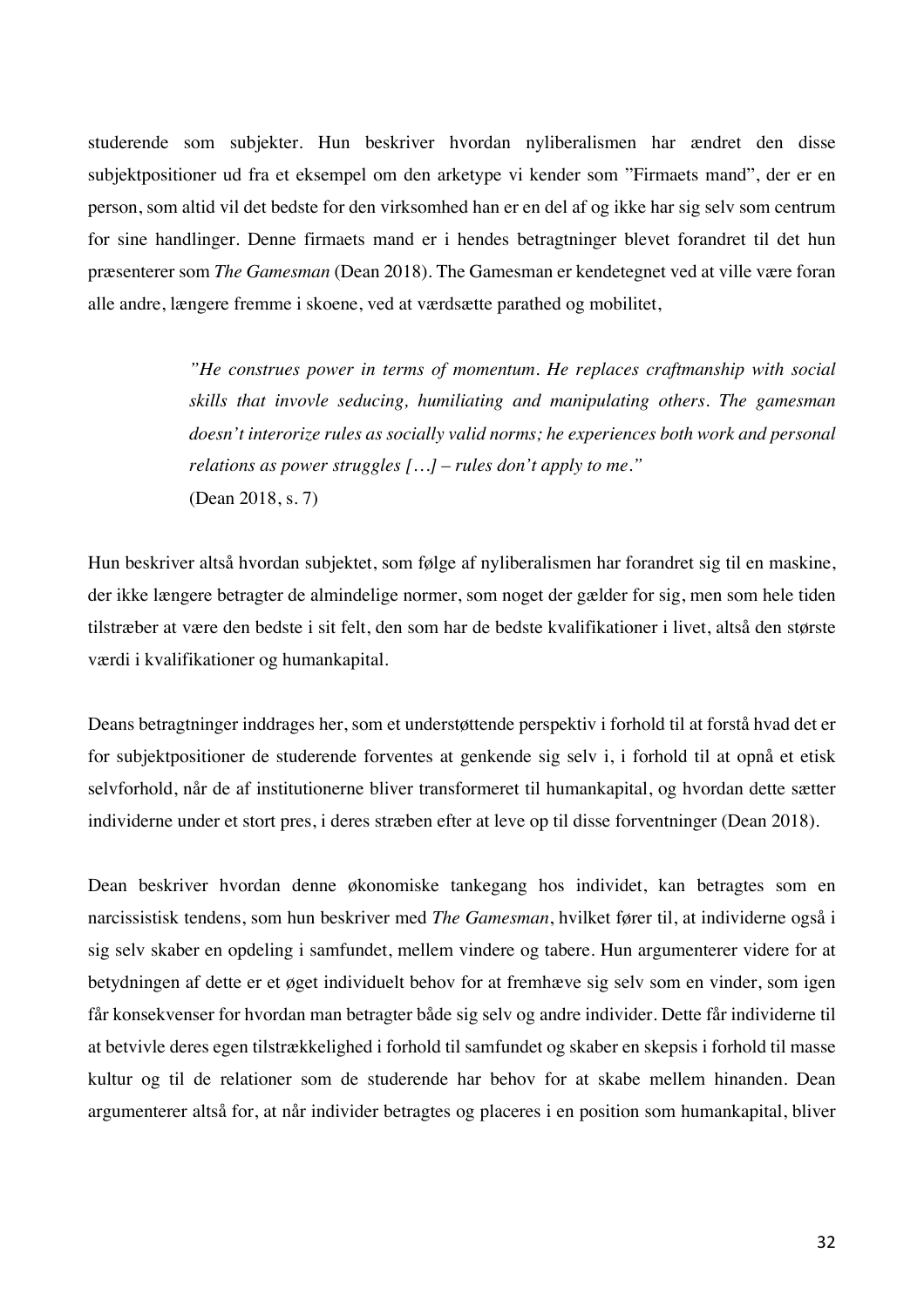de i deres stræben efter at kvalificere sig selv mest muligt, dårligere til at indgå i relation til andre studerende og udvikler en individualiserende narcissistisk adfærd (Dean 2018).

Denne udvikling kan videre skade sammenholdet og demokratiet i en stat eller en institution, fordi alle betragtes som hinandens modstandere på markedet, og der kæmpes om en plads som vinder på dette marked. *"No wonder that communicative capitalism enjoins us to uniqueness: we are the product we make of ourselves"* (Dean 2018, s. 14). Dean beskriver altså en stræben efter en unikhed, en mulighed for at adskille sig selv og sine kvalifikationer fra andre, der skaber den værdi eller det produkt som fordres af en humankapitalistisk tankegang, de enkelte individer anspores således til at være et så værdifuldt og unikt subjekt som muligt, i en stræben efter at være en vinder. Denne tankegang er ifølge Dean skadelig for hvordan individet betragter sig selv og skadelig i forhold til det pres der skabes på blandt andet de studerende, som kan være med til at skabe blandt andet depression og angst (Dean 2018, s. 14).

Et perspektiv på dette pres, som er affødt af et nyliberalistisk rationale, når de studerende konstrueres som humankapital for samfundet, bidrager i specialet til analysen af de subjektpositioner som bliver skabt af styringen i rationalet.

## **Værktøjer til analyse af sprog**

Følgende afsnit fokuserer på de teoretiske elementer, som specialet benytter sig af i forhold til at analysere på sprogbrugen og fortolkningen af denne i specialets empiri med udgangspunkt i den hermeneutiske tilgang, som blev præsenteret ovenfor. I dette afsnit præsenteres desuden Gilles Deleuzes og Felix Guattaris forståelse af ordre-ordet, som er en forståelse, der tager udgangspunkt i lingvistikken.

## **Den hermeneutiske tilgang til sproget**

Hans-Georg Gadamer beskriver, hvordan sproget er et skabende middel, der gør det muligt for forskellige parter at forstå konkret hvad der menes, med en bestemt sproglig ytring. Han beskriver således, hvordan sprog altid indgår i en hermeneutisk forståelse, som får betydning for, hvilke rammer en given tolkning af sproget kan udfolde sig indenfor. Han eksemplificerer dette med udgangspunkt i oversættelsen af en tekst fra et sprog til et andet. Gadamers pointe er, at oversætteren, uanset hvilke intentioner og kvalifikationer denne besidder, altid vil være et hermeneutisk tolkningsled i sproget, som på den ene eller anden måde vil komme til at reducere sproget i sin videreformidling af en tekst.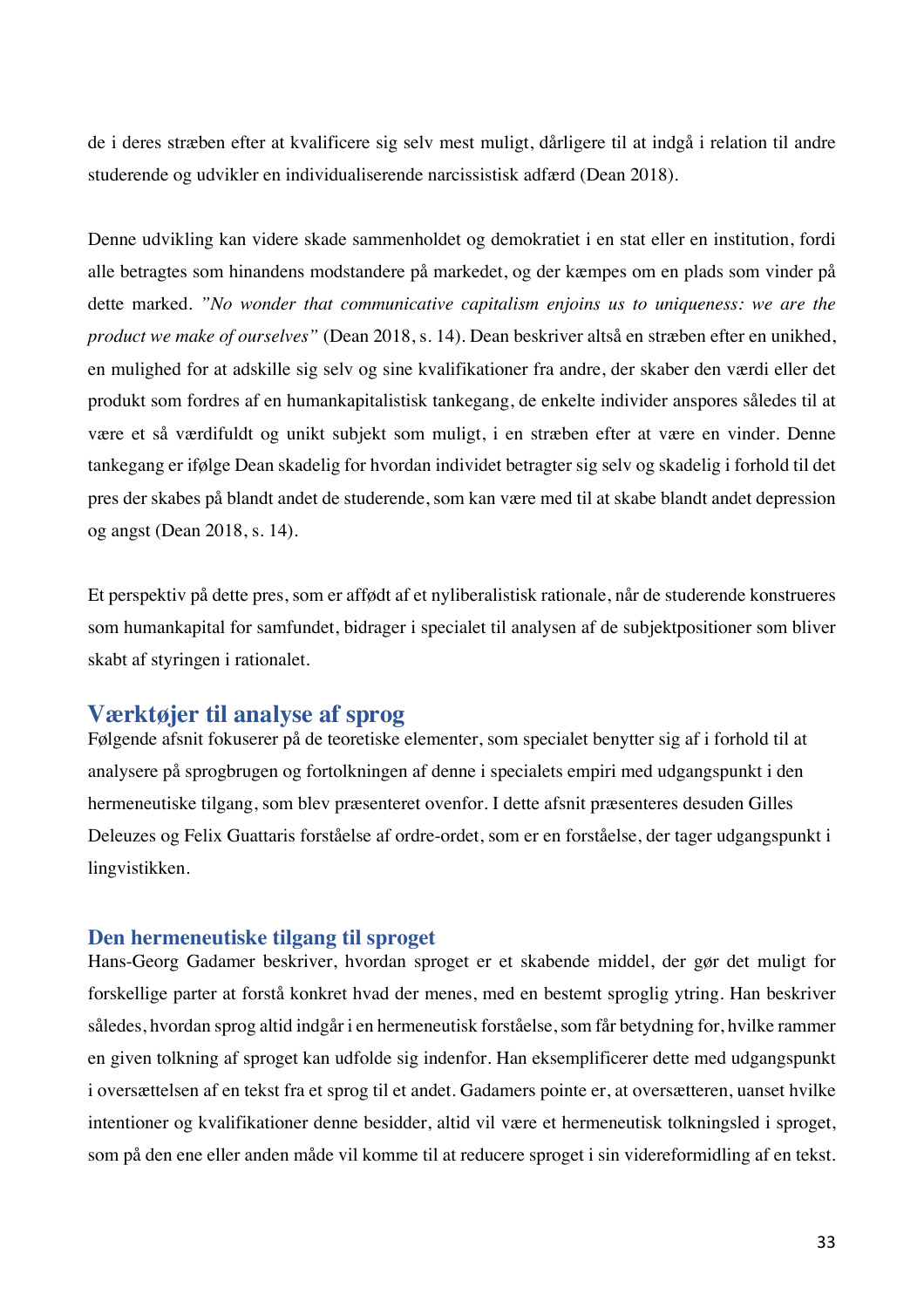En oversættelse, som dernæst leder til en bestemt fortolkning af en forståelse, kan således aldrig være *"en genoplivning af den oprindelige, sjælelige skriveproces"* (Gadamer 2005, s. 365), og vil således aldrig kunne indeholde de præcis samme hermeneutiske forståelsesrammer, som dannede grundlag for den originale udgave. I stedet kommer oversættelsen til at tjene som en genskabelse, der er baseret på oversætterens forståelse af, hvad der gennem sproget, siges i teksten. Eksemplet tydeliggør, at der er tale om en fortolkning af teksten og ikke en direkte reproduktion af tekstens sprog. Gadamer argumenterer derfor, at en oversættelse af en tekst giver anledning til en forandring i de fortolkningsmuligheder, der udspringer af oversættelsen. Uanset hvor loyal oversætteren måtte være overfor det oprindelige sprog, vil der ifølge Gadamer, altid opstå situationer hvor oversætteren må træffe nogle ubehagelige valg, når denne vælger at belyse nogle særtræk der for dem, fremstår som væsentlige. Denne udvælgelse må nødvendigvis betyde, at der er andre særtræk ved den originale tekst, som underbetones og negligeres, hvilket får konsekvenser for hvordan, teksten og sproget fremadrettet kan fortolkes og forstås (Gadamer 2005, s. 365). Dette betyder, at oversætteren eller læseren af en bestemt tekst må gå på kompromis med sin oversættelse og forståelse for at tilnærme sig originalens hermeneutiske mening. Oversætteren finder således, gennem en afvejning og overvejelse af den oprindelige mening, frem til et kompromis som dernæst bliver den essentielle tolkning af originalens budskab. Dette betyder dog ikke, at man nødvendigvis når frem til en vellykket genskabelse af budskabet, men gennem denne overvejelse af argumenter og modargumenter, kan man til sidst nå frem til en *"gensidig overføring af synspunkterne [meningsudveksling] til et fælles sprog og en fælles kendelse"* (Gadamer 2005 s. 366). Altså et sted hvor der skabes hegemoni om en bestemt hermeneutisk forståelsesramme, af en given tekst eller et givent sprog, hvor rammerne for tolkningen af sproget er indsnævret og reduceret til at have den samme betydning for den, som måtte have interesse for sagen.

Gadamer har en yderligere pointe, når det kommer til forholdet mellem fortolkeren og teksten. Han bruger dette forhold til at beskrive en hermeneutisk 'samtale', altså hvor det der tales om, udgøres af en fælles forståelse mellem fortolker og teksten. Dette beskriver han som et gensidigt forhold, hvor den der fortolker teksten, giver teksten plads til at danne en mening. Således beskriver han, hvordan en tekst, der ikke fortolkes eller læses, ikke har nogen mening i sig selv. Det er altså først i kraft af en læsning af tekstens hermeneutiske forståelse, at netop denne forståelse bliver mulig (Gadamer 2005, s. 367). Argumentet her er, at teksten ikke har en iboende eller et fastholdt standpunkt, men at forståelsen af teksten udelukkende kommer til sin ret, når teksten præsenteres for en anden part,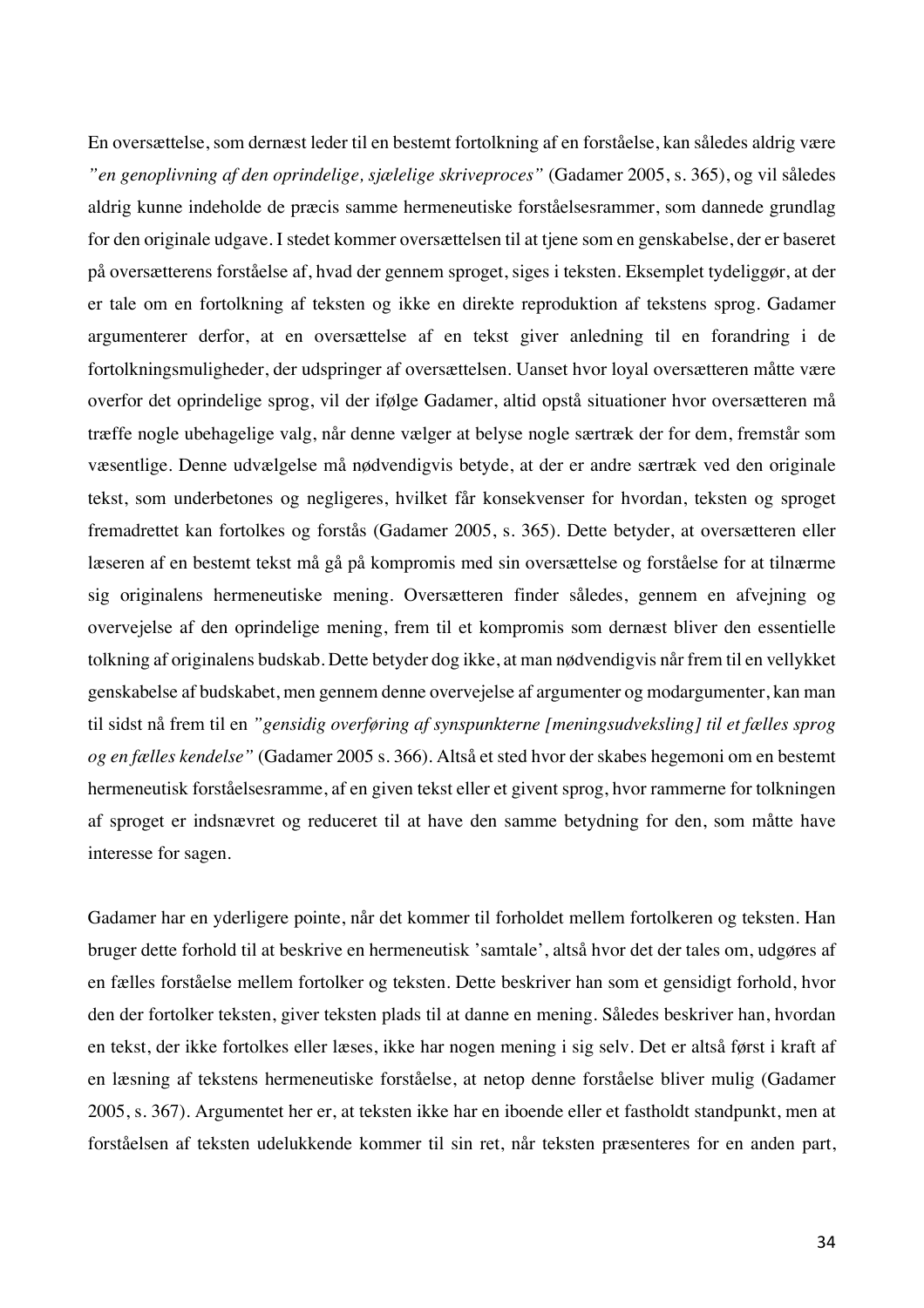nemlig det subjekt der skal tolke på teksten, som deri giver teksten sin hermeneutiske mening. Processen om at forstå en tekst er således en gensidig afhængig størrelse, som afhænger både af teksten selv og af fortolkeren, som de to parter der til sammen udgør forståelsen. *"Sproget er den midte, hvori samtalens parter kommer til forståelse og opnår enighed vedrørende sagen"* (Gadamer 2005, s. 363). Denne pointe er særligt interessant i forbindelse med læsningen af specialets empiri, hvor sproget i empirien får en bestemt karakter, når den betragtes gennem et nyliberalistisk rationale. Gadamers pointe er altså, at når man tilgår en tekst, som dette speciale tilgår empirien, med en forståelse af, at den er skrevet med udgangspunkt i et nyliberalistisk rationale, så bliver dette bestemmende for, hvilke fortolkningsmuligheder der skabes i læsningen af empirien. Det interessante er derfor netop, hvordan det nyliberalistiske rationale får betydning for empiriens funktionelle virkning, på det tidspunkt i historien de er skrevet. Gadamers teori bidrager dermed til et blik for hvordan innovation som et begreb gennem dets virkningshistorie, har forandret Regeringens og Uddannelses- og Forskningsministeriets måde at forstå og fortolke begrebet på.

#### **Ordre-ordets montage**

Et yderligere aspekt, som bidrager til specialets analyse af sprogbrugen og sprogets funktion som retningsangivende, hentes hos Gilles Deleuze og Félix Guattari, hvis sprogvidenskabelige udgangspunkt stammer fra Ferdinand de Saussure og Louis Hjelmslevs forståelse af opdelingen af sprog som tegnsystemer (Deleuze & Guattari 2005). Tegnet deles her op mellem signifiant og signifié, som er en opdeling mellem betegnelsen og det betegnede. I denne forståelse findes der således en sondring mellem tegnet eller sprogets udtryk, realiseret gennem skrift, lyd eller udtale og indholdet i tegnet, altså hvad tegnet betegner, eller betyder (Deleuze & Guattari 2005). De beskæftiger sig i deres bog *Tusind Plateauer* fra 1980, blandt andet med Lingvistikkens postulater og kommer i den forbindelse frem til et begreb om *ordre-ordet* (oversat fra det franske: *mot d'ordre*), som både dækker over det at give en ordre, men også dækker over det, at tingene er ordnet på en bestemt måde.

De indleder med at beskrive, hvordan undervisning ikke er en kommunikation af information til en elev, men nærmere kan betragtes som en maskine der påtvinger eleven nogle semiotiske koordinater, hvorfra eleven må forholde sig til undervisningens *montage* af ordre (Deleuze & Guattari 2005, s. 93). Montagen bliver af Deleuze og Guattari beskrevet som en form for anordning, opstilling eller sammensætning, som ikke direkte kan tilskrives en bestemt genstand, men som er noget, der opnår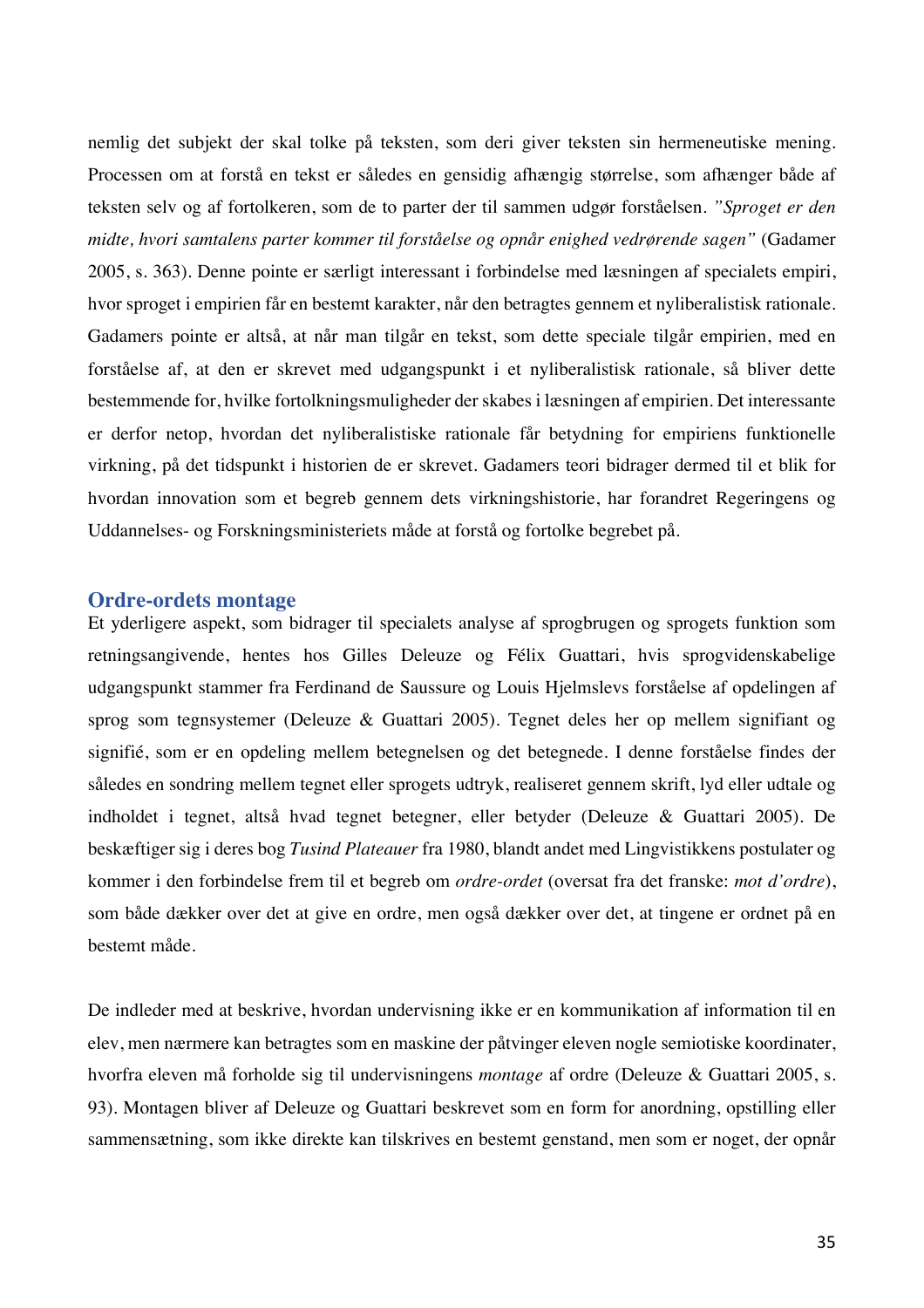sin mening, i sammenhæng med en given kontekst (Deleuze & Guattari 2005, s. 6). Montagen kan således betragtes som den fælles forståelse af et element eller en genstand, som i sammenhæng mellem fortolkning og det skrevne opnår sin betydning, hvorfra ordren må forstås som det budskab, der fremkommer. Ved eksempelvis at betragte en strategiplan som en opstilling, der er udarbejdet af en bestemt afsender, her forstået som Uddannelses- og Forskningsministeriet. Så udgøres montagen af den sammenhæng der er mellem strategi, kontekst og afsender, som alle har betydning for hvordan budskabet må fortolkes og forstås som ordre. Ordre-ordet udtrykker altså en forventning til handling, som står klart gennem de rammer, som opstilles af montagen. Montagen er dermed rammesættende for fortolkningsmulighederne, jævnfør Gadamers teori ovenfor. Udgangspunktet for disse montager af ordre er, at alt sprog får karakter af ordre, fordi den større forståelse som ordene indgår i, giver ordre-ordene en bestemt vægt, som indbyder til en bestemt handling.

> *"Man ser det i politiets eller regeringens officielle udtalelser som ikke interesserer sig ret meget for sandsynlighed eller sandfærdighed, men som helt klart siger hvad man skal bemærke og huske på. De officielle udtalelsers ligegyldighed i forhold til enhver troværdighed nærmer sig en provokation.* (Deleuze & Guattari 2005, s. 94)

Ordre-ordet er altså en funktion i sproget, som indbyder den tiltalte til at handle på en bestemt måde, på baggrund af det, der direkte og eksplicit bliver beskrevet af blandt andre autoriteter i forhold til den tiltalte.

Deleuze og Guattari trækker i deres forståelse på John Langshaw Austins idé om, at disse talehandlinger ikke kun finder sted i de ydre relationer mellem handling og tale, men at disse også finder sted gennem indre relationer mellem tale og nogle bestemte rituelle eller lovbestemte udsigelser, som i sig selv udfører en bestemt handling i selve udsigelsesakten. Her er der altså tale om handlinger, der ligger immanente *i* talen, og kan betragtes som "*implicitte eller ikke-diskursive forudsætninger"* (Deleuze & Guattari 2005, s. 96). Disse implicitte handlinger, der udføres i selve udsigelsesakten, beskrives af Austin som *illokutioner.* At betragte sproget ud fra dette perspektiv gennem ordre og illokutioner har den betydning, at sproget ikke længere blot betragtes som en kommunikation af information. I stedet betragtes sproget som ordre eller befalinger, som angiver en bestemt måde at handle på, ud fra de implicitte forståelser, som ligger i det udtalte eller skrevne sprog.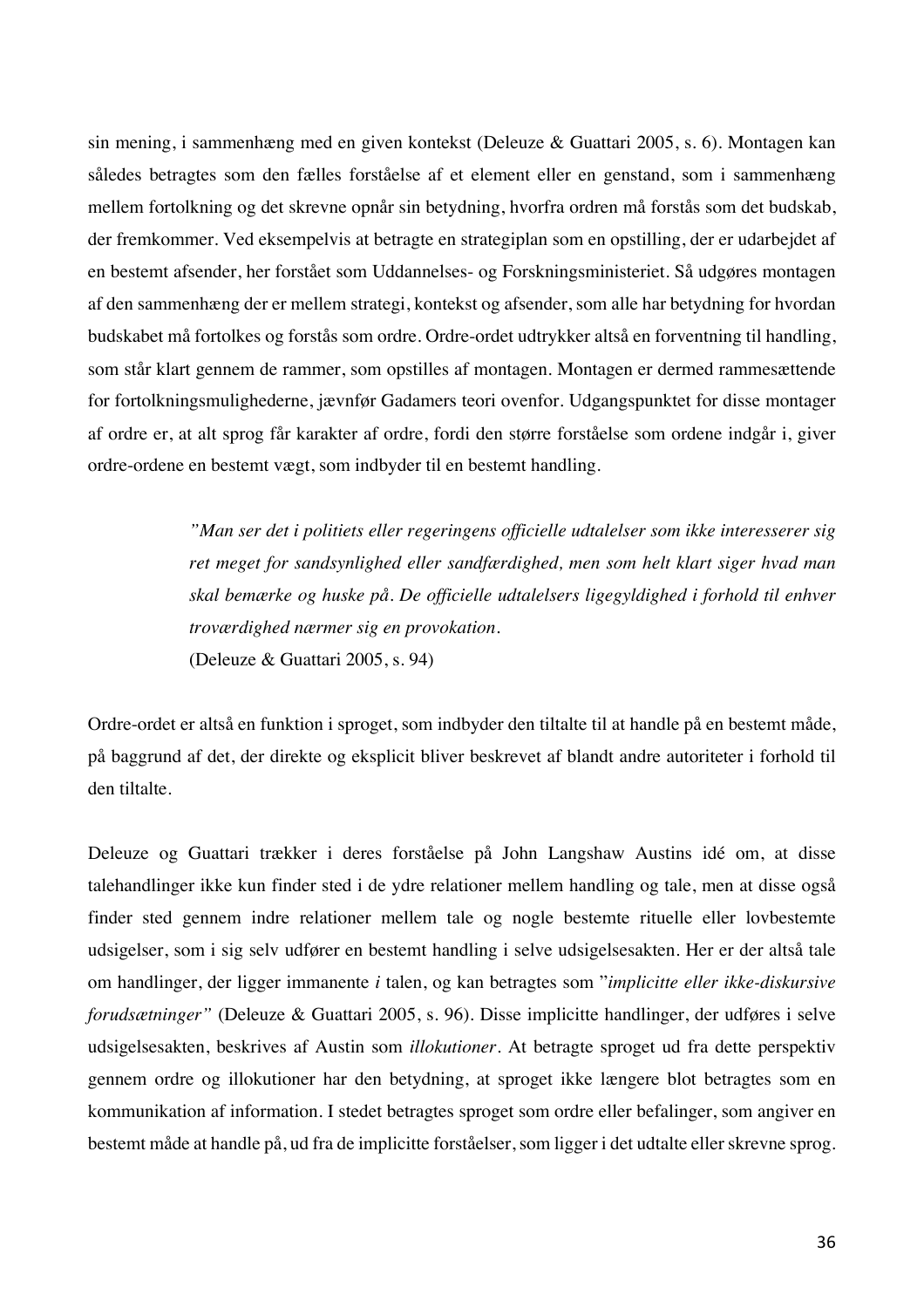Sproget har med dette blik nogle indbyggede forventninger til hvordan modtageren handler på det, som i specialet betragtes som en særlig funktionel magt, der opererer gennem ordren og som kan iagttages gennem Uddannelses- og Forskningsministeriets udtrykte ambitioner for de studerende, som en ordre der anråber dem til at handle og betragte sig selv på en bestemt måde. Den udtrykte ambition er nu at forstå som en ordre, der søger at pålægge den anråbte en bestemt måde at agere på i kraft af en *social forpligtelse* overfor det udtalte. Denne sociale forpligtelse er videre forudsat af den tid eller kontekst, som udtalelsen eller illokutionen er en del af. Sproget bør derfor forstås som en ordre, der anviser en bestemt måde at handle på, i den kontekst og tid hvori den er udtalt. Disse sociale forpligtelser forstås i specialet, som den subjektposition de studerende må underkaste sig for at opnå et etisk selvforhold.

At betragte sproget som ordre, på denne måde, med de implicitte handlinger der foretages gennem udsigelsesakten, beskrives som en *ulegemelig transformation*. Dette beskriver selve den handling på et legeme (i ordets bredest tænkelige forstand) som følger af en udtalelses konkrete udsigelse. Denne ulegemelige transformation, er altså noget der kan påføres og påvirke et subjekts sanseapparat, når en konkret udsigelse finder sted, under de forudsætninger som pålægger udsigelsen dens implicitte betydning (Deleuze & Guattari 2005, s. 101). Dette kan eksempelvis være barnedåben og senere hen konfirmationen, hvor præstens ord alene transformerer barnet eller konfirmanden til 'guds barn', uden at der egentlig transformeres noget konkret på barnet eller konfirmanden. Det er udelukkende i kraft af kirkerummet, døbefonden og de øvrige forudsætninger, som legitimerer denne udsigelsesakt, at legemet transformeres til noget, det ikke var før ordene "Jeg døber dig i Faderens, Sønnens og Helligåndens navn" er udtalt. Det samme gør sig gældende i retslokalet, hvor forudsætningerne for at afsige dom, gør det muligt at transformerer en tiltalt til en dømt, eller frikendt, udelukkende gennem talehandlinger, og uden at den tiltaltes legeme transformeres i processen, det er således kun individets status og sind der transformeres ved selve domsfældelsen. Den ulegemelige transformation, er altså noget, der på sin vis har mulighed for at transformerer et subjekt, udelukkende i forhold til subjektets egen og omverdens forståelse af dette subjekt, uden at dette subjekt egentlig transformeres på anden vis, end det der udsiges i form at selve den rituelle udsigelse.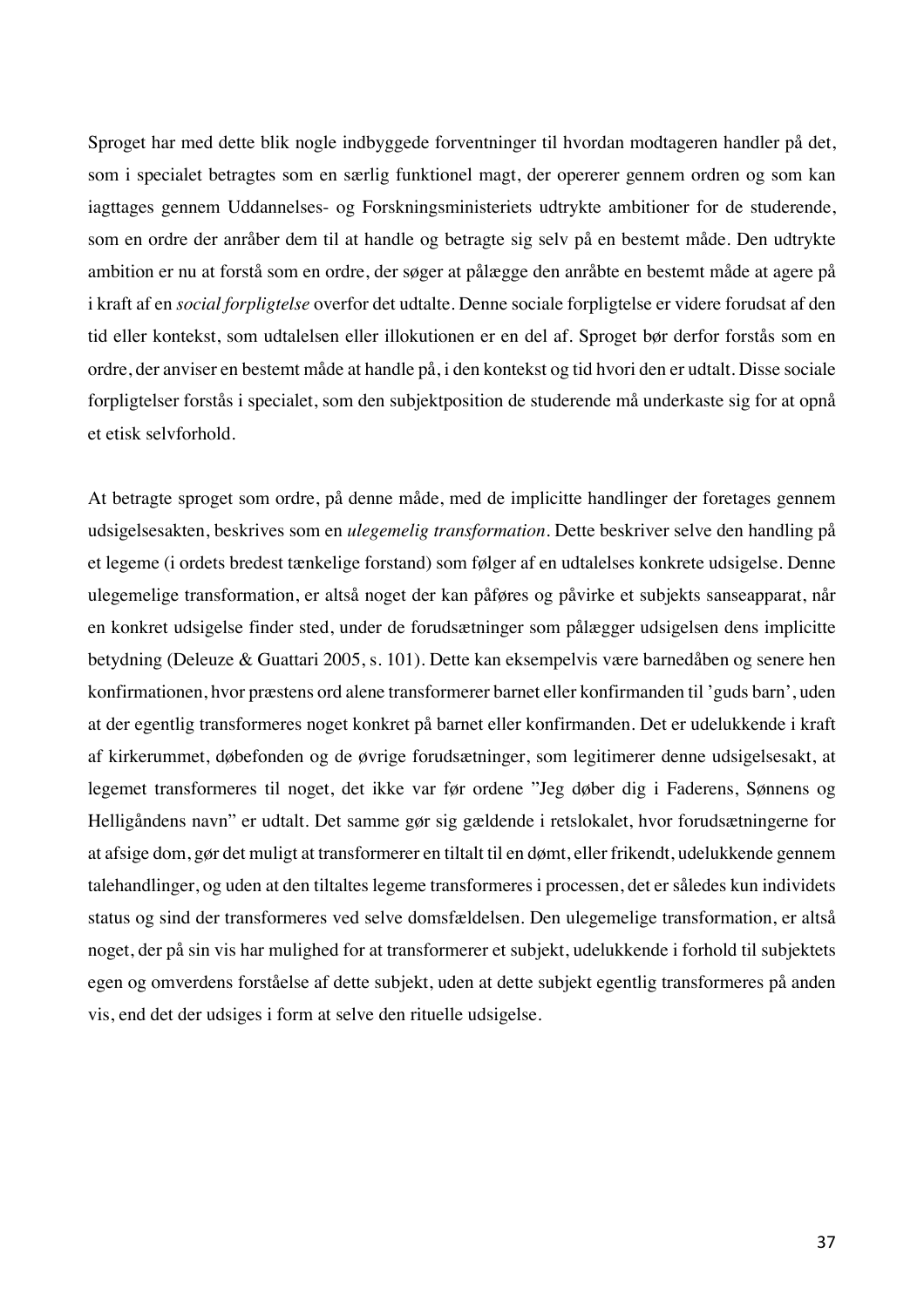# **Analyse**

I det følgende afsnit præsenteres specialets analyse. Analysen foretages på baggrund af den udvalgte empiri og de præsenterede teoretiske perspektiver. Analysen har til formål at undersøge specialets problemformulering, samt de arbejdsspørgsmål der er formuleret til denne. Analysens formål er således at undersøge, hvordan et nyliberalistisk rationale har konsekvenser for den måde, som Regeringen og Uddannelses- og Forskningsministeriet iagttager universitetsuddannelserne. Desuden vil analysen søge at klarlægge, hvordan sprogbrugen om universitetsuddannelser, de studerende og deres kvalifikationer, har en særlig betydning for universitetsuddannelsernes formål og udformning, samt hvordan deres systemverden transformeres til at være langt mere vidtrækkende end blot universitetssystemet. Ydermere vil analysen undersøge, hvilke konsekvenser denne særlige sprogbrug har, for hvordan de studerende forventes at forholde sig til dem selv og deres uddannelse.

## **Analysens opbygning**

Analysen er opdelt i tre analysedele, hvor hver enkelt del indledningsvist kort bliver præsenteret og afsluttes med en delkonklusion, som bringer de konkrete analytiske elementer frem. Dette lægger således en tråd ud til specialets overordnede konklusion, så det er klart, hvad de centrale analytiske pointer er.

Den første analysedel tager udgangspunkt i det første underspørgsmål vedrørende nyliberalismens indtog i den danske uddannelsespolitik, og vil således analysere, hvordan Danmarks uddannelsespolitik siden årtusindeskiftet har været påvirket af et nyliberalistisk rationale, der har haft indflydelse på, hvordan Regeringen og Uddannelses- og Forskningsministeriet har betragtet universitetsuddannelserne. Denne analysedel tager udgangspunkt i to publikationer fra henholdsvis 2002 og 2003, hvoraf sidstnævnte er den, som i specialets indledning blev citeret - *Fra Tanke til Faktura* fra 2003. Den første analysedel interesserer sig primært for, hvordan iagttagelsen af uddannelsespolitikken i begyndelsen af 00'erne, skaber et fokus på universitetsuddannelserne ud fra et nyliberalistisk rationale. Det beskrives således hvordan universiteterne nu skal fokusere på samfundsmæssig værdiskabelse og hvordan de bør agere i samspil med markedet og erhvervslivets interesser. Ydermere vil specialets første analysedel undersøge, hvad det er for en problematisering, der får de konsekvenser, at universitetsuddannelserne nu bør rette sig mod markedet og erhvervslivet, og hvordan dette bliver en katalysator for, at uddannelsespolitikken ikke blot forholder sig til de studerende, men også strækker sig ind i andre systemverdener.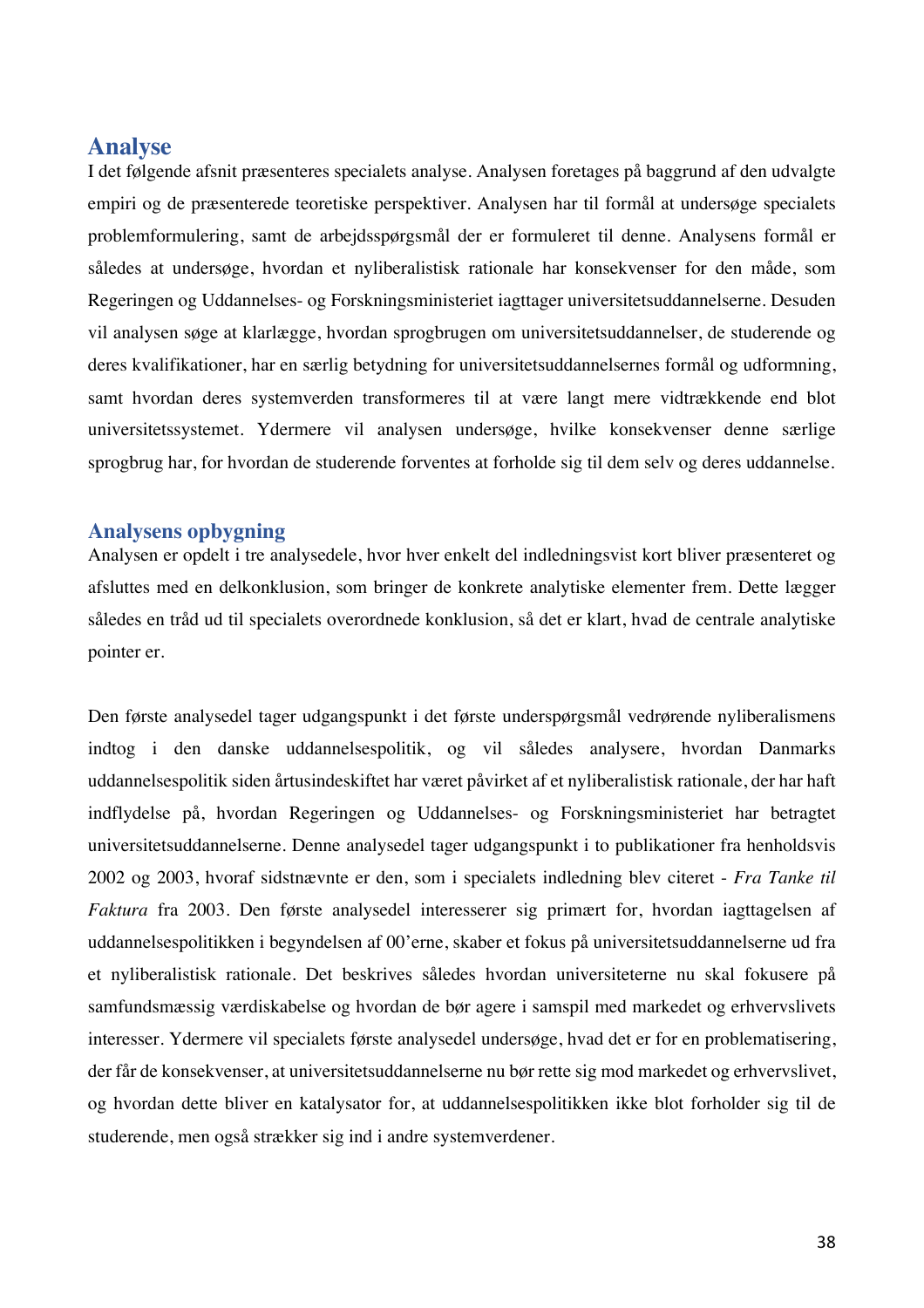Dernæst søger specialets anden analysedel at undersøge problemformuleringens andet underspørgsmål, vedrørende innovation som et nøgleelement, i Regeringens og Uddannelses- og Forskningsministeriets strategi for universitetsuddannelser, der er underlagt et nyliberalistisk rationale. Specialet søger her at analysere på innovation som et begreb, der har en bestemt virkningshistorie i årene fra 2006 og fremefter. Ydermere analyseres det, hvordan innovationsbegrebet udvikler og forandrer sig gennem empiriens afgrænsede historie, og hvordan det opstår i forskellige sammenhænge med forskellige fortolkningsmuligheder. Denne analysedels empiriske afsæt er derfor bredt funderet i hele den historiske periode, der er udvalgt som afgrænsningen for specialet.

Afslutningsvist vil den tredje analysedel i specialet behandle underspørgsmålet om den forandrede styring af de studerende og konsekvenserne heraf. Denne analysedel har således til formål at analysere på konsekvenserne af de tidligere fremanalyserede pointer, og hvordan disse får betydning for de mulighedsrum og subjektpositioner, som de studerende forventes at forholde sig til, når de indtræder på de danske universitetsuddannelser. Analysedelen vil således analysere, hvordan der i specialets empiri opstår en biopolitisk styring af de studerende, som tager udgangspunkt i det nyliberalistiske rationale, der gennemsyrer Uddannelses- og Forskningsministeriet. Det centrale i den tredje analysedel er altså at undersøge, hvordan forskellige eksemplariske udsagn i empirien får karakter som ordre-ord, der udgør en styringsmekanisme i en biopolitisk forstand. Dernæst er det interessant at undersøge, hvordan denne styring anråber de studerende på en bestemt måde, med en forventning om, at de underkaster sig denne styring. Det er altså i specialets tredje analysedel, at specialets magtanalyse af Uddannelses- og Forskningsministeriets styring finder sted, som noget der opererer på en biopolitisk måde. Dette sker med fokus på ordre-ordet, som udgør den styringsmekanisme, som magten i dette speciale anskues igennem. Denne analysedel vil primært analysere på den del af det empiriske felt, der udgør de nyeste iagttagelser fra Uddannelses- og Forskningsministeriet. Det vurderes at disse iagttagelser bedst eksemplificerer, hvor markant det nyliberalistiske rationale er, i styringen af de studerende.

Samlet set bidrager de tre analysedele til at undersøge specialets problemformulering:

*Hvordan har det nyliberalistiske rationale påvirket Regeringens og Uddannelses- og Forskningsministeriets iagttagelser af universitetsuddannelserne og hvilke konsekvenser har disse iagttagelser for den politiske styring af de studerende?*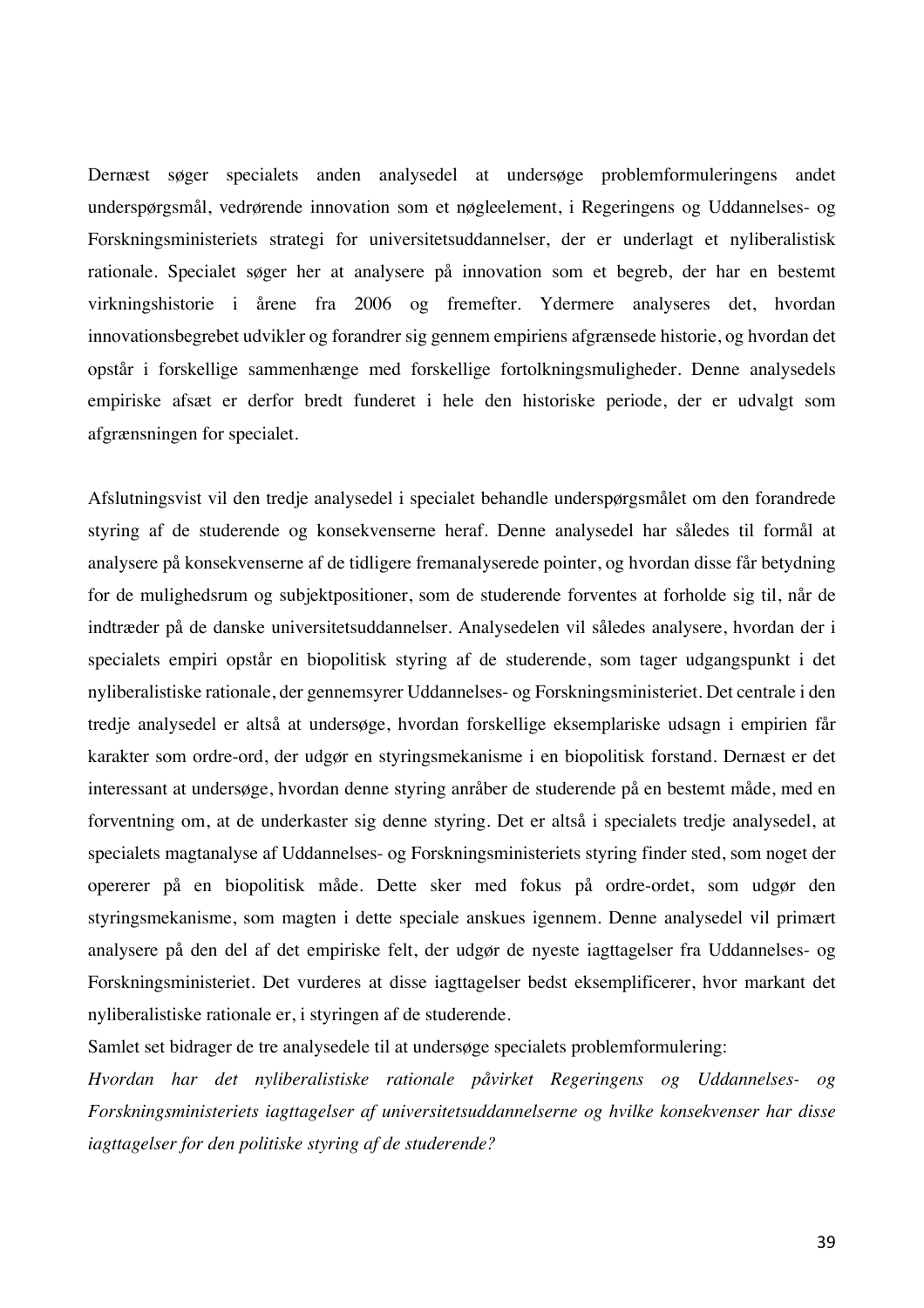#### **Analysedel 1: Den nyliberalistiske uddannelsespolitik**

Den første del af specialets analyse, vil som nævnt i afsnittet ovenfor, fokusere på empirien fra 2002 og 2003*,* hvor Danmark ifølge Esben Schjørring *"indleder en af de største forandringer af de danske universiteter nogensinde"* (Schjørring 2016, s. 199). Dette fokus bruges i nedenstående analyse til at undersøge hvordan det nyliberalistiske rationale emergerer i Regeringens og Uddannelses- og Forskningsministeriets iagttagelser af universitetsvæsenet i Danmark. Samtidig vil analysen undersøge, hvad det er for nogle problematikker eller problemer, som Regeringen iagttager, der får dem til at reagere som de gør. Det centrale teoretiske fundament i denne første analysedel er derfor Foucault og Browns tanker om, hvad det nyliberalistiske rationale består af, og hvilke effekter det har på politikken og det omkringliggende samfund.

## Tid til forandring

I 2002 udgiver Regeringen en publikation, som hedder *Tid til forandring for Danmarks Universiteter*. Dette er et reformprogram, med underoverskrifterne Styrket ledelse, Øget frihed, Stabil Økonomi, som bliver startskuddet til en omfattende omlægning af Danmarks Universiteter, i en mere nyliberalistisk retning. Allerede i udgivelsens indledende sætninger, kan det læses at målet er at styrke universiteterne, så de kan være med til at *"sikre vidensamfundets udvikling – og dermed bidrage til vækst og velfærd i hele samfundet"* (Regeringen 2002, s. 3). Det bliver her gjort klart, meget tidligt i reformprogrammet, at formålet er at udvikle universiteterne, så de i højere grad end tidligere kan bidrage til økonomisk vækst, men også til velfærd i hele samfundet. Ikke alene bliver universiteterne her gjort til en aktør i den danske samfundsøkonomi, der skal bidrage til at øge den økonomiske vækst, men de bliver også en aktør, som skal bidrage til velfærd, der rager ud over universitetsområdet. Allerede her kan det altså udledes, at der foregår en sammentænkning mellem universiteternes rolle, og det omkringliggende samfund, og at reformer på universitetsområdet, ikke udelukkende har et fokus på at forbedre universiteterne i sig selv, men også har det formål at være understøttende i andre aspekter af samfundet, som Brown peger på i hendes teori. I reformteksten bliver dernæst universiteternes opgaveportefølje punktopstillet, som et udtryk for de forventninger, der fra Regeringens side stilles til universiteterne i forbindelse med reformarbejdet. Her bliver universiteterne i punkt 4 (Regeringen 2002, s. 4), kædet sammen med et ansvar for at samarbejde med offentlige og private virksomheder. Dette analyseres som den spæde start på, at universiteterne transformeres til et produktionsapparat for viden, hvis primære formål er at skabe økonomisk vækst for erhvervslivet såvel som for samfundet.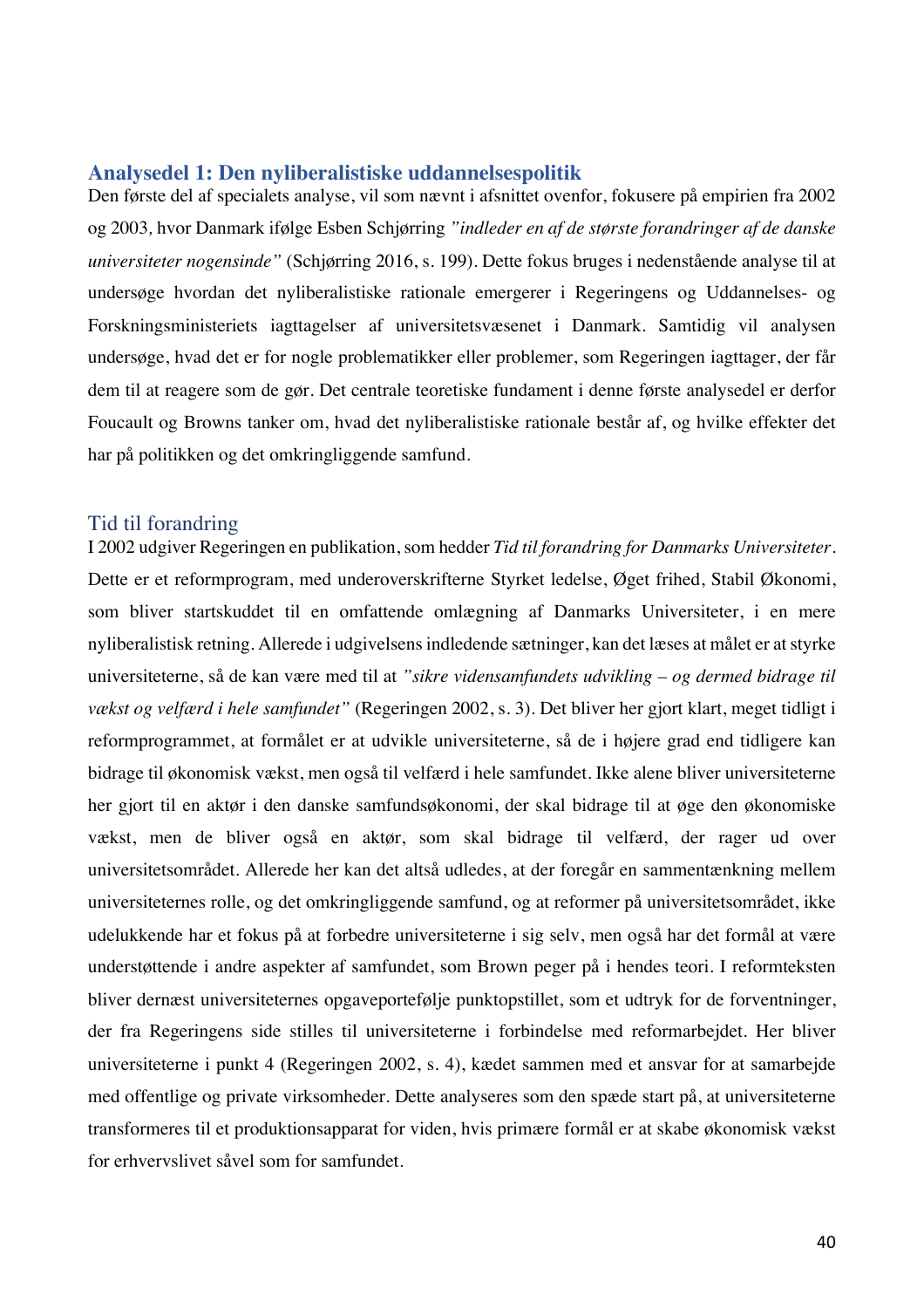Det fremgår af reformprogrammet, hvilket grundlæggende problem, der har affødt denne nødvendighed for at lave forandringer. Her problematiseres "*Den stigende nationale og internationale konkurrence om viden og kompetencer* [som noget der] *stiller nye og skærpede krav til de danske universiteter"* (Regeringen 2002, s. 11). Det er altså nogle udefrakommende omstændigheder, i form af højere international konkurrence om viden og kompetencer, der skaber grundlag for en problematisering, der gør at Danmark må reagere og gøre universiteterne mere konkurrenceparate. Denne konkurrenceudsættelse, der af Regeringen betragtes som et udefrakommende fænomen, er et udtryk for, at den nyliberalistiske bølge er begyndt at rulle i de omkringliggende samfund, hvilket leder til nye problematiseringer hos Regeringen. Nyliberalismen betragtes som en bølge som samfundet er nødt til at ride med på, for ikke at blive efterladt. Denne frygt for at blive efterladt og dermed konstitueret som tabere jævnfør Browns forståelse, er en konsekvens af den øgede ulighed, der følger når alle samfund konkurrenceudsættes (Brown 2015). Der kan fra ovenstående citat om konkurrencen og de skærpede krav udledes, at der af Regeringen iagttages en nyliberalistisk udvikling i de lande som der sammenlignes med, som Danmark er nødt til at følge med på, for at undgå at blive efterladt som taber i den nyliberalistiske konkurrence, der foregår internationalt. Problematiseringen der leder til, at Danmark må forholde sig anderledes, eller tage stilling til, hvordan universiteterne drives, er altså affødt af en international udvikling, som den danske regering føler sig nødsaget til at følge.

## Fra tanke til faktura

Det efterfølgende år, i 2003, udgives den publikation som tidligere er nævnt i specialet og som af Schjørring bliver kaldt indledningen på den største forandring på universitetsfeltet nogensinde, nemlig *Nye veje mellem forskning og erhverv – fra tanke til faktura* (Regeringen 2003). Det overordnede budskab i denne publikation er, at samspillet mellem danske videninstitutioner og virksomheder, skal kunne måle sig med de bedste i verden (Regeringen 2003, s. 5). Publikationen taler dermed også ind i den konkurrence-problematik, som blev beskrevet ovenfor. Denne publikation underbygger et tidligere perspektiv, nemlig at de danske universiteters vigtigste opgave er, at producere arbejdskraft til Danmarks erhvervsliv, og få udnyttet et potentiale, som lige nu står uudnyttet (Regeringen 2003, s. 5). Publikationen bliver beskrevet som en handleplan, der søger at udnytte dette potentiale, med det mål *"at styrke forskningen i Danmark og samtidig skabe en solid grobund for nye arbejdspladser og indtægter i erhvervslivet"* (Regeringen 2003, s. 5). Det er altså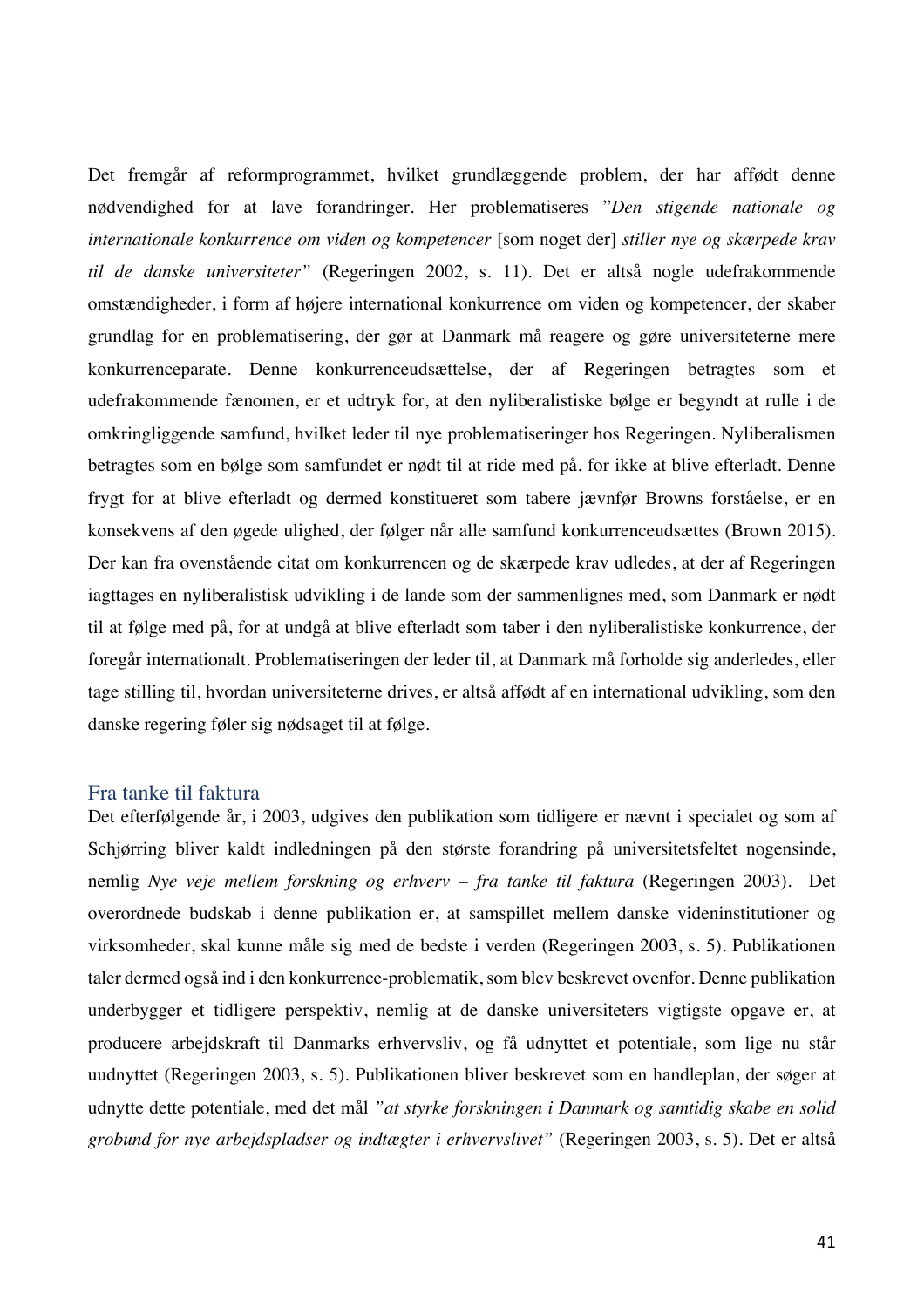klart, at der med handleplanen lægges op til, at de danske universiteter, i højere grad skal rette sig mod erhvervslivet (dermed markedet), og understøtte en udvikling i form af nye arbejdspladser, som resulterer i større indtægter og en øget værdiskabelse for samfundet. At afslutte forordene i handleplanen på denne måde viser tydeligt, at universiteterne i Danmark nu tænkes ind i en nyliberalistisk måde at rationalisere på, hvor universitetsuddannelserne konkurrenceudsættes og rettes ind efter et marked med henblik på at skabe vækst og værdi for samfundet.

En yderligere understregning af hvilken problematisering der ligger forud for denne forandring, udspringer af en iagttagelse af, at Danmark ikke er at betragte som vindere, når det kommer til samspillet mellem erhvervslivet og videninstitutionerne. *"Danmark ligger i dag i midterfeltet af OECD-lande, når det gælder samspillet mellem erhvervsliv og videninstitutioner"* (Regeringen 2003, s. 7). I denne konkrete sætning, ligger der en klar problematisering af Danmarks evne til at konkurrere med de øvrige OECD-lande, når forskningen skal omsættes, til noget der genererer værdi for markedet og samfundet. Det er denne problematisering, der leder til, at det betragtes som en nødvendighed at gennemføre markante forandringer på universiteternes systemverden, så de bedre understøtter markedets behov, og dermed et nyliberalistisk rationale. Regeringen præsenterer ligeledes en vision om en bedre *samspilskultur*, som betyder at det *"skal være naturligt at samarbejde om forskning og innovation"* (Regeringen 2003, s. 8), mellem virksomheder og videninstitutioner. Der er altså tale om en kultur, som strækker sig udover universitetsuddannelserne og ind i erhvervslivet og dermed markedet. Denne samspilskultur, er et udtryk for, at det forventes at universiteterne ikke længere blot skal uddanne akademikere, men at de nu også skal uddanne akademikere, som er et produkt af en kultur der rækker udover det akademiske felt og ind i en idé om samspil med erhvervslivet. Denne samspilskultur, tjener i specialet som en meget konkret eksemplificering, af det som Brown omtaler, når hun beskriver, hvordan et nyliberalistiske rationale kan transformere systemer, så de ikke længere koncentrere sig om sig selv, men griber ind og laver transformationer i andre systemer. Hun siger således at "*neoliberal rationality disseminates the model of the market to all domains and activities – even where money is not an issue – and configures human beings exhaustively as market actors*" (Brown 2015, s. 31). Brown beskriver her, hvordan det er en konsekvens af en nyliberalistisk rationalitet at systemer, der ikke bør, eller har økonomien som deres primære formål, alligevel transformeres til at skulle spejle sig i markedets model. Dermed skal individerne i systemet også forholde sig til at være aktører i forhold til markedet. I handleplanen betyder denne samspilskultur således, at universitetssystemet, transformeres til et system, som nu må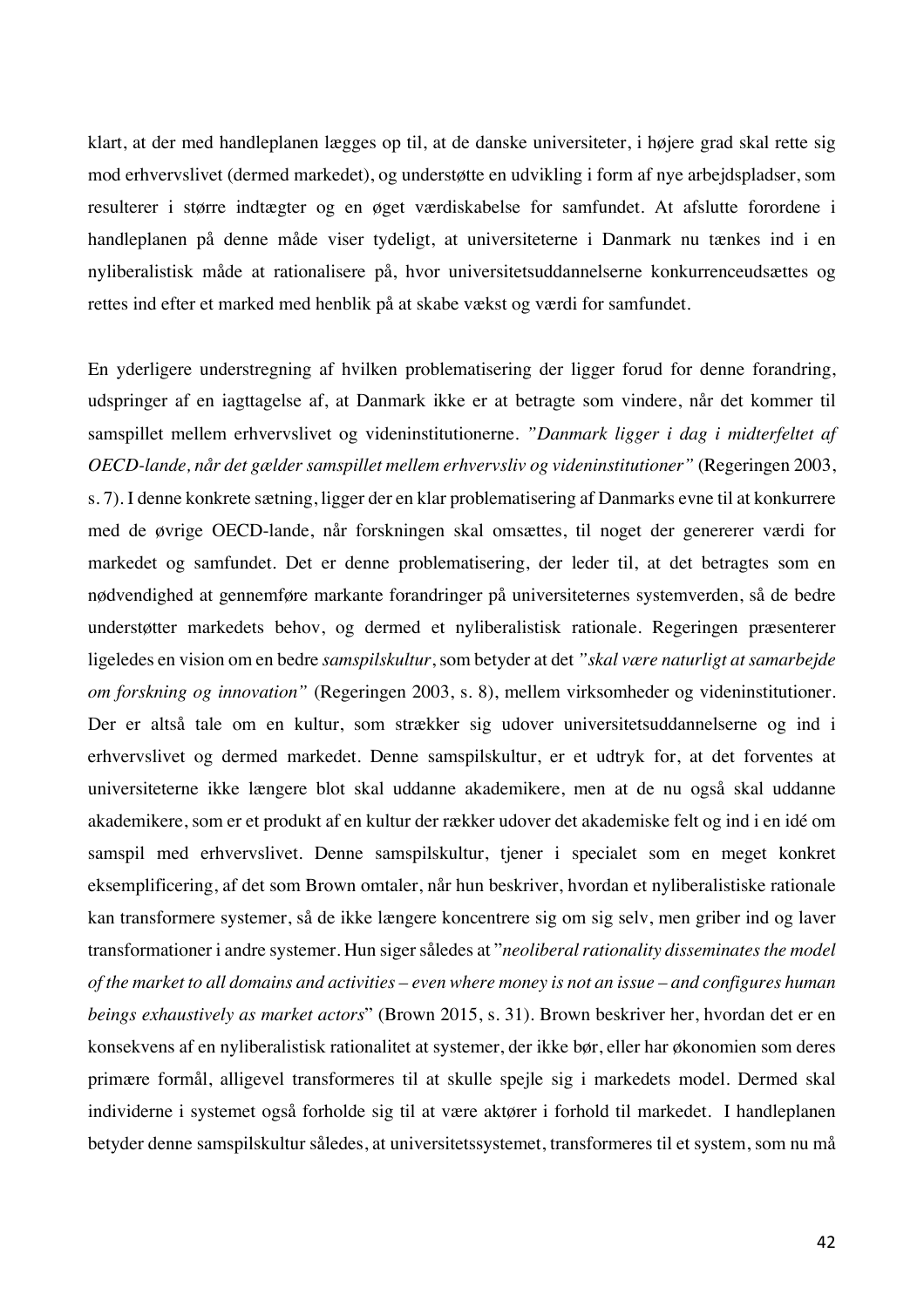rette sig efter erhvervslivets system og dermed markedets og økonomiens system. At opstille handleplaner for universiteterne, i form af en særlig kultur man ønsker universiteterne skal leve efter, får altså nogle konsekvenser, der rækker uden for universiteternes systemverden.

Denne transformation underbygges konsekvent gennem empirien ud fra et nyliberalistisk rationale om, at universiteterne skal være nogle institutioner, som i højere grad tjener økonomiens og markedets bedste, hvilket kommer til udtryk i nedenstående empiriske uddrag:

> *"Samspil mellem virksomheder og videninstitutioner medvirker til at øge videnspredningen i økonomien. Og samspil sikrer, at virksomhederne har adgang til relevant forskningsbaseret viden og nye teknologier, som kan gøre deres produkter og serviceydelser mere konkurrencedygtige. På den måde kan samspil mellem erhvervsliv og videninstitutioner have betydning for lande[t]s vækst og udvikling"* (Regeringen 2003, s. 9)

I ovenstående citat bliver det tydeligt, at det er et behov for at gøre Danmark bedre økonomisk stillet, og mere konkurrencedygtig i forhold til de omkringliggende lande, der er den grundlæggende hensigt med at skabe samspil mellem erhvervslivet og videninstitutionerne. Dette tjener altså som en understregning af Foucault og Browns beskrivelser af nyliberalismen som en bevægelse der medbringer et bestemt rationale, hvor alt gøres op i økonomisk værdiskabelse, og hvor alle sfærer involveres i at skabe en større værdi for samfundet. Det er i citatet beskrevet, at det ifølge Regeringen er forskningen og udviklingen af nye teknologier til det danske produktionsmarked, der skal skabe denne konkurrencedygtighed. Der er altså ikke tale om en negligering af universiteternes opgave, med at skabe viden og udvikle nye teknologier. Pointen med citatet er derimod at understrege, hvordan iagttagelsen af universiteterne konstant indhylles i en bestemt sprogbrug. En sprogbrug der fokuserer på, at det ikke blot skal kunne betale sig at have et tæt samspil mellem videninstitutioner og virksomheder, men at det skal give økonomisk vækst og profit. Denne bestemte sprogbrug er i øvrigt så fundamental, at den har fået en plads i handleplanens titel. Som beskriver at Danmark skal finde en måde at omsætte forskningen på universiteterne (Fra tanke), til økonomisk vækst, som kommer erhvervslivet og virksomheder til gode (til faktura).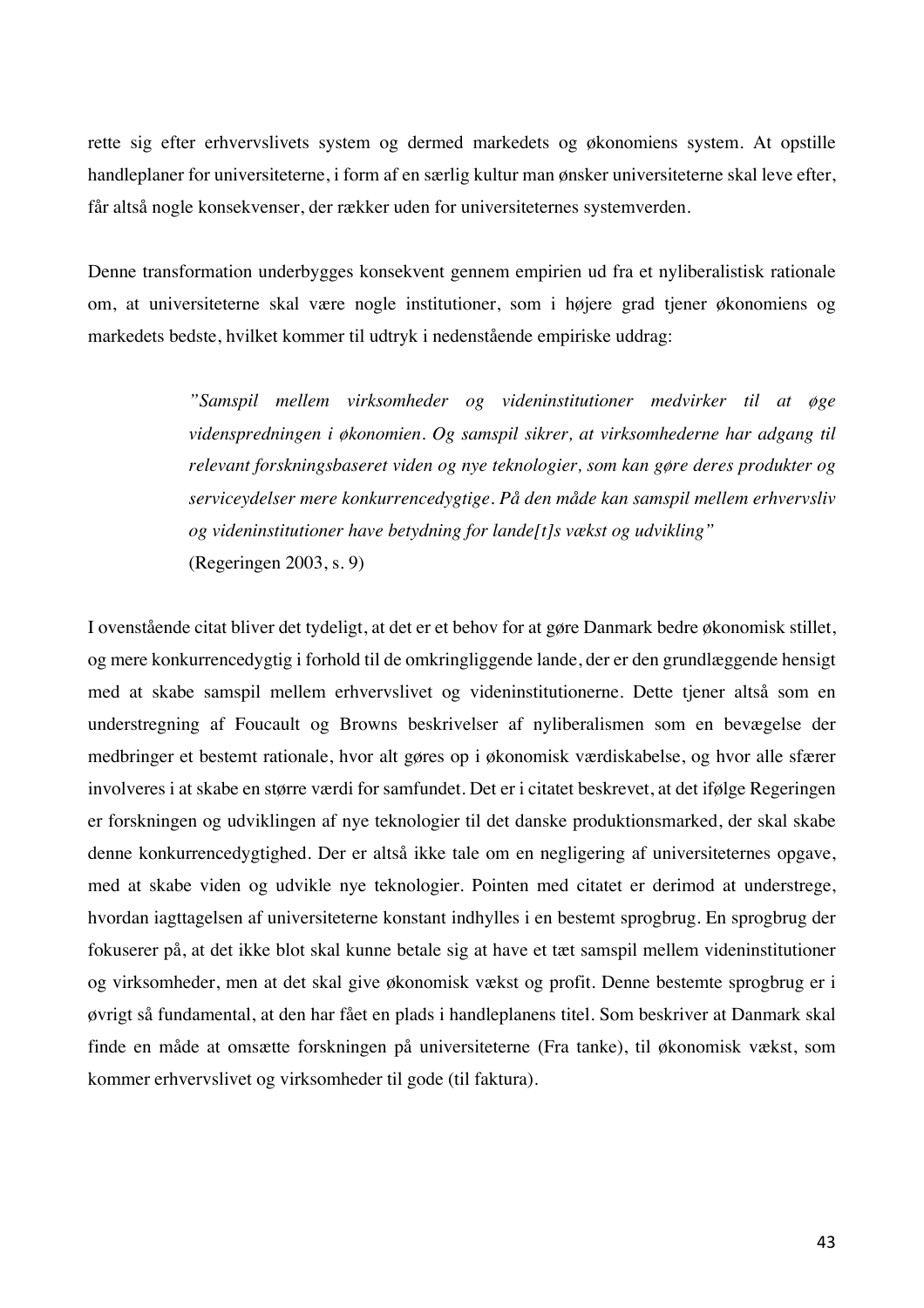Når regeringen i handleplanen har en vision om, at denne økonomiske vækst skal understøttes af et tættere samspil mellem universiteterne og erhvervslivet, udspringer det af en iagttagelse af, at Danmark klarer sig værst på indekset for samarbejde om forskning og udvikling (Regeringen 2003, s. 10). Her beskriver handleplanen, hvordan Danmark er placeret i den nederste tredjedel af OECDlandende på netop dette underindeks. Dette beskrives af regeringen som *"Den svage danske placering"* (Regeringen 2003, s. 10). Her problematiseres altså igen på baggrund af en nyliberalistisk vurdering, at Danmark på dette punkt kan betragtes som *svage* og dermed som *tabere* i Browns terminologi, når det kommer til virksomhedsfinansieret forskning. Dette er altså en appel til, at virksomhederne i højere grad, skal bidrage økonomisk til at universitetsuddannelserne kan producere viden, der er tilfredsstillende for virksomhedslederne. Denne appel understøttes af en problematiserende sprogbrug, der fremstiller Danmark, som *de svage*, når det kommer til dette samspil, hvilket leder tilbage til handleplanens indledende bemærkning om, at der er et enormt uudnyttet økonomisk potentiale, ved at forene de to systemers livsverden, i en fælles samspilskultur,

"*en betydelig del af dem [små og mellemstore virksomheder] vurderer, at de ville stå stærkere i den fremtidige konkurrence med et samspil"* (Regeringen 2003, s. 11). Det er tydeligt gennem hele handleplanen, at det er samspil, der er det helt centrale *buzzwords*, på dette tidspunkt i regeringens iagttagelser. I alt bliver ordet samspil anvendt 110 gange, i løbet af publikationens blot 34 sider. Det kan altså udledes, at regeringen her anskuer en problemstilling, hvor Danmark bliver sat bagud i konkurrenceevne i forhold til OECD-landende, fordi samspillet mellem videninstitutioner og virksomheder ikke er på et niveau, hvor det fulde potentiale udnyttes.

## Fra samspil til økonomisk vækst

Denne transformation til et bedre samspil eller samarbejde, skal ifølge handleplanen ske gennem seks centrale skridt, der på forskellige måder understøtter ambitionen om et veludviklet samspil. Et af disse punkter, lægger sig meget tæt op af titlen på selve handleplanen og kaldes heri *Fra forskning til forretning* (Regeringen 2003, s. 16). Dette punkt bidrager med en interessant sammenhæng med det teoretiske felt, der netop beskriver hvordan den nyliberalistiske stats funktion i forhold til markedet netop er at understøtte og stimulere det ellers frisatte marked (Eliassen 2020). Da handleplanen udspringer af at Regeringen problematiserer Danmarks konkurrencedygtighed i forhold til samspillet mellem virksomheder og videninstitutioner kan det udledes, at dette er Regeringens konstatering af, at markedet ikke på egen hånd kan løfte opgaven. Derfor er en regering, der styres af et nyliberalistisk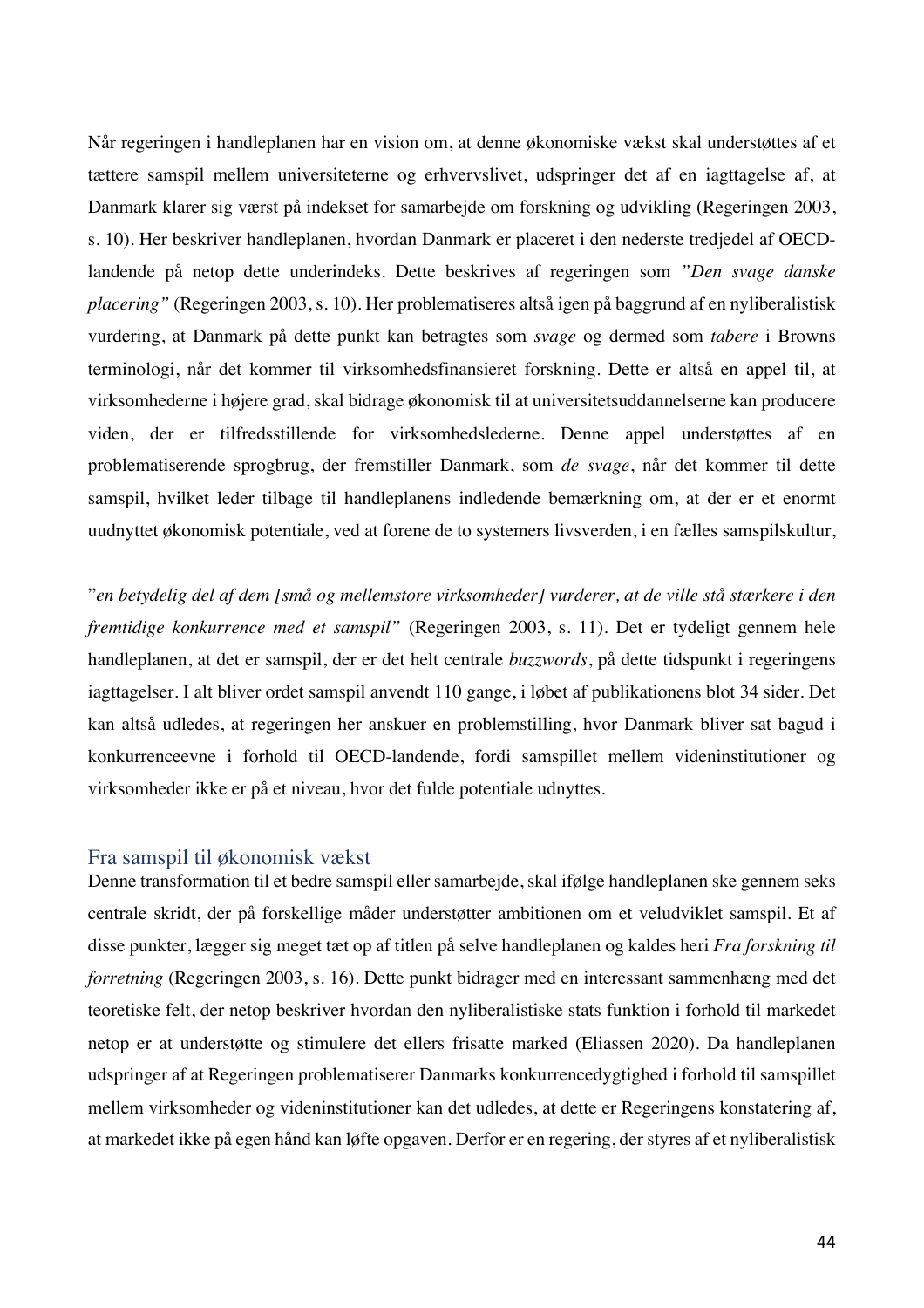rationale, nødt til at understøtte markedet gennem en politisk rammesætning. Der er altså ikke tale om, at regeringen går ind og styrer eller regulerer markedet, men blot at de stimulerer og faciliterer et marked for samspil mellem de to parter, for at forbedre den samlede økonomiske værdiskabelse og derigennem udvikle Danmarks konkurrencedygtighed. Dette er også et konkret eksempel på, at det er en nyliberalistisk rationalitet, og ikke en klassisk liberal rationalitet, hvor markedet overlades helt til sig selv.

> *"Derfor gælder det nu om, at samle kræfterne og udvikle et frit og velfungerende marked for handel med viden og rettigheder mellem forskning og erhvervsliv. Danmark skal have en effektiv og professionel infrastruktur for viden- og teknologioverførsel til at understøtte processen med kommercialisering af forskningsresultater"* (Regeringen 2003, s. 23)

I ovenstående citat fremstår det helt tydeligt, at Regeringen agerer på baggrund af et nyliberalistisk rationale i deres styring af staten. De beskriver i ovenstående citat, at man ønsker et *frit* marked, der skal understøtte en proces, der handler om at kommercialisere forskningsresultater. Med andre ord ønsker Regeringen at skabe og understøtte et frit marked, hvor det er muligt at tjene penge på de forskningsresultater, der produceres på videninstitutionerne. Denne udvikling skal videre ske i samspil med virksomhederne og erhvervslivet, så disse bliver den centrale aktør på markedet. Der skabes altså nogle tætte relationer mellem to hidtil adskilte institutioner i velfærdssamfundet, der nu intimt forbindes gennem et marked, med det formål at generere økonomisk værdi for samfundet. Da dette ikke på tidspunktet lever op til et tilfredsstillende niveau, og Danmark derfor sakker bagud i konkurrencen, sætter staten ind, og gennem en politisk styring og stimulering understøtter et marked, som kan forbedre danske konkurrencevilkår og muligheder for at sælge landets forskningsresultater, og dermed transformeres universiteterne til et velfærdsområde, som i samarbejde med erhvervslivet skal generere samfundsværdi.

Stimulansen af denne transformation, sker primært gennem en omlægning af støtten *"med henblik på at fremme samarbejdet mellem institutionerne og sætte øget fokus på kommerciel udnyttelse af de erhvervede rettigheder. Institutioner og fagområder, der har dokumenteret et væsentligt kommercielt potentiale, vil blive prioriteret"* (Regeringen 2003, s. 24). Der lægges ikke skjul på, at det er økonomi, det handler om, når man ønsker at sætte *fokus på kommerciel udnyttelse* af videninstitutionerne.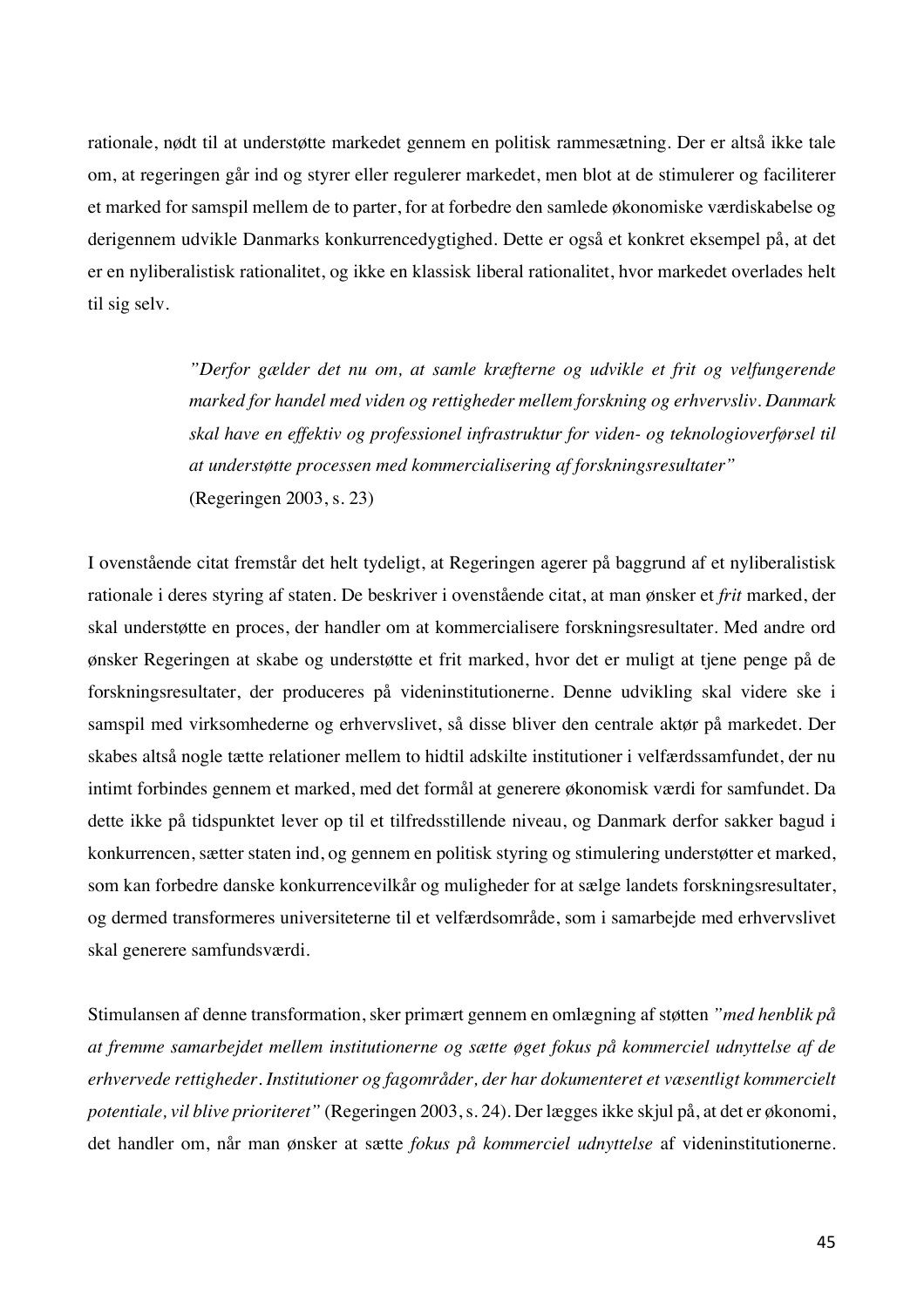Samtidig kan det udledes, at Regeringen ikke er bange for at producere vindere og tabere, i deres stræben efter at skabe mest muligt økonomisk vækst på universitetsfeltet. Dette er netop en af de centrale pointer i Browns beskrivelser af, at et nyliberalistisk rationale i en stat kan være et skridt i retningen af en afvikling af demokratiet, fordi denne konkurrence netop skaber ulighed fremfor lighed i samfundet (Brown 2015). Denne ulighed er meget konkret optegnet i Regeringens handleplan fra 2003, hvor støtten nu fordeles mellem institutionerne på en ulig måde, hvor de institutioner der i forvejen har det største kommercielle potentiale, bliver støttet yderligere, fordi dette iagttages, som den bedste løsning i forhold til at skabe samfundsøkonomisk vækst.

## Delkonklusion

På baggrund af ovenstående analysedel, kan det konkluderes, at nyliberalismen har et fast greb i Regeringens styring af og ambitioner for uddannelsesområdet. Det fremhæves af empirien, at de visioner der præsenteres i henholdsvis reformprogrammet (2002) og handleplanen (2003), er dybt forankret i et rationale om at producere økonomisk vækst på tværs af universiteterne og erhvervslivet. Empirien har sammen med de teoretiske perspektiver på nyliberalismen vist, at Regeringen i høj grad er villig til at transformere den systemverden som universiteterne tidligere opererede på, for at skabe et tættere samspil mellem markedet og forskningsinstitutionerne. Dette gør de ved at anvende en sprogbrug om et konkurrencemarked, hvor danske universiteter bliver fremstillet som svage på områder, hvor der iagttages et uudnyttet potentiale for et større økonomisk afkast, ved at kommercialiserer universiteterne og den forskning der udgår herfra. Denne bevægelse bliver i ovenstående analyse betragtet som et udtryk for at nyliberalismen, som beskrevet af Foucault og Brown, har gjort sit indtog i Danmarks universitetspolitiske område. Desuden kan det af ovenstående analysedel udledes, hvad det er for en problematisering, der får Regeringen til at indlede denne transformation af universitetsfeltet med henblik på at afhjælpe et konkret problem med den danske konkurrenceevne i forhold til det internationale marked.

#### **Analysedel 2: Innovation som løsning**

I det foregående afsnit blev en idé om samspil mellem virksomheder og uddannelsesinstitutioner, præsenteret som en klar ambition i Regeringens og Uddannelses- og Forskningsministeriets strategi i forhold til at øge det økonomiske udbytte af de danske universitetsuddannelser. I analysens empiriske grundlag blev dette samspil præsenteret som et led i at naturliggøre et samarbejde omkring forskning og innovation. Et samarbejde som skal finde sted på tværs af universiteterne og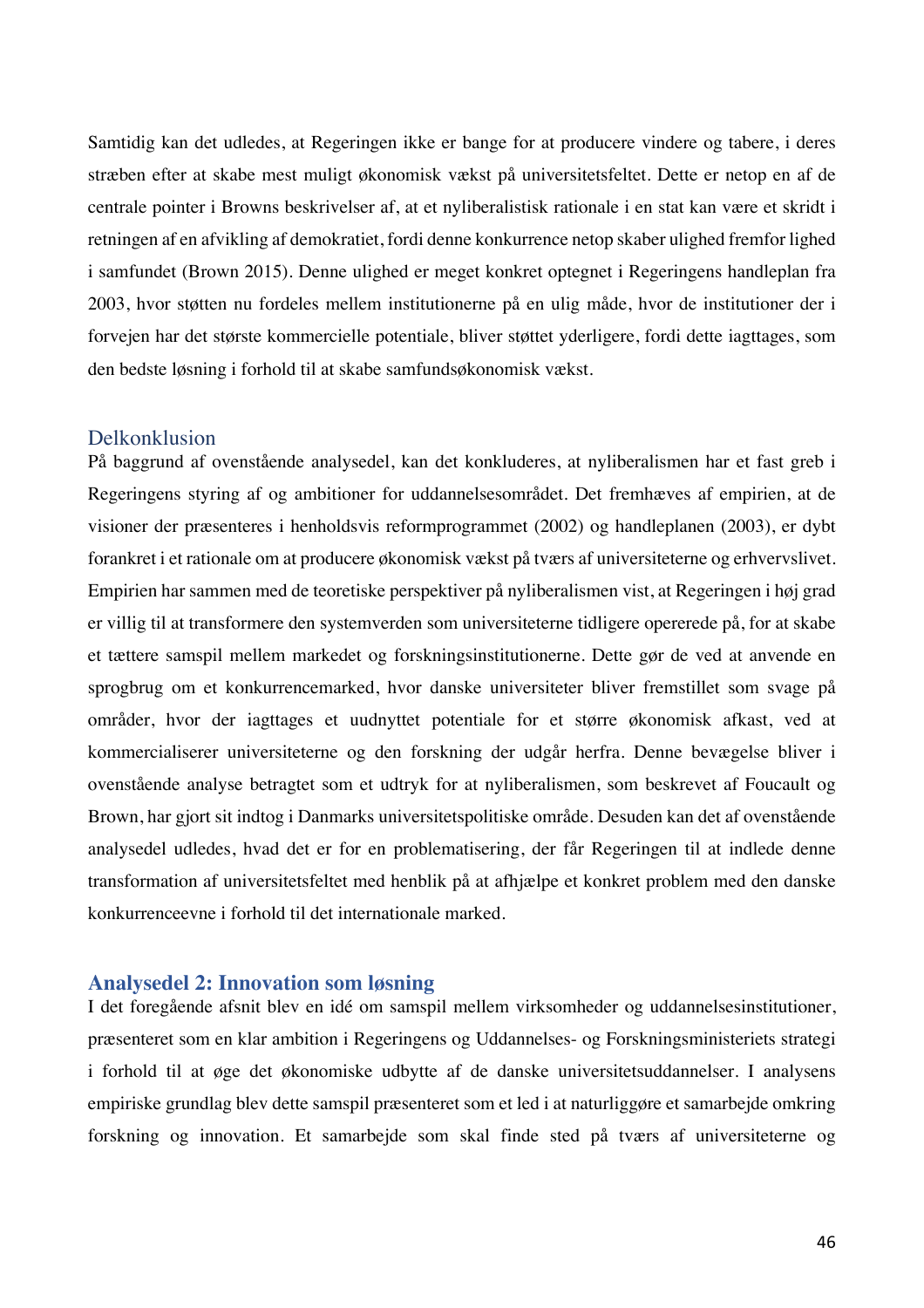erhvervslivet (Regeringen 2003). Dette fokus på innovation er allerede i 2003 en del af strategien om at gøre de danske universiteterne mere konkurrencedygtige. Innovation bliver i årene fra 2003 og frem betragtet som løsningen på den problematisering, der blev fremanalyseret ovenfor, og er dermed et centralt begreb i den sprogbrug, der følger af det nyliberalistiske styringsrationale for de danske universiteter.

Denne analysedel stiller skarpt på sprogbrugen om innovation, og vil gennem Gadamers filosofi om sprogets hermeneutiske sammenhænge analysere på den virkningshistorie, som begrebet innovation har i dansk uddannelsespolitisk regi. Til dette inddrages Gadamers begreber om situation og horisont, som beskriver hvordan, virkningshistorien defineres i det øjeblik, som begrebet iagttages i, på baggrund af iagttagerens situation og horisont, *"En situation er jo karakteriseret ved, at man ikke befinder sig over for den og derfor heller ikke kan have nogen objektiv viden om den"* (Gadamer 2005, s. 287). Virkningshistorien når den fremanalyseres må altså udspringe af den konkrete kontekst og situation, som begrebet iagttages i, hvilket får betydning for, hvordan innovationsbegrebet iagttages i den bestemte situation eller ud fra en bestemt horisont. Med dette blik er det således denne analysedels mål at undersøge hvilke iagttagelser og fortolkninger, som ligger til grund for Regeringens og Uddannelses- og Forskningsministeriets brug af ordet innovation, og hvilke hermeneutiske sammenhænge der gør det muligt at fortolke innovationsbegrebet på forskellige måder gennem historien. Det er således en analyse af den virkningshistorie, som begrebet innovation har gennemlevet i Regeringens og Uddannelses- og Forskningsministeriets brug af begrebet.

Indledningsvist er det centralt at få klarlagt, hvilken betydning begrebet tillægges i dag, samt at undersøge begrebets oprindelse. Ove Biilmann og Poul Rind Christensen skriver sådan om innovationsbegrebet: "*Innovation er udvikling af en ny idé og dens realisering i praksis*" (Biilmann & Christensen 2020), desuden beskriver de ordets oprindelse fra det latinske *innovatio,* der betyder *fornyelse* (Biilmann & Christensen 2020) og som "*et konstant fornyende element, men dermed også et destruktivt element i relation til den bestående økonomiske orden; gamle virksomheder dør, nye opstår; konkurrenceforhold, adfærd og samværsformer ændres*" (Biilmann & Christensen 2020). Innovation kan altså betragtes, som en ambition om at udvikle nye idéer, og realisere dem, og som noget der søger at udfordre og forandre konkurrenceforhold, adfærd og samværsformer. Det interessante er her, at definitionen af begrebet i sig selv, når det læses med dette speciales teoretiske blik, synes tæt beslægtet med den rationalitet, der er styrende for den danske uddannelsespolitik, som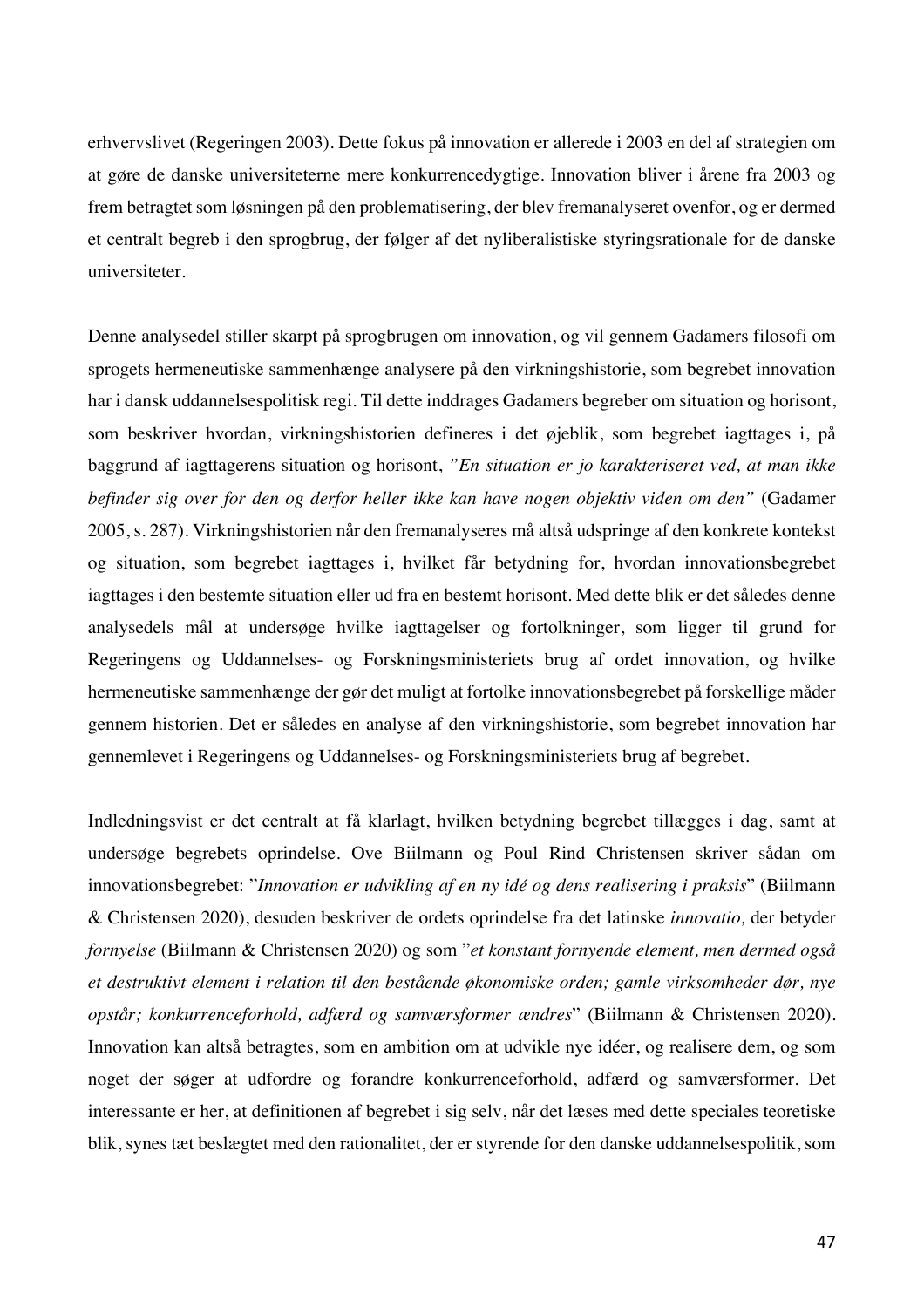det blev fremanalyseret i specialets første analysedel. Det er altså ikke underligt, at ordet innovation bliver brugt som et centralt begreb i den forandrende strategi, der skabes i den danske uddannelsespolitik fra starten af årtusindeskiftet.

#### Den ny innovationspolitik

Som nævnt ovenfor blev idéen om innovation allerede omtalt i handleplanen fra 2003. På dette tidspunkt er det dog ikke innovationen, der er det centrale pejlemærke i Regeringens handleplan for universitetsområdet. Først i 2006, hvor Uddannelses- og Forskningsministeriet blev delt op i et mindre departement og tre store styrelser, som beskrevet i specialets afsnit om empirien, blev Forsknings- og Innovationsstyrelsen grundlagt. Dette betød også at idéen om innovation som en central del af den danske uddannelsespolitiske strategi, var født. I 2006 udgiver Mandag Morgen et debatoplæg, som var udarbejdet af Forsknings- og Innovationsstyrelsen under titlen, *Den ny innovationspolitik*. Debatoplægget starter med en iagttagelse af innovation som en konkurrenceparameter, der er skabt af globaliseringen. I denne konkurrence betragtes det at der "*over tid reelt kun er to mulige svar: At konkurrere på pris eller at konkurrere på fornyelse. Både herhjemme og internationalt ses innovation derfor som en nøgle til fortsat velstand"* (Forsknings- og Innovationsstyrelsen (FIST) 2006, s. 7). Ifølge Forsknings- og Innovationsstyrelsen skal Danmark altså ikke forsøge at gøre sig konkurrencedygtige på pris, men i stedet satse på at udarbejde en strategi med fokus på innovation, for fortsat at bevare velstand og konkurrenceevne i forhold til det internationale marked. Innovationen er på dette tidspunkt, og i denne situation, en disciplin som Danmark skal dygtiggøre sig i, for at kunne deltage i den globale konkurrence og *"fremtræder nu som et afgørende politikområde"* (FIST 2006, s. 7). Det er altså tydeligt, at innovationens betydning og virkningshistorie som konkurrenceparameter er det centrale i den fortolkning, der foretages af begrebet. Det er netop denne virkningshistorie, der muliggør en forståelse af innovationen som et selvstændigt politikområde og ikke *"blot at være et appendiks til forsknings- eller erhvervspolitikken*" (FIST 2006, s. 7). At fremstille innovation som et selvstændigt politikområde er et udtryk for den første egentlige hegemoni om den hermeneutiske forståelsesramme i dansk uddannelsespolitik.

Det er altså klart, at der i ovenstående er tale om innovationsbegrebets tidlige emergens i forhold til den danske uddannelsespolitik. Det er først i 2006, at den betragtes som et selvstændigt politikområde, fordi den nu skal give svar på den problematisering, der iagttages i den konkrete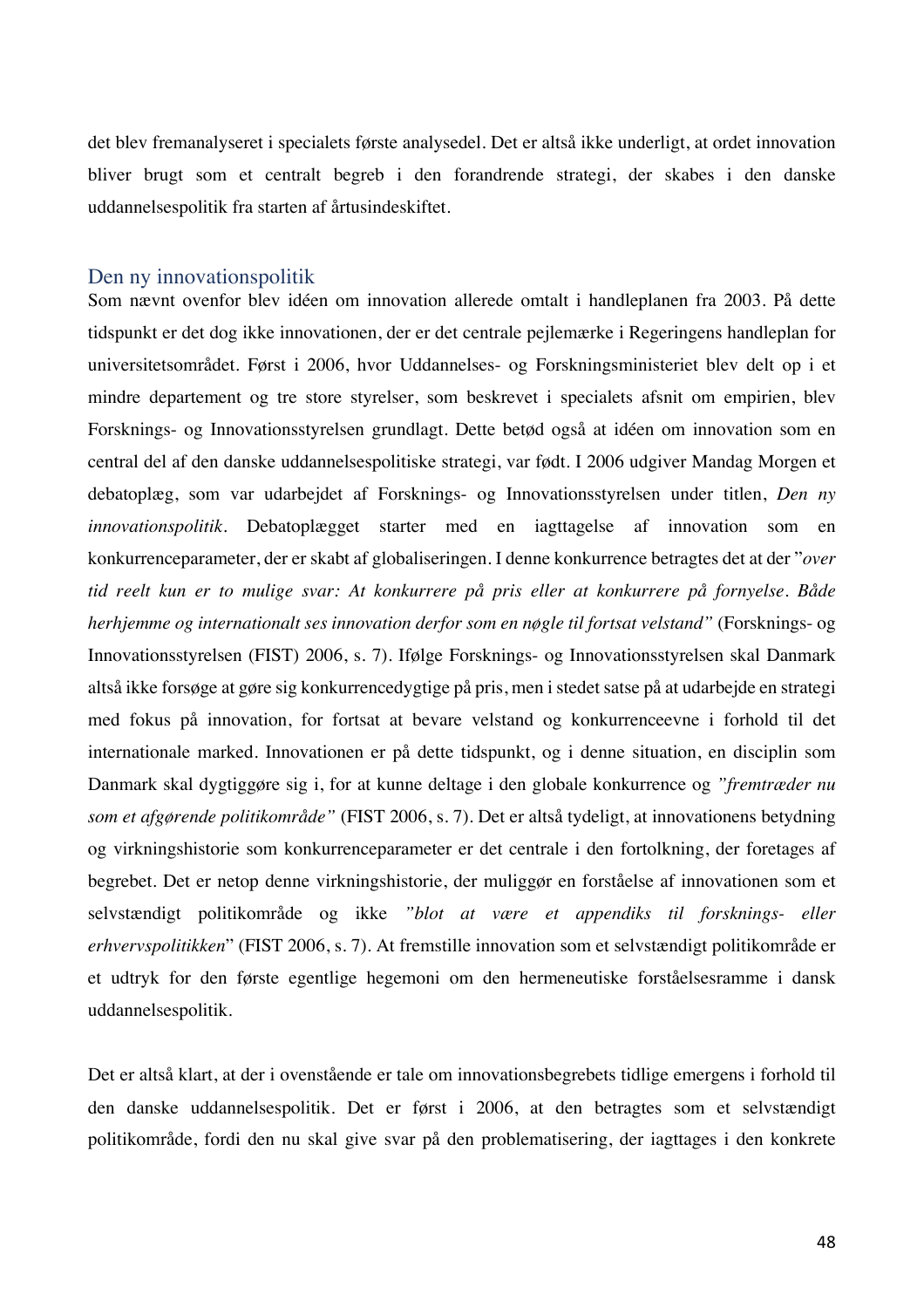situation, som Regeringen står i, nemlig den globale konkurrence. Hegemonien skabes således omkring en forståelse af den globale konkurrence, som en situation, der kræver et modsvar, hvortil innovationen, af Forsknings- og Innovationsstyrelsen, betragtes som løsningen. Innovation bliver dermed betragtet som noget, der stiller krav, og som er affødt af en problematik, der kræver svar. At få løst denne problematik er noget, der på dette tidspunkt synes at have høj prioritet for Forskningsog Innovationsstyrelsen *"De virksomheder og lande, som først finder robuste svar på innovationskravet, vil have et stort fortrin i den globale konkurrence*" (FIST 2006, s. 8). På dette tidlige stadie af innovationspolitikken har begrebet forskellige udtryk, i de iagttagelser der gøres af Forsknings- og Innovationsstyrelsen. Innovation betragtes i situationen både som strategi, et særskilt politisk område, en bestemt disciplin og sidst men ikke mindst nøglen til at vinde den globale økonomiske kappestrid (FIST 2006, s. 8). Der er altså flere forskellige fortolkningsmuligheder i begrebets virkningshistorie, alt efter hvilken position og hvilken behovsmæssige baggrund, begrebet iagttages fra. Det synes altså, at idéen om innovation, i 2006, iagttages som løsningen på en lang række problematikker og situationer i en verden, der med hastige skridt globaliseres, og hvor Danmark fortsat vil forsøge at placere sig i feltet af lande med størst økonomisk velstand. I forhold til uddannelsesområdet iagttages innovation som en konkret fagdisciplin, som Danmark skal være det første land til at omdanne til en særlig *forskningstradition* og *faglig praksis,* med henblik på at *"placere Danmark som et af verdens centre for innovation"* (FIST 2006, s. 15). Uddannelsernes bidrag til at fremme innovationen iagttages på dette tidspunkt som en "*vigtig fødekanal til fremvæksten af den nye faglige og videnskabelige tradition"* (FIST 2006, s. 26).

I debatoplægget er det således tydeligt, at innovation som begreb er i sit tidlige stadie, i en dansk kontekst, men at det er noget som Uddannelses- og Forskningsministeriet, gennem styrelsen for Forskning og Innovation, er meget bevidste om. De iagttager det at skabe innovation som et kapløb om at opnå økonomisk velstand, og betragter dermed en forandret udgave af innovationsbegrebet, som adskiller sig fra sin oprindelige betydning om fornyelse. Den globale situation har således skabt en forskydning i forståelsen, og dermed virkningshistorien, så den på tidspunktet, fremstår som en konkurrencedisciplin, som Danmark ønsker at være førende indenfor.

> *"Årsagen er enkel. I den øgede konkurrence mellem virksomheder og mellem nationer viskes gamle konkurrencefordele ud. Det eneste alternativ til priskonkurrence er fornyelse. For økonomier, som er for velstående til at konkurrere på omkostninger, er*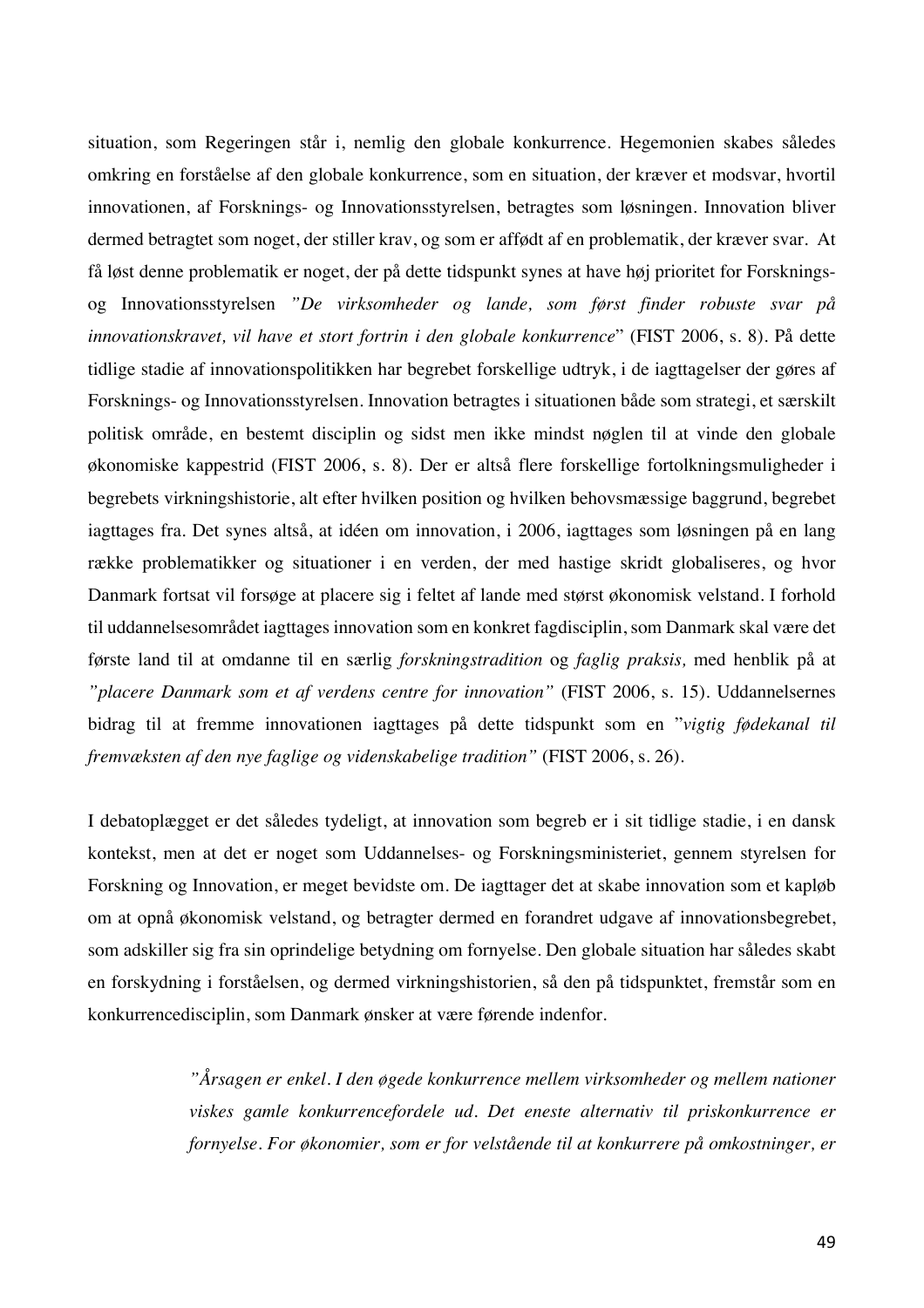*innovation blevet nøglen til fortsat velstand. Innovation er den nye konkurrencedisciplin."* (FIST 2006, s. 17)

Samtidig erkender de, at innovationskulturen på dette stadie er en umoden størrelse, der med sikkerhed vil komme til at forandre sig gennem årene (FIST 2006, s. 21), med dette udgangspunkt bliver begrebets virkningshistorie det centrale i denne analysedel. Desuden er det tydeligt i specialets empiri, at innovationen og iagttagelsen af et behov for netop dette, udspringer af et ønske om at skabe økonomisk vækst og forbedre landets globale konkurrenceevne. Dette er centralt for den hermeneutiske forståelse af innovationsbegrebet, gennem hele dens virkningshistorie. Innovation er altså et begreb, der dukker op i den danske uddannelsespolitik som en løsning på en problematisering med det formål at sikre, at Danmark fortsat kan konkurrere og skabe økonomisk vækst. Begrebet har altså sin berettigelse i det nyliberalistiske rationale, der få år forinden har taget fat om statens ledelseskunst.

Året efter, i februar 2007, udgiver Forsknings- og Innovationsstyrelsen en handleplan under titlen *InnovationDanmark 2007-2010*. Denne handleplan konkluderede og konkretiserede de overvejelser, der var gjort i oktober 2006, i forbindelse med debatoplægget som blev bragt af Mandag Morgen. Handleplanen bliver således udtryk for Danmarks egentlige innovationspolitiske strategi for de efterfølgende år. I handleplanens indledning bliver netop videninstitutionerne præsenteret som en essentiel del af den innovative udvikling, hvorfor størstedelen af handleplanen er rettet mod en forandring i måden, der i Danmark drives universiteter på. Universiteterne betragtes i handleplanen som en *"leverandør af ny viden til virksomhederne",* der skal sørge for at *"viden i stigende grad bliver nyttiggjort i erhvervslivet gennem en effektiv videnspredning"* (FIST 2007, s. 5).

I handleplanen giver Forsknings- og Innovationsstyrelsen også et nutidsbillede af, hvordan innovation konkret iagttages på dette tidspunkt, hvor det i nogen grad er blevet mere forankret, end det var blot fem måneder tidligere i forbindelse med debatindlægget. Her beskriver de blandt andet, hvordan *"innovation kan være forskningsdrevet, brugerdreven, medarbejderdreven, markedsdreven eller prisdreven"* (FIST 2007, s. 7). Det iagttages samtidig, at innovation ikke behøver at være ny og banebrydende forskning, men at det også kan handle om at forny og gentænke tidligere forskning, i nye kombinationer, som det ikke tidligere er præsenteret i (FIST 2007, s. 7). Det er tydeligt, at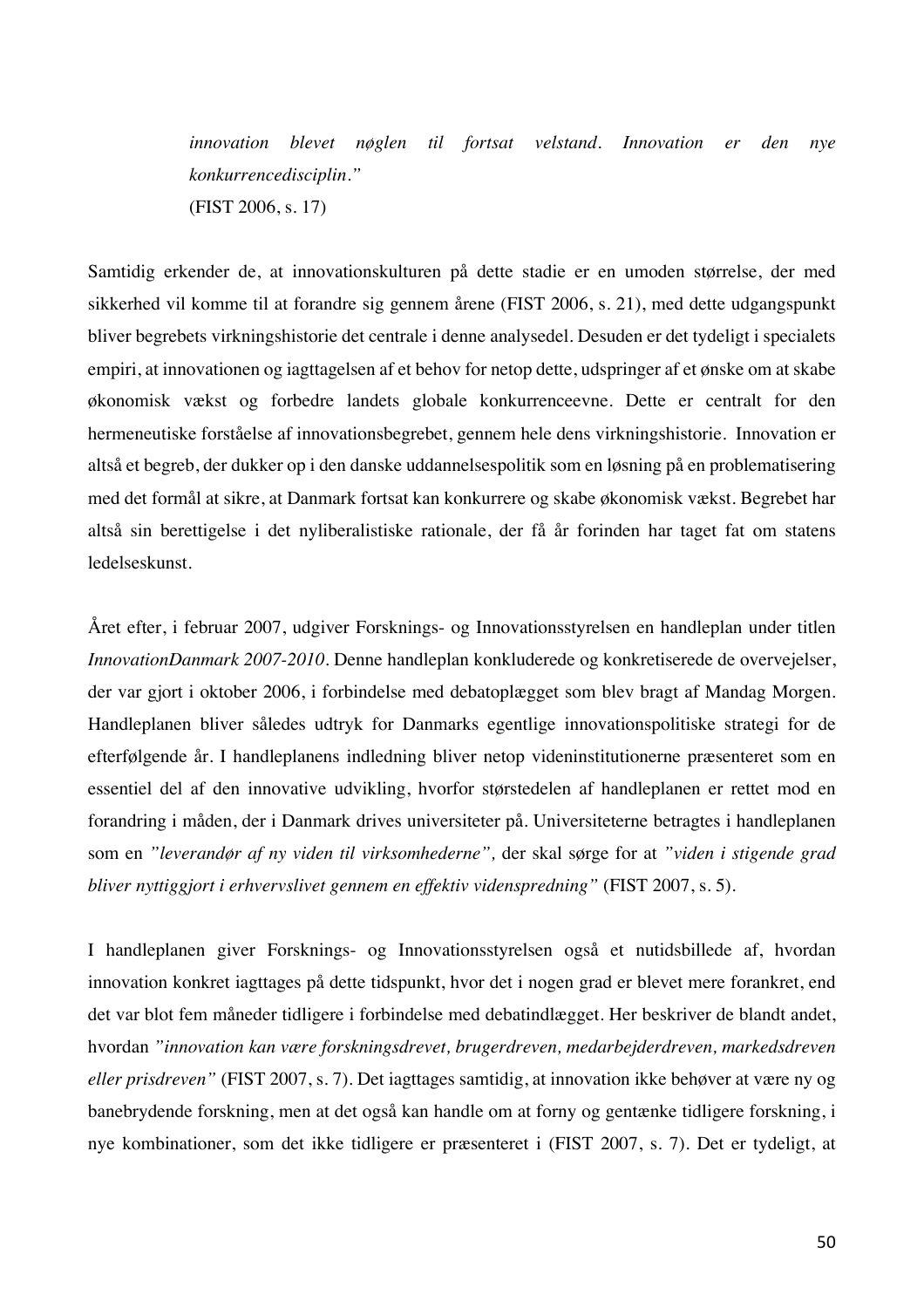innovationsbegrebet er blevet mere konkret, og at fortolkningsrammen som ordet nu forstås i, er blevet indsnævret og mere handlingsorienteret, samtidig med at forståelsen har nærmet sig begrebets oprindelse. Denne konkretisering, som gør det muligt at fortolke ordet på en måde og i en kontekst, som kan danne rammen for en handleplan, udspringer af en global definition af selve begrebet. Forsknings- og Innovationsstyrelsen læner sig således i handleplanen op af den definition, der er udarbejdet i OECD og EU. Her beskrives innovation som *"implementering af et nyt eller væsentligt forbedret produkt (vare eller tjenesteydelse), proces, markedsføringsmetode eller en væsentlig organisatorisk ændring"* (FIST 2007, s. 8), Forsknings- og Innovationsstyrelsens fortolkning af innovationsbegrebet, tager altså nu udgangspunkt i OECD og EU's hermeneutiske horisont, som Gadamer beskriver det, *"En horisont er det synsfelt, der omfatter og omslutter alt det, som er synligt fra et bestemt punkt"* (Gadamer 2005, s. 288). Det er af denne fortolkning af innovationsbegrebet, at handleplanen fra 2007 udspringer. Den skaber dermed rammerne for det danske innovationspolitiske arbejde i perioden 2007-2010. Denne måde at forstå begrebet på er dog ifølge Gadamer ikke nødvendigvis en egentlig sand version af innovationen, men blot et udtryk for den horisont som EU og OECD betragter innovationen fra i dennes kontekst. Handleplanen er fortsat udtryk for en nyliberalistisk rationalisering, der skaber grundlaget for den iagttagelse, at kilden til en effektiv innovation og dermed fortsat økonomisk vækst sker gennem højtuddannede, som skal styrke forskningen og innovationen i erhvervslivet (FIST 2007, s. 23).

Innovation betragtes altså fortsat som en løsning på den situation, som den stigende globalisering har medført. Innovationen indgår således i en hermeneutisk forståelse, som tager udgangspunkt i en stigende globalisering, der skaber rammerne for at fortolke innovationen som svaret på denne problematisering, der følger af globaliseringen. Forståelsen af innovation undergår nu en forskydning i virkningshistorien, i og med at den på dette tidspunkt reduceres til at være et strategisk mål i sig selv, som kan forbedre Danmarks chancer for at kunne deltage i den internationale konkurrence og sikre en fortsat økonomisk vækst i samspil mellem universiteterne og erhvervslivet.

### Effektivitetsmåling af innovationspolitikken

Der kan i 2011 analyseres et skift i hvordan innovationspolitikken forandrer sig, fra at være en vision formuleret i en handleplan til at blive iagttaget som noget, der skal måles og vejes i form af *Excellente Økonometriske Effektmålinger* (FIST 2011a). I august 2011 udgiver Forsknings- og Innovationsstyrelsen en manual for, hvordan innovationspolitikken nu bliver udsat for en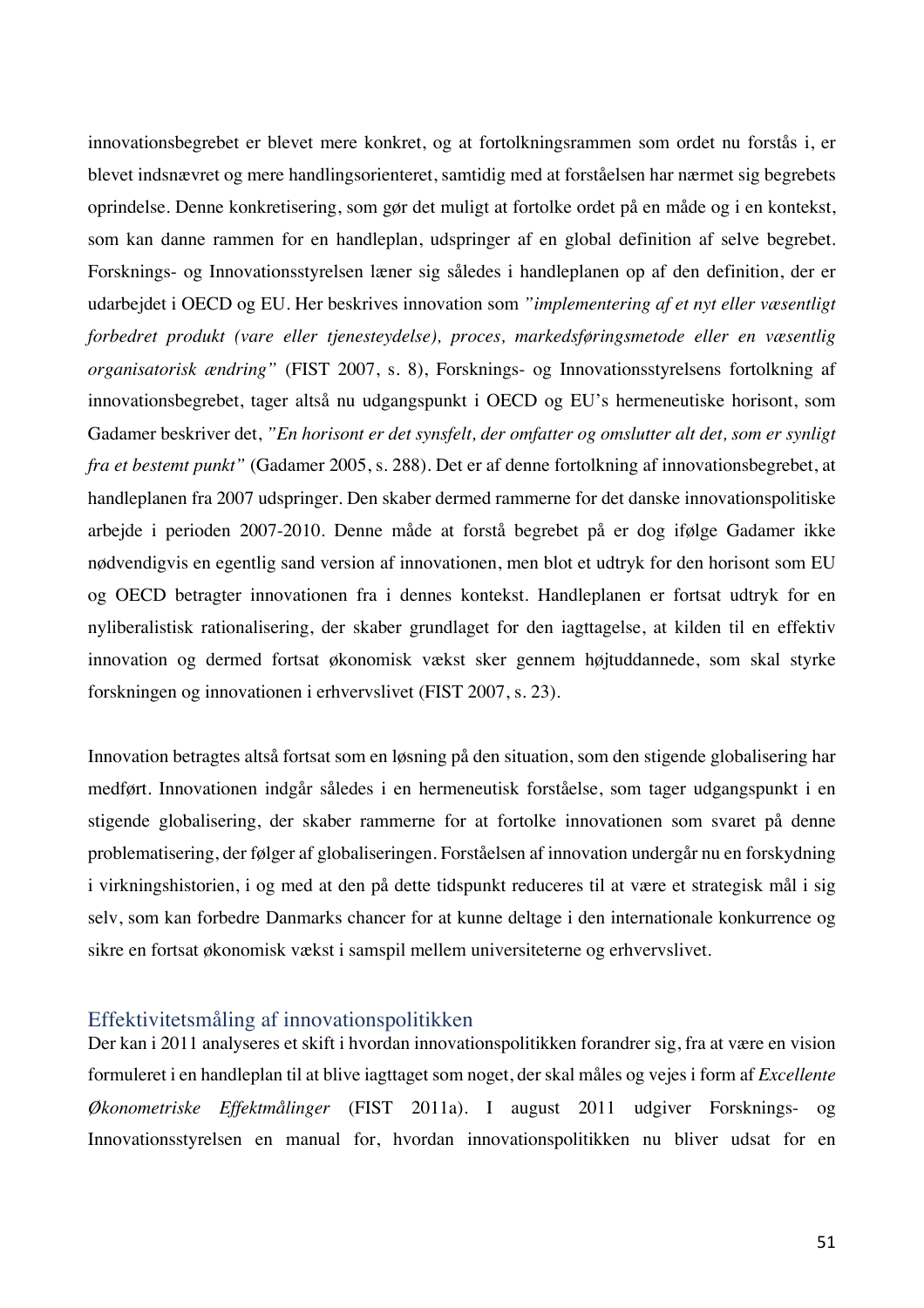effektmåling af dens virkemiddel (FIST 2011a, s. 1). Dette sker i kølvandet på finanskrisen, hvor behovet for at udføre effektmålinger på offentlige danske institutioner var stigende (Erhvervs- og Vækstministeriet 2012).

Fra at være en vision, som skulle understøtte et bedre samarbejde på tværs af videninstitutioner og erhvervsliv, bliver innovation nu gjort til genstand for en ledelsesmæssig analyse, hvorfra man kan måle og veje på det innovative arbejdes såkaldte excellente økonometriske effekter. Der opstilles således en række mindstekrav for, hvordan denne type målinger skal udføres, hvorved forståelsen af innovation kan iagttages som noget, der i langt højere grad end tidligere instrumentaliseres, som noget der skal kunne dokumenteres og måles. Denne måde at iagttage innovationstilbud på, gør det muligt at kontrollere, at der foregår nogle indsatser på tværs af alle innovationstilbud, som kan skabe et grundlag for sammenligning af forskellige måder at innovere på (FIST 2011a, s. 2-3). Idéen med nu at betragte innovation som noget målbart er, at Danmark fremadrettet kan sammenligne innovative resultater indenfor egne rækker, men også at kunne måle innovationsindsatsen mod andre lande, med en forhåbning om at være førende indenfor innovation (FIST 2011a). Forståelsen af innovationsbegrebet er altså i høj grad instrumentaliseret, til noget der skal kunne gøres op i performance og effektivitet uden blik for begrebets oprindelse.

> *"Afhængig af den valgte nøgle performance indikator (den analyserede succesvariabel) kan der også ses på ændringer i niveauer over tid eller årlige vækstrateændringer over tid. Et eksempel på ændringer i niveauer er fx ændringer i antallet af medarbejdere og i beskæftigelsesniveauet."* (FIST 2011a, s. 9)

Der opstilles i denne metode til effektmåling en lang række forskellige metoder til, hvordan en virksomhed kan opgøre deres innovative resultater. Som det også fremgår af det empiriske uddrag herover, er der flere forskellige faktorer, der er med til at afgøre om en virksomheds innovative succes (som gøres op i vækst) er tilstrækkelig, eller om der skal foretages justeringer på et bestemt område for at fremme innovationen yderligere. Innovation indgår nu i en kontekst, der er mere effektorienteret, hvilket forandrer begrebets fortolkningsramme og dermed dets hermeneutik. Det er ikke længere nok at være innoverende og søge samspil mellem universiteter og erhvervsliv, nu skal innovationen også være dokumenter- og målbar.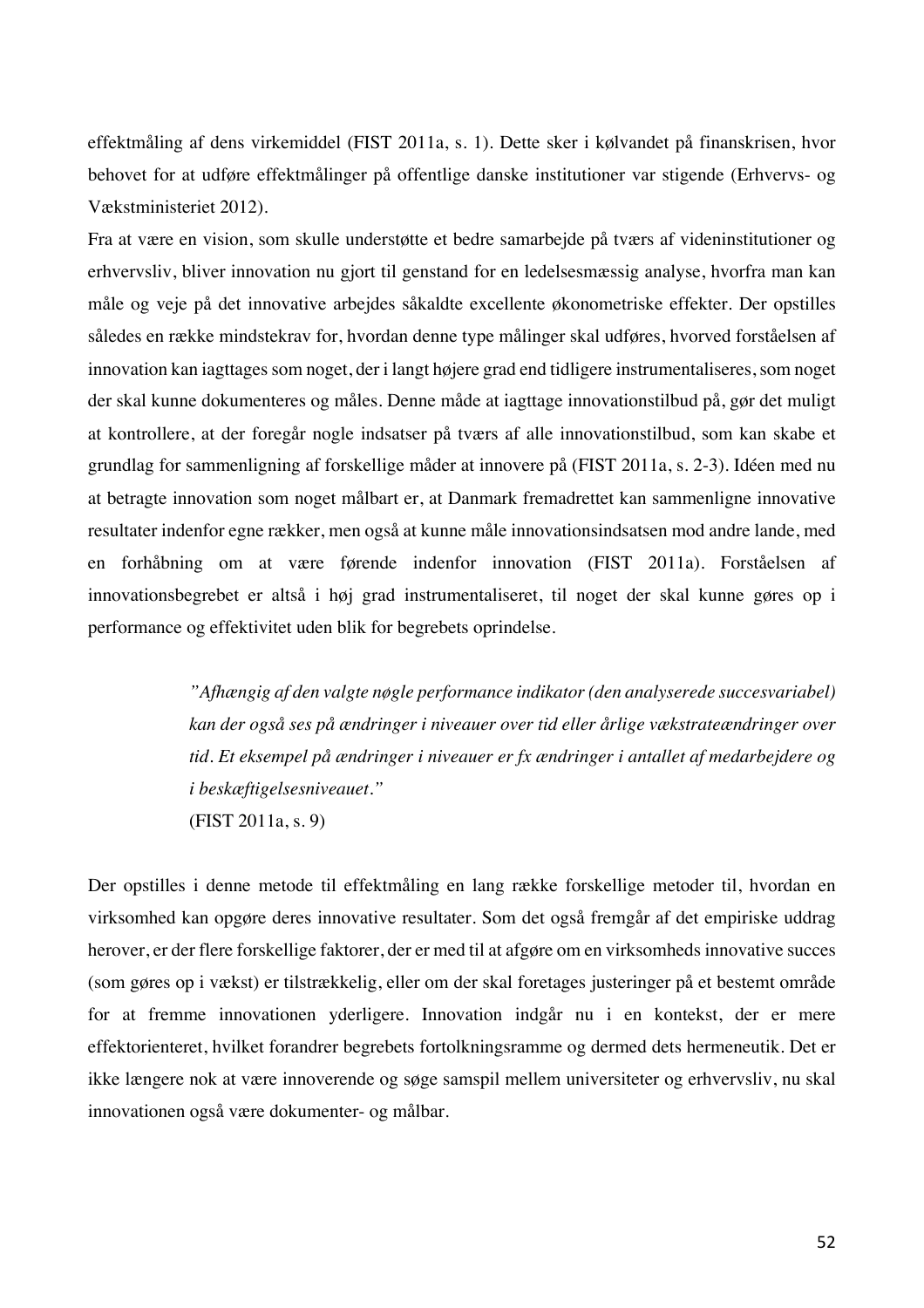På dette tidspunkt er det tydeligt, at innovation har forandret sig fra sin oprindelige idé om at skabe fornyelse og udvikling. Den har ydermere flyttet sig væk fra at kunne betragtes fra den horisont, som blev defineret af EU og OECD, om at forbedre organisationer eller optimere processer. Innovationen tjener nu, som det Gadamer betragter som et *"fremragende propagandamiddel, fordi den lader 'kendsgerningerne' tale for sig selv og hermed foregøgler en objektivitet, der i virkeligheden afhænger af spørgsmålenes legitimitet"* (Gadamer 2005, s. 287). At gøre innovation til en måde at styre og måle på, og gøre det til genstand for statistisk udarbejdelse af performanceregnskaber, er altså en markant forskydning af begrebet, til nu at være et værktøj, eller en metode, der i sig selv kan betragtes som en skala for opnåelse af succes for virksomheden, og som lader sig fortolke på baggrund af de spørgsmål, der stilles til den.

> *"politikerne så rigtigt, da de indgik aftale om at afsætte ekstra midler til innovationsmiljøernes inversteringer i 2010-2012. (…) Det har givet plads både til flere virksomhedsetableringer og til at konsolidere investeringerne i de virksomheder, som innovationsmiljøerne har sat i søen i de foregående år."*  (FIST 2011b, s. 5)

Sådan skriver Formand for Rådet for Teknologi og Innovation i et performanceregnskab for innovationsmiljøer i 2011. Der tales altså nu om *innovationsmiljøer*, som en slags inkubatorer for entreprenørskab og Danmarks innovative performance afgøres nu af, hvor mange virksomheder der bliver etableret. Der kan ydermere udledes af citatet, at der på dette tidspunkt er afsat politisk prioriterede midler, til netop at understøtte disse innovationsmiljøer. Denne prioritering trækker således tråde tilbage til en tidligere pointe, nemlig at en nyliberalistisk styret stat kan facilitere og optimere et marked ved at understøtte bestemte miljøer, som det her er tilfældet (Eliassen 2020). Det er også på dette tidspunkt blevet endnu mere konkretiseret, hvad der iagttages og fortolkes som egentlig innovation på det danske marked. Samtidig er det tydeligt, at den hermeneutiske fortolkningsramme som innovationen skal forstås ud fra, afhænger af hvilke spørgsmål der stilles til den.

Innovation er således ikke længere en fagdisciplin, som universitetsuddannelserne skal udbrede til landets kandidater med henblik på at understøtte fremtidens erhvervsliv. Det er nu noget, der konkret har udmøntet sig i en statslig finansieret inkubator-ordning for innovationsmiljøer. Disse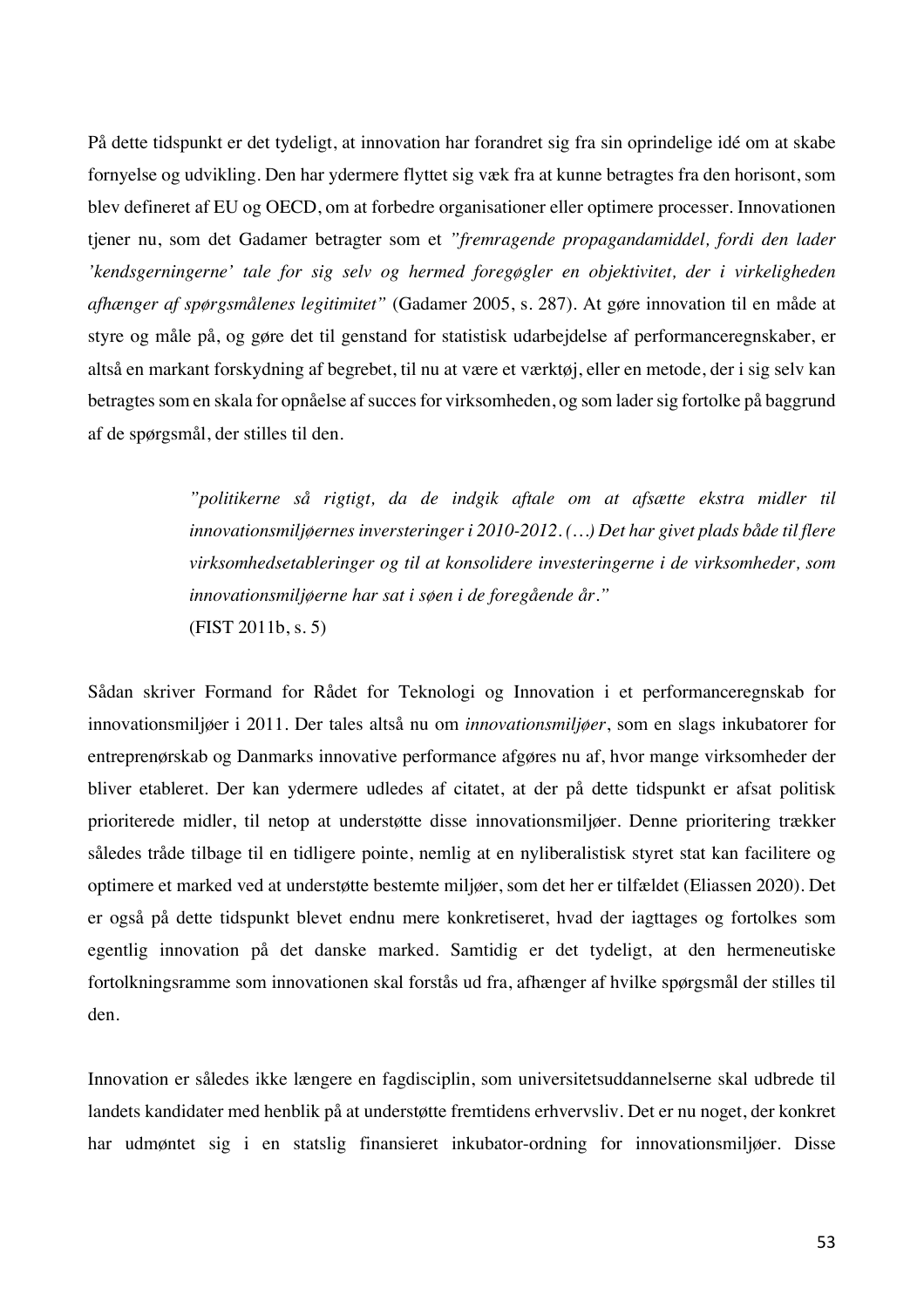innovationsmiljøers fremmeste formål er at understøtte entreprenørskab og transformere disse til konkret tilvækst af innovative virksomheder i Danmark, som måles og vejes på baggrund af Forsknings- og Innovationsstyrelsens Excellente Økonometriske Effektmålinger (FIST 2011a, FIST 2011b). Forståelsesrammen for innovation har altså ændret sig, så innovation nu fremstår som en måleenhed, der gør det muligt at vurdere succes og fiasko på baggrund af evnen til at innovere.

### Individet som en innovativ ressource

Sideløbende med at denne opvejning af de egentlige effekter ved understøttelsen og udviklingen af innovation i Danmark, udgiver Regeringen i 2012 en publikation under titlen *Danmark Løsningernes land*, med undertitlen *Styrket samarbejde og bedre rammer for innovation til virksomhederne*. Denne publikation udgives af regeringen, men er udarbejdet i et samarbejde mellem Ministeriet for Forskning, Innovation og Videregående Uddannelser og Erhvervs- og Vækstministeriet. Dette er således den første innovationspolitiske publikation, der bliver udgivet efter, at Socialdemokratiets Helle Thorning-Schmidt har overtaget statsministerposten i Danmark.

Med denne publikation lægger Regeringen sig i slipstrømmen, på den innovationspolitiske linje, der blev startet tilbage i 2006 med *Den ny innovationspolitik*. Innovationspolitikkens formål er dermed at *"sikre, at de betydelige offentlige investeringer i forskning, innovation og uddannelse i højere grad end i dag omsættes i vækst og jobskabelse i erhvervslivet"* (Regeringen 2012). Der er altså fortsat et fokus på, at innovationen skal bidrage med nye løsninger på globale samfundsudfordringer og samtidig omsættes til økonomisk vækst. Dermed er situationen, som innovationen iagttages i forhold til uændret. Det er dog en anderledes tilgang til, hvordan innovationspolitikken betragtes som en løsning. Den skal nu ske gennem en *"styrket videnudveksling og mere fokus på innovationskompetencer i uddannelserne"* (Regeringen 2012, s. 3). Regering har dermed en anderledes tilgang til, hvordan innovationen og effekten af denne iagttages som en løsning på globaliseringsproblematikken. Dermed taler de ind i en ny fortolkning og en ny periode af innovationsbegrebets virkningshistorie, der placerer innovation som en konkret kompetence, de studerende på landets uddannelser skal tilegne sig. Innovation iagttages nu, som *"viden og ideer, der omsættes til produkter og processer, der skaber forretningsmæssig og samfundsmæssigværdi"* (Regeringen 2012, s. 4). Det egentlige skifte i fortolkningen af innovationen kan iagttages i sætningen: *"at det er mennesker, der er innovative, og virksomheder der omsætter innovation til vækst og jobskabelse"* (Regeringen 2012, s. 5). Hvor innovationens virkningshistorie tidligere har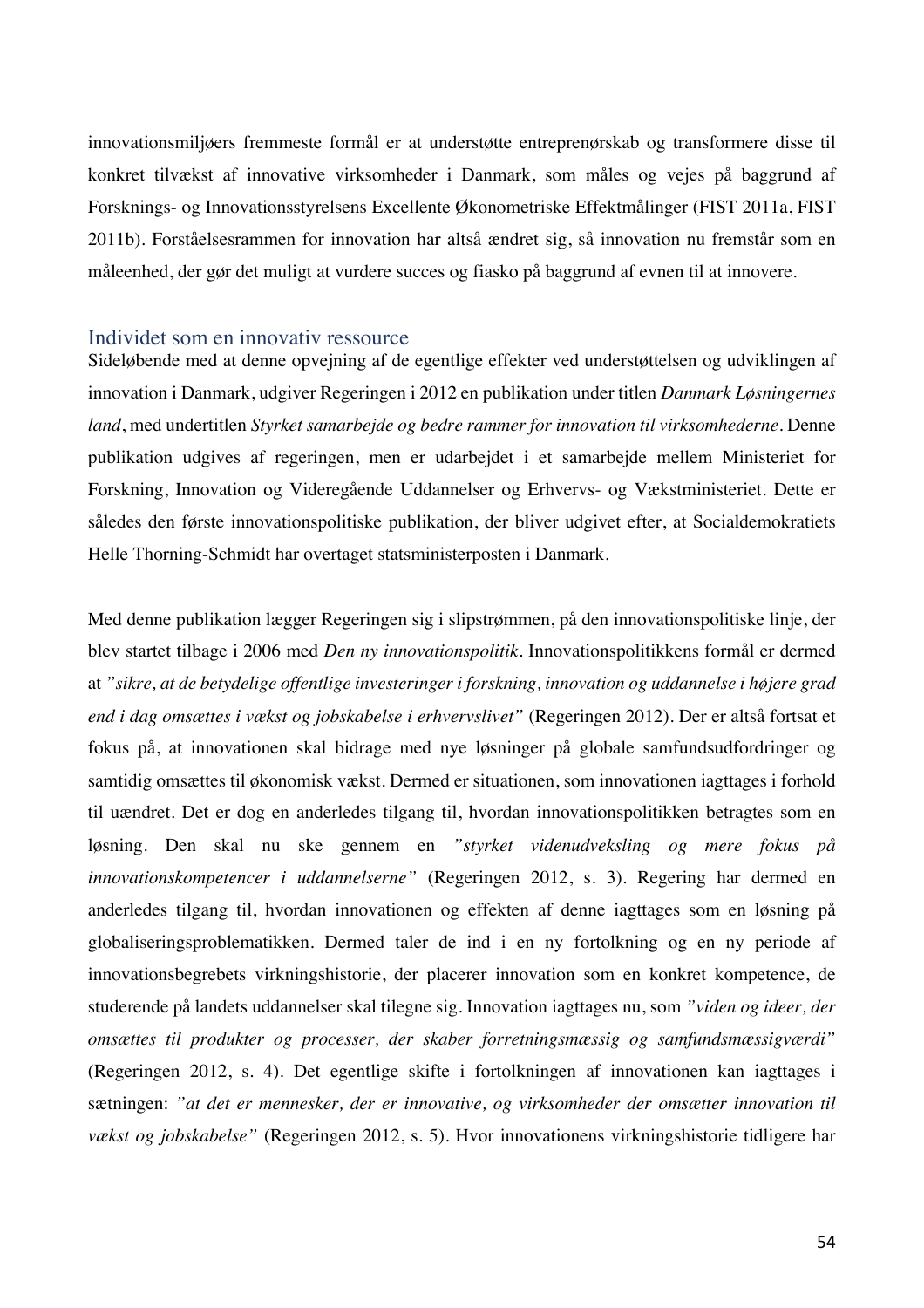taget udgangspunkt i et samspil mellem virksomhederne og universiteterne, forskydes fokus nu til at det er de studerende, der skal drive den innovative proces og forstås som innovative liv, som virksomhederne så kan gøre brug af. Der er ikke længere tale om inkubatorer, der skal understøtte udviklingen af innovative virksomheder, men nærmere et uddannelsessystem, der skal uddanne innovative individer, som virksomhederne kan gøre brug af. Det er derfor Regeringens mål, at *"understøtte innovation i virksomhederne gennem gode rammebetingelser, intelligent efterspørgsel, en stærk videnbase og en veluddannet arbejdsstyrke"* (Regeringen 2012, s. 5). Regeringen taler således ind i en fortolkning af innovationsbegrebet, som er i tæt relation med begrebet humankapital, som er omdrejningspunktet i den tredje analysedel. Innovation er således noget, som de studerende skal tilegne sig som kvalifikationer, for at kunne understøtte det danske erhvervsliv.

Publikationen udspringer af en ny problematisering, nemlig at de offentlige investeringer i viden og uddannelse ikke i vid nok udstrækning skaber innovation og dermed nye jobs, hvorfor det iagttages at der er for få studerende, der "*ser det at starte egen virksomhed som en mulig karrierevej*" (Regeringen 2012, s. 5). Selve fortolkning af innovation synes dog at have et konservativt udtryk, hvor løsningen som begrebet tilbyder, er meget lidt forandret i forhold til forståelsen i 2006. På det tidspunkt var det også et fokus på, at innovationen skulle ske i samspil mellem videninstitutioner og erhvervsliv, og at den skulle finde sted for at forbedre konkurrenceevnen og den økonomiske vækst. Den store forandring af hvordan innovationen nu iagttages og fortolkes, ligger i, at der er fokus på innovation som en kompetence, der skal være en indlejret del af de kandidater, der kommer ud på arbejdsmarkedet. Regeringen sætter med denne innovationsstrategi ind på at *"Uddannelser skal øge innovationskapaciteten: En kulturændring i uddannelsessystemet med mere fokus på innovation"*  (Regeringen 2012, s. 8). Med dette lægger Regeringen op til, at uddannelsesinstitutionerne og særligt universiteterne, fremover skal kunne skabe *"markant mere videnudveksling med virksomheder"* (Regeringen 2012, s. 23). Der er altså et iagttaget behov for at skabe studerende med innovative kompetencer, der i højere grad oplever, at de har kvalifikationerne til at blive selvstændige. Konkret beskriver regeringen at *"Studerende skal samtidig i højere grad i spil som en selvstændig ressource, der kan styrke koblingen mellem videninstitutioner og virksomheder"* (Regeringen 2012, s. 23). Dette er altså starten på en væsentlig forandring i måden at tænke innovation på. Innovation iagttages nu som en kompetence, som de studerende skal tilegne sig og gøre til en del af deres humankapital.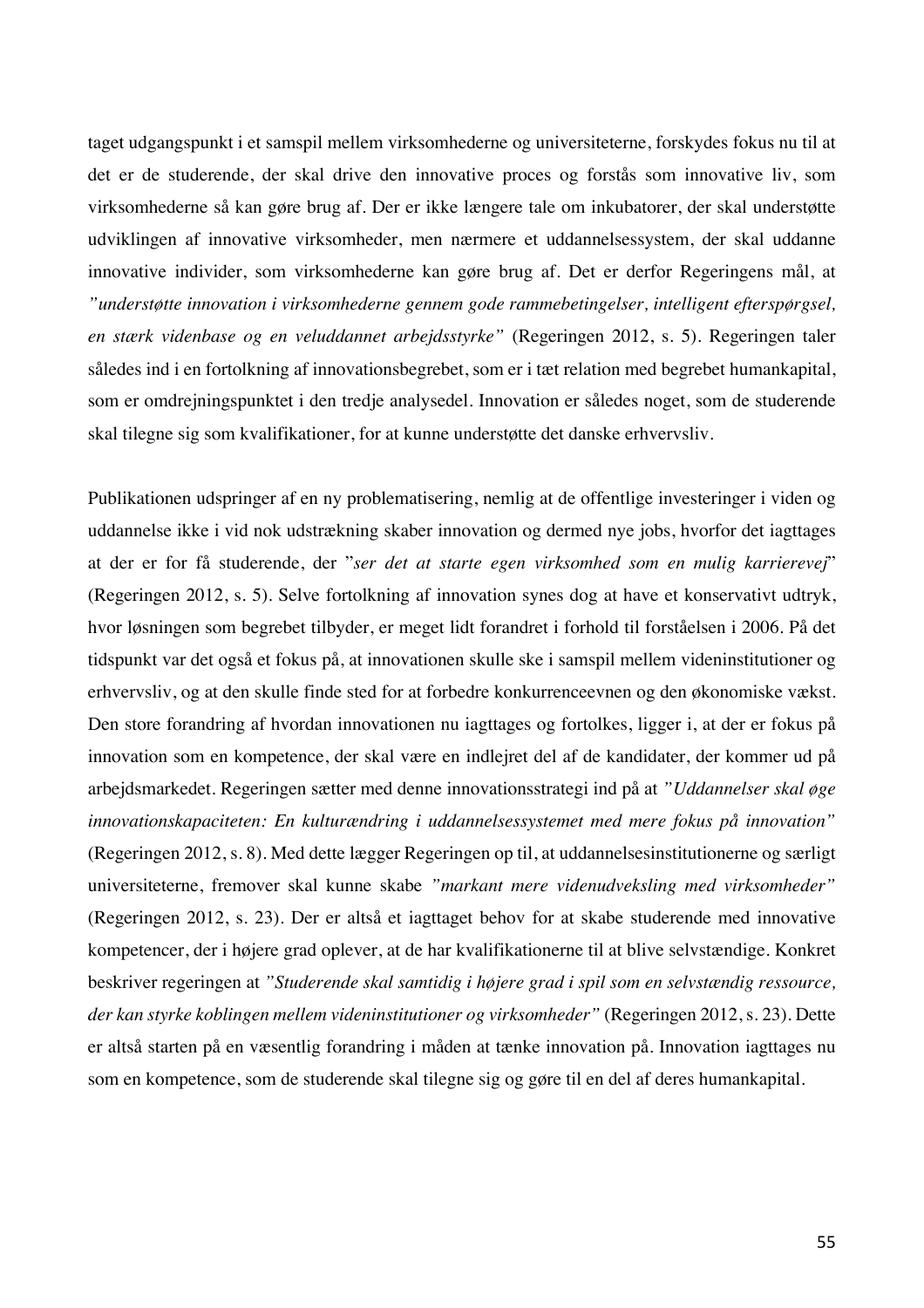Fra at været iagttaget som noget, der skal drives af virksomhederne i samarbejde med videninstitutionerne, er det nu noget, der konkret skal udmønte sig i det resultat, at universitetsstuderende betragter sig selv som innovative entreprenører, og en selvstændig ressource for samfundet. Innovationen bliver således betragtet som en inkorporeret del af det at blive uddannet på landets universiteter. Regeringens ambition for uddannelsesområdet er at *"evnen til at være innovativ skal være et grundelement i alle uddannelser fra folkeskole til ph.d. (…) Elever og studerende skal i stigende grad lære og prøves gennem innovation"* (Regeringen 2012, s. 25f). Innovationspolitikken indeholder altså i 2012 en ambition om at udvikle uddannelsernes indhold, læringsmål og prøveformer, således at innovationskompetencerne udvikles sideløbende med de studerendes kernefaglighed (Regeringen 2012).

# Innovation i international sammenhæng

I 2018 udarbejdes der endnu en politisk strategi for forsknings- og innovationsområdet. Denne blev udarbejdet af Lars Løkke Rasmussens regering med Søren Pind som daværende Uddannelses- og Forskningsminister under titlen *Danmark – klar til fremtiden*. Strategien bygger videre på det tidligere innovationssystem, i en erkendelse af at *"vores nuværende forsknings- og innovationssystem er godt"* (Regeringen 2018, s. 5). Strategiens overordnede formål er således at forbedre og udbygge det nuværende forsknings- og innovationssystem, så det i fremtiden står som det stærkeste i verden, på såkaldt *Nobelpris-niveau* (Regeringen 2018).

Med denne strategi synes det, at Regeringen tager et mere internationalt perspektiv på det danske behov for innovation, så den ikke længere primært skal rette sig mod et øget samarbejde mellem danske uddannelsesinstitutioner og virksomheder. Regeringen iagttager nu forskning og innovation, som noget der *"er udpræget international i sin natur, og internationalt samarbejde er af særlig interesse for et land af Danmarks størrelse"* (Regeringen 2018, s. 17). Dette er et nyt perspektiv, der ikke har været fremtrædende i forhold til innovationspolitikken og begrebets virkningshistorie tidligere, og dermed konstrueres en ny fortolkning af behovet for innovation i en større skala end den nationale. Denne iagttagelse af innovation udspringer af, at globaliseringen er så udbredt, at situationen og dermed den mulige fortolkningsramme af innovation bør udvides, til at have et bredere internationalt perspektiv. Dette betyder, at Regeringens primære fokus ikke er på nationalt samarbejde om innovation, men nu søger fokusset at udbrede Danmarks position som en innovativ nation, og derved styrke den konkurrenceposition som universitetsuddannelserne besidder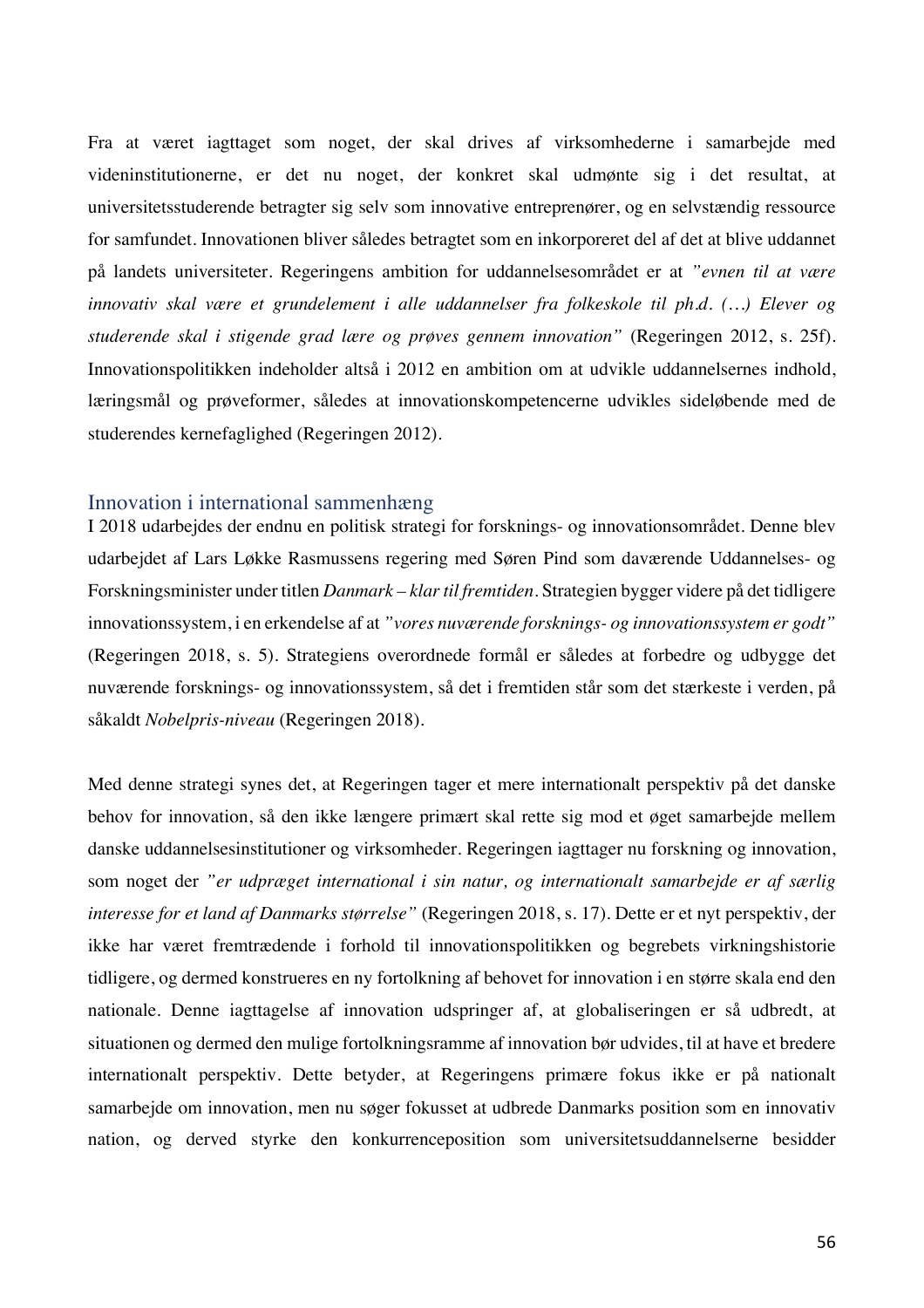(Regeringen 2018). Dette sker blandt andet gennem en strategi for etablering af *"nye danske innovationscentre i verdens førende forsknings- og innovationsknudepunkter"* (Regeringen 2018, s. 17). Det er ikke længere alene de danske universiteter. der skal løfte innovationsopgaven, der bliver nu også prioriteret midler i udlandet til at understøtte Regeringens innovationsstrategi.

I forhold til empirien fra årene forud for strategiarbejdet i 2018 er det påfaldende, hvordan fokus på innovation har forandret sig, til i højere grad at fokusere på teknologisk udvikling på tværs af landegrænser. Innovationsbegrebet fylder i dette strategiske arbejde væsentligt mindre, end det har gjort i de foregående år. Det synes altså, at Regeringen, grundet deres anerkendelse af det nuværende forsknings- og innovationssystem, ikke iagttager det samme behov, for at udbrede brugen af innovation. Dette kan enten ses som et udtryk for, at det innovative niveau synes tilfredsstillende, eller at strategien er udarbejdet i en ny kontekst, hvor teknologiudvikling sættes mere centralt end innovation. Når der tales om innovation i Regeringens strategiplan fra 2018, er det stadigvæk i relation til, at innovation skal skabes hos universiteterne, og skal udbredes til danske virksomheder, for at skabe økonomisk vækst og gavn for samfundet (Regeringen 2018, s. 23). Den interessante analytiske pointe er her, at der er sket en forandring i den måde, som Regeringen forstår innovationsbegrebets virkningshistorie, som forholder sig til den situation, der udvikles strategi for. Det synes, at innovationen nu bliver fortolket som et spørgsmål om *nye teknologiske muligheder, digitale teknologier, teknologisk forskning, styrket teknologioverførsel* og *teknologisk forskning*  (Regeringen 2018, s. 22), som udgør størstedelen af de initiativer, der præsenteres i strategien i forbindelse med forskning og innovation. På dette tidspunkt er det altså en idé om teknologisk udvikling, der skaber rammerne for hvordan, strategien på innovationsområdet bliver formet og ikke længere innovationen selv.

### Delkonklusion

Det kan på baggrund af ovenstående analysedel konkluderes, at innovationsbegrebet siden årtusindeskiftet har haft forskellige betydninger og fortolkningsrammer, som har ligget til grund for det innovationspolitiske arbejde for skiftende regeringer. Det kan dog konkluderes, at målet med innovationen, og den problematisering som innovationen ses som en løsning på, har været konstant, da dens fokus gennem hele virkningshistorien er at understøtte en nyliberalistisk styret stat og den globale konkurrenceevne. Der der bliver tydeligt er de skiftende fortolkninger i, hvordan denne effekt af innovationen bedst faciliteres gennem innovationspolitikken. I innovationsbegrebets tidlige år, har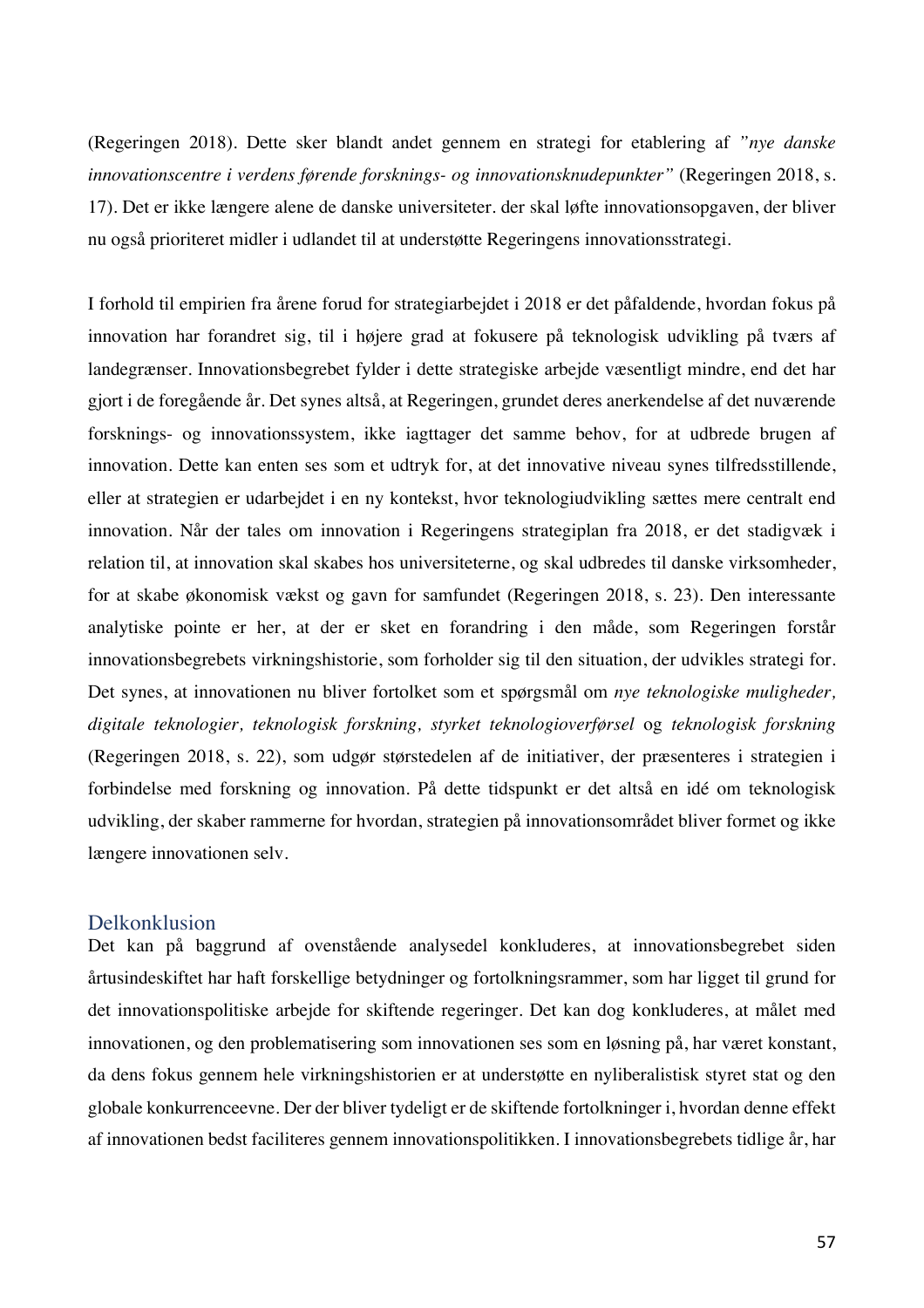begrebet ikke en fast fortolkningsramme, som gør begrebet håndgribeligt på en måde, så det uden videre kan skabe grundlag for politikudvikling. Da begrebet først opstår, er der tale om innovation som et nøgleelement i at skabe et bedre samspil mellem videninstitutioner og erhvervsliv, hvor forskningen omsættes til økonomisk vækst for samfundet. Efter finanskrisen forandres anvendelsen og dermed fortolkningen af begrebet, til at være en måleenhed, som kan give indikation af, om en virksomhed er succesfuld med sin implementering af innovation. Innovationen betragtes altså som et mål i sig selv. I 2012 forandres innovationsbegrebet igen, til nu at blive betragtet som en central kompetence, der skal undervises i på alle uddannelsesstadier i individets liv. Innovation er således en faglig kompetence, der skal udgøre en central del af alle studerendes humankapital, for på bedst mulig måde at kunne understøtte erhvervslivets innovative processer, og dermed fortsat generere værdi for samfundet. Denne måde at betragte innovation på, er fortsat den dominerende i 2018, hvor omstændighederne vil, at begrebet udbygges med et internationalt perspektiv, som lægger op til at Danmarks konkurrenceevne i en global verden, afhænger af evnen til at innovere gennem teknologiske udviklinger.

#### **Analysedel 3: Nyliberalismen som et styringsrationale**

Specialets sidste analysedel beskæftiger sig med de pointer, der er fremanalyseret ovenfor i forhold til at undersøge hvordan et nyliberalistisk rationale, gennem Regeringens uddannelsespolitiske strategier, kan betragtes som en biopolitisk styring af de studerende. Analysedelen vil således betjene sig af Foucaults biopolitiske magtanalytik, til at undersøge hvordan eksemplariske udsagn i empirien kan betragtes som mekanismer, der fordrer ledelse til selvledelse af de universitetsstuderende. Til at fremanalysere disse mekanismer inddrages der i analysedelen Deleuze og Guattaris blik på sprog, som en transformation af ord til ordre, som jævnfør teoriafsnittet kan betragtes som en funktion *"Sprog er at overføre ord der fungerer som ordrer – ikke at kommunikere tegn der fungerer som information"* (Deleuze og Guattari 2005, s. 96). Denne måde at betragte ordre, som en funktion i sproget, kan med Foucaults magtanalytik få sproget til at stå frem som en særlig styringsmekanisme. Eksempelvis når Uddannelses- og Forskningsministeriet udtrykker en ambition om at dansk forskning skal have Nobelpris-niveau, betragtes dette som en ordre for de studerende, om at forske på Nobelpris niveau. Denne ordre forstås dernæst som en mekanisme, der med Foucaults magtforståelse, forandrer de studerendes handlerum, så de anråbes til at lede sig selv på en bestemt måde. Denne selv-ledelse skal for de studerende betragtes som en moralsk handlen, der stiller dem i et etisk selvforhold, fordi de lever op til de sociale forpligtelser, der er forbundet med styringen.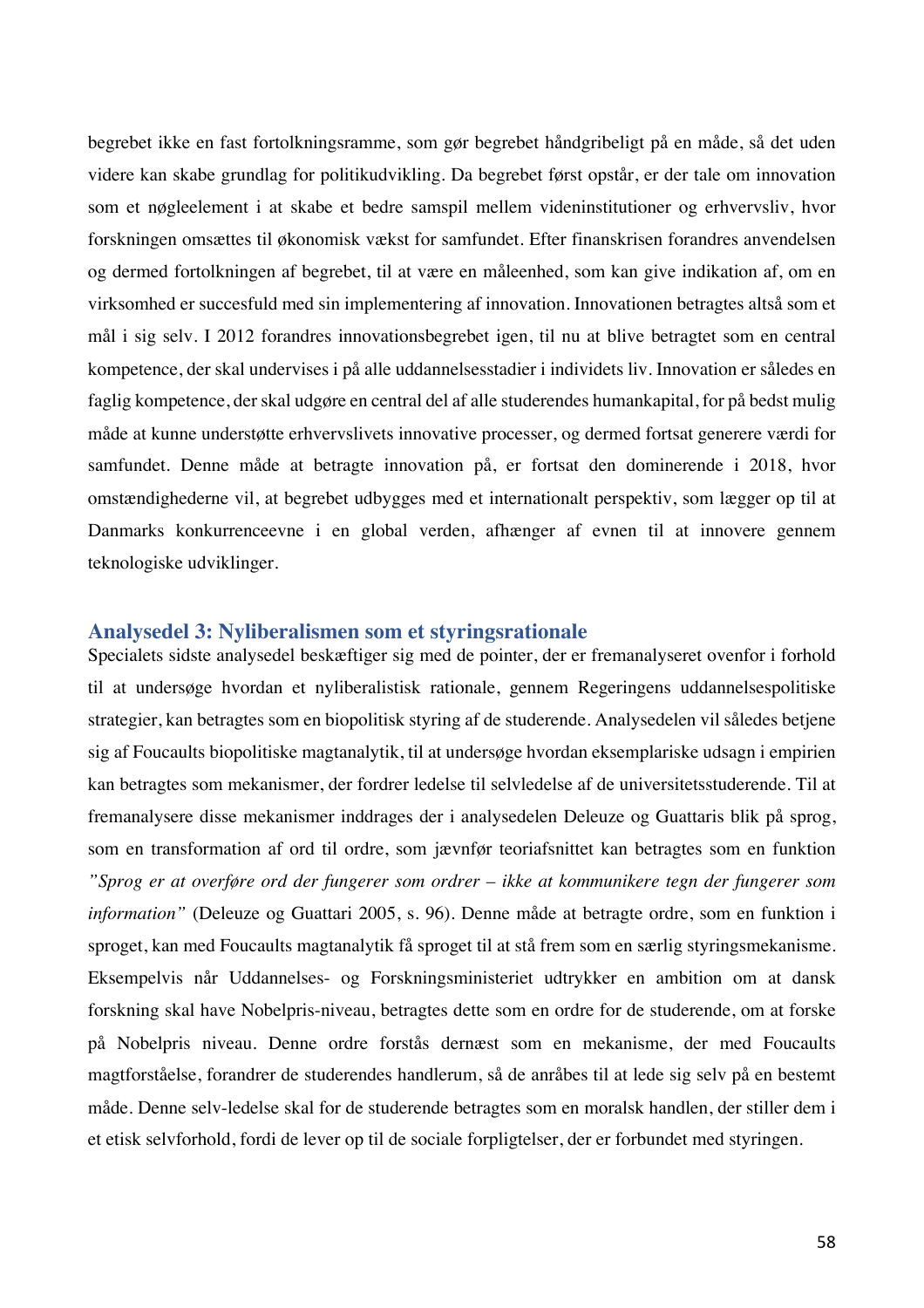Denne analysedel interesserer sig således for, hvordan Regeringen og Uddannelses- og Forskningsministeriets sprogbrug, fungerer som ordre-ord, der søger at styre de studerende på en bestemt måde, til at betragte sig selv som humankapital. Denne funktion kan, når den overføres til Foucaults governmentalitets tanke, betragtes som et bestemt styringsrationale, som tager afsæt i det nyliberalistiske rationale, og som bliver styrende for uddannelsespolitikken i Danmark. Det er særligt interessant at undersøge de steder i empirien, hvor det konkret er de studerende, der anråbes til at genkende sig selv på en bestemt måde og som et bestemt subjekt.

Analysen af innovationsbegrebets virkningshistorie, skaber en baggrund for at betragte empirien, på en måde, hvor innovationsbegrebet fra 2012 og fremefter forstås som noget, der beskriver nogle bestemte kvalifikationer, som Regeringen ønsker, at de studerende skal besidde. Desuden er det interessant at analysere, hvordan de studerendes selvforhold forandres, som følge af den biopolitiske styring, der fremanalyseres. Analysedelen tager derfor udgangspunkt i den strategiplan, der af Regeringen blev præsenteret i 2012, hvor innovationen på baggrund af dennes kontekst, blev betragtet som noget, der var drevet af individerne, nærmere bestemt de studerende på landets universiteter. Desuden inddrager analysedelen den seneste uddannelsespolitiske publikation vedrørende universitetsuddannelserne, *Fleksible universitetsuddannelser til fremtiden* (2018), som er udgivet af Uddannelses- og Forskningsministeriet.

## Studerende som innovative ressourcer

Som det blev beskrevet i forrige analysedel, sker der i 2012 en forskydning af forståelsesmulighederne i innovationsbegrebets virkningshistorie, og dermed Regeringens forståelse af begrebet. Det forandrer sig til at være noget, der er båret af individerne i det danske uddannelsessystem, fremfor at være et politikområde som primært beskæftiger sig med at få erhvervslivet og videninstitutionerne til at samarbejde. Der sker på dette tidspunkt en forandring, så innovation betragtes som en kompetence eller en kvalifikation, som de studerende skal besidde for at bidrage til samfundets økonomiske vækst. Der kan derfor fremanalyseres en ændring i hvordan de studerende anråbes af Regeringen, til at være "*mere innovative studerende"* (Regeringen 2012, s. 24). For at kunne analysere denne sprogbrug, som en bestemt måde at anråbe de studerende på, må det først karakteriseres som ordre-ord, der fungerer gennem sproget, som dernæst med Foucaults magtanalytik kan betragtes som en egentlig styringsmekanisme. Dette forudsætter, at montagen som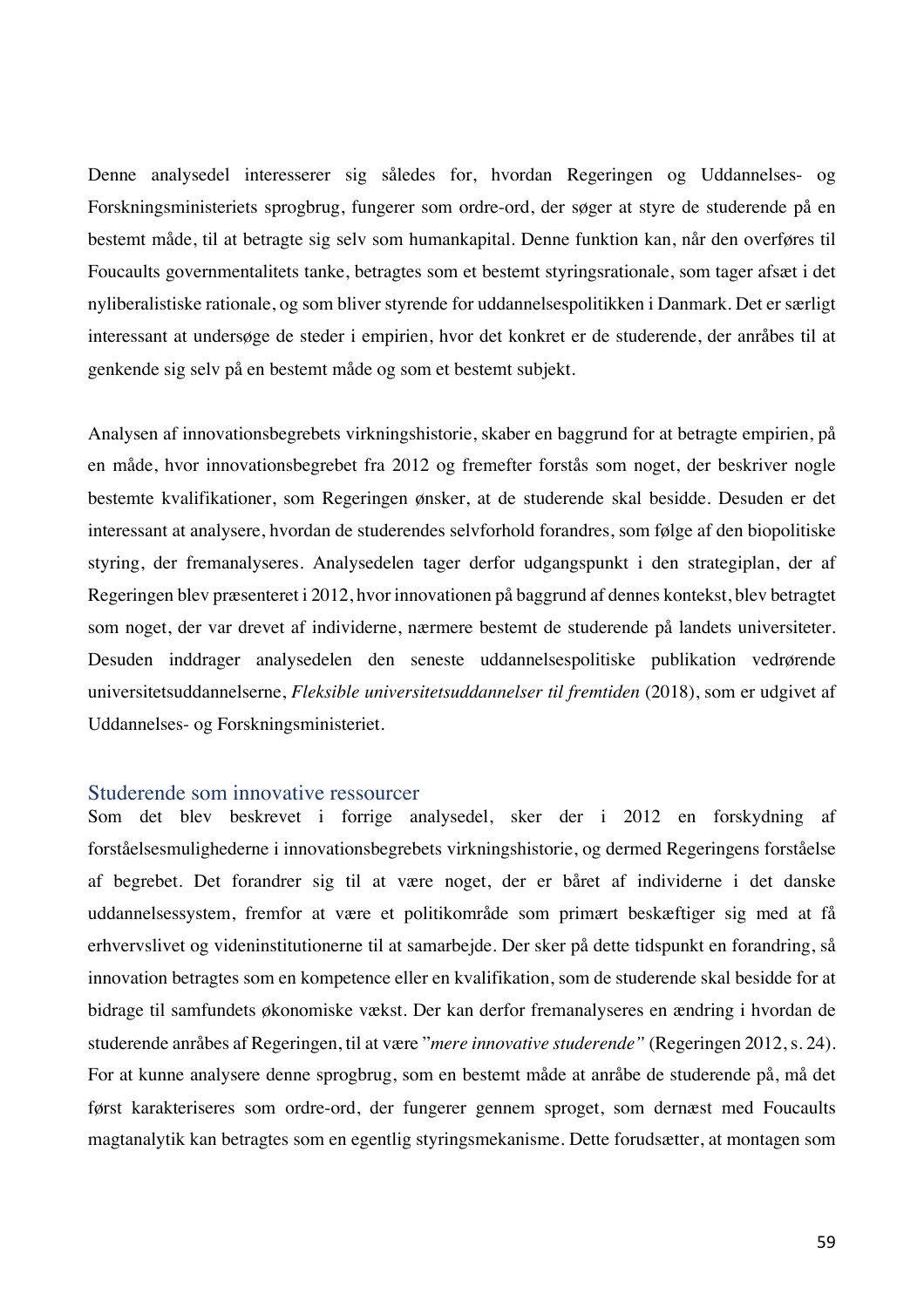ordren indgår i, indledningsvist fremanalyseres. I denne kontekst udgøres montagen af den bestemte tid, som strategien udarbejdes i, den autoritet der står bag udsigelsen og iagttagelsen af innovationen som et nøgleelement for at opnå fortsat økonomisk vækst i Danmark. Dette skaber en implicit forventning om, at de studerende på landets universitetsuddannelser ønsker at skabe økonomisk fremgang for Danmark. Derfor forventes de studerende at forstå, at når de af Regeringen bliver anråbt til at være mere innovative, er det for samfundsøkonomiens bedste. Det må derfor betragtes som en ordre, der henviser til *"alle de handlinger der er bundet til udsagn i kraft af en 'social forpligtelse"* (Deleuze & Guattari 2005, s. 98) altså som et udtryk for de forventninger som Regeringen har til de studerende.

Dette skaber ifølge Austins teori, den illokution, at de studerende på baggrund af de sproglige montager af udsigelser og ordrenes funktion, må betragte sig selv som mere innovative studerende, i den forstand at "*Det er illokutionen der konstituerer de implicitte eller ikke-diskursive forudsætninger"* (Deleuze & Guattari 2005, s. 98), som de studerende må forholde sig til, da disse illokutioner bliver *"bestemmende for subjektiveringsprocesserne eller tildelingen af subjekter i sproget"* (Deleuze & Guattari 2005, s. 98). Illokutionen skabes flere gange i Regeringens udgivelse fra 2012. Her anvendes samme empiriske nedslag som blev anvendt i den forrige analysedel, fordi illokutionen fremstår helt tydeligt i denne beskrivelse, og tjener således som en illustration af denne. Regeringen beskriver at "*Evnen til at være innovativ skal være et grundelement i alle uddannelser fra folkeskole til ph.d."* (Regeringen 2012, s. 25). Det fremgår tydeligt, hvordan innovation betragtes som en bestemt evne eller kvalifikation, som de studerende skal besidde, når de har gennemgået en universitetsuddannelse. Det betragtes altså som noget, der skal være en central del af deres humankapital, når de skal videre på arbejdsmarkedet, ligesom de studerende skal *"i spil som en selvstændig ressource, der kan styrke koblingen mellem videninstitutioner og virksomheder."* (Regeringen 2012, s. 25). Netop denne sprogbrug kan altså, i den fremanalyserede montage, betragtes som en ordre givet af Regering, som autoriteten, til de studerende. De studerende anråbes således til at betragte sig selv som en ressource hvilket resulterer i, at deres levevis og sind, udsættes for en ulegemelig transformation, i det deres selvforhold forandres, uden at de fysisk forandres.

Når denne særlige måde at anråbe de studerende på, gennem brugen af illokutioner og ordre-ord, i dette speciale betragtes som en funktion i en foucauldiansk magtmekanisme, skaber dette en måde at iagttage sprogbrugen som en biopolitisk styring af de studerende. Regeringens brug af ordre, får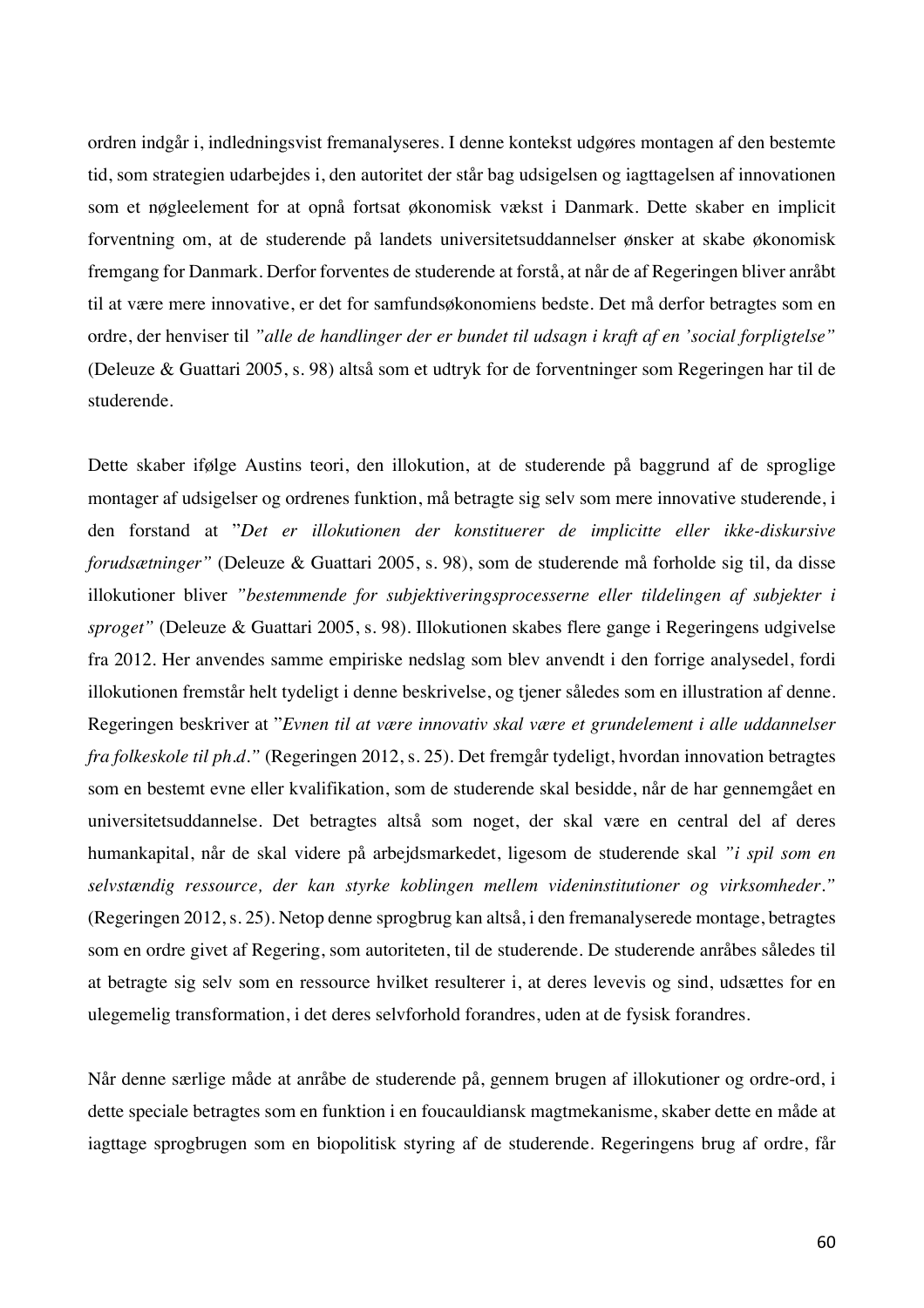således konsekvenser for, hvordan de studerende bør opfatte og lede sig selv, i forsøget på, at leve op til de forventninger, som bliver stillet af Regeringen gennem handleplanen. De studerende bliver objektiveret som en gruppe, hvor hvert enkelt individ må forholde sig til at lede sig til at være en *innovativ studerende*, der sætter sig selv i spil som en *selvstændig ressource*, der besidder *evnen til at være innovative.* Dette får den betydning, at den studerende må genkende sig selv som værende et subjekt, der besidder disse kvalifikationer, for at de kan opnå et etisk selvforhold til den subjektposition de tildeles gennem sproget. Derfor må de studerende også indlejre disse kvalifikationerne som en del af deres humankapital. Hvis de studerende ikke leder sig selv til at være mere innovative subjekter, lever de ikke op til de sociale forpligtelser, der stilles til dem gennem sproget i handleplanen. Dette betyder, at de ikke bidrager tilstrækkeligt til den økonomiske vækst, og ikke opnår et etisk selvforhold på baggrund af Regerings forventninger og de sociale forpligtelser.

Dermed kan handleplanen fra 2012 betragtes som en strategi, der på en subtil og implicit måde, udøver en biopolitisk styring af de studerende. Regeringen anvender sproget på en måde, så det får funktion som ordre-ord, der indgår i en montage af udsigelser, som bliver konstituerende for en illokution. Illokutionen kan, når den betragtes gennem Foucaults magtanalytiske blik, være konstituerende for bestemte magtmekanismer, som udspringer af sproget i form af ordre-ord. Magtmekanismen leder til en styring, der på en subtil måde, søger at forandre de studerendes måde at forholde sig til sig selv og sine kvalifikationer på. De studerende tildeles på baggrund af styringen en subjektposition med nogle sociale forpligtelser om, at de betragter dem selv som en innovativ ressource for samfundet og ikke mindst samfundsøkonomien. Disse sociale forpligtelser udspringer af det nyliberalistisk rationale, som forsøger at markedsgøre og konkurrenceudsætte alle sfærer af samfundet. Sprogbrugen i Regeringens handleplan fra 2012 og det nyliberalistiske rationale som denne er funderet på, skaber således, gennem en biopolitisk styring, en transformation af de studerende til kommercielle forskningsmaskiner og producerer således de studerendes liv, som objekter for markedet.

## Innovation erstattes af forandring og udvikling

I årene fra 2017 og frem sker der en mærkværdig ting med uddannelsespolitikken på universitetsområdet. Innovationsbegrebet som tidligere er blevet betragtet som et centralt nøglekoncept i Danmarks uddannelsespolitiske strategi, forsvinder fra Regeringens sprogbrug. I publikationen *Fleksible universitetsuddannelser til fremtiden* fra 2018 af Regeringen og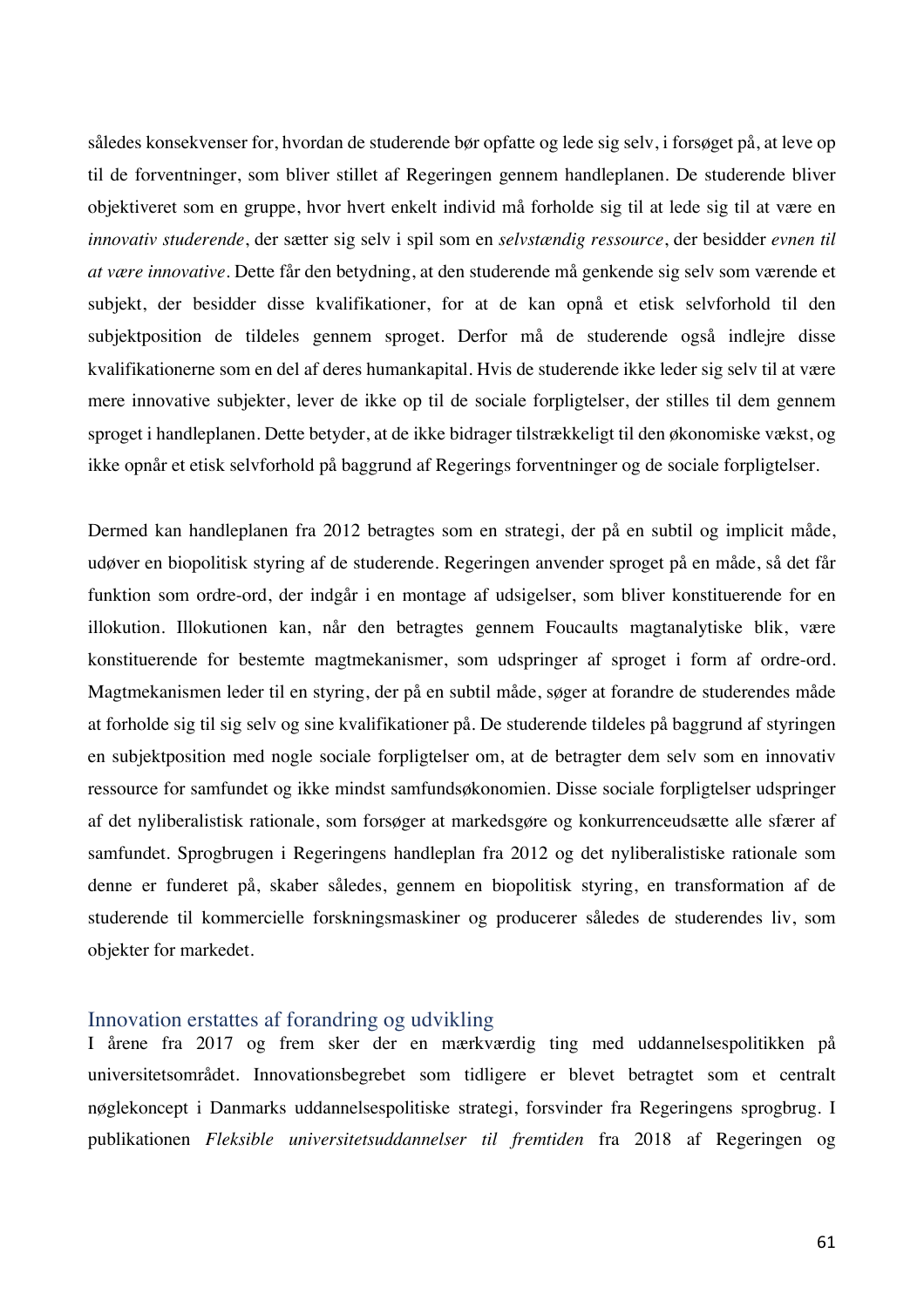Uddannelses- og Forskningsministeriet, fremgår begrebet innovation ganske enkelt ikke. Hverken i sammenhæng med innovationsmiljøer, innovationsdreven vækst eller nogle andre afarter af begrebet. Det er som forsvundet ud af Regeringens iagttagelser af fremtidens universitetssektor.

I stedet søger de nu at *"ruste vores studerende med evnen til at klare og skabe forandringer"* (Uddannelses- og Forskningsministeriet (UFM) 2018, s. 3) og *"store ambitioner for vores universitetsuddannelser og de studerende. Ambitioner, der både handler om at bevare og videreføre, men også om at forandre og udvikle"* (UFM 2018, s. 3). De ambitioner som her beskrives for de studerende, kan med forrige analysedel in mente, fortsat betragtes som innovation, på baggrund af definitionen fra OECD og EU. Dog er det egentlige innovationsbegreb blevet erstattet af mere konkrete handlingsanvisninger, som på en mere tydelig måde, beskriver hvilke forventninger, der stilles til de studerende. Ved at konkretisere forventningerne til de studerende, med mere håndgribelige ambitioner, end 'at de skal være innovative', bliver det også lettere at styre de studerende mere nøjagtigt, så fortolkningsrammen, der konstituerer handlerummet reduceres og indsnævres. Dette gør den biopolitiske styring mere effektiv, fordi rammerne for selv-ledelse konkretiseres og de studerendes handlemuligheder dermed reduceres.

Det er i 2018 fortsat tydeligt, at iagttagelsen af de studerende og det danske universitetsområde er domineret af de nyliberalistiske tendenser, som tidligere er fremanalyseret:

> *"Der skal være god balance mellem det, de studerende lærer, og den viden, de færdigheder og kompetencer, der er brug for på arbejdsmarkedet og som aktiv samfundsborger. Samtidig skal de studerende rustes til at forme det arbejdsmarked, de skal være en del af, og til at skabe deres egne jobs"* (Uddannelses- og Forskningsministeriet 2018, s. 4)

Af ovenstående empiriske uddrag kan det udledes, at arbejdsmarkedet fortsat er det centrale pejlepunkt, når det kommer til at beskrive formålet for Danmarks universitetsuddannelser. De studerende anråbes her til at tilegne sig kompetencer og færdigheder, som efterspørges af arbejdsmarkedet. Dette er et udtryk for en social forpligtelse for de studerende om, at de tilegner sig nogle bestemte kvalifikationer og derved øger deres humankapital på en måde, så det kommer erhvervslivet til gode. I den sidste del af uddraget, anråbes de studerende på en lidt anderledes måde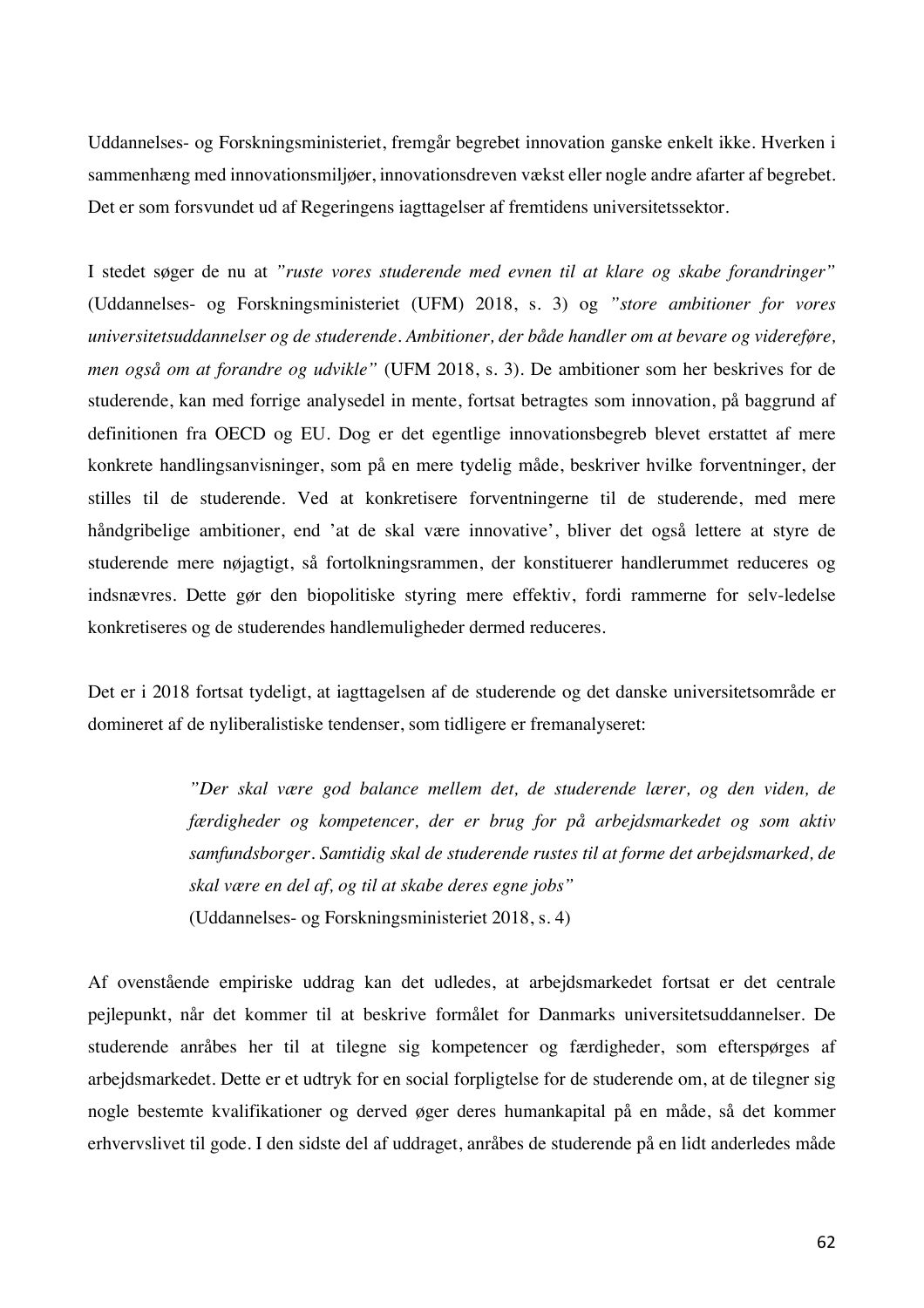end tidligere. Her ligger sprogbrugen op til, at de ikke længere blot skal være produkter til arbejdsmarkedet, men nu også skal være subjekter, der selv skal forme arbejdsmarkedet og selv skal skabe arbejdspladser. Dette kan ligeledes betragtes som en funktionel ordre om, at deres sociale forpligtelse er at bidrage til arbejdsmarkedet med mere end viden og forskning. De studerende skal nu også forholde sig til sig selv som aktive samfundsborgere (UFM 2018). For at kunne stå i et etisk selvforhold, som en aktiv samfundsborger, skal de studerende betragte sig selv som entreprenører, som yderligere bidrager til udviklingen af arbejdspladser.

Denne måde at anspore de studerende til at opbygge et entreprenant selvforhold er udtryk for en biopolitisk styring, på baggrund af forventningerne der udtrykkes af Uddannelses- og Forskningsministeriets. De studerende skal tilegne sig nogle bestemte kvalifikationer og internalisere disse som en del af deres humankapital efter endt uddannelse. Når de studerende ledes på denne bestemte måde, gennem disse biopolitiske mekanismer med forventninger og sociale forpligtelser, kan der ved brug af Jodi Deans teori observeres et pres på de studerende, som er en konsekvens af det nyliberalistiske rationale. Hun interesserer sig for hvordan det nyliberalistiske rationale, leder til en individualitet, som får nogle enorme menneskelige omkostninger, og beskriver hvordan individet oplever dette pres som: *"enormous strains placed on the individual as it becomes the overburdened remainder of dismantled institutions and solidarities – the survivor"* (Dean 2018, s. 3). Denne stærke individualisering af de studerende som nogen der skal tage ansvar for deres egen jobskabelse og indlejre entreprenørskab som en del af deres humankapital, kan ifølge Dean skabe narcissistiske træk hos de studerende, der gør dem ude af stand til at have meningsfulde relationer til andre.

> *"Self-fulfillment and hedonism are celebrated, yet unsatisfying and, increasingly, unattainable. In response, people absorb themselves in search for authenticity, their skepticism toward the falsity of mass culture's manufactured illusions manifesting as an ironic detachment that further distances them from meaningful connections with others"*

(Dean 2018, s. 9)

Når de studerende anspores til denne individualitet, som skal adskille dem fra 'de andre' og gøre dem til vindere, lukker de sig ind i en narcissistisk boble af skepsis overfor samfundet omkring dem og skaber derved en enorm usikkerhed i deres forholdemåde til dem selv, som autentiske. Når den sociale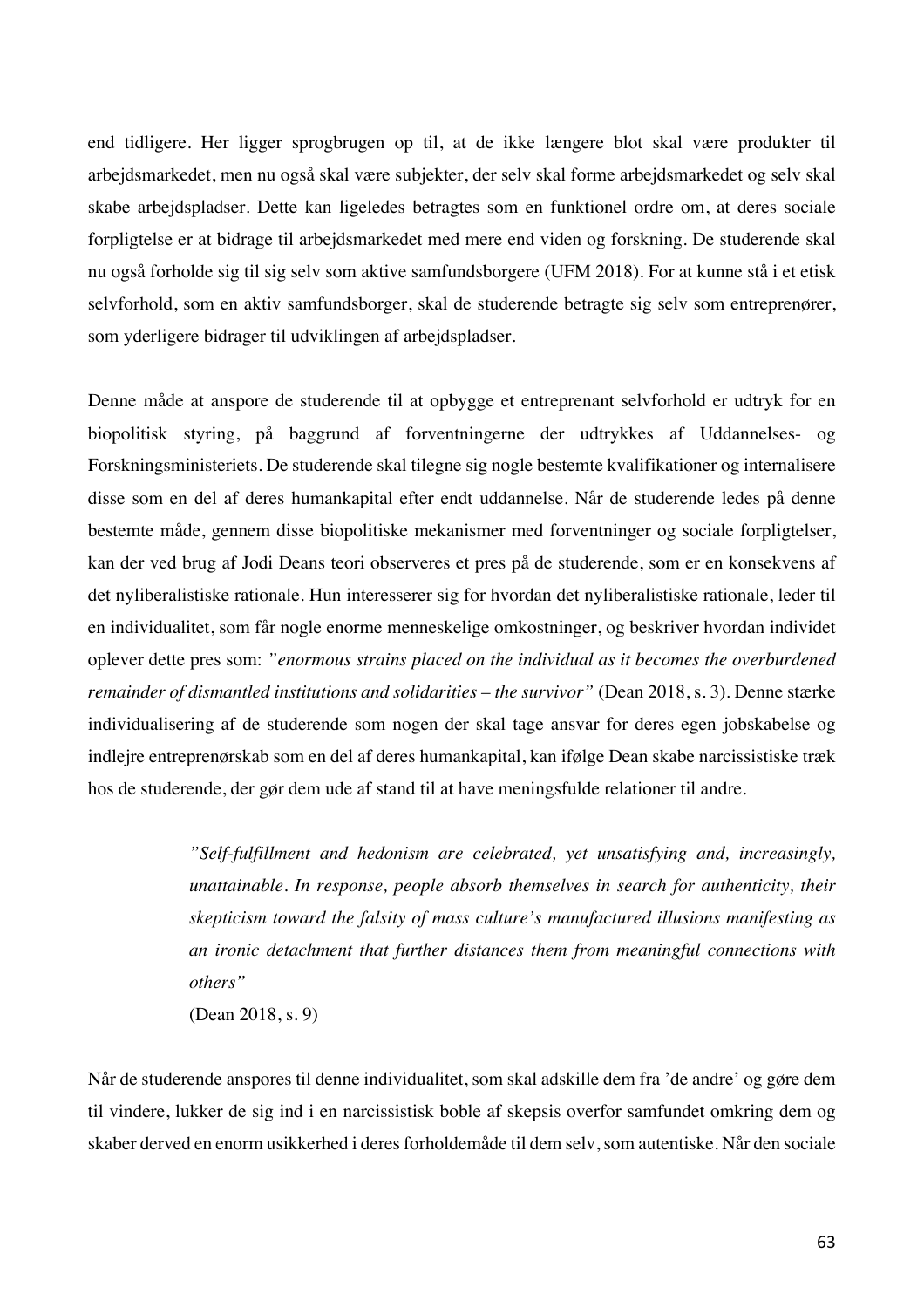forpligtelse pålægger dem, at de skal være rustet til at skabe deres eget job, må de så tvivl ved alle andres besiddelse af disse kvalifikationer. Den nyliberalistiske styring af de studerende skaber altså en konkurrencetilstand blandt dem, hvor de anspores til at betragte sig selv som unikke og exceptionelle i en konstant stræben efter at finde et autentisk individuelt udtryk af de sociale forventninger. Den biopolitiske styring af de studerende, producerer således et handlerum, hvor den studerende må forholde sig til sin egen subjektivitet på en bestemt måde, som ifølge Dean giver anledning til angst og depression blandt de studerende, som netop konstituerer dem som *the survivors* (Dean 2018, s. 12).

Samtidig med dette pres på de studerende, har Uddannelses- og Forskningsministeriet en ambition om at sænke antallet af unge der frafalder deres universitetsuddannelse (UFM 2018, s. 15). Dette vil de gøre ved at skabe *"robuste unge, som tror på sig selv og er klar til at træde ud på det arbejdsmarked og i det liv, der venter"* (UFM 2018, s. 16). Denne robusthed opnås ifølge Uddannelses- og Forskningsministeriet, ved at starte universitetsuddannelserne på et højt fagligt niveau, så de studerende *"opleve[r] at blive fagligt udfordrede og have lyst til at engagere sig endnu mere i deres uddannelse"* (UFM 2018, s. 15). Uddannelsespolitikken beror her på, at et højt fagligt niveau, som giver de studerende lyst til at engagere sig mere i deres uddannelse, skaber nogle mere robuste studerende, der i mindre grad frafalder deres uddannelser. At skabe en forventning om en øget robusthed blandt de studerende, ved at øge det faglige niveau på deres uddannelser, stemmer ikke godt overens med samtidig at skabe en intern konkurrencekultur, der yderligere sætter de studerende under pres. Igen kan det altså fremanalyseres, at det nyliberalistiske hensyn til arbejdsmarkedet, der kræver robuste unge, som tror på sig selv, har store konsekvenser for, hvordan de studerende anråbes til at betragte sig selv i deres uddannelsesforløb. De bliver af den biopolitiske styring produceret som nogen, der må indlejre en bestemt robusthed i deres humankapital og som skal besidde et højt fagligt niveau, for at arbejdsmarkedet og samfundsøkonomien kan nyde godt af dem, når de er færdiguddannede.

## Studerende som kan drive digital udvikling

Gennem Uddannelses- og Forskningsministeriets publikation, er der talrige eksempler på, at de studerende, ligesom det var tilfældet med handleplanen fra 2003, bliver betragtet som et produkt til erhvervslivet, som skal bearbejdes af de danske videninstitutioner. Dette betyder også, at det er en iagttagelse, at de studerende skal være den drivkraft, der skal *"være med til at forme den digitale*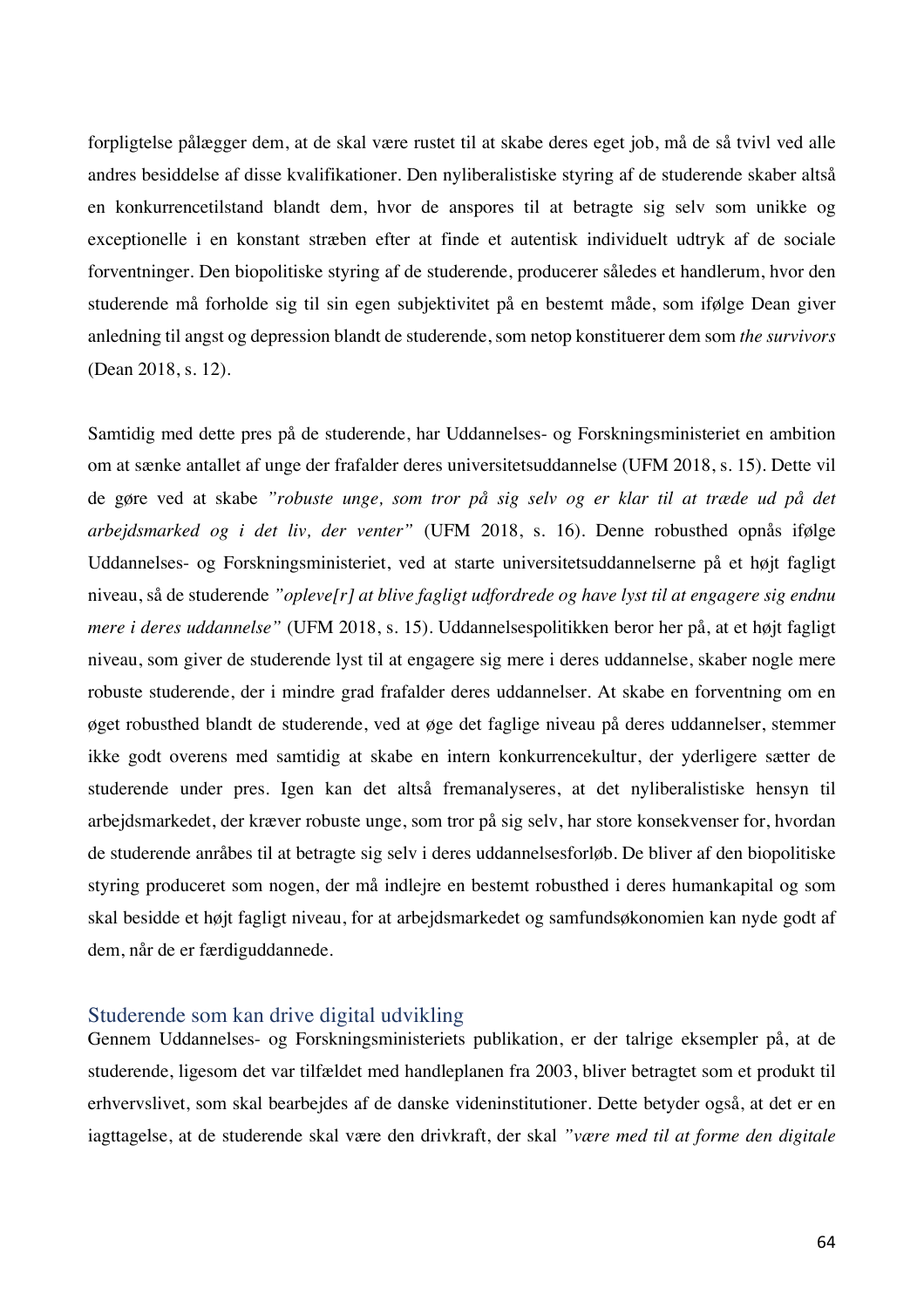*udvikling"* (UFM 2018, s. 16). Det er naturligt, at de teknologiske og digitale udviklinger, skal komme fra de danske universiteter, da det netop er her, der er plads til at forske i og undersøge de digitale og teknologiske muligheder. I strategien bliver der dog ikke skelnet mellem forskellige typer af universitetsuddannelser i ambitionen om at skabe teknologisk udvikling *"Studerende skal lære at forstå og forholde sig til teknologi som en del af deres faglighed uanset hvilken universitetsuddannelse, de tager"* (UFM 2018, s. 16). Dette citat fremhæver, hvordan en iagttagelse af teknologi har erstattet tidligere års fokus på innovation, som noget der skal være en essentiel del af samtlige studerendes faglighed. Det er altså uanset, om den studerende eksempelvis vælger en kandidat i Digital Design og Interaktive Teknologier på IT-Universitetet, eller vælger at studere Teologi på Københavns Universitet. Uddannelses- og Forskningsministeriets ambition er, at den studerende kan forstå og forholde sig til teknologi, som en del af sin faglighed, eller sin humankapital. Denne pointe tjener som et klart eksempel på, at det nyliberalistiske rationale har vidtrækkende konsekvenser for, hvordan ambitionerne for samtlige af Danmarks universitetsstuderende formuleres, og hvordan de studerende anråbes til at forholde sig til dette rationale.

### Delkonklusion

På baggrund af ovenstående analytiske pointer er det blevet tydeligt, at den grundlæggende ambition for Danmarks uddannelsespolitik er at øge den økonomiske velstand i landet. Dette betyder, at Uddannelses- og Forskningsministeriet og Regeringen, med rod i et nyliberalistisk styringsrationale, udformer strategier og handleplaner på en bestemt måde, som får konsekvenser for, hvordan de studerende kan betragte sig selv i forhold til denne ambition. Dette bliver i analysen betragtet som en subtil biopolitisk styring af de studerende, der gennem strategierne og handleplanerne, anråbes til at transformere sit selvforhold, med henblik på at leve op til myndighedernes forventninger til dem. Denne måde at styre de studerende på, får således konsekvenser for, hvilken subjektposition de studerende må genkende sig selv i, for at kunne leve op til disse forventninger. De studerende må kunne genkende sig selv som innovative og robuste studerende, der besidder kvaliteterne til at skabe egne arbejdspladser og drive digital og teknologisk udvikling, hvilket medfører et pres på de studerende, som ønsker at indfri myndighedernes ambitioner. Dette pres leder til, at de studerende udsættes for øget risiko for depression og angst i deres stræben efter at opnå en unikhed som gør, at de kan skille sig ud, og betragte sig selv som vindere i relation til deres medstuderende. Dette sker samtidig med, at samtlige universitetsuddannelser skal videregive en teknologisk forståelse, som en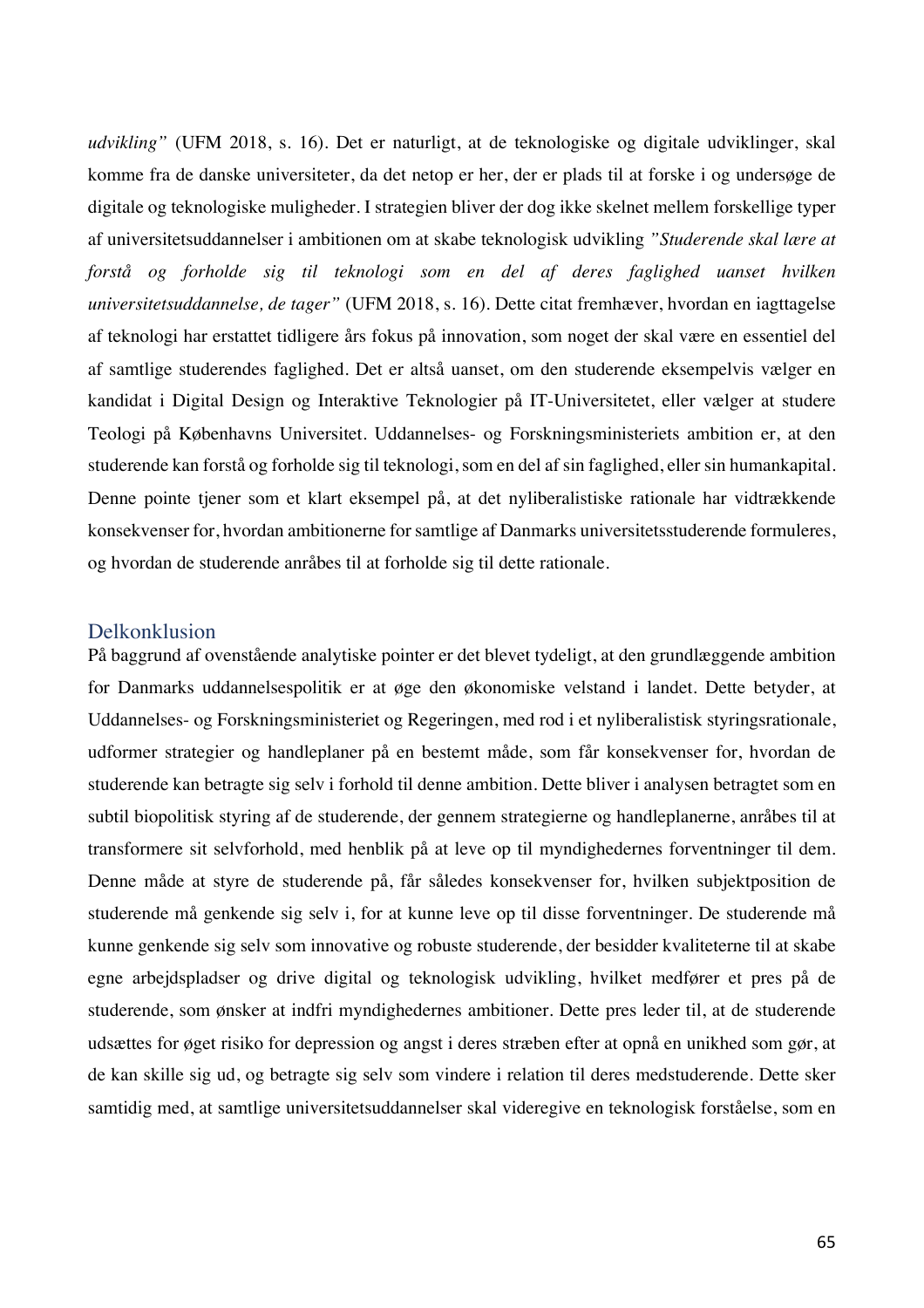del af de studerendes faglighed, hvilket bringer alle studerende tættere på at have den samme faglige profil, hvilket yderligere øger konkurrencen mellem dem.

Ovenstående analyseafsnit, efterlader altså det indtryk, at de studerende styres til at betragte dem selv, som en ressource for samfundet, der skal opbygge en humankapital, der er så konkurrencedygtig som muligt, for at kunne tilfredsstille markedet og erhvervslivet. Dette har været ambitionen for universitetsuddannelserne siden begyndelsen af 2003, hvor det nyliberalistiske rationale strømmede ind over det danske samfund og skabte massive forandringer i uddannelsespolitikken. Specialets diskussion, søger nu at diskuterer og undersøge, hvilke konsekvenser denne forandring har haft, for netop uddannelsespolitikken, uddannelsesudbuddet og de studerende i Danmark.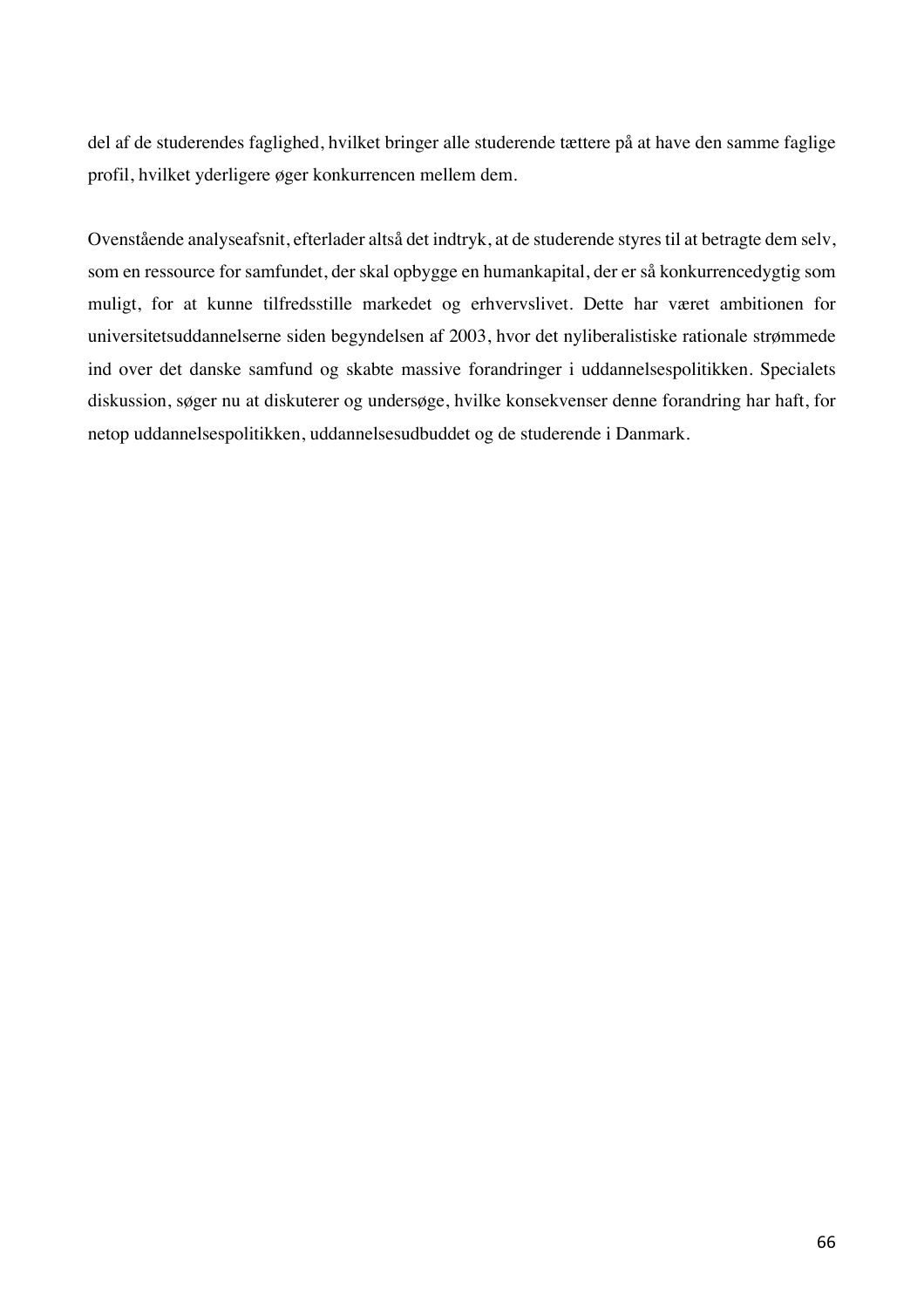# **Diskussion**

Følgende afsnit vil diskutere de iagttagelser, der ovenfor er blevet fremanalyseret. Diskussionen bygger således på de analytiske pointer, og diskuterer hvordan det nyliberalistiske rationale gennem en særlig styring, får konsekvenser for samfund og individer.

Afsnittet vil indledningsvist omhandle de samfundsmæssige konsekvenser, der kan observeres som følge af at et nyliberalistisk rationale. Efterfølgende diskuteres det, hvorfor innovationen i mange år er blevet betragtet som et nøgleelement i Regeringen og Uddannelses- og Forskningsministeriets strategiarbejde i forhold til uddannelsespolitikken. Afslutningsvist diskuteres det nyliberalistike rationales berettigelse i de vestlige demokratier.

## **Dannelsens uvæsentlighed**

Som fremvist i specialets første analysedel har dansk uddannelsespolitik siden 2003 gennemgået en transformation, der har haft stor betydning for de strategier og handleplaner, der sidenhen er udarbejdet på området. Analysen påviste således, hvordan det styrende rationale for danske uddannelser hele tiden har til formål at understøtte erhvervslivet og dermed tilgodese den økonomiske vækst. Men hvad betyder det, når uddannelserne økonomiseres og transformeres til det, som Alexander Carnera beskriver som *"jobforberedende kursusfabrikker"* (Carnera 2017, s. 36). Denne iagttagelse gør Carnera sig i forbindelse med sin deltagelse i en konference om dannelse og det moderne universitet. Han beskriver, at anledningen for konferencen netop var, at *"Universiteterne gennemgår i disse år (…) en veritabel økonomisk styring som gør dem til virksomheder og studerende til kunder i butikken"* (Carnera 2017, s. 36). Iagttagelsen af denne transformation tager det nyliberalistiske rationale et skridt videre, end Brown gør det i 2015. Universiteterne beskrives af Carnera, som rendyrkede virksomheder, og dermed som en del af det marked de selv producerer til. Endvidere bemærker Carnera, hvordan vi i realiteten bevæger os mod en uddannelsespolitik, hvor blandt andet universitetets indhold og substans bestemmes af markedsværdien. Den udvikling som han beskriver, kan altså betragtes som et direkte symptom på, at det nyliberalistiske rationale har overtaget universitetet og ændret kerneformålet med universiteterne fra at være centrale institutioner i de studerendes dannelse, til at være produktionsvirksomheder, der måles på deres evne til at producere økonomisk overskud.

Med dette udgangspunkt kan det diskuteres, hvorvidt idéen om en samspilskultur mellem virksomheder og universiteterne, i virkeligheden kan betragtes som en kultur, hvorigennem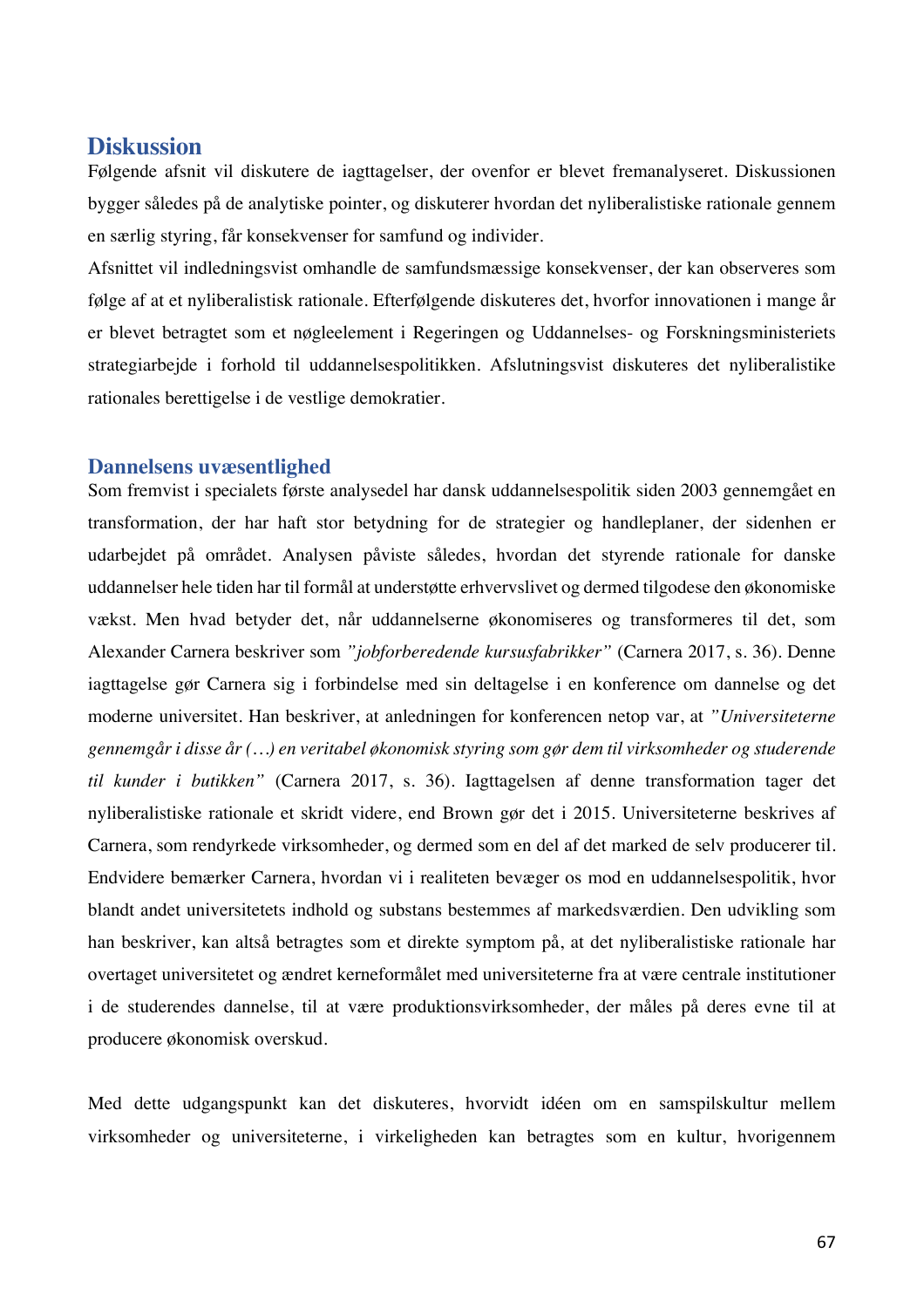universiteterne måtte tilpasse sig og nærmest spejle virksomhedernes metoder, for at blive mere konkurrencedygtige og mere lukrative for samfundsøkonomien. Det kan altså udledes, at der sker en bevægelse, hvor det ikke udelukkende er forskningen, der søges kommercialiseret, men også hele universitetsinstitutionen, der i højere grad skal være konkurrencedygtig på markedsvilkår. Dette kan også forklare hvorfor Forsknings- og Innovationsstyrelsens i 2011 oplever et behov for at udføre Excellente Økonometriske Effektmålinger på de danske innovationsbidrag. Denne metodiske tilgang, med redskaber til at måle innovationens effektivitet, gør det muligt at sammenligne universiteter og virksomheder én til én, ud fra de samme fastsatte nøgletal, og transformationen er nu total.

Noget tyder altså på, at politik der udspringer af et nyliberalistisk rationale, langsomt degenerere sig selv, til fordel for økonomiske markedskræfter, der langsomt men sikkert omsætter statslige institutioner til virksomheder der må handle og tilpasse sig markedsvilkårene. Dette er en udvikling som også den svenske professor, Sven Anders Johansson, i sin bog *Litteraturens slut* fra 2021 beskriver som følge af nyliberalismen:

> *"Om nyliberalismen utmärks av ett krympande av det politiska, och ett utvidgande av marknadens vinstmöjligheter, så är i pricnip alla aktuella exempel som pekar i en annan riktning ytterst auktoritära, ofta ambivalenta och aldrig socialdemokratiske eller liberala. När politiken åtterkommer är det i pervaterad form"* (Johansson 2021, s. 14)

Johansson beskriver altså, hvordan det politiske aspekt træder i baggrunden og bliver nedprioriteret i forhold til markedets muligheder for at øge sit økonomiske udbytte. At politikken i den proces degenereres, skyldes at efterfølgende politiske udviklinger, må efterleve den samme rationalitet for ikke at fremstå som ambivalente, som han beskriver det. Hans iagttagelser er derfor, at når først det politiske er begyndt at indrette sig efter et nyliberalistisk rationale, så er det meget svært at vende denne udvikling og genvinde den politiske autoritet. Der er altså umiddelbart ikke en vej ud af den ideologi, som det nyliberalistiske rationale bygger på, nemlig at sætte markedet før demokratiet, som både Johansson og Brown peger på.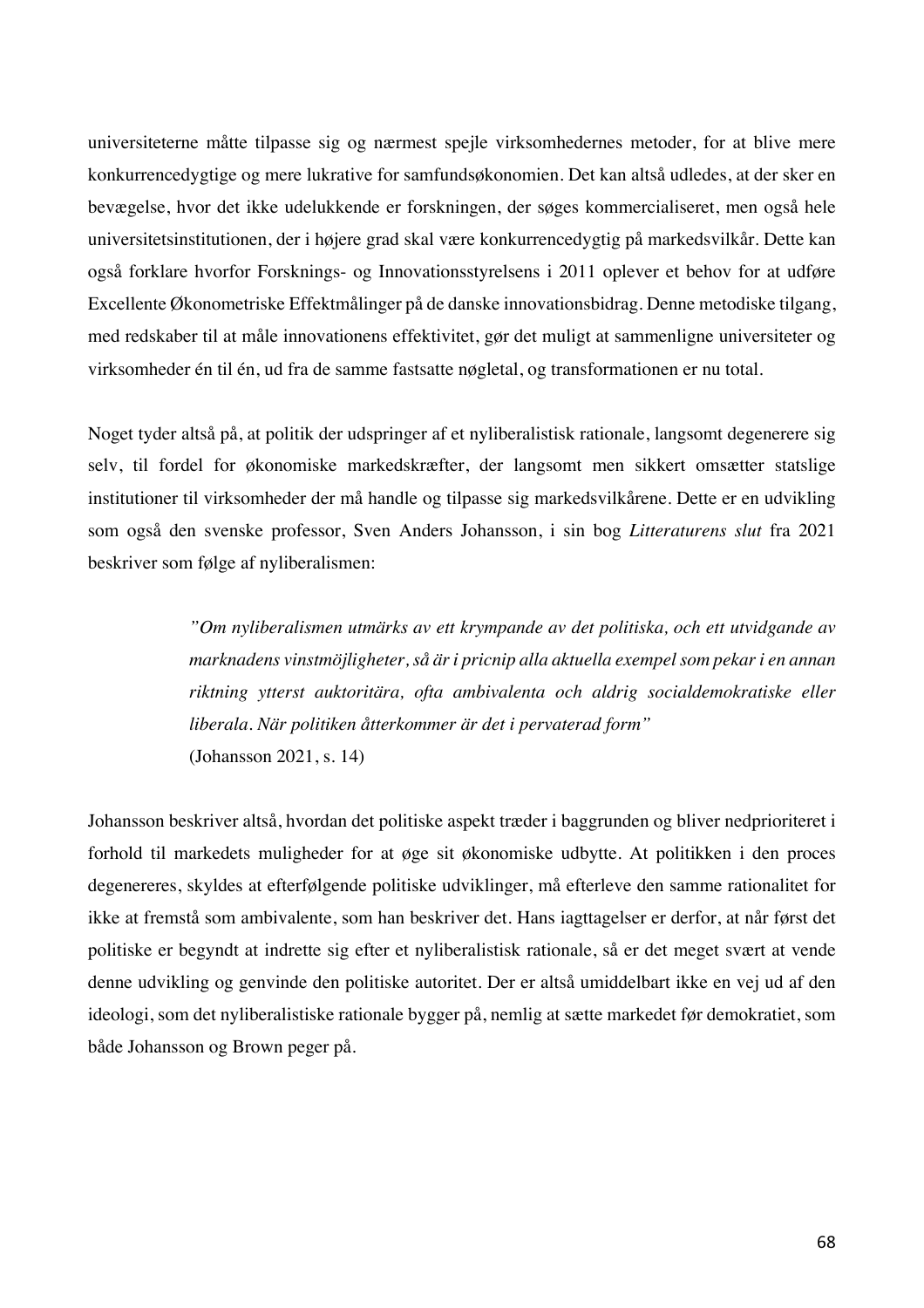# **Kan vi som samfund undslippe Nyliberalismens greb?**

På baggrund af Johanssons iagttagelser af de politiske konsekvenser af nyliberalismen, ser det sort ud for det politiske, der gennem de næste mange år fortsat vil degenereres og tabe legitimitet, i forhold til markedets interesser. Både Brown, Jodi Dean og Johanssons perspektiver på nyliberalismen som styringsrationale tager udgangspunkt i et kritisk udgangspunkt, hvorfor dette speciale også har en kritisk tilgang til analysen af *konsekvenser* (forstået som negativt ladet) fremfor *muligheder* eller *virkninger.* Et styringsrationale der afvikler demokratiet og degenerere politikken, bør i det mindste undersøges med en vis skepsis. Men forholder det sig med nyliberalismen, som det gør med demokratiet, ifølge det berømte citat, som Winston Churchill eftersigende skulle have udtalt, *"Democracy is the worst form of government, except for all the others."* (Langworth 2009). Kan nyliberalismen betragtes som det værste styringsrationale for den moderne stat, udover alle de andre, og hvad er egentlig alternativerne til nyliberalismen?

For Anders Fogh Rasmussen var der i hvert fald ikke noget alternativ, da han i 2001 overtager statsministerkontoret og igangsætter den store forandring, som er beskrevet i specialet. Den globale udvikling som skabte øget konkurrence, betød at Danmark enten måtte gøre sig konkurrencedygtig på pris eller på innovation (FIST 2006). Den britiske politiske aktivist, Alex Callinicos erkender i sin søgen efter alternativer til nyliberalismen i Socialist Review fra 2006, at der i hvert fald ikke kan findes et godt alternativ til den kapitalistiske markedsøkonomi, som på længere sigt kan sikre økonomisk vækst og velstand (Callinicos 2006). Det fremgår af specialets analyse, at økonomisk vækst er noget, der prioriteres meget højt, og hvis midlet til at opnå dette mål er en kapitalistisk markedsøkonomi, så må man jo finde den bedste måde at opretholde dette marked på. Hvis man samtidig ønsker en vis sammenhængskraft og en stat, der rent faktisk har indflydelse og medbestemmelse, så det hele ikke foregår alene på markedets præmisser, som det ville gøre med den klassiske liberalisme, så er det min vurdering at nyliberalismen nok ér, det værste styringsrationale, udover de andre.

#### **Er innovation det nye sort?**

At den nyliberalistiske strategi så skal udspringe af evnen til at være innovativ, hvad enten det er i forhold til at betragte innovation som et måleredskab for virksomheders succes, eller i form af en kompetence der skal udbredes gennem uddannelsessystemet – så er iagttagelsen af innovation og teknologisk udvikling nok kommet for at blive. Men er det overhovedet muligt at tænke innovativt i de tidligere 00'ere? Er der overhovedet grundlag for at arbejde ud fra en strategisk tilgang til et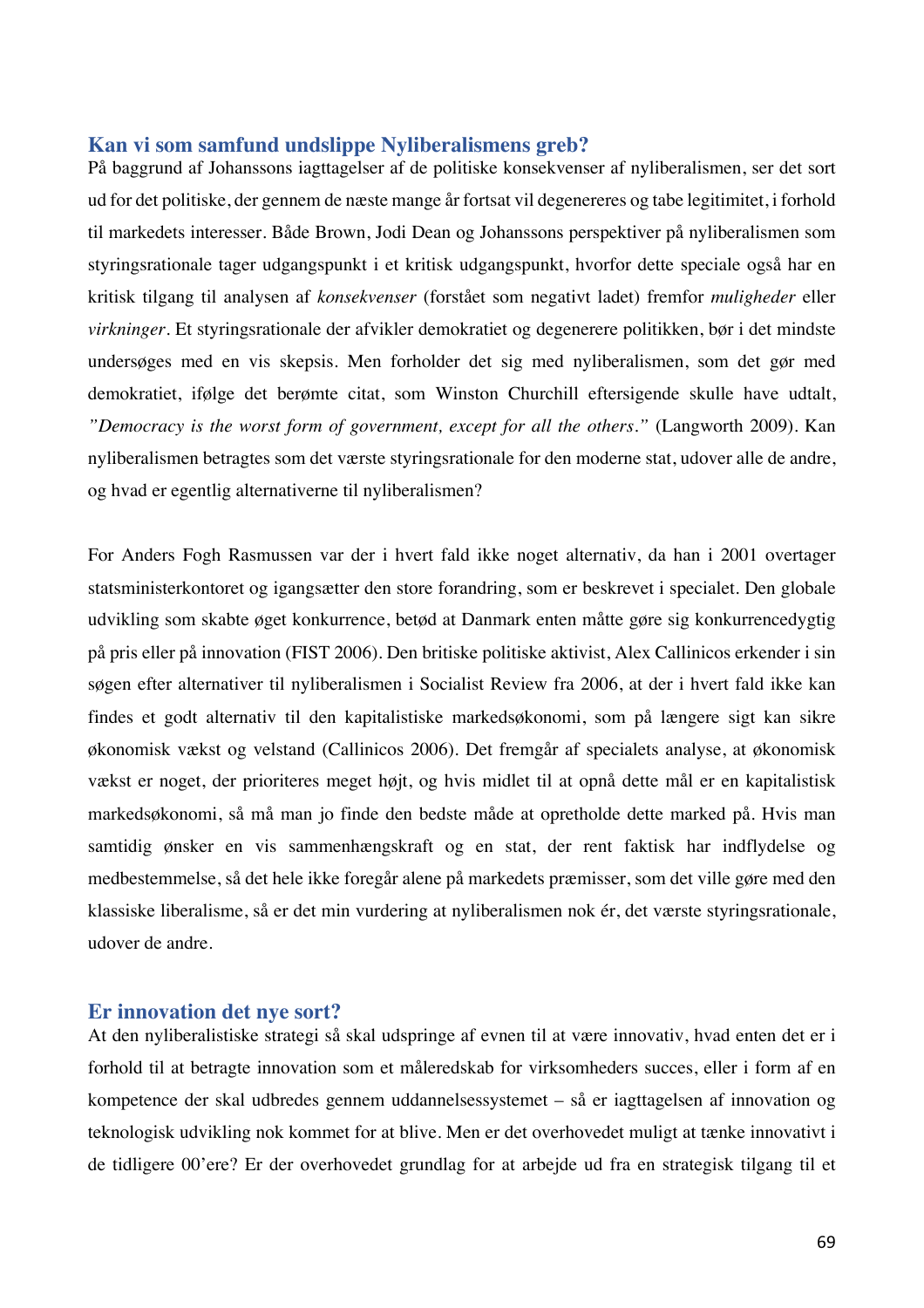innovationsbegreb som et nøgleelement i uddannelsespolitikken? Eller er det i højere grad udvikling af allerede eksisterende innovationer, vi ønsker, der skal være produktet af vores 'universitetsfabrikker'. Dennis Nørmark og Anders Fogh Jensen skriver i deres bog *Pseudoarbejde* fra 2018 om, hvordan det at arbejde har forandret sig siden stenalderen og hvordan en ambition om at skulle effektivisere og innovere for at skulle arbejde færre timer. Den britiske økonom, John Maynard Keynes betragtede i 1930 en udvikling, som han forudså ville løse alle vores økonomiske vanskeligheder indenfor de næste 100 år, hvilket skulle resultere i, at en normal arbejdsuge kun ville vare 15 timer (Nørmark & Jensen 2018). Dette fremtidssyn var på det tidspunkt funderet i en række nye opfindelser fra 1880 frem til 1940, hvor både *"elektriciteten, dampmaskinen, toget, landbrugsmaskinerne, forbrændingsmotoren, telefonen, vaccinationer, biler, fly, kloakering, skrivemaskinen, fonografen, radioen og penicillinen"* (Nørmark & Jensen 2018, s. 27), blev opfundet. Keynes forudså en fremtid, hvor antallet af innovative opfindelser ville fortsætte med samme hast, som den havde haft i årene op til hans forudsigelse. Dette var bare ikke tilfældet. Den originale forståelse af innovation som opfindelser fortsatte ikke, den stagnerede derimod. Således bemærker Nørmark og Jensen, at *"der faktisk ikke rigtigt er blevet udviklet noget af betydning her på kloden de sidste 70 år"* (Nørmark & Jensen 2018, s. 36). De anerkender at der naturligvis er sket *forbedringer*, altså at vi har *udviklet* på de allerede eksisterende innovationer – men den egentlige samfundsændrende innovation er udeblevet.

Måske skulle man, i stedet for at fokusere på materiel eller økonomisk innovation, begynde at diskutere hvordan vi kan innovere måden, vi tænker markedsøkonomi, stat og individ på. Hvis vi ikke kan undgå at lade os styre af det nyliberalistiske rationale, så lad os da i det mindste innovere en version af nyliberalismen, som ikke degenererer vores politik og afvikler vores demokrati.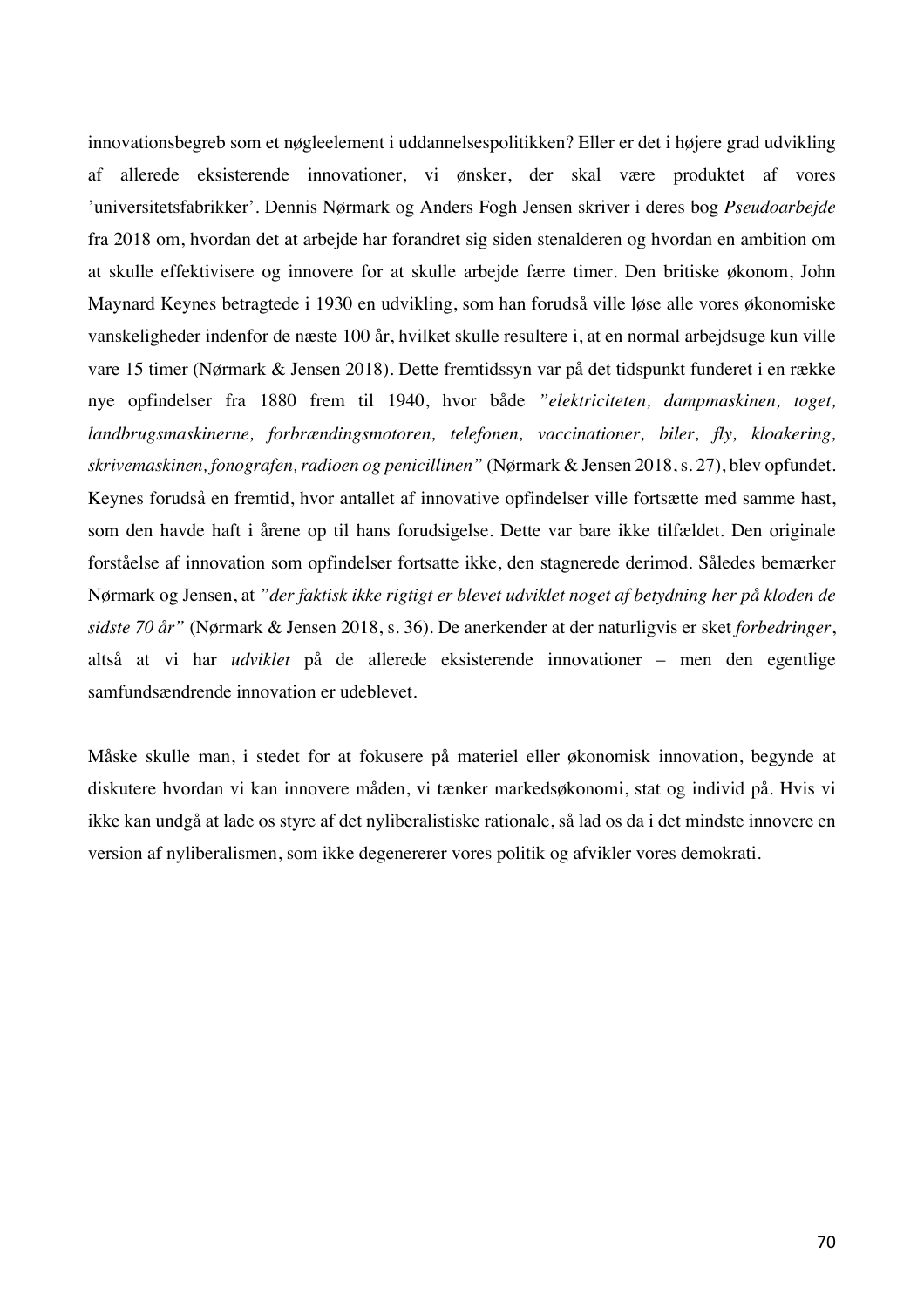# **Konklusion**

På baggrund af problemformuleringen: *Hvordan har det nyliberalistiske rationale påvirket Regeringen og Uddannelses- og Forskningsministeriets iagttagelser af universitetsuddannelserne og hvilke konsekvenser har disse iagttagelser for den politiske styring af de studerende?* kan det indledningsvis konkluderes, at det nyliberalistiske rationale i høj grad har påvirket Regeringen og Uddannelses- og Forskningsministeriets måde at anskue universitetsuddannelserne i Danmark siden begyndelsen af 00'erne. Det nyliberalistiske rationale har haft stor betydning for, hvordan strategier og handleplaner for uddannelsesområdet, og i særlig grad universitetsområdet, er blevet formuleret siden årtusindskiftet. Det er i specialet blevet fremanalyseret at Regeringen og Uddannelses- og Forskningsministeriet fra 2003 og fremefter, har iagttaget forskning som en katalysator for økonomisk vækst i Danmark. Dette har indvirket til at sprogbrugen om universiteternes formål gennem de sidste knap tyve år, har taget udgangspunkt i at beskrive universitetsuddannelserne som en statslig institution, der skal bidrage til økonomisk vækst i velfærdssamfundet. Denne iagttagelse udspringer af en problematisering af den globale udvikling, som Danmark er nødt til at indrette sig efter, for at kunne konkurrere på lige fod med de øvrige OECD og EU-lande. Det kan altså konkluderes, at det nyliberalistiske rationale griber ind i uddannelsespolitikken i en sådan grad, at det forandrer måden som universitetsuddannelserne og landets forskning iagttages på, og transformerer dermed forskning til en kommerciel vare, der skal gøre Danmark mere konkurrencedygtig i et globalt perspektiv.

Det kan yderligere konkluderes, at det nyliberalistiske rationale både viser sig gennem sprogbrugen om de danske universitetsuddannelser, og gennem Regeringens og Uddannelses- og Forskningsministeriets handlen. Som det blev fremanalyseret i specialets første analysedel, søger staten i 2003 at understøtte dette kommercielle marked, fordi det ifølge dem ikke af sig selv indfrier sit fulde potentiale. Dette er en central pointe i forhold til at påvise, at der er tale om en rationalisering, der udspringer af det nyliberalistiske rationale, som Wendy Brown beskriver. Denne understøttelse sker gennem en prioritering af de uddannelser der kan dokumentere et uudnyttet kommercielt potentiale og får derfor den effekt at universitetsvæsnet skævvrides og at demokratiet i den danske universitetssektor svækkes.

Videre kan det konkluderes at innovation betragtes som løsningen på den globale problematisering, der iagttages af Regeringen og Uddannelses- og Forskningsministeriet. Innovation bliver således et centralt nøgleelement i at opnå større konkurrencedygtighed, og innovationen i sig selv betragtes som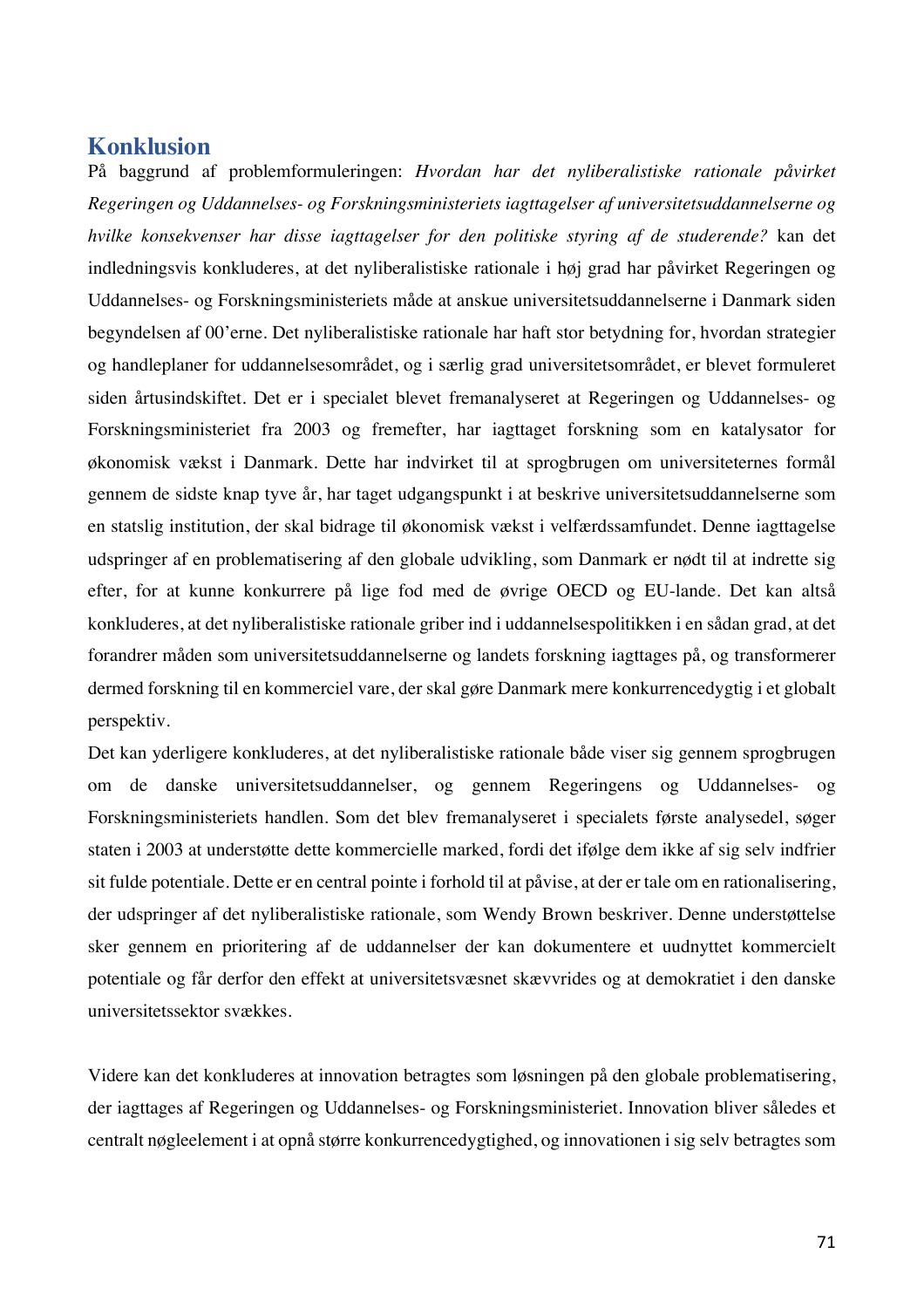den konkurrenceparameter, som Danmark skal udmærke sig ved. I analysen bliver det klart, at innovationsbegrebet siden 2006 af flere omgange har ændret betydning og forståelses ramme. Innovationsbegrebet bliver i de tidlige år iagttaget som noget, der skal skabe forbindelse mellem forskningen og erhvervslivet, så forskningen i højere grad kommer i anvendelse hos virksomhederne, så de kan profitere økonomisk af den. I begyndelsen af 10'erne bliver der udarbejdet en metodisk tilgang til begrebet innovation, der instrumentaliserer begrebet, og gør det til genstand for effektmålinger og vurdering af danske virksomheders succes. I 2012 ændres betydningen af innovationsbegrebet til nu at kunne forstås som en bestemt kvalifikation og kompetence, som de studerende på landets uddannelser skal indrette sig efter og internaliserer i deres humankapital, for at kunne opnå et etisk selvforhold.

På baggrund af denne ændring af innovationsbegrebets fortolkningsmuligheder kan det afslutningsvist konkluderes, at det nyliberalistiske rationale gennem innovationsbegrebet, forandrer måden, som de universitetsstuderende styres på. Gennem en analyse af Regeringen og Uddannelsesog Forskningsministeriets sprogbrug, bliver det klart, at måden de studerende forventes at forholde sig til sig selv på forandres. De studerende anråbes nu til at være de drivende for den danske innovationsindsats. De studerende iagttages nu som en menneskelig ressource, som i det nyliberalistiske rationales forståelse kan bidrage til den økonomiske vækst. De studerende bliver derfor styret til at betragte sig selv som økonomiske ressourcer for samfundet og til at erkende, at de er socialt forpligtede til at bidrage til at skabe økonomisk vækst, for at kunne opnå i et etisk selvforhold. Det kan altså konkluderes, at der gennem sprogbrugen for styringen af de studerende, sker en ulegemelig transformation af deres sind og liv, som gør at de må stræbe efter at udfylde en bestemt subjektposition, der kan understøtte det nyliberalistiske rationales ambition om at skabe økonomisk vækst. Dette skaber et enorm pres på de studerende, der i løbet af deres uddannelser skal opnå en humankapital, der lever op til de sociale forpligtelser, som de anråbes til at handle efter. Dette får konsekvenser for individet og for samfundet, da de studerende i højere grad må betragte sig selv som individualister, som ønsker at vinde på andres bekostninger. For at der kan være vindere, skal der også være tabere, og netop denne idé om ulighed fremfor lighed, bidrager yderligere til at demokratiet svækkes som følge af det nyliberalistiske rationales ambitioner.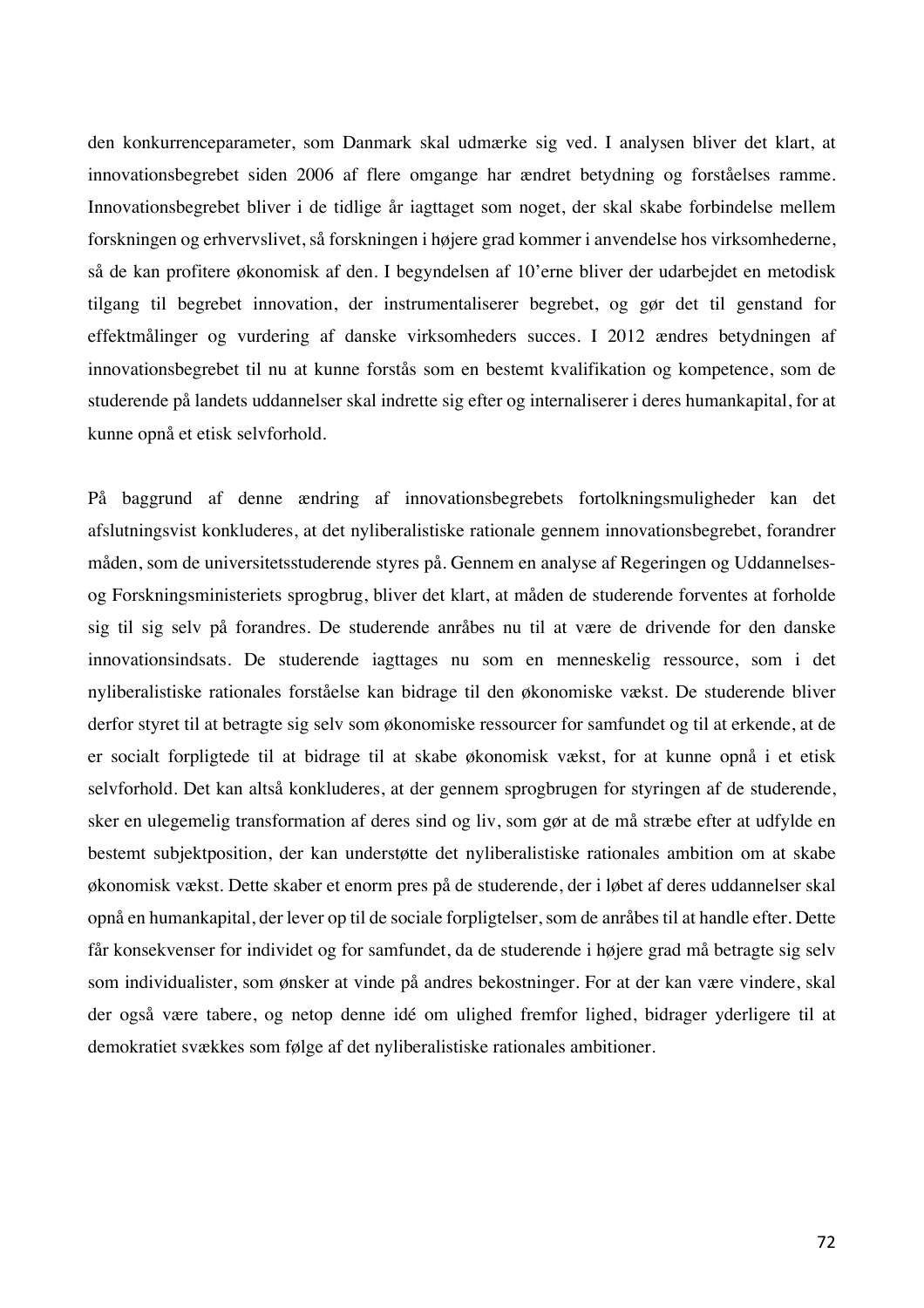## **Litteraturliste**

Andersen, N. Å. (1999) *Diskursive Analysestrategier*. Nyt fra Samfundsvidenskaberne

- Berkeley (2019) *Wendy Brown: People*. https://polisci.berkeley.edu/people/person/wendy-brown Lokaliseret den 16. maj 2021
- Brown, W. (2015) *Undoing the demos: Neoliberalism's Stealth Revolution*. (6. udg.) Zone Books, *Brooklyn New York,*
- Carnera, A. (2017) *Den hybride dannelse*. Le Monde diplomatique*.* Marts 2017
- Callinicos, A. (2006) *Alternatives to Neo-liberalism*. Socialist Review. August 2006, udg. 308. http://socialistreview.org.uk/308/alternatives-neo-liberalism Lokaliseret den 16. maj 2021
- Christensen, G. & Hamre, B. (2018) *At tænke med Foucault*. Forlaget UP Unge Pædagoger, København
- Dean, M. (2006) *Governmentality – Magt og styring i det moderne samfund*. Forlaget Sociologi
- Dean, M. (2014) *Governmentality*. I: Kjær, P. & Vikkelsø, S.: *Klassisk og moderne organisationsteori*. Hans Reitzels Forlag, 359-382
- Dean, Jodi (2018), *Nothing Personal*. I: Schram, S. F. & Pavlovskaya, M.: *Rethinking Neoliberalism, Resisting the Disciplinary Regime*, Routledge
- Deleuze, G. & Guattari, F. (2005) *Tusind Plateauer – Kapitalisme og Skizofreni*. (1. udg. 1. opl.) Det Kongelige Danske Kunstakademis Billedkunstskoler og Niels Lyngsø
- Biilmann, O. & Christensen, P. R. (2020) *Innovation*. Den Store Danske Lex https://denstoredanske.lex.dk/innovation Lokaliseret den 16. maj 2021
- Eliassen, K. O. (2016) *Foucaults begreper*. Scandinavian Academic Press. Oslo
- Eliassen, K. O. (2020) *Marked, konkurranse og humankapital*: *Foucault, biopolitikk og nyliberalisme.* Agora nr. 3-4. Tema: Foucault og nyliberalismen.
- Erhvervs- og Vækstministeriet (2012), *DEN FINANSIELLE KRISE I DANMARK – årsager, konsekvenser og læring. https://em.dk/publikationer/2013/den-finansielle-krise-idanmark-aarsager-konsekvenser-og-laering/* Lokaliseret den 16. maj 2021
- Finans (2020) *Dansk Erhverv vil have regeringen til at handle hurtigere: "Det er bedre at bede om tilgivelse end tilladelse".* Jyllandsposten Finans https://finans.dk/erhverv/ECE12659116/dansk-erhverv-vil-have-regeringen-til-athandle-hurtigere-det-er-bedre-at-bede-om-tilgivelse-end-tilladelse/?ctxref=ext Lokaliseret den 16. maj 2021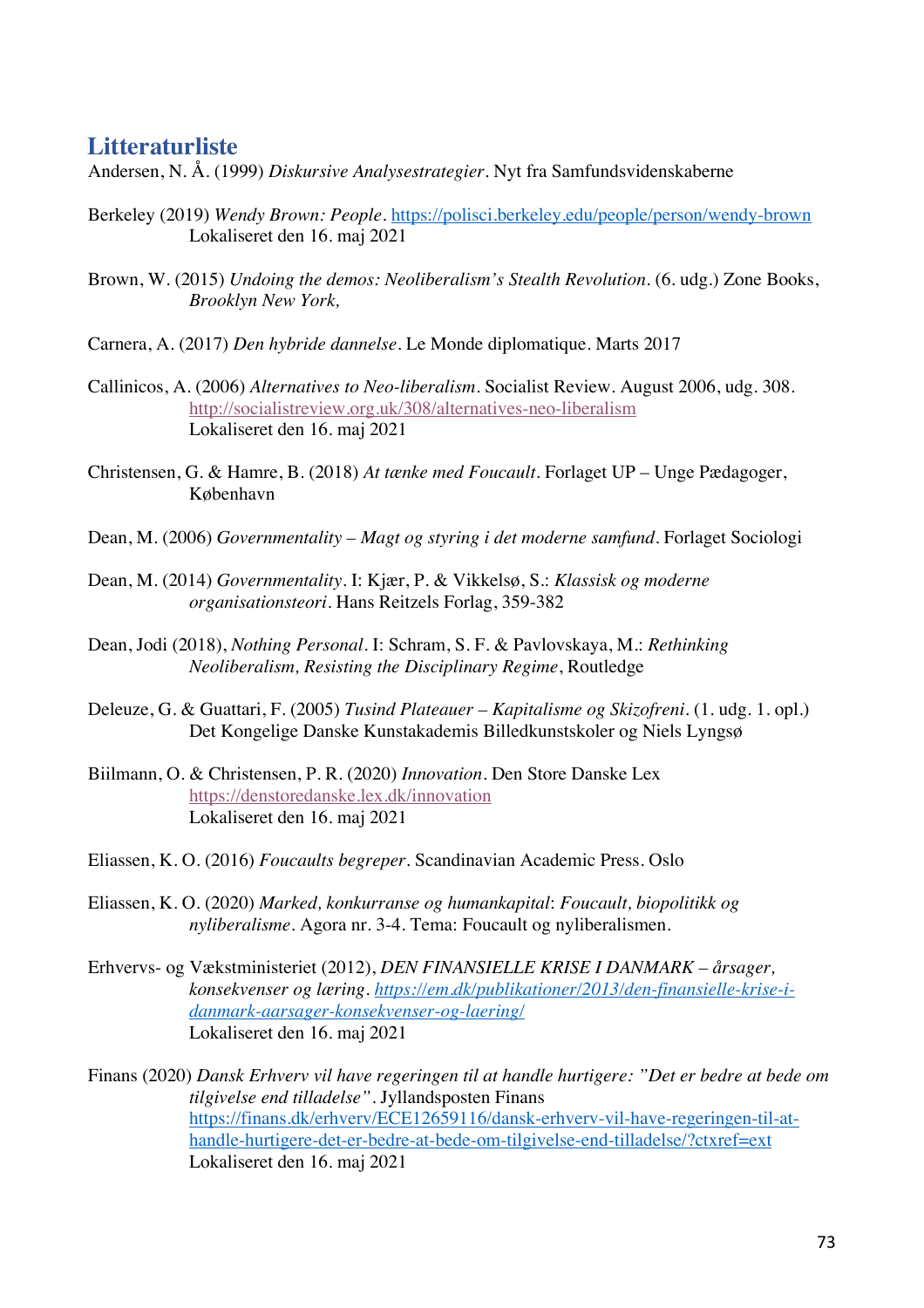Forsknings- & Innovationsstyrelsen (2006) *Den Ny Innovationspolitik*. Mandag Morgen

https://ufm.dk/publikationer/2006/den-ny-innovationspolitik

Lokaliseret den 16. maj 2021

Forsknings- og Innovationsstyrelsen (2007) *InnovationDanmark 2007-2010.*

*https://ufm.dk/publikationer/2007/filer-2007/innovation-danmark-2007-2010.pdf* Lokaliseret den 16. maj 2021

Forsknings- og Innovationsstyrelsen (2011a) *Manual for økonometriske effektmålinger a* 

*innovationspolitik. https://ufm.dk/publikationer/2011/filer-2011/cim-excellente-*

*effektmaalinger.pdf*

Lokaliseret den 16. maj 2021

- Forsknings- og Innovationsstyrelsen (2011b) *Performanceregnskab for Videnskabsministeriets innovationsmiljøer 2011*. https://ufm.dk/publikationer/2011/filer-2011/fiperformanceregnskab2011\_proof9.pdf Lokaliseret den 16. maj 2021
- Foucault, M. (1980) *Power/Knowledge – Selected Interviews and Other Writings*. Pantheon Books. https://monoskop.org/images/5/5d/Foucault\_Michel\_Power\_Knowledge\_Selected\_Int erviews\_and\_Other\_Writings\_1972-1977.pdf Lokaliseret den 16. maj 2021
- Foucault, M. (1990) *The use of pleasure*. (vol. 2 of the History of Sexuality). Vintage Book
- Foucault, M. (1994) *The hermeneutics of the subject*. I: Foucault, M.: *Ethics: Subjectivity and Truth.* The New Press
- Foucault, M. (2009) *Biopolitikkens fødsel: Forelæsninger på Collège de France 1978-1979*. (1. udg. 1. opl.) Hans Reitzels Forlag
- Gadamer, H. G. (2005): *Sandhed og Metode: Grundtræk af en filosofisk hermeneutik*. (2. udg. 3. opl.) Hans Reitzels Forlag
- Habermas, J. (2005) *Legitimering på grundlag af menneskerettigheder* I: Habermas, J., *Demokrati og Retsstat*, Hans Reitzels Forlag
- Hertz, M. (2017) *Uddannelses- og Forskningsministeriet*, Den Store Danske Lex https://denstoredanske.lex.dk/Uddannelses-\_og\_Forskningsministeriet Lokaliseret den 16. maj 2021
- Højberg, H. (2014) *Hermeneutik.* I: Fuglsang, L., Olsen, P. B., & Rasborg, K.: *Videnskabs teori i samfundsvidenskaberne* (3. udg.). Samfundslitteratur, s. 299-310